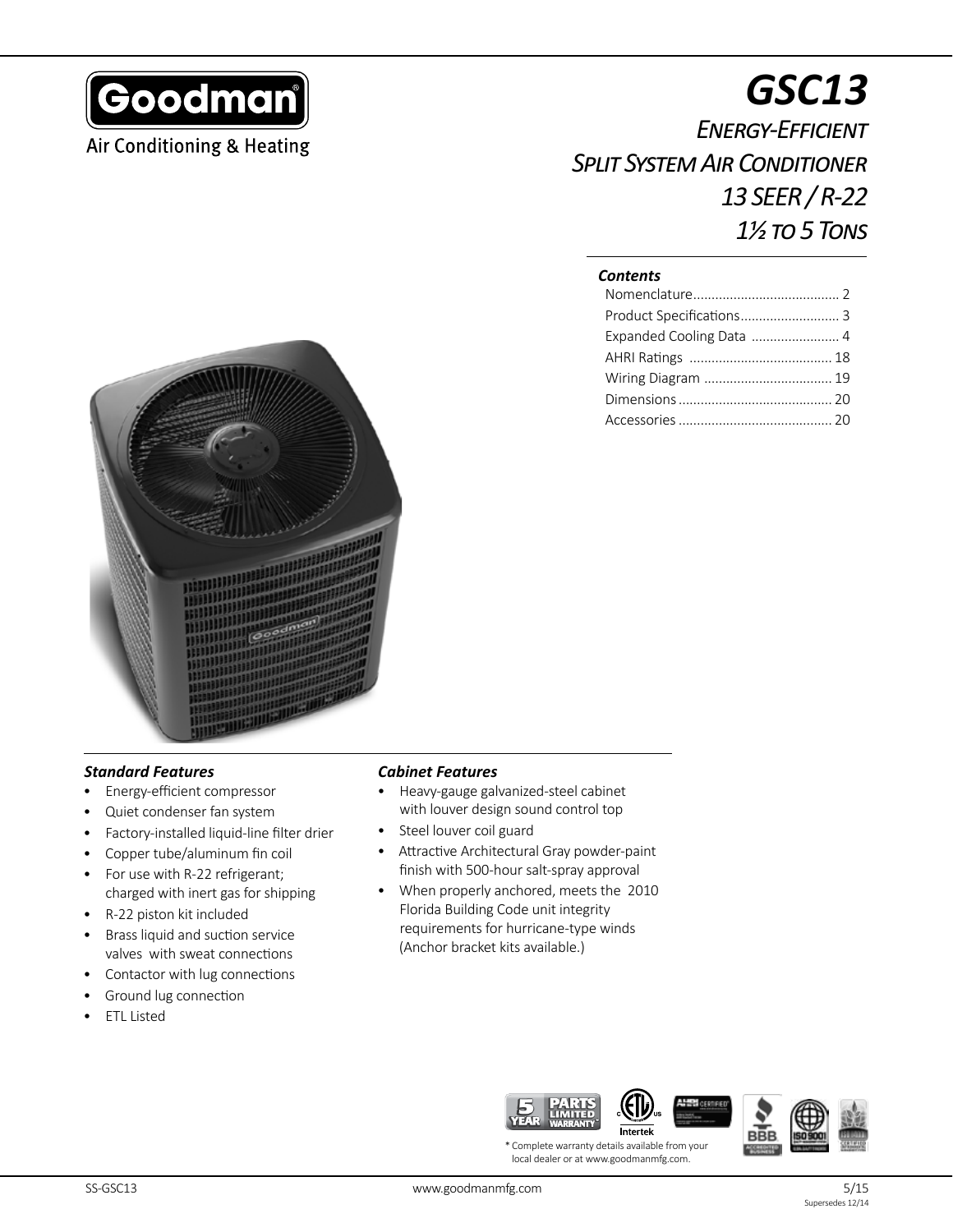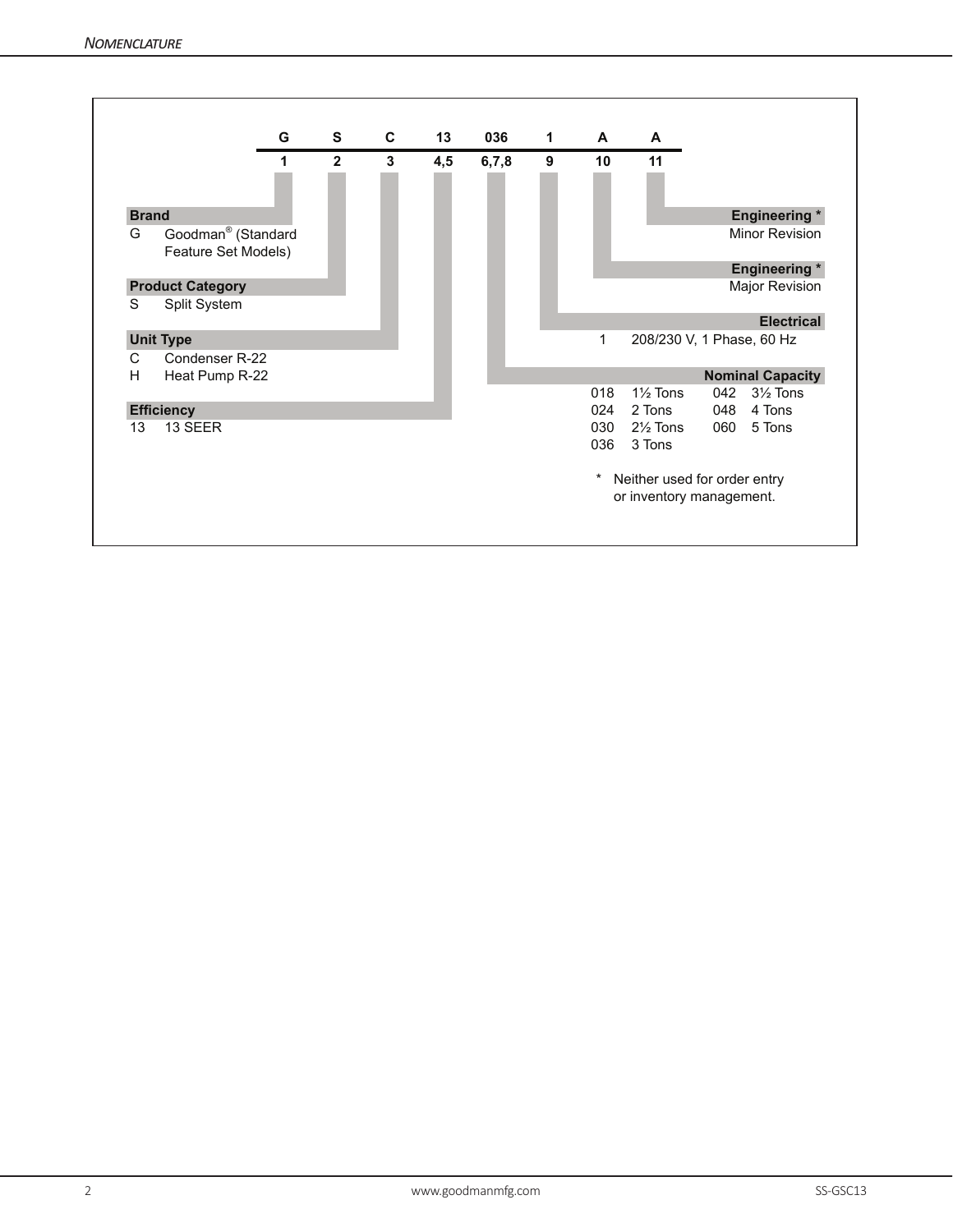|                                         | <b>GSC13</b><br>0181G*             | <b>GSC13</b><br>0241F*             | <b>GSC13</b><br>0301E*             | <b>GSC13</b><br>0361G*             | <b>GSC13</b><br>0421C*             | <b>GSC13</b><br>0481C*             | <b>GSC13</b><br>0601D*             |
|-----------------------------------------|------------------------------------|------------------------------------|------------------------------------|------------------------------------|------------------------------------|------------------------------------|------------------------------------|
| <b>COOLING CAPACITIES</b>               |                                    |                                    |                                    |                                    |                                    |                                    |                                    |
| Tonnage                                 | $1\frac{1}{2}$                     | $\overline{2}$                     | $2\frac{1}{2}$                     | 3                                  | $3\frac{1}{2}$                     | 4                                  | 5                                  |
| <b>Decibels</b>                         | 76                                 | 76                                 | 72                                 | 75                                 | 76                                 | 76                                 | 77                                 |
| <b>COMPRESSOR</b>                       |                                    |                                    |                                    |                                    |                                    |                                    |                                    |
| <b>RLA</b>                              | 6.8                                | 10.8                               | 13.5                               | 13.4                               | 15.4                               | 19.2                               | 21.8                               |
| LRA                                     | 40                                 | 56                                 | 68                                 | 74                                 | 87                                 | 112                                | 137                                |
| <b>CONDENSER FAN MOTOR</b>              |                                    |                                    |                                    |                                    |                                    |                                    |                                    |
| Horsepower                              | 1/8                                | 1/8                                | 1/8                                | 1/6                                | $\frac{1}{4}$                      | $\frac{1}{4}$                      | $\frac{1}{4}$                      |
| <b>FLA</b>                              | 0.65                               | 0.65                               | 0.7                                | 1.1                                | 1.5                                | 1.5                                | 1.5                                |
| <b>REFRIGERATION SYSTEM</b>             |                                    |                                    |                                    |                                    |                                    |                                    |                                    |
| Refrigerant Line Size                   |                                    |                                    |                                    |                                    |                                    |                                    |                                    |
| Liquid Line Size ("O.D.)                | $\frac{3}{8}$ <sup>11</sup>        | $\frac{3}{8}$ <sup>11</sup>        | $\frac{3}{8}$ <sup>11</sup>        | $\frac{3}{8}$ <sup>11</sup>        | $\frac{3}{8}$ <sup>11</sup>        | $\frac{3}{8}$ <sup>11</sup>        | $\frac{3}{8}$ <sup>11</sup>        |
| Suction Line Size ("O.D.)               | $\frac{3}{4}$ <sup>11</sup>        | $\frac{3}{4}$ <sup>11</sup>        | $\frac{3}{4}$ <sup>11</sup>        | $\frac{7}{8}$ <sup>11</sup>        | $1\frac{1}{8}$ "                   | $1\frac{1}{8}$ "                   | $1\frac{1}{8}$ "                   |
| Refrigerant Connection Size             |                                    |                                    |                                    |                                    |                                    |                                    |                                    |
| Liquid Valve Size ("O.D.)               | $\frac{3}{8}$ <sup>11</sup>        | $\frac{3}{8}$ <sup>11</sup>        | $\frac{3}{8}$ <sup>11</sup>        | $\frac{3}{8}$ <sup>11</sup>        | $\frac{3}{8}$ <sup>11</sup>        | $\frac{3}{8}$ <sup>11</sup>        | $\frac{3}{8}$ <sup>11</sup>        |
| Suction Valve Size ("O.D.) <sup>3</sup> | $\frac{3}{4}$ <sup>11</sup>        | $\frac{3}{4}$ <sup>11</sup>        | $\frac{3}{4}$ <sup>11</sup>        | $\frac{3}{4}$ <sup>11</sup> 3      | $\frac{3}{4}$ <sup>11</sup> 3      | $\frac{7}{8}$ " 4                  | $\frac{7}{8}$ " 4                  |
| Valve Type                              | Sweat                              | Sweat                              | Sweat                              | Sweat                              | Sweat                              | Sweat                              | Sweat                              |
| Refrigerant Charge                      | 87                                 | 77                                 | 66                                 | 77                                 | 108                                | 128                                | 118                                |
| <b>ELECTRICAL DATA</b>                  |                                    |                                    |                                    |                                    |                                    |                                    |                                    |
| <b>AC Volts-Hz</b>                      | 208/230-60                         | 208/230-60                         | 208/230-60                         | 208/230-60                         | 208/230-60                         | 208/230-60                         | 208/230-60                         |
| Min. Circuit Ampacity <sup>1</sup>      | 9.2                                | 14.2                               | 17.6                               | 17.9                               | 20.8                               | 25.5                               | 28.8                               |
| Max. Overcurrent Device <sup>2</sup>    | 15                                 | 25                                 | 30                                 | 30                                 | 35                                 | 40                                 | 50                                 |
| Min / Max Volts                         | 197/253                            | 197/253                            | 197/253                            | 197/253                            | 197/253                            | 197/253                            | 197/253                            |
| <b>Electrical Conduit Size</b>          | $\frac{1}{2}$ " or $\frac{3}{4}$ " | $\frac{1}{2}$ " or $\frac{3}{4}$ " | $\frac{1}{2}$ " or $\frac{3}{4}$ " | $\frac{1}{2}$ " or $\frac{3}{4}$ " | $\frac{1}{2}$ " or $\frac{3}{4}$ " | $\frac{1}{2}$ " or $\frac{3}{4}$ " | $\frac{1}{2}$ " or $\frac{3}{4}$ " |
| <b>EQUIPMENT WEIGHT (LBS)</b>           | 104                                | 107                                | 120                                | 158                                | 158                                | 159                                | 174                                |
| <b>SHIP WEIGHT (LBS)</b>                | 121                                | 122                                | 137                                | 176                                | 176                                | 177                                | 192                                |

 $1$  Wire size should be determined in accordance with National Electrical Codes; extensive wire runs will require larger wire sizes

<sup>2</sup> Must use time-delay fuses or HACR-type circuit breakers of the same size as noted.

<sup>3</sup> Installer will need to supply ¾" to ¼" adapters for suction line connections.

4 Installer will need to supply <sup>74</sup>" to 1<sup>14</sup> adapters for suction line connections.

#### **Notes**

• Always check the S&R plate for electrical data on the unit being installed.

• Charge with refrigerant charge listed on S&R plate; 15' of ¾" line included in this charge. System charge must be adjusted per Installation Instructions Final Charge Procedure.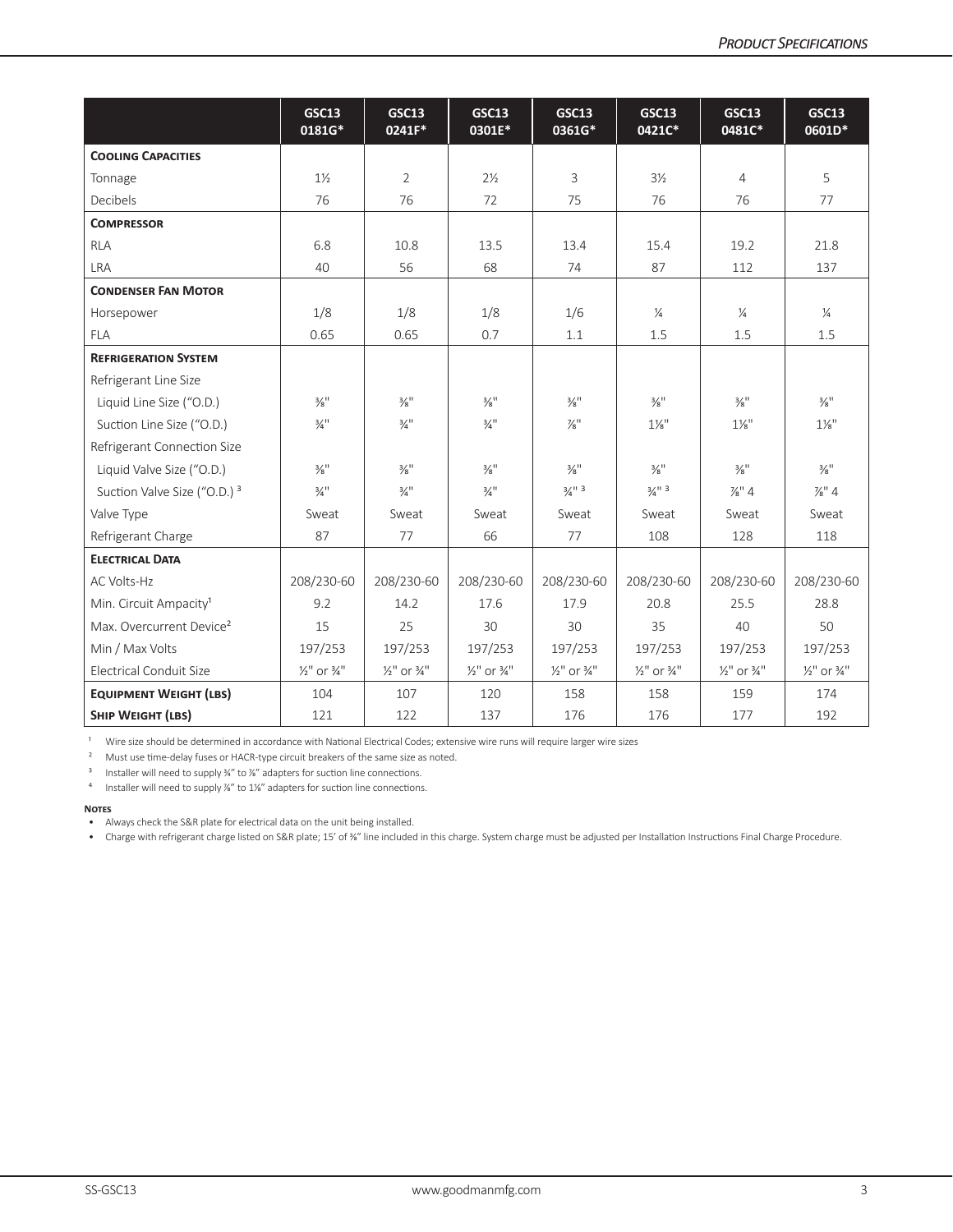|                |     |                                                                                                                  |                                                   |                           |               |                |                         |                  |                                                                                  |                                                                                                               |                                                                                                                                                                                                                                |                                                                                                                                                                                                                                                                                                                                   |                                                                                                                                                                                                                                                                                                           |     | OUTDOOR AMBIENT TEMPERATURE |                                                                                                                                                                                                                                                                                                           |                                                                                                                                                                                                                                                                                                               |                                                                                                                                                                                                                                                                                               |                                                                                                                                                                                                                                                                                                           |                  |                                                                                           |                                                                                                            |                                                                                                                                                                                                                                                                                       |                                                                                                                                                                                                                                                                                                                     |
|----------------|-----|------------------------------------------------------------------------------------------------------------------|---------------------------------------------------|---------------------------|---------------|----------------|-------------------------|------------------|----------------------------------------------------------------------------------|---------------------------------------------------------------------------------------------------------------|--------------------------------------------------------------------------------------------------------------------------------------------------------------------------------------------------------------------------------|-----------------------------------------------------------------------------------------------------------------------------------------------------------------------------------------------------------------------------------------------------------------------------------------------------------------------------------|-----------------------------------------------------------------------------------------------------------------------------------------------------------------------------------------------------------------------------------------------------------------------------------------------------------|-----|-----------------------------|-----------------------------------------------------------------------------------------------------------------------------------------------------------------------------------------------------------------------------------------------------------------------------------------------------------|---------------------------------------------------------------------------------------------------------------------------------------------------------------------------------------------------------------------------------------------------------------------------------------------------------------|-----------------------------------------------------------------------------------------------------------------------------------------------------------------------------------------------------------------------------------------------------------------------------------------------|-----------------------------------------------------------------------------------------------------------------------------------------------------------------------------------------------------------------------------------------------------------------------------------------------------------|------------------|-------------------------------------------------------------------------------------------|------------------------------------------------------------------------------------------------------------|---------------------------------------------------------------------------------------------------------------------------------------------------------------------------------------------------------------------------------------------------------------------------------------|---------------------------------------------------------------------------------------------------------------------------------------------------------------------------------------------------------------------------------------------------------------------------------------------------------------------|
|                |     |                                                                                                                  |                                                   | යි                        |               |                |                         |                  | F٥                                                                               |                                                                                                               |                                                                                                                                                                                                                                |                                                                                                                                                                                                                                                                                                                                   |                                                                                                                                                                                                                                                                                                           |     |                             |                                                                                                                                                                                                                                                                                                           |                                                                                                                                                                                                                                                                                                               |                                                                                                                                                                                                                                                                                               | $\frac{20}{2}$                                                                                                                                                                                                                                                                                            |                  |                                                                                           |                                                                                                            |                                                                                                                                                                                                                                                                                       |                                                                                                                                                                                                                                                                                                                     |
|                |     |                                                                                                                  |                                                   |                           |               |                |                         |                  |                                                                                  |                                                                                                               |                                                                                                                                                                                                                                | ENTERI                                                                                                                                                                                                                                                                                                                            | <b>VG INDOOR W</b>                                                                                                                                                                                                                                                                                        |     | BULB                        | <b>EMPERATURE</b>                                                                                                                                                                                                                                                                                         |                                                                                                                                                                                                                                                                                                               |                                                                                                                                                                                                                                                                                               |                                                                                                                                                                                                                                                                                                           |                  |                                                                                           |                                                                                                            |                                                                                                                                                                                                                                                                                       |                                                                                                                                                                                                                                                                                                                     |
| $\overline{B}$ |     | <b>AIRFLOW</b>                                                                                                   | ${\tt s}$                                         | $\boldsymbol{\mathbb{S}}$ | 2             | $\mathbf{z}$   | ${\tt S}$               | ${\tt G}$        | $\frac{2}{12}$                                                                   |                                                                                                               |                                                                                                                                                                                                                                | 63                                                                                                                                                                                                                                                                                                                                |                                                                                                                                                                                                                                                                                                           |     |                             |                                                                                                                                                                                                                                                                                                           | $\frac{2}{5}$                                                                                                                                                                                                                                                                                                 |                                                                                                                                                                                                                                                                                               |                                                                                                                                                                                                                                                                                                           |                  |                                                                                           | $\frac{3}{2}$                                                                                              | $\frac{1}{2}$                                                                                                                                                                                                                                                                         |                                                                                                                                                                                                                                                                                                                     |
|                |     | MBh                                                                                                              | 15.8                                              | 16.4                      | 17.9          |                | 15.4                    | 16.0             |                                                                                  |                                                                                                               |                                                                                                                                                                                                                                | $\frac{5}{2}$                                                                                                                                                                                                                                                                                                                     |                                                                                                                                                                                                                                                                                                           |     | $\frac{59}{14.7}$           |                                                                                                                                                                                                                                                                                                           |                                                                                                                                                                                                                                                                                                               |                                                                                                                                                                                                                                                                                               | 14.5<br>0.66                                                                                                                                                                                                                                                                                              |                  | 12.9<br>0.80                                                                              | 13.4                                                                                                       |                                                                                                                                                                                                                                                                                       |                                                                                                                                                                                                                                                                                                                     |
|                |     | 5/7                                                                                                              | 0.69                                              | 0.58                      | 0.40          |                | 0.72                    | 0.60             | 0.42                                                                             |                                                                                                               |                                                                                                                                                                                                                                | 0.61                                                                                                                                                                                                                                                                                                                              | 0.43                                                                                                                                                                                                                                                                                                      |     |                             |                                                                                                                                                                                                                                                                                                           | 0.44                                                                                                                                                                                                                                                                                                          |                                                                                                                                                                                                                                                                                               |                                                                                                                                                                                                                                                                                                           | 0.46             |                                                                                           |                                                                                                            | 0.46                                                                                                                                                                                                                                                                                  |                                                                                                                                                                                                                                                                                                                     |
|                | 525 | $\lesssim$<br>$\overline{\triangle}$                                                                             | 1.01<br>$\Xi$                                     | 1.03<br>$17\,$            | 1.07<br>$13$  |                | 1.10<br>$\overline{19}$ | 1.12<br>$17\,$   | 1.16                                                                             |                                                                                                               |                                                                                                                                                                                                                                | $17 \n1.20$                                                                                                                                                                                                                                                                                                                       | 13.25                                                                                                                                                                                                                                                                                                     |     |                             | $\frac{3}{15}$ $\frac{3}{15}$ $\frac{3}{15}$ $\frac{5}{12}$                                                                                                                                                                                                                                               |                                                                                                                                                                                                                                                                                                               |                                                                                                                                                                                                                                                                                               | 1.33<br>$\Gamma$                                                                                                                                                                                                                                                                                          | 13.38            |                                                                                           | $16$<br>$1.38$                                                                                             | 1.43<br>12                                                                                                                                                                                                                                                                            |                                                                                                                                                                                                                                                                                                                     |
|                |     | Amps                                                                                                             | 4.2                                               | $4.\overline{3}$          | 4.5           |                | 4.6                     | 4.7              |                                                                                  |                                                                                                               | $3.577$ $2.373$ $3.58$ $3.52$ $3.52$ $3.52$ $3.52$ $3.52$ $3.52$ $3.52$ $3.52$ $3.52$ $3.52$ $3.52$ $3.52$ $3.52$ $3.52$ $3.52$ $3.52$ $3.52$ $3.52$ $3.52$ $3.52$ $3.52$ $3.52$ $3.52$ $3.52$ $3.52$ $3.52$ $3.52$ $3.52$ $3$ |                                                                                                                                                                                                                                                                                                                                   |                                                                                                                                                                                                                                                                                                           |     |                             |                                                                                                                                                                                                                                                                                                           | $\begin{array}{c} 13 \\ 1.32 \\ 5.5 \\ 7.9 \\ \end{array}$                                                                                                                                                                                                                                                    |                                                                                                                                                                                                                                                                                               |                                                                                                                                                                                                                                                                                                           |                  |                                                                                           |                                                                                                            | 6.2                                                                                                                                                                                                                                                                                   |                                                                                                                                                                                                                                                                                                                     |
|                |     | $\frac{P}{I}$                                                                                                    | 130                                               | 140                       | 148           |                | 146                     | 157              | $4.8$ $\frac{8}{19}$ $\frac{8}{19}$ $\frac{3}{19}$ $\frac{3}{19}$ $\frac{3}{19}$ |                                                                                                               |                                                                                                                                                                                                                                | 5.0<br>179                                                                                                                                                                                                                                                                                                                        | $\frac{5.2}{18.5}$                                                                                                                                                                                                                                                                                        |     |                             | $\frac{33}{20}$ $\frac{25}{10}$ $\frac{25}{10}$ $\frac{25}{10}$ $\frac{25}{10}$ $\frac{25}{10}$ $\frac{25}{10}$ $\frac{25}{10}$ $\frac{25}{10}$ $\frac{25}{10}$ $\frac{25}{10}$ $\frac{25}{10}$ $\frac{25}{10}$ $\frac{25}{10}$ $\frac{25}{10}$ $\frac{25}{10}$ $\frac{25}{10}$ $\frac{25}{10}$ $\frac{2$ |                                                                                                                                                                                                                                                                                                               |                                                                                                                                                                                                                                                                                               | $\frac{5.79}{22}$ $\frac{10}{15}$ $\frac{12}{15}$ $\frac{36}{15}$ $\frac{42}{15}$ $\frac{36}{15}$ $\frac{36}{15}$ $\frac{36}{15}$ $\frac{36}{15}$ $\frac{36}{15}$ $\frac{36}{15}$ $\frac{36}{15}$ $\frac{36}{15}$ $\frac{36}{15}$ $\frac{36}{15}$ $\frac{36}{15}$ $\frac{36}{15}$ $\frac{36}{15}$ $\frac$ |                  |                                                                                           | $rac{0}{253}$ $rac{8}{14.5}$ $rac{1}{25}$ $rac{4}{14}$ $rac{3}{14}$ $rac{4}{14}$ $rac{2}{14}$ $rac{2}{14}$ | 267                                                                                                                                                                                                                                                                                   |                                                                                                                                                                                                                                                                                                                     |
|                |     | LO PR                                                                                                            | 59                                                | 63                        | $68$          |                | 62                      | 66               |                                                                                  |                                                                                                               |                                                                                                                                                                                                                                |                                                                                                                                                                                                                                                                                                                                   |                                                                                                                                                                                                                                                                                                           |     |                             |                                                                                                                                                                                                                                                                                                           |                                                                                                                                                                                                                                                                                                               |                                                                                                                                                                                                                                                                                               |                                                                                                                                                                                                                                                                                                           |                  |                                                                                           |                                                                                                            |                                                                                                                                                                                                                                                                                       |                                                                                                                                                                                                                                                                                                                     |
|                |     | MBh                                                                                                              | 17.1                                              | 17.7                      | 19.4          |                | 16.7                    | 17.3             |                                                                                  |                                                                                                               |                                                                                                                                                                                                                                | $rac{69}{16.9}$                                                                                                                                                                                                                                                                                                                   |                                                                                                                                                                                                                                                                                                           |     |                             |                                                                                                                                                                                                                                                                                                           | $18.1$<br>0.46                                                                                                                                                                                                                                                                                                |                                                                                                                                                                                                                                                                                               |                                                                                                                                                                                                                                                                                                           |                  |                                                                                           |                                                                                                            | $\frac{86}{15.3}$ $\frac{48}{21}$                                                                                                                                                                                                                                                     |                                                                                                                                                                                                                                                                                                                     |
|                |     | 5 <sup>T</sup>                                                                                                   | 0.72                                              | 0.60                      | 0.42          |                | 0.74                    | 0.62             |                                                                                  |                                                                                                               |                                                                                                                                                                                                                                |                                                                                                                                                                                                                                                                                                                                   |                                                                                                                                                                                                                                                                                                           |     |                             |                                                                                                                                                                                                                                                                                                           |                                                                                                                                                                                                                                                                                                               |                                                                                                                                                                                                                                                                                               |                                                                                                                                                                                                                                                                                                           |                  |                                                                                           |                                                                                                            |                                                                                                                                                                                                                                                                                       |                                                                                                                                                                                                                                                                                                                     |
|                |     | $\overline{\circlearrowright}$                                                                                   | 19                                                | $16$                      | $12$          |                | $\overline{c}$          | $17$             |                                                                                  |                                                                                                               |                                                                                                                                                                                                                                |                                                                                                                                                                                                                                                                                                                                   |                                                                                                                                                                                                                                                                                                           |     |                             |                                                                                                                                                                                                                                                                                                           |                                                                                                                                                                                                                                                                                                               |                                                                                                                                                                                                                                                                                               |                                                                                                                                                                                                                                                                                                           |                  |                                                                                           |                                                                                                            |                                                                                                                                                                                                                                                                                       |                                                                                                                                                                                                                                                                                                                     |
| 20             | 600 | $\lesssim$                                                                                                       | 1.04                                              | 1.06                      | 1.10          |                | $1.13$                  | $1.15$           | $1.20$<br>4.9                                                                    |                                                                                                               |                                                                                                                                                                                                                                |                                                                                                                                                                                                                                                                                                                                   |                                                                                                                                                                                                                                                                                                           |     |                             |                                                                                                                                                                                                                                                                                                           | $1.36$<br>5.7                                                                                                                                                                                                                                                                                                 |                                                                                                                                                                                                                                                                                               |                                                                                                                                                                                                                                                                                                           |                  |                                                                                           |                                                                                                            | $1.47$<br>6.4                                                                                                                                                                                                                                                                         |                                                                                                                                                                                                                                                                                                                     |
|                |     | Amps                                                                                                             | $4.\overline{3}$                                  | 4.4                       | 4.6           |                | 4.7                     | $4.\overline{8}$ |                                                                                  |                                                                                                               |                                                                                                                                                                                                                                |                                                                                                                                                                                                                                                                                                                                   |                                                                                                                                                                                                                                                                                                           |     |                             |                                                                                                                                                                                                                                                                                                           |                                                                                                                                                                                                                                                                                                               |                                                                                                                                                                                                                                                                                               |                                                                                                                                                                                                                                                                                                           |                  |                                                                                           |                                                                                                            |                                                                                                                                                                                                                                                                                       |                                                                                                                                                                                                                                                                                                                     |
|                |     | $\frac{P}{T}$                                                                                                    | 134                                               | 144                       | 152           |                | 150                     | 162              | 171                                                                              |                                                                                                               |                                                                                                                                                                                                                                | $\frac{3}{12}$ $\frac{3}{12}$ $\frac{3}{12}$ $\frac{1}{12}$ $\frac{1}{12}$ $\frac{5}{12}$ $\frac{6}{12}$ $\frac{1}{12}$ $\frac{3}{12}$ $\frac{3}{12}$ $\frac{8}{12}$ $\frac{8}{12}$ $\frac{2}{12}$                                                                                                                                | $0.44$<br>$1.28$<br>$0.3$<br>$0.3$<br>$0.5$<br>$0.1$<br>$0.1$                                                                                                                                                                                                                                             |     |                             |                                                                                                                                                                                                                                                                                                           | $\frac{21}{36}$<br>$\frac{1}{36}$<br>$\frac{48}{32}$                                                                                                                                                                                                                                                          |                                                                                                                                                                                                                                                                                               |                                                                                                                                                                                                                                                                                                           |                  |                                                                                           | $\frac{261}{81}$<br>0.72                                                                                   | 275                                                                                                                                                                                                                                                                                   |                                                                                                                                                                                                                                                                                                                     |
|                |     | LO <sub>PR</sub>                                                                                                 | $61\,$                                            | $65$                      | $71\,$        |                | 64                      | 68               |                                                                                  |                                                                                                               |                                                                                                                                                                                                                                |                                                                                                                                                                                                                                                                                                                                   |                                                                                                                                                                                                                                                                                                           |     |                             |                                                                                                                                                                                                                                                                                                           |                                                                                                                                                                                                                                                                                                               |                                                                                                                                                                                                                                                                                               |                                                                                                                                                                                                                                                                                                           |                  |                                                                                           |                                                                                                            | 88                                                                                                                                                                                                                                                                                    |                                                                                                                                                                                                                                                                                                                     |
|                |     | MBh                                                                                                              | 17.6                                              | 18.3                      | 20.0          |                | 17.2                    | 17.9             | $\frac{19.6}{0.45}$                                                              |                                                                                                               |                                                                                                                                                                                                                                |                                                                                                                                                                                                                                                                                                                                   |                                                                                                                                                                                                                                                                                                           |     |                             |                                                                                                                                                                                                                                                                                                           |                                                                                                                                                                                                                                                                                                               |                                                                                                                                                                                                                                                                                               |                                                                                                                                                                                                                                                                                                           |                  |                                                                                           |                                                                                                            | 16.4<br>0.50                                                                                                                                                                                                                                                                          |                                                                                                                                                                                                                                                                                                                     |
|                |     | 5/7                                                                                                              | 0.75                                              | 0.63                      | 0.44          |                | 0.78                    | 0.65             |                                                                                  |                                                                                                               |                                                                                                                                                                                                                                |                                                                                                                                                                                                                                                                                                                                   | 0.46                                                                                                                                                                                                                                                                                                      |     |                             |                                                                                                                                                                                                                                                                                                           |                                                                                                                                                                                                                                                                                                               |                                                                                                                                                                                                                                                                                               |                                                                                                                                                                                                                                                                                                           |                  |                                                                                           |                                                                                                            |                                                                                                                                                                                                                                                                                       |                                                                                                                                                                                                                                                                                                                     |
|                |     | $\overline{\Delta}$                                                                                              | $\ensuremath{\mathop{\boxtimes}\limits^{\infty}}$ | $\Xi$                     | $12\,$        |                | $^{28}$                 | $16$             | $\ensuremath{\mathop{\mathit{2}}\nolimits}$                                      |                                                                                                               |                                                                                                                                                                                                                                |                                                                                                                                                                                                                                                                                                                                   |                                                                                                                                                                                                                                                                                                           |     |                             |                                                                                                                                                                                                                                                                                                           |                                                                                                                                                                                                                                                                                                               |                                                                                                                                                                                                                                                                                               |                                                                                                                                                                                                                                                                                                           | $12$             |                                                                                           | $\overline{15}$                                                                                            | $\Xi$                                                                                                                                                                                                                                                                                 |                                                                                                                                                                                                                                                                                                                     |
|                | 675 | $\lesssim$                                                                                                       | 1.05                                              | 1.07                      | 1.11          |                | 1.14                    | $1.17\,$         | 1.21                                                                             |                                                                                                               |                                                                                                                                                                                                                                |                                                                                                                                                                                                                                                                                                                                   | 1.29                                                                                                                                                                                                                                                                                                      |     |                             |                                                                                                                                                                                                                                                                                                           | 1.37                                                                                                                                                                                                                                                                                                          |                                                                                                                                                                                                                                                                                               | $16^{13}$                                                                                                                                                                                                                                                                                                 | 1.43             |                                                                                           | 1.44                                                                                                       | 1.49                                                                                                                                                                                                                                                                                  |                                                                                                                                                                                                                                                                                                                     |
|                |     | Amps                                                                                                             | 4.4                                               | 4.5                       | 4.6           |                | 4.7                     | 4.8              | 5.0                                                                              |                                                                                                               |                                                                                                                                                                                                                                |                                                                                                                                                                                                                                                                                                                                   |                                                                                                                                                                                                                                                                                                           |     |                             | $1.32$<br>$1.32$<br>$1.52$<br>$7.5$<br>$7.5$                                                                                                                                                                                                                                                              | 5.7                                                                                                                                                                                                                                                                                                           |                                                                                                                                                                                                                                                                                               |                                                                                                                                                                                                                                                                                                           | 6.1              |                                                                                           | 6.2                                                                                                        | 6.4                                                                                                                                                                                                                                                                                   |                                                                                                                                                                                                                                                                                                                     |
|                |     | $\frac{R}{I}$                                                                                                    | 135                                               | 146                       | 154           |                | 152                     | 164              |                                                                                  |                                                                                                               |                                                                                                                                                                                                                                |                                                                                                                                                                                                                                                                                                                                   | 5.4<br>196<br>78                                                                                                                                                                                                                                                                                          |     |                             |                                                                                                                                                                                                                                                                                                           | 224                                                                                                                                                                                                                                                                                                           |                                                                                                                                                                                                                                                                                               | 5.38<br>238                                                                                                                                                                                                                                                                                               | 252              |                                                                                           | 263                                                                                                        | 278                                                                                                                                                                                                                                                                                   |                                                                                                                                                                                                                                                                                                                     |
|                |     | LO PR                                                                                                            | $61$                                              | 65                        | 71            |                | 65                      | $\mathbb{G}$     | 173                                                                              |                                                                                                               |                                                                                                                                                                                                                                |                                                                                                                                                                                                                                                                                                                                   |                                                                                                                                                                                                                                                                                                           |     |                             |                                                                                                                                                                                                                                                                                                           |                                                                                                                                                                                                                                                                                                               |                                                                                                                                                                                                                                                                                               |                                                                                                                                                                                                                                                                                                           |                  |                                                                                           |                                                                                                            | 89                                                                                                                                                                                                                                                                                    |                                                                                                                                                                                                                                                                                                                     |
|                |     |                                                                                                                  |                                                   |                           |               |                |                         |                  |                                                                                  |                                                                                                               |                                                                                                                                                                                                                                |                                                                                                                                                                                                                                                                                                                                   |                                                                                                                                                                                                                                                                                                           |     |                             |                                                                                                                                                                                                                                                                                                           |                                                                                                                                                                                                                                                                                                               |                                                                                                                                                                                                                                                                                               |                                                                                                                                                                                                                                                                                                           |                  |                                                                                           |                                                                                                            |                                                                                                                                                                                                                                                                                       |                                                                                                                                                                                                                                                                                                                     |
|                |     | NBh                                                                                                              | 16.1                                              | 16.5                      | 17.9          | 19.2           | 15.7                    | 16.2             | 17.5                                                                             |                                                                                                               | $\frac{3}{2}$                                                                                                                                                                                                                  | $\frac{8}{2}$                                                                                                                                                                                                                                                                                                                     | 17.1                                                                                                                                                                                                                                                                                                      |     | <b>L5.0</b>                 | $-5.4$                                                                                                                                                                                                                                                                                                    | 16.7                                                                                                                                                                                                                                                                                                          |                                                                                                                                                                                                                                                                                               |                                                                                                                                                                                                                                                                                                           |                  | $\frac{32}{2}$                                                                            | $\frac{5}{3}$                                                                                              | 14.7                                                                                                                                                                                                                                                                                  | .57                                                                                                                                                                                                                                                                                                                 |
|                |     | $5/1$                                                                                                            | 0.79                                              | 0.70                      | 0.53          | 0.34           | 0.82                    | 0.73             | $0.55$<br>17                                                                     |                                                                                                               | $0.\overline{8}4$<br>22                                                                                                                                                                                                        | 0.75                                                                                                                                                                                                                                                                                                                              |                                                                                                                                                                                                                                                                                                           |     |                             | 77                                                                                                                                                                                                                                                                                                        |                                                                                                                                                                                                                                                                                                               |                                                                                                                                                                                                                                                                                               | $0.80$<br>$21$                                                                                                                                                                                                                                                                                            |                  |                                                                                           | $3.81$<br>$1.40$                                                                                           |                                                                                                                                                                                                                                                                                       | 0.39                                                                                                                                                                                                                                                                                                                |
|                |     | $\overline{\Delta}$                                                                                              | 22                                                | 20                        | $17\,$        | 12             | 22                      | 21               |                                                                                  |                                                                                                               |                                                                                                                                                                                                                                |                                                                                                                                                                                                                                                                                                                                   |                                                                                                                                                                                                                                                                                                           |     |                             |                                                                                                                                                                                                                                                                                                           |                                                                                                                                                                                                                                                                                                               |                                                                                                                                                                                                                                                                                               |                                                                                                                                                                                                                                                                                                           |                  |                                                                                           |                                                                                                            |                                                                                                                                                                                                                                                                                       |                                                                                                                                                                                                                                                                                                                     |
|                | 525 | $\lesssim$                                                                                                       | 1.02                                              | 1.04                      | 1.08          | 1.12           | 1.11                    | 1.13             |                                                                                  |                                                                                                               |                                                                                                                                                                                                                                |                                                                                                                                                                                                                                                                                                                                   |                                                                                                                                                                                                                                                                                                           |     |                             |                                                                                                                                                                                                                                                                                                           |                                                                                                                                                                                                                                                                                                               |                                                                                                                                                                                                                                                                                               |                                                                                                                                                                                                                                                                                                           |                  |                                                                                           |                                                                                                            |                                                                                                                                                                                                                                                                                       |                                                                                                                                                                                                                                                                                                                     |
|                |     | Amps                                                                                                             | $4.\overline{3}$                                  | 4.4                       | 4.5           | 4.7            | 4.6                     | 4.7              |                                                                                  |                                                                                                               |                                                                                                                                                                                                                                |                                                                                                                                                                                                                                                                                                                                   |                                                                                                                                                                                                                                                                                                           |     |                             |                                                                                                                                                                                                                                                                                                           |                                                                                                                                                                                                                                                                                                               |                                                                                                                                                                                                                                                                                               |                                                                                                                                                                                                                                                                                                           |                  |                                                                                           |                                                                                                            | 0.61<br>1.45<br>6.2                                                                                                                                                                                                                                                                   |                                                                                                                                                                                                                                                                                                                     |
|                |     | $\frac{\alpha}{\pi}$                                                                                             | 131                                               | 141                       | 149           | 156            | 147                     | 159              |                                                                                  |                                                                                                               |                                                                                                                                                                                                                                |                                                                                                                                                                                                                                                                                                                                   |                                                                                                                                                                                                                                                                                                           |     |                             |                                                                                                                                                                                                                                                                                                           |                                                                                                                                                                                                                                                                                                               |                                                                                                                                                                                                                                                                                               |                                                                                                                                                                                                                                                                                                           |                  |                                                                                           |                                                                                                            |                                                                                                                                                                                                                                                                                       |                                                                                                                                                                                                                                                                                                                     |
|                |     | LO PR                                                                                                            | $59\,$                                            | $63$                      | $69$          | $\overline{7}$ | $63$                    | 67               |                                                                                  |                                                                                                               |                                                                                                                                                                                                                                |                                                                                                                                                                                                                                                                                                                                   |                                                                                                                                                                                                                                                                                                           |     |                             |                                                                                                                                                                                                                                                                                                           |                                                                                                                                                                                                                                                                                                               |                                                                                                                                                                                                                                                                                               |                                                                                                                                                                                                                                                                                                           |                  |                                                                                           |                                                                                                            |                                                                                                                                                                                                                                                                                       |                                                                                                                                                                                                                                                                                                                     |
|                |     | MBh                                                                                                              | 17.4                                              | 17.9                      | 19.4          | 20.8           | 17.0                    | 17.5             |                                                                                  |                                                                                                               |                                                                                                                                                                                                                                |                                                                                                                                                                                                                                                                                                                                   |                                                                                                                                                                                                                                                                                                           |     |                             |                                                                                                                                                                                                                                                                                                           |                                                                                                                                                                                                                                                                                                               |                                                                                                                                                                                                                                                                                               |                                                                                                                                                                                                                                                                                                           |                  |                                                                                           |                                                                                                            |                                                                                                                                                                                                                                                                                       |                                                                                                                                                                                                                                                                                                                     |
|                |     | S/T                                                                                                              | 0.82                                              | 0.73                      | 0.55          | 0.36           | 0.85                    | 0.76             |                                                                                  |                                                                                                               |                                                                                                                                                                                                                                |                                                                                                                                                                                                                                                                                                                                   |                                                                                                                                                                                                                                                                                                           |     |                             |                                                                                                                                                                                                                                                                                                           |                                                                                                                                                                                                                                                                                                               |                                                                                                                                                                                                                                                                                               |                                                                                                                                                                                                                                                                                                           |                  |                                                                                           |                                                                                                            |                                                                                                                                                                                                                                                                                       |                                                                                                                                                                                                                                                                                                                     |
|                |     | $\overline{\Delta}$                                                                                              | 22                                                | 20                        | $16$          | $\Xi$          | 22                      | 20               |                                                                                  |                                                                                                               |                                                                                                                                                                                                                                |                                                                                                                                                                                                                                                                                                                                   |                                                                                                                                                                                                                                                                                                           |     |                             |                                                                                                                                                                                                                                                                                                           |                                                                                                                                                                                                                                                                                                               |                                                                                                                                                                                                                                                                                               |                                                                                                                                                                                                                                                                                                           |                  |                                                                                           |                                                                                                            |                                                                                                                                                                                                                                                                                       |                                                                                                                                                                                                                                                                                                                     |
| 75             | 600 | $\leqslant$                                                                                                      | $1.05$                                            | 1.07                      | $1.11$        | $1.15$         | 1.14                    | $1.17\,$         |                                                                                  |                                                                                                               |                                                                                                                                                                                                                                |                                                                                                                                                                                                                                                                                                                                   |                                                                                                                                                                                                                                                                                                           |     |                             |                                                                                                                                                                                                                                                                                                           |                                                                                                                                                                                                                                                                                                               |                                                                                                                                                                                                                                                                                               |                                                                                                                                                                                                                                                                                                           |                  |                                                                                           |                                                                                                            |                                                                                                                                                                                                                                                                                       |                                                                                                                                                                                                                                                                                                                     |
|                |     | Amps<br>$\frac{P}{T}$                                                                                            | 135<br>4.4                                        | 146<br>4.5                | 154<br>4.6    | 4.8<br>161     | 152<br>4.7              | 164<br>4.8       |                                                                                  |                                                                                                               |                                                                                                                                                                                                                                |                                                                                                                                                                                                                                                                                                                                   |                                                                                                                                                                                                                                                                                                           |     |                             |                                                                                                                                                                                                                                                                                                           |                                                                                                                                                                                                                                                                                                               |                                                                                                                                                                                                                                                                                               |                                                                                                                                                                                                                                                                                                           |                  |                                                                                           |                                                                                                            |                                                                                                                                                                                                                                                                                       |                                                                                                                                                                                                                                                                                                                     |
|                |     | LO PR                                                                                                            | $61$                                              | 65                        | 71            | 76             | 65                      | 69               |                                                                                  | 8 2 2 3 2 2 2 3 3 3 4 3 5 6 7 8 9 8 9 3 5 6 7 8 9 8 9 3 5 6 7 8 9 8 9 4 5 6 7 8 9 8 9 6 7 8 9 7 8 9 8 9 8 9 7 | $\frac{13.5}{5.8}$ $\frac{8}{16.8}$ $\frac{13.7}{21.5}$ $\frac{17.5}{20.5}$ $\frac{17.5}{20.5}$                                                                                                                                | $\begin{array}{ccc}\n 21 & 21 & 23 \\  12 & 13 & 8 \\  13 & 12 & 12 \\  14 & 15 & 15 \\  15 & 15 & 15 \\  16 & 17 & 18 \\  17 & 18 & 19 \\  18 & 19 & 19 \\  19 & 19 & 19 \\  10 & 10 & 19 \\  11 & 10 & 19 \\  12 & 13 & 10 \\  14 & 16 & 19 \\  15 & 17 & 18 \\  16 & 18 & 19 \\  17 & 19 & 19 \\  19 & 10 & 19 \\  10 & 10 & $ | $\frac{15}{12}$ $\frac{12}{12}$ $\frac{25}{12}$ $\frac{12}{12}$ $\frac{12}{12}$ $\frac{12}{12}$ $\frac{12}{12}$ $\frac{12}{12}$ $\frac{12}{12}$ $\frac{12}{12}$ $\frac{12}{12}$ $\frac{12}{12}$ $\frac{12}{12}$ $\frac{12}{12}$ $\frac{12}{12}$ $\frac{12}{12}$ $\frac{12}{12}$ $\frac{12}{12}$ $\frac{1$ |     |                             |                                                                                                                                                                                                                                                                                                           | $\begin{array}{l} 0.63 \\ 0.73 \\ 0.73 \\ 0.73 \\ 0.83 \\ 0.83 \\ 0.83 \\ 0.83 \\ 0.83 \\ 0.83 \\ 0.83 \\ 0.83 \\ 0.83 \\ 0.83 \\ 0.83 \\ 0.83 \\ 0.83 \\ 0.83 \\ 0.83 \\ 0.83 \\ 0.83 \\ 0.83 \\ 0.83 \\ 0.83 \\ 0.83 \\ 0.83 \\ 0.83 \\ 0.83 \\ 0.83 \\ 0.83 \\ 0.83 \\ 0.83 \\ 0.83 \\ 0.83 \\ 0.83 \\ 0.$ | $\frac{1}{2}$ 2 3 $\frac{1}{2}$ 4 5 5 7 $\frac{1}{2}$ 5 6 7 $\frac{1}{2}$ 5 7 $\frac{1}{2}$ 5 7 $\frac{1}{2}$ 5 7 $\frac{1}{2}$ 5 7 $\frac{1}{2}$ 5 7 $\frac{1}{2}$ 5 7 $\frac{1}{2}$ 5 7 $\frac{1}{2}$ 5 7 $\frac{1}{2}$ 5 7 $\frac{1}{2}$ 5 7 $\frac{1}{2}$ 5 7 $\frac{1}{2}$ 5 7 $\frac{1$ |                                                                                                                                                                                                                                                                                                           |                  |                                                                                           |                                                                                                            | $258$ $\frac{10}{12}$ $\frac{10}{12}$ $\frac{10}{12}$ $\frac{10}{12}$ $\frac{10}{12}$ $\frac{10}{12}$ $\frac{10}{12}$ $\frac{10}{12}$ $\frac{10}{12}$ $\frac{10}{12}$ $\frac{10}{12}$ $\frac{10}{12}$ $\frac{10}{12}$ $\frac{10}{12}$ $\frac{10}{12}$ $\frac{10}{12}$ $\frac{10}{12}$ | $\frac{1}{2}$ $\frac{1}{2}$ $\frac{1}{6}$ $\frac{1}{6}$ $\frac{1}{6}$ $\frac{1}{6}$ $\frac{1}{6}$ $\frac{1}{6}$ $\frac{1}{6}$ $\frac{1}{6}$ $\frac{1}{6}$ $\frac{1}{6}$ $\frac{1}{6}$ $\frac{1}{6}$ $\frac{1}{6}$ $\frac{1}{6}$ $\frac{1}{6}$ $\frac{1}{6}$ $\frac{1}{6}$ $\frac{1}{6}$ $\frac{1}{6}$ $\frac{1}{6}$ |
|                |     | NBh                                                                                                              | 17.9                                              | 18.5                      | 20.0          |                | 17.5<br>0.89            | 18.0             |                                                                                  |                                                                                                               |                                                                                                                                                                                                                                |                                                                                                                                                                                                                                                                                                                                   |                                                                                                                                                                                                                                                                                                           |     |                             |                                                                                                                                                                                                                                                                                                           |                                                                                                                                                                                                                                                                                                               |                                                                                                                                                                                                                                                                                               |                                                                                                                                                                                                                                                                                                           |                  |                                                                                           |                                                                                                            |                                                                                                                                                                                                                                                                                       |                                                                                                                                                                                                                                                                                                                     |
|                |     | $5\sqrt{ }$                                                                                                      | 0.86                                              | 0.77                      | 0.58          | $21.5$ 0.37    |                         | 0.79             |                                                                                  |                                                                                                               |                                                                                                                                                                                                                                |                                                                                                                                                                                                                                                                                                                                   |                                                                                                                                                                                                                                                                                                           |     |                             |                                                                                                                                                                                                                                                                                                           |                                                                                                                                                                                                                                                                                                               |                                                                                                                                                                                                                                                                                               |                                                                                                                                                                                                                                                                                                           |                  |                                                                                           |                                                                                                            |                                                                                                                                                                                                                                                                                       |                                                                                                                                                                                                                                                                                                                     |
|                |     | $\overline{\triangleq}$                                                                                          | $21\,$                                            | $\overline{19}$           | $16$          | $\Xi$          | 21                      | 20               |                                                                                  |                                                                                                               | 21.23                                                                                                                                                                                                                          | 20<br>1.26                                                                                                                                                                                                                                                                                                                        |                                                                                                                                                                                                                                                                                                           |     |                             |                                                                                                                                                                                                                                                                                                           |                                                                                                                                                                                                                                                                                                               |                                                                                                                                                                                                                                                                                               |                                                                                                                                                                                                                                                                                                           | $16$<br>$1.45$   | $20$<br>1.41                                                                              |                                                                                                            |                                                                                                                                                                                                                                                                                       |                                                                                                                                                                                                                                                                                                                     |
|                | 675 | $\lesssim$                                                                                                       | 1.06                                              | $1.08$                    | 1.12          | 1.16           | 1.15                    | 1.18             |                                                                                  |                                                                                                               |                                                                                                                                                                                                                                |                                                                                                                                                                                                                                                                                                                                   |                                                                                                                                                                                                                                                                                                           |     |                             |                                                                                                                                                                                                                                                                                                           |                                                                                                                                                                                                                                                                                                               |                                                                                                                                                                                                                                                                                               |                                                                                                                                                                                                                                                                                                           |                  |                                                                                           |                                                                                                            |                                                                                                                                                                                                                                                                                       |                                                                                                                                                                                                                                                                                                                     |
|                |     | Amps                                                                                                             | 4.4                                               | 4.5                       | 4.7           | 4.8            | 4.8                     | 4.9              |                                                                                  |                                                                                                               | $5.1$ 5 68                                                                                                                                                                                                                     | 5.3<br>188<br>72                                                                                                                                                                                                                                                                                                                  | 5.4<br>198<br>79                                                                                                                                                                                                                                                                                          |     |                             |                                                                                                                                                                                                                                                                                                           |                                                                                                                                                                                                                                                                                                               |                                                                                                                                                                                                                                                                                               |                                                                                                                                                                                                                                                                                                           | 6.1<br>254<br>87 | $6.1$<br>247<br>77                                                                        | 6.382                                                                                                      |                                                                                                                                                                                                                                                                                       |                                                                                                                                                                                                                                                                                                                     |
|                |     | HI PR                                                                                                            | 137                                               | 147                       | 155           | 162            | 154                     | 165              |                                                                                  |                                                                                                               |                                                                                                                                                                                                                                |                                                                                                                                                                                                                                                                                                                                   |                                                                                                                                                                                                                                                                                                           |     |                             |                                                                                                                                                                                                                                                                                                           |                                                                                                                                                                                                                                                                                                               |                                                                                                                                                                                                                                                                                               |                                                                                                                                                                                                                                                                                                           |                  |                                                                                           |                                                                                                            |                                                                                                                                                                                                                                                                                       |                                                                                                                                                                                                                                                                                                                     |
|                |     | LO <sub>PR</sub>                                                                                                 | $62\,$                                            | 66                        | $\mathcal{L}$ | 77             | 65                      | $\overline{C}$   |                                                                                  |                                                                                                               |                                                                                                                                                                                                                                |                                                                                                                                                                                                                                                                                                                                   |                                                                                                                                                                                                                                                                                                           |     |                             |                                                                                                                                                                                                                                                                                                           |                                                                                                                                                                                                                                                                                                               |                                                                                                                                                                                                                                                                                               |                                                                                                                                                                                                                                                                                                           |                  |                                                                                           |                                                                                                            |                                                                                                                                                                                                                                                                                       |                                                                                                                                                                                                                                                                                                                     |
|                |     | High and low pressures are measured at the liquid and suction servic<br>DB: Entering Indoor Dry Bulb Temperature |                                                   |                           |               |                |                         |                  | valves                                                                           |                                                                                                               |                                                                                                                                                                                                                                | kW = Total syster                                                                                                                                                                                                                                                                                                                 | Shaded                                                                                                                                                                                                                                                                                                    | rea | reflects ACCA (TVA)         |                                                                                                                                                                                                                                                                                                           |                                                                                                                                                                                                                                                                                                               |                                                                                                                                                                                                                                                                                               |                                                                                                                                                                                                                                                                                                           |                  | conditions<br>Design Subcooling 9 ±3 °F @ the liquid service valve, ARI 95 test condition |                                                                                                            |                                                                                                                                                                                                                                                                                       |                                                                                                                                                                                                                                                                                                                     |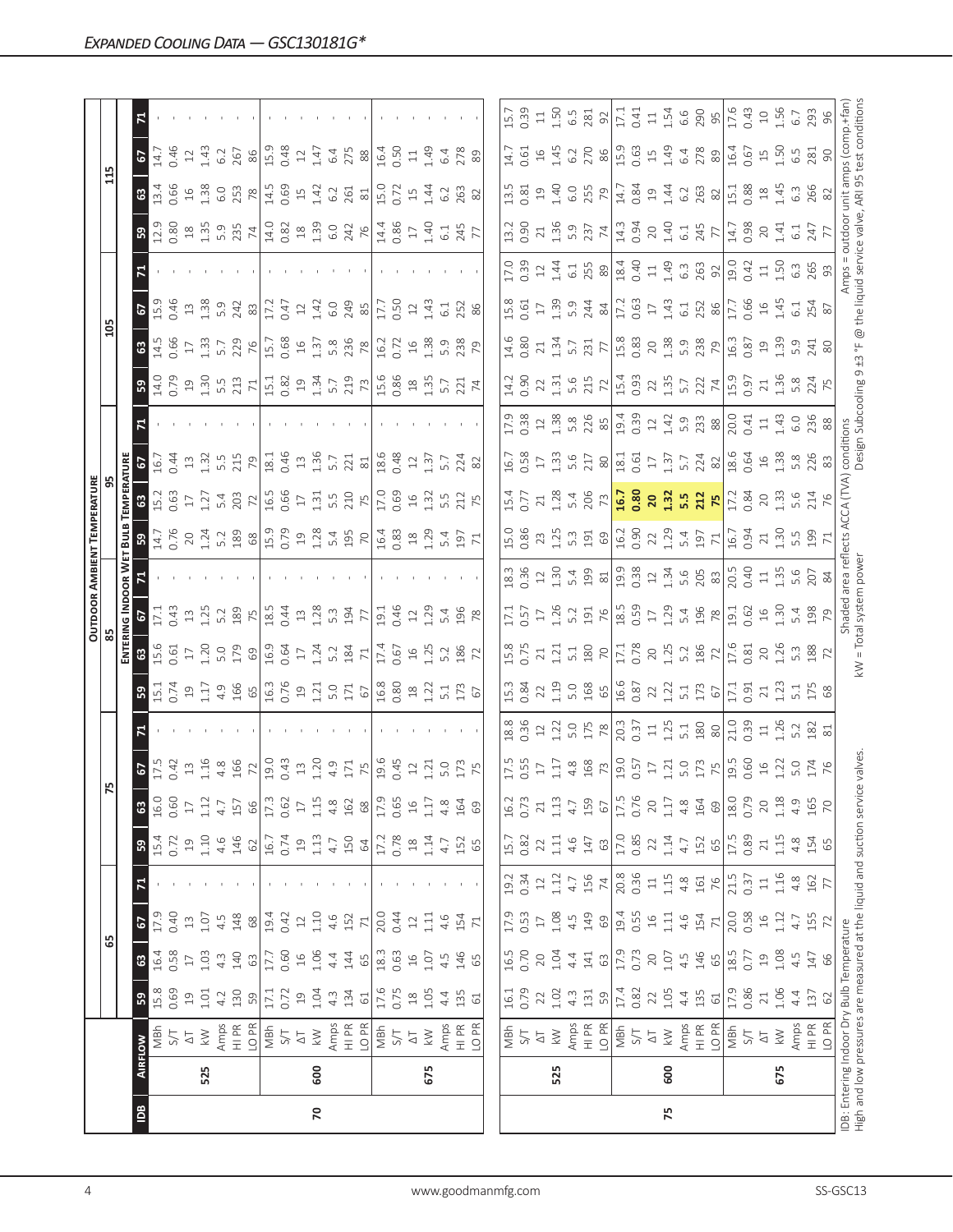|                                                                       |                |                        |                  |      |                |                  |               |                 |                                                                        |                                                                |                                 |                                           |                                                                                                                                                                                                                                                                                                                                |                            | <b>OUTDOOR AMBIENT TEMPERATURE</b>                                         |                                |                                                                                                                |                                                                                                                                                                                                                                                                                                  |                                                                                                                                                                                                                                                                                                                                                                                 |                                                        |                                   |                                                                                                |                                                           |                                                                             |                  |                                     |
|-----------------------------------------------------------------------|----------------|------------------------|------------------|------|----------------|------------------|---------------|-----------------|------------------------------------------------------------------------|----------------------------------------------------------------|---------------------------------|-------------------------------------------|--------------------------------------------------------------------------------------------------------------------------------------------------------------------------------------------------------------------------------------------------------------------------------------------------------------------------------|----------------------------|----------------------------------------------------------------------------|--------------------------------|----------------------------------------------------------------------------------------------------------------|--------------------------------------------------------------------------------------------------------------------------------------------------------------------------------------------------------------------------------------------------------------------------------------------------|---------------------------------------------------------------------------------------------------------------------------------------------------------------------------------------------------------------------------------------------------------------------------------------------------------------------------------------------------------------------------------|--------------------------------------------------------|-----------------------------------|------------------------------------------------------------------------------------------------|-----------------------------------------------------------|-----------------------------------------------------------------------------|------------------|-------------------------------------|
|                                                                       |                |                        |                  | ය    |                |                  |               | 75              |                                                                        |                                                                |                                 |                                           |                                                                                                                                                                                                                                                                                                                                |                            |                                                                            |                                |                                                                                                                |                                                                                                                                                                                                                                                                                                  |                                                                                                                                                                                                                                                                                                                                                                                 | 105                                                    |                                   |                                                                                                |                                                           | $\mathbf{r}$                                                                |                  |                                     |
|                                                                       |                |                        |                  |      |                |                  |               |                 |                                                                        |                                                                |                                 | ENTERI                                    | uva Inp                                                                                                                                                                                                                                                                                                                        | OOR W                      | BuuB                                                                       | <b>EMPERATURE</b>              |                                                                                                                |                                                                                                                                                                                                                                                                                                  |                                                                                                                                                                                                                                                                                                                                                                                 |                                                        |                                   |                                                                                                |                                                           |                                                                             |                  |                                     |
| <u>sq</u>                                                             | <b>AIRFLOW</b> |                        | ${\tt S}$        | ශ    | <b>G</b>       | $\mathbf{z}$     | <b>S</b>      | ය               | $\frac{5}{2}$                                                          |                                                                | $3\frac{6}{15}$                 | ය                                         | 5                                                                                                                                                                                                                                                                                                                              |                            |                                                                            | <b>8</b><br>15.89              |                                                                                                                |                                                                                                                                                                                                                                                                                                  | ၛၟ                                                                                                                                                                                                                                                                                                                                                                              | 63                                                     | $rac{5}{15}$                      | $\frac{7}{16.9}$                                                                               | ន                                                         | $\mathbf{G}$                                                                | $\frac{6}{2}$    | $\mathbf{z}$                        |
|                                                                       |                | MBh                    | 16.4             | 16.7 | 17.9           | 19.1             | 16.0          | 16.3            | $\frac{17.4}{0.68}$                                                    | 18.6                                                           |                                 | 15.9                                      | 17.0                                                                                                                                                                                                                                                                                                                           | 18.2                       | 15.2<br>0.95                                                               |                                | 16.6                                                                                                           |                                                                                                                                                                                                                                                                                                  | 14.5<br>0.98                                                                                                                                                                                                                                                                                                                                                                    | 14.8                                                   |                                   |                                                                                                | $\frac{13.4}{0.99}$                                       | $\overline{13.7}$                                                           | 14.6             | 15.6                                |
|                                                                       |                | 5/1                    | 0.86             | 0.81 | 0.66           | $0.\overline{5}$ | 0.90          | 0.84            |                                                                        | 0.51                                                           | 0.92                            | 0.86                                      | 0.70                                                                                                                                                                                                                                                                                                                           | 0.5                        |                                                                            |                                | 0.72                                                                                                           |                                                                                                                                                                                                                                                                                                  |                                                                                                                                                                                                                                                                                                                                                                                 | 0.92                                                   | 0.75                              | 0.6                                                                                            |                                                           | 0.93                                                                        | 0.76             | 0.57                                |
|                                                                       |                | $\overline{C}$         | 25               | 24   | 21             | 16               | 25            | 24              | $21\,$                                                                 | $\Box$                                                         | 25                              | 24                                        |                                                                                                                                                                                                                                                                                                                                | $1\,$                      |                                                                            |                                | $\overline{\mathbf{C}}$                                                                                        |                                                                                                                                                                                                                                                                                                  |                                                                                                                                                                                                                                                                                                                                                                                 | $24\,$                                                 | 21                                |                                                                                                | 23                                                        | 22                                                                          | $\overline{19}$  | $15$                                |
|                                                                       | 525            | $\geqslant$            | 1.03             | 1.05 | 1.09           | $\Xi$            | 1.12          | $1.14\,$        | 1.19                                                                   | 1.23                                                           | 1.20                            | 1.22                                      | $21$<br>$1.27$                                                                                                                                                                                                                                                                                                                 | $1.3$                      | $25$<br>1.27                                                               |                                | 1.34                                                                                                           |                                                                                                                                                                                                                                                                                                  | $25$<br>$1.32$                                                                                                                                                                                                                                                                                                                                                                  | 1.36                                                   | 1.41                              |                                                                                                | 1.37                                                      | 1.41                                                                        | 1.46             | 1.51                                |
|                                                                       |                | Amps                   | $4.\overline{3}$ | 4.4  | 4.5            | $4.7$            | 4.6           | 4.7             |                                                                        |                                                                | 5.0<br>169                      |                                           | 5.3<br>192                                                                                                                                                                                                                                                                                                                     |                            |                                                                            |                                |                                                                                                                |                                                                                                                                                                                                                                                                                                  |                                                                                                                                                                                                                                                                                                                                                                                 | 5.8<br>234                                             | 6.0                               |                                                                                                |                                                           | 6.1                                                                         | $6.\overline{3}$ | 6.5                                 |
|                                                                       |                | $\frac{P}{T}$          | 133              | 143  | 151            | 157.3            | 149           | 160             | $4.9$<br>$169$<br>$74$<br>$18.9$<br>0.71                               | $\frac{5.1}{17}$                                               |                                 | $\frac{132}{17.30}$                       |                                                                                                                                                                                                                                                                                                                                | $200.8$<br>81.6            | $\frac{3}{2}$ $\frac{3}{2}$ $\frac{3}{2}$                                  | $24$<br>1.30<br>5.4<br>74      | s. 2 2 2 3 2 3 3 4 5 6 7 9 2 3 4 5 6 7 9 8 7 9 2 3 4 6 7 9 8 7 9 2 7 9 8 7 9 7 9 7 9 2 7 9 8 7 9 7 9 7 9 2 7 9 | $7\frac{8}{12}$ $\frac{3}{5}$ $\frac{5}{12}$ $\frac{5}{12}$ $\frac{8}{12}$ $\frac{8}{12}$ $\frac{8}{12}$ $\frac{1}{12}$ $\frac{1}{12}$ $\frac{1}{12}$ $\frac{1}{12}$ $\frac{1}{12}$ $\frac{1}{12}$ $\frac{1}{12}$ $\frac{1}{12}$ $\frac{1}{12}$                                                  | 5.6<br>217<br>73                                                                                                                                                                                                                                                                                                                                                                |                                                        | $247$ 84                          |                                                                                                | $rac{0}{240}$                                             | 258                                                                         | 272              | 284                                 |
|                                                                       |                | LO <sub>PR</sub>       | $\rm G$          | 64   | $\overline{C}$ | 74.3             | 63            | $68$            |                                                                        |                                                                | 99                              |                                           | $77\,$                                                                                                                                                                                                                                                                                                                         |                            |                                                                            |                                |                                                                                                                |                                                                                                                                                                                                                                                                                                  |                                                                                                                                                                                                                                                                                                                                                                                 | $\overline{7}$                                         |                                   |                                                                                                |                                                           | 80                                                                          | $\rm 87$         | 93                                  |
|                                                                       |                | MBh                    | 17.7             | 18.1 | 19.4           | 20.7             | 17.3          | 17.7            |                                                                        | $20.3$<br>$1.26$<br>$1.26$                                     | 16.9<br>0.95                    |                                           |                                                                                                                                                                                                                                                                                                                                | $19.5$<br>$15.4$<br>$15.6$ |                                                                            |                                |                                                                                                                |                                                                                                                                                                                                                                                                                                  |                                                                                                                                                                                                                                                                                                                                                                                 |                                                        | 17.1<br>0.78                      |                                                                                                | $\begin{array}{c} 14.5 \\ 1.00 \\ 22 \\ 1.41 \end{array}$ | 14.8<br>0.96                                                                | 15.8<br>0.78     | $16.9$<br>$0.59$<br>$1.56$<br>$6.7$ |
|                                                                       |                | S/T                    | 0.90             | 0.84 | 0.68           | 0.5              | 0.93          | 0.87            |                                                                        |                                                                |                                 |                                           |                                                                                                                                                                                                                                                                                                                                |                            |                                                                            |                                |                                                                                                                |                                                                                                                                                                                                                                                                                                  |                                                                                                                                                                                                                                                                                                                                                                                 |                                                        |                                   |                                                                                                |                                                           |                                                                             |                  |                                     |
|                                                                       |                | $\overline{\triangle}$ | 24               | 23   | 20             | $16$             | 25            | 24              | 21                                                                     |                                                                | 25                              |                                           |                                                                                                                                                                                                                                                                                                                                |                            |                                                                            |                                |                                                                                                                |                                                                                                                                                                                                                                                                                                  |                                                                                                                                                                                                                                                                                                                                                                                 |                                                        | $20$                              |                                                                                                |                                                           | 22                                                                          | $\overline{19}$  |                                     |
| 80                                                                    | 600            | $\lesssim$             | $1.06$           | 1.08 | 1.12           | $1.2\,$          | 1.15          | 1.18            | 1.22                                                                   |                                                                | 1.23                            | 24<br>1.26                                |                                                                                                                                                                                                                                                                                                                                |                            |                                                                            |                                |                                                                                                                |                                                                                                                                                                                                                                                                                                  |                                                                                                                                                                                                                                                                                                                                                                                 |                                                        | 1.45                              |                                                                                                |                                                           | 1.45                                                                        |                  |                                     |
|                                                                       |                | Amps                   | 4.4              | 4.5  | 4.7            | 4.8              | 4.8           | 4.9             |                                                                        | 5.2                                                            | 5.1                             |                                           |                                                                                                                                                                                                                                                                                                                                |                            |                                                                            |                                |                                                                                                                |                                                                                                                                                                                                                                                                                                  |                                                                                                                                                                                                                                                                                                                                                                                 |                                                        | 6.1                               |                                                                                                | 6.1                                                       | 6.3                                                                         | $1.50$<br>$6.5$  |                                     |
|                                                                       |                | HI PR                  | 137              | 147  | 155            | 162.2            | 154           | 165             | $5.0$<br>$174$<br>$76$<br>$19.5$<br>0.74                               |                                                                |                                 | $\frac{3}{2}$ $\frac{8}{2}$ $\frac{2}{1}$ | $\begin{array}{ccc} 1 & 0 & 0 & 0 & 0 \\ 0 & 0 & 0 & 0 & 0 \\ 0 & 0 & 0 & 0 & 0 \\ 0 & 0 & 0 & 0 & 0 \\ 0 & 0 & 0 & 0 & 0 \\ 0 & 0 & 0 & 0 & 0 \\ 0 & 0 & 0 & 0 & 0 \\ 0 & 0 & 0 & 0 & 0 \\ 0 & 0 & 0 & 0 & 0 \\ 0 & 0 & 0 & 0 & 0 \\ 0 & 0 & 0 & 0 & 0 \\ 0 & 0 & 0 & 0 & 0 \\ 0 & 0 & 0 & 0 & 0 \\ 0 & 0 & 0 & 0 & 0 \\ 0 &$ | 207.0                      | $\begin{array}{c} 16.5 \\ 0.98 \\ 1.30 \\ 1.30 \\ 1.99 \\ 1.1 \end{array}$ | 16.8<br>0.9 2 4 3 5 5 7 7 6    |                                                                                                                |                                                                                                                                                                                                                                                                                                  | $\begin{array}{c c c c c} \text{IS.7} & \text{S.8} & \text{S.7} & \text{S.8} \\ \text{S.9} & \text{S.2} & \text{S.7} & \text{S.8} \\ \text{S.1} & \text{S.8} & \text{S.8} & \text{S.8} \\ \text{S.9} & \text{S.9} & \text{S.9} & \text{S.9} \\ \text{S.1} & \text{S.9} & \text{S.9} & \text{S.9} \\ \text{S.1} & \text{S.9} & \text{S.9} & \text{S.9} \\ \text{S.1} & \text{S.$ | 16.0<br>0.96<br>2.3<br>4.0<br>5.0<br>2.0<br>2.0<br>2.0 | 254                               |                                                                                                | 747<br>77                                                 | 266<br>82                                                                   | 281              | 293                                 |
|                                                                       |                | LO PR                  | 62               | 66   | 72             | 76.6             | 65            | $\overline{70}$ |                                                                        |                                                                |                                 |                                           |                                                                                                                                                                                                                                                                                                                                | 84.2                       |                                                                            |                                |                                                                                                                |                                                                                                                                                                                                                                                                                                  |                                                                                                                                                                                                                                                                                                                                                                                 |                                                        |                                   |                                                                                                |                                                           |                                                                             | 90               |                                     |
|                                                                       |                | MBh                    | 18.3             | 18.7 | 19.9           | 21.3             | $17.8\,$      | 18.2            |                                                                        | $\begin{array}{c c}\n 182 \\  81 \\  0.56 \\  16\n\end{array}$ | $175$ $\frac{8}{174}$           | $\frac{8}{17.8}$                          | $\frac{0}{19}$                                                                                                                                                                                                                                                                                                                 | 20.3                       | $\overline{17.0}$                                                          |                                |                                                                                                                |                                                                                                                                                                                                                                                                                                  |                                                                                                                                                                                                                                                                                                                                                                                 | $\frac{15}{15}$                                        |                                   |                                                                                                |                                                           | $\frac{3}{15}$                                                              | 16.3             | 17.4                                |
|                                                                       |                | 5/7                    | 0.94             | 0.88 | 0.72           | 0.5              | $1.00$        | 0.91            |                                                                        |                                                                |                                 | 0.94                                      | 0.76                                                                                                                                                                                                                                                                                                                           | 0.6                        | 1.00                                                                       | 17.4<br>0.97                   |                                                                                                                |                                                                                                                                                                                                                                                                                                  |                                                                                                                                                                                                                                                                                                                                                                                 |                                                        | 17.6                              |                                                                                                | $14.9$<br>$1.00$                                          | 1.00                                                                        | 0.82             | 0.62                                |
|                                                                       |                | $\overline{\Delta}$    | 23               | 22   | $\overline{c}$ | $\frac{16}{1}$   | 24            | 23              | 20                                                                     |                                                                |                                 | 23                                        | 20                                                                                                                                                                                                                                                                                                                             | $16$                       | 23                                                                         | 23                             | 20                                                                                                             |                                                                                                                                                                                                                                                                                                  |                                                                                                                                                                                                                                                                                                                                                                                 | $\overline{2}$                                         | 20                                |                                                                                                | 20                                                        | 21                                                                          | $^{28}$          | $\Xi$                               |
|                                                                       | 675            | $\lesssim$             | 1.07             | 1.09 | $1.13$         | 1.2              | 1.16          | 1.19            | 1.23                                                                   | 1.27                                                           | $24$<br>1.24                    | 1.27                                      | 1.32                                                                                                                                                                                                                                                                                                                           |                            | 1.31                                                                       | 1.34                           | 1.39                                                                                                           |                                                                                                                                                                                                                                                                                                  |                                                                                                                                                                                                                                                                                                                                                                                 | 1.41                                                   | 1.46                              |                                                                                                | 1.43                                                      | 1.46                                                                        | 1.52             | 1.57                                |
|                                                                       |                | Amps                   | 4.5              | 4.6  | 4.7            | 4.9              | 4.8           | 4.9             | 5.1                                                                    | 5.2                                                            | 5.2                             | 5.3                                       |                                                                                                                                                                                                                                                                                                                                | $1.4$<br>5.7               | 5.5                                                                        | 5.6                            |                                                                                                                |                                                                                                                                                                                                                                                                                                  |                                                                                                                                                                                                                                                                                                                                                                                 | 6.0                                                    | 6.2                               |                                                                                                | 6.2                                                       | $6.\overline{3}$                                                            | 6.5              | 6.8                                 |
|                                                                       |                | $\frac{P}{I}$          | 138              | 149  | 157            | 163.8            | 155           | 167             | 176                                                                    | 184                                                            | 176                             | 190                                       | 5.500                                                                                                                                                                                                                                                                                                                          | 09.0                       | 201                                                                        | 216                            | 5.8<br>228                                                                                                     | 6.0<br>238                                                                                                                                                                                                                                                                                       | 5.8<br>226                                                                                                                                                                                                                                                                                                                                                                      | 243                                                    | 257                               |                                                                                                | 250                                                       | 269                                                                         | 284              | 296                                 |
|                                                                       |                |                        |                  |      |                |                  |               |                 |                                                                        |                                                                |                                 |                                           |                                                                                                                                                                                                                                                                                                                                |                            |                                                                            |                                |                                                                                                                |                                                                                                                                                                                                                                                                                                  |                                                                                                                                                                                                                                                                                                                                                                                 |                                                        |                                   |                                                                                                |                                                           |                                                                             |                  |                                     |
|                                                                       |                | LO <sub>PR</sub>       | 63               | 67   | 73             | 77.4             | 66            | 70              | $\overline{7}$                                                         | 82                                                             | 69                              |                                           | 80                                                                                                                                                                                                                                                                                                                             | 85.0                       |                                                                            |                                | 84                                                                                                             |                                                                                                                                                                                                                                                                                                  |                                                                                                                                                                                                                                                                                                                                                                                 |                                                        | 88                                |                                                                                                |                                                           | 83                                                                          | 91               | 5                                   |
|                                                                       |                |                        |                  |      |                |                  |               |                 |                                                                        |                                                                |                                 |                                           |                                                                                                                                                                                                                                                                                                                                |                            |                                                                            |                                |                                                                                                                |                                                                                                                                                                                                                                                                                                  |                                                                                                                                                                                                                                                                                                                                                                                 |                                                        |                                   |                                                                                                |                                                           |                                                                             |                  |                                     |
|                                                                       |                | MBh                    | 16.6             | 17.0 | 17.8           | 19.0             | 16.3          | 16.6            | 17.4                                                                   | 18.5                                                           | 15.9                            | 16.2                                      | 16.9                                                                                                                                                                                                                                                                                                                           | 18.1                       | 15.5                                                                       | 15.8                           | 16.5                                                                                                           | 17.6                                                                                                                                                                                                                                                                                             | 14.7                                                                                                                                                                                                                                                                                                                                                                            | 15.0                                                   | 15.7                              | 16.8                                                                                           | 13.6                                                      | 13.9                                                                        | 14.5             | 15.5                                |
|                                                                       |                | 5/1                    | 0.91             | 0.87 | 0.79           | 0.64             | 0.94          | 0.91            | 0.82                                                                   | 0.66                                                           | 0.96                            | 0.93                                      | 0.84                                                                                                                                                                                                                                                                                                                           | 0.68                       |                                                                            | 0.96                           | 0.86                                                                                                           | 0.70                                                                                                                                                                                                                                                                                             | 1.00                                                                                                                                                                                                                                                                                                                                                                            | 0.99                                                   | 0.90                              | 0.73                                                                                           | 1.00                                                      | 1.00                                                                        | 0.91             | 0.73                                |
|                                                                       |                | $\Delta \top$          | 26               | 26   | 25             | 21               | 27            | 26              | 25                                                                     | $21\,$                                                         | 27                              | 26                                        | 25                                                                                                                                                                                                                                                                                                                             |                            | $27\,$                                                                     | 26                             | 25                                                                                                             |                                                                                                                                                                                                                                                                                                  | 26                                                                                                                                                                                                                                                                                                                                                                              | 26                                                     | 25                                | 21                                                                                             | 24                                                        | 24                                                                          | 23               | 20                                  |
|                                                                       | 525            | $\lesssim$             | 1.04             | 1.06 | 1.10           | 1.14             | 1.13          | 1.15            | 1.20                                                                   |                                                                |                                 | 1.24                                      | 1.28                                                                                                                                                                                                                                                                                                                           | $22$<br>$1.33$             | 1.28                                                                       |                                | 1.36                                                                                                           | $22147$<br>$52378$                                                                                                                                                                                                                                                                               | 1.34                                                                                                                                                                                                                                                                                                                                                                            | $1.\overline{37}$<br>5.8                               | 1.42                              | 1.47                                                                                           | 1.39                                                      | 1.42                                                                        | 1.47             | 1.53                                |
|                                                                       |                | Amps                   | $4.\overline{3}$ | 4.4  | 4.6            | 4.7              | 4.7           | 4.8             | 4.9                                                                    | $1.24$<br>5.1                                                  |                                 | 5.2                                       | 5.3                                                                                                                                                                                                                                                                                                                            |                            |                                                                            |                                | 5.7                                                                                                            |                                                                                                                                                                                                                                                                                                  | 5.7                                                                                                                                                                                                                                                                                                                                                                             |                                                        | 6.0                               | 6.2                                                                                            | 6.0                                                       | 6.2                                                                         | 6.4              | 6.6                                 |
|                                                                       |                | $\frac{R}{H}$          | 134              | 144  | 152            | 159              | 150           | 162             |                                                                        |                                                                |                                 |                                           |                                                                                                                                                                                                                                                                                                                                |                            |                                                                            |                                |                                                                                                                |                                                                                                                                                                                                                                                                                                  |                                                                                                                                                                                                                                                                                                                                                                                 |                                                        |                                   |                                                                                                |                                                           | 261                                                                         | 275              | 287                                 |
|                                                                       |                | LO <sub>PR</sub>       | $61\,$           | 65   | 71             | 75               | $\mathcal{R}$ | 68              | $\frac{71}{188}$                                                       | 178                                                            | $1.21$<br>$5.0$<br>$5.7$<br>$6$ | 184                                       | <b>77</b>                                                                                                                                                                                                                                                                                                                      | 5.58                       | $5.4$ 5.2                                                                  | $1.31$<br>$5.5$ $74$           | $\frac{221}{81}$                                                                                               |                                                                                                                                                                                                                                                                                                  | $\frac{719}{15.9}$                                                                                                                                                                                                                                                                                                                                                              | 236                                                    | 249                               | 260                                                                                            | 242                                                       | $\frac{81}{15.0}$                                                           | $\frac{8}{8}$    | 94                                  |
|                                                                       |                | MBh                    | 18.0             | 18.4 | 19.3           | 20.5             | 17.6          | 18.0            |                                                                        | 20.1<br>0.69                                                   | 17.2<br>1.00                    | 17.5                                      | 18.4<br>0.87                                                                                                                                                                                                                                                                                                                   | 19.6<br>0.71               | $16.8$<br>$1.00$                                                           | 17.1<br>0.99                   |                                                                                                                |                                                                                                                                                                                                                                                                                                  |                                                                                                                                                                                                                                                                                                                                                                                 | 16.2                                                   | 17.0                              | 18.2<br>0.76                                                                                   | 14.8                                                      |                                                                             | 15.8<br>0.94     | 16.8                                |
|                                                                       |                | $5/1$                  | 0.94             | 0.91 | 0.82           | 0.66             | 0.97          | 0.94            |                                                                        |                                                                |                                 | 0.96                                      |                                                                                                                                                                                                                                                                                                                                |                            |                                                                            |                                |                                                                                                                |                                                                                                                                                                                                                                                                                                  |                                                                                                                                                                                                                                                                                                                                                                                 |                                                        |                                   |                                                                                                | 1.00                                                      | 1.00                                                                        |                  | 0.76                                |
|                                                                       |                | $\overline{\triangle}$ | 26               | 26   | 24             | 21               | 26            | 26              | $\overline{24}$                                                        | $\overline{21}$                                                | 26                              | 26                                        |                                                                                                                                                                                                                                                                                                                                | 21.36                      | $26$<br>1.31                                                               |                                |                                                                                                                |                                                                                                                                                                                                                                                                                                  |                                                                                                                                                                                                                                                                                                                                                                                 |                                                        |                                   |                                                                                                | $23$<br>1.43                                              | 23                                                                          | 23               | $20$                                |
| 85                                                                    | 600            | $\lesssim$             | 1.07             | 1.09 | 1.13           | $1.17\,$         | 1.16          | 1.19            | 1.23                                                                   |                                                                | 1.24                            | 1.27                                      |                                                                                                                                                                                                                                                                                                                                |                            |                                                                            |                                |                                                                                                                |                                                                                                                                                                                                                                                                                                  |                                                                                                                                                                                                                                                                                                                                                                                 |                                                        |                                   |                                                                                                |                                                           | 1.46                                                                        | 1.52             |                                     |
|                                                                       |                | Amps                   | 4.5              | 4.6  | 4.7            | 4.9              | 4.8           | 4.9             |                                                                        |                                                                |                                 |                                           |                                                                                                                                                                                                                                                                                                                                |                            |                                                                            |                                |                                                                                                                |                                                                                                                                                                                                                                                                                                  |                                                                                                                                                                                                                                                                                                                                                                                 |                                                        |                                   |                                                                                                |                                                           | $6.\overline{3}$                                                            | $6.\overline{5}$ |                                     |
|                                                                       |                | HI PR                  | 138              | 149  | 157            | 164              | 155           | 167             |                                                                        |                                                                | $5.2$<br>176                    |                                           |                                                                                                                                                                                                                                                                                                                                |                            |                                                                            |                                |                                                                                                                |                                                                                                                                                                                                                                                                                                  |                                                                                                                                                                                                                                                                                                                                                                                 |                                                        |                                   |                                                                                                |                                                           | 269                                                                         | 284              |                                     |
|                                                                       |                | LO PR                  | 63               | 67   | 73             | 77               | 66            | 70              |                                                                        | $\begin{array}{c c} 1.27 \\ 5.2 \\ 184 \\ \end{array}$         | 69                              | $\frac{3}{2}$ $\frac{3}{2}$ $\frac{2}{2}$ | $3.258$ $8$                                                                                                                                                                                                                                                                                                                    | $5.7$ 85                   | $\frac{55}{201}$                                                           | $26$<br>$1.34$<br>$5.6$<br>$7$ |                                                                                                                | $\begin{bmatrix} 19.11 & 19.73 \\ 0.73 & 14.5 & 0.80 \\ 0.4 & 0.6 & 0.80 \\ 0 & 0.8 & 0.80 \\ 0 & 0.8 & 0.80 \\ 0 & 0.8 & 0.80 \\ 0 & 0.8 & 0.80 \\ 0 & 0.8 & 0.80 \\ 0 & 0.8 & 0.80 \\ 0 & 0.8 & 0.80 \\ 0 & 0.8 & 0.80 \\ 0 & 0.8 & 0.80 \\ 0 & 0.8 & 0.80 \\ 0 & 0.8 & 0.80 \\ 0 & 0.8 & 0.8$ | $24$<br>$1.\overline{37}$<br>$5.\overline{8}$<br>$706$<br>$76$                                                                                                                                                                                                                                                                                                                  | $\frac{100}{25}$ $\frac{141}{60}$ $\frac{243}{80}$     | $746$<br>$1.46$<br>$6.2$<br>$758$ |                                                                                                | $6.2$ 50 $\frac{2}{5}$                                    | 83                                                                          | 51               | $1.57$<br>$6.8$<br>$296$            |
|                                                                       |                | MBh                    | 18.6             | 18.9 | 19.8           | 21.2             | $18.1\,$      | 18.5            | $\frac{5.1}{176}$ $\frac{7}{19.4}$ $\frac{89}{0.89}$ $\frac{23}{19.4}$ | 20.7<br>0.72                                                   | 17.7                            | 18.1                                      | $\frac{18.9}{0.91}$                                                                                                                                                                                                                                                                                                            | 20.2<br>0.74               | $17.3$<br>1.00                                                             | 17.6<br>1.00                   | $18.4$<br>0.94                                                                                                 | 19.7<br>0.76                                                                                                                                                                                                                                                                                     | $16.4$<br>$1.00$                                                                                                                                                                                                                                                                                                                                                                | 16.7                                                   | 17.5<br>0.98                      | $\begin{array}{c c}\n 21 & 51 \\  1.51 & 6.8 \\  6.8 & 3 & 18.7 \\  0.79 & 0.79\n \end{array}$ | 15.2                                                      | 15.5                                                                        | 16.2<br>0.98     | 17.3<br>0.80                        |
|                                                                       |                | <b>S/T</b>             | 0.98             | 0.95 | 0.86           | 0.70             | 1.00          | 0.98            |                                                                        |                                                                | 1.00                            | 1.00                                      |                                                                                                                                                                                                                                                                                                                                |                            |                                                                            |                                |                                                                                                                |                                                                                                                                                                                                                                                                                                  |                                                                                                                                                                                                                                                                                                                                                                                 | 00                                                     |                                   |                                                                                                | 1.00                                                      | 1.00                                                                        |                  |                                     |
|                                                                       |                | $\overline{\Delta}$    | 25               | 25   | 23             | 20               | 25            | 25              |                                                                        | $20\,$                                                         | 24                              | 25<br>1.28                                | $23 \over 1.33$                                                                                                                                                                                                                                                                                                                | $20^{2}$                   | $24$<br>1.32                                                               | $24 \n1.36$                    | $24$<br>1.41                                                                                                   | $20$<br>1.46                                                                                                                                                                                                                                                                                     | 22                                                                                                                                                                                                                                                                                                                                                                              | 23                                                     | 23                                | $20^{1.53}$                                                                                    | $21\,$                                                    | $21\,$                                                                      | $\overline{2}$   | 19                                  |
|                                                                       | 675            | $\geq$                 | 1.08             | 1.10 | 1.14           | $1.18$           | 1.17          | 1.20            | 1.24                                                                   | 1.29                                                           | 1.25                            |                                           |                                                                                                                                                                                                                                                                                                                                |                            |                                                                            |                                |                                                                                                                |                                                                                                                                                                                                                                                                                                  | 1.39                                                                                                                                                                                                                                                                                                                                                                            | 1.42                                                   | 1.47                              |                                                                                                | 1.44                                                      | 1.48                                                                        | 1.53             | 1.59                                |
|                                                                       |                | Amps                   | 4.5              | 4.6  | $\frac{1}{4}$  | 4.9              | 4.8           | 4.9             |                                                                        | 5.3                                                            | 5.2                             |                                           | 5.5                                                                                                                                                                                                                                                                                                                            | 5.7                        | 5.6                                                                        | 5.7                            |                                                                                                                | 6.1                                                                                                                                                                                                                                                                                              |                                                                                                                                                                                                                                                                                                                                                                                 | G.O                                                    |                                   | $6.5$<br>271                                                                                   | 6.2                                                       | 6.4                                                                         | 6.6              | $6.\overline{8}$                    |
|                                                                       |                | $\frac{R}{H}$          | 140              | 150  | 159            | 165              | 157           | 169             | $5.1$<br>$178$<br>$78$                                                 | 186                                                            | 178                             | $\frac{52}{74}$                           | 202                                                                                                                                                                                                                                                                                                                            | 211                        | 203                                                                        | 218                            | 5.3185                                                                                                         | $rac{40}{90}$                                                                                                                                                                                                                                                                                    | 5.9<br>228<br>76                                                                                                                                                                                                                                                                                                                                                                | 246                                                    | $6.2$ 5.9                         |                                                                                                | 252                                                       | 271                                                                         | 287              | 299                                 |
|                                                                       |                | LO <sub>PR</sub>       | 63               | 67   | 73             | 78               | 67            | $\overline{71}$ |                                                                        |                                                                |                                 |                                           | 81                                                                                                                                                                                                                                                                                                                             |                            |                                                                            |                                |                                                                                                                |                                                                                                                                                                                                                                                                                                  |                                                                                                                                                                                                                                                                                                                                                                                 |                                                        |                                   | $\overline{5}$                                                                                 |                                                           | $\frac{8}{4}$                                                               |                  |                                     |
| IDB: Entering Indoor Dry Bulb Temperature                             |                |                        |                  |      |                |                  |               |                 |                                                                        |                                                                |                                 |                                           | Shaded                                                                                                                                                                                                                                                                                                                         | area                       | reflects AHRI                                                              | conditions                     |                                                                                                                |                                                                                                                                                                                                                                                                                                  |                                                                                                                                                                                                                                                                                                                                                                                 |                                                        |                                   | Amps                                                                                           | outdoor                                                   | unit amps (comp.+fan                                                        |                  |                                     |
| High and low pressures are measured at the liquid and suction service |                |                        |                  |      |                |                  |               |                 | valves                                                                 |                                                                |                                 |                                           | kW = Total system power                                                                                                                                                                                                                                                                                                        |                            |                                                                            |                                |                                                                                                                |                                                                                                                                                                                                                                                                                                  |                                                                                                                                                                                                                                                                                                                                                                                 |                                                        |                                   |                                                                                                |                                                           | Design Subcooling 9 ±3 °F @ the liquid service valve, ARI 95 test condition |                  |                                     |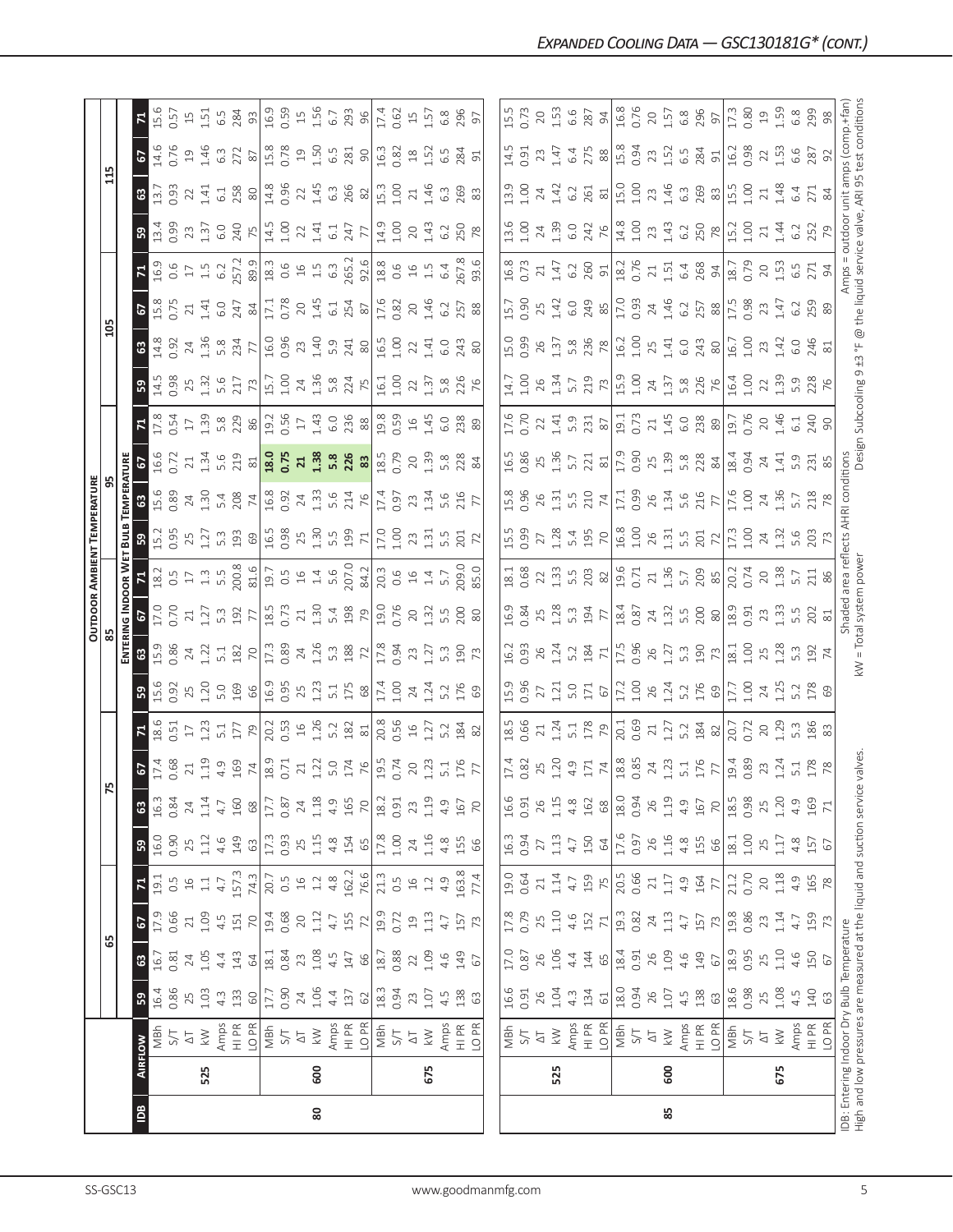|                |     |                                                                      |                  |                                                      |                         |                                         |                                           |                 |                                                                                                                                                                                                                                                                                                                                                  |                  |                                                                                                                                                                                                                                                                                                                                                                                      |                                                                                                                                                                                                                                |                                                                                                                                                                                                                                                                                                                       |                                                                                                                                                                                                                                                                                                           | <b>OUTDOOR AMBIENT TEMPERATURE</b>                                                                                                                                        |                                                                                                                                                                                                                                                                                    |                                                                                                                                                                                                                                                                                                                                                                                                                       |                                                                                                                                                                                                                                                                                  |                                                                                                                                                                                                                                                                                                                     |                                                                                                                                           |                                                                                                                                                                                                                                |                                                             |                                                                                                                                                                                                                                                                                                               |                                                                                                                                                                                                                              |
|----------------|-----|----------------------------------------------------------------------|------------------|------------------------------------------------------|-------------------------|-----------------------------------------|-------------------------------------------|-----------------|--------------------------------------------------------------------------------------------------------------------------------------------------------------------------------------------------------------------------------------------------------------------------------------------------------------------------------------------------|------------------|--------------------------------------------------------------------------------------------------------------------------------------------------------------------------------------------------------------------------------------------------------------------------------------------------------------------------------------------------------------------------------------|--------------------------------------------------------------------------------------------------------------------------------------------------------------------------------------------------------------------------------|-----------------------------------------------------------------------------------------------------------------------------------------------------------------------------------------------------------------------------------------------------------------------------------------------------------------------|-----------------------------------------------------------------------------------------------------------------------------------------------------------------------------------------------------------------------------------------------------------------------------------------------------------|---------------------------------------------------------------------------------------------------------------------------------------------------------------------------|------------------------------------------------------------------------------------------------------------------------------------------------------------------------------------------------------------------------------------------------------------------------------------|-----------------------------------------------------------------------------------------------------------------------------------------------------------------------------------------------------------------------------------------------------------------------------------------------------------------------------------------------------------------------------------------------------------------------|----------------------------------------------------------------------------------------------------------------------------------------------------------------------------------------------------------------------------------------------------------------------------------|---------------------------------------------------------------------------------------------------------------------------------------------------------------------------------------------------------------------------------------------------------------------------------------------------------------------|-------------------------------------------------------------------------------------------------------------------------------------------|--------------------------------------------------------------------------------------------------------------------------------------------------------------------------------------------------------------------------------|-------------------------------------------------------------|---------------------------------------------------------------------------------------------------------------------------------------------------------------------------------------------------------------------------------------------------------------------------------------------------------------|------------------------------------------------------------------------------------------------------------------------------------------------------------------------------------------------------------------------------|
|                |     |                                                                      |                  | 59                                                   |                         |                                         |                                           |                 | 75                                                                                                                                                                                                                                                                                                                                               |                  |                                                                                                                                                                                                                                                                                                                                                                                      |                                                                                                                                                                                                                                |                                                                                                                                                                                                                                                                                                                       |                                                                                                                                                                                                                                                                                                           |                                                                                                                                                                           |                                                                                                                                                                                                                                                                                    |                                                                                                                                                                                                                                                                                                                                                                                                                       |                                                                                                                                                                                                                                                                                  | 105                                                                                                                                                                                                                                                                                                                 |                                                                                                                                           |                                                                                                                                                                                                                                | 115                                                         |                                                                                                                                                                                                                                                                                                               |                                                                                                                                                                                                                              |
|                |     |                                                                      |                  |                                                      |                         |                                         |                                           |                 |                                                                                                                                                                                                                                                                                                                                                  |                  |                                                                                                                                                                                                                                                                                                                                                                                      | Enteri                                                                                                                                                                                                                         |                                                                                                                                                                                                                                                                                                                       | <b>INDOOR W</b>                                                                                                                                                                                                                                                                                           |                                                                                                                                                                           |                                                                                                                                                                                                                                                                                    |                                                                                                                                                                                                                                                                                                                                                                                                                       |                                                                                                                                                                                                                                                                                  |                                                                                                                                                                                                                                                                                                                     |                                                                                                                                           |                                                                                                                                                                                                                                |                                                             |                                                                                                                                                                                                                                                                                                               |                                                                                                                                                                                                                              |
| $\overline{a}$ |     | <b>AIRFLOW</b>                                                       | ${\tt S}$        | ය                                                    | 67                      |                                         | ${\tt S}$                                 | 63              |                                                                                                                                                                                                                                                                                                                                                  |                  |                                                                                                                                                                                                                                                                                                                                                                                      | $\frac{36}{19}$                                                                                                                                                                                                                |                                                                                                                                                                                                                                                                                                                       |                                                                                                                                                                                                                                                                                                           |                                                                                                                                                                           | <b>8</b><br>93                                                                                                                                                                                                                                                                     | $rac{5}{211}$                                                                                                                                                                                                                                                                                                                                                                                                         |                                                                                                                                                                                                                                                                                  | $\frac{3}{8}$                                                                                                                                                                                                                                                                                                       | $rac{67}{201}$                                                                                                                            | ္ဗ                                                                                                                                                                                                                             | $\boldsymbol{\mathsf{s}}$                                   | $\frac{67}{180}$                                                                                                                                                                                                                                                                                              |                                                                                                                                                                                                                              |
|                |     | NBh                                                                  | 20.0             | 20.8                                                 | 22.7                    |                                         | 19.6                                      | 20.3            | $52.3$<br>$2.4$<br>$2.5$<br>$1.7$<br>$7.8$<br>$7.1$                                                                                                                                                                                                                                                                                              |                  | $3\overline{)}$ $\overline{1}$ $\overline{1}$ $\overline{1}$ $\overline{2}$ $\overline{3}$ $\overline{2}$ $\overline{3}$ $\overline{4}$ $\overline{1}$ $\overline{3}$ $\overline{4}$ $\overline{5}$ $\overline{4}$ $\overline{5}$ $\overline{6}$ $\overline{1}$ $\overline{2}$ $\overline{3}$ $\overline{4}$ $\overline{5}$ $\overline{6}$ $\overline{5}$ $\overline{6}$ $\overline$ |                                                                                                                                                                                                                                |                                                                                                                                                                                                                                                                                                                       |                                                                                                                                                                                                                                                                                                           | $3.8\frac{8}{8}$ $3.7\frac{8}{8}$ $3.3\frac{3}{8}$ $3.8\frac{8}{8}$ $3.8\frac{8}{8}$ $3.8\frac{8}{8}$ $3.8\frac{8}{8}$ $3.8\frac{8}{8}$ $3.8\frac{8}{8}$ $3.8\frac{8}{8}$ |                                                                                                                                                                                                                                                                                    |                                                                                                                                                                                                                                                                                                                                                                                                                       |                                                                                                                                                                                                                                                                                  |                                                                                                                                                                                                                                                                                                                     |                                                                                                                                           | $16.76$ $16.83$ $16.72$ $16.76$ $16.76$ $16.76$ $16.76$ $16.76$ $16.76$ $16.76$ $16.76$ $16.76$ $16.76$ $16.76$ $16.76$ $16.76$ $16.76$ $16.76$ $16.76$ $16.76$ $16.76$ $16.76$ $16.76$ $16.76$ $16.76$ $16.76$ $16.76$ $16.7$ | 17.0                                                        |                                                                                                                                                                                                                                                                                                               |                                                                                                                                                                                                                              |
|                |     | 5/1                                                                  | 0.67             | 0.56                                                 | 0.38                    |                                         | 0.69                                      | 0.58            |                                                                                                                                                                                                                                                                                                                                                  |                  |                                                                                                                                                                                                                                                                                                                                                                                      | 0.59                                                                                                                                                                                                                           | 0.41                                                                                                                                                                                                                                                                                                                  |                                                                                                                                                                                                                                                                                                           |                                                                                                                                                                           |                                                                                                                                                                                                                                                                                    | 0.42                                                                                                                                                                                                                                                                                                                                                                                                                  |                                                                                                                                                                                                                                                                                  |                                                                                                                                                                                                                                                                                                                     | 0.44                                                                                                                                      |                                                                                                                                                                                                                                | 0.64                                                        | 0.44                                                                                                                                                                                                                                                                                                          |                                                                                                                                                                                                                              |
|                |     | $\overline{\circ}$                                                   | $\overline{17}$  | $15$                                                 | $\Xi$                   |                                         | $\stackrel{\textstyle\circ}{\mathcal{A}}$ | $\overline{15}$ |                                                                                                                                                                                                                                                                                                                                                  |                  |                                                                                                                                                                                                                                                                                                                                                                                      |                                                                                                                                                                                                                                | 1.83                                                                                                                                                                                                                                                                                                                  |                                                                                                                                                                                                                                                                                                           |                                                                                                                                                                           | $0.61$<br>$1.87$<br>$8.6$<br>$8.7$<br>$7$<br>$8$                                                                                                                                                                                                                                   | $\frac{13}{1}$ $\frac{3}{8}$ $\frac{21}{21}$                                                                                                                                                                                                                                                                                                                                                                          |                                                                                                                                                                                                                                                                                  | 0.63<br>1.96                                                                                                                                                                                                                                                                                                        | $\frac{12}{2.03}$                                                                                                                         |                                                                                                                                                                                                                                |                                                             | $\Xi$                                                                                                                                                                                                                                                                                                         |                                                                                                                                                                                                                              |
|                | 700 | $\gtrapprox$                                                         | 1.48             | 1.52                                                 | 1.57                    |                                         | 1.61                                      | 1.65            |                                                                                                                                                                                                                                                                                                                                                  |                  |                                                                                                                                                                                                                                                                                                                                                                                      |                                                                                                                                                                                                                                |                                                                                                                                                                                                                                                                                                                       |                                                                                                                                                                                                                                                                                                           |                                                                                                                                                                           |                                                                                                                                                                                                                                                                                    |                                                                                                                                                                                                                                                                                                                                                                                                                       |                                                                                                                                                                                                                                                                                  |                                                                                                                                                                                                                                                                                                                     |                                                                                                                                           |                                                                                                                                                                                                                                |                                                             | 2.11                                                                                                                                                                                                                                                                                                          |                                                                                                                                                                                                                              |
|                |     | Amps                                                                 | 7.0              | 7.1                                                  | 7.3                     |                                         | 7.5                                       | 7.6             |                                                                                                                                                                                                                                                                                                                                                  |                  |                                                                                                                                                                                                                                                                                                                                                                                      |                                                                                                                                                                                                                                |                                                                                                                                                                                                                                                                                                                       |                                                                                                                                                                                                                                                                                                           |                                                                                                                                                                           |                                                                                                                                                                                                                                                                                    |                                                                                                                                                                                                                                                                                                                                                                                                                       |                                                                                                                                                                                                                                                                                  |                                                                                                                                                                                                                                                                                                                     | $9.4$<br>249                                                                                                                              |                                                                                                                                                                                                                                |                                                             |                                                                                                                                                                                                                                                                                                               |                                                                                                                                                                                                                              |
|                |     | HI PR                                                                | 134              | 144                                                  | 152                     |                                         | 150                                       | 162             |                                                                                                                                                                                                                                                                                                                                                  |                  |                                                                                                                                                                                                                                                                                                                                                                                      |                                                                                                                                                                                                                                |                                                                                                                                                                                                                                                                                                                       |                                                                                                                                                                                                                                                                                                           |                                                                                                                                                                           |                                                                                                                                                                                                                                                                                    |                                                                                                                                                                                                                                                                                                                                                                                                                       |                                                                                                                                                                                                                                                                                  |                                                                                                                                                                                                                                                                                                                     |                                                                                                                                           |                                                                                                                                                                                                                                |                                                             |                                                                                                                                                                                                                                                                                                               |                                                                                                                                                                                                                              |
|                |     | LO PR                                                                | 57               | $61$                                                 | 99                      |                                         | $60$                                      | $\mathcal{Q}$   |                                                                                                                                                                                                                                                                                                                                                  |                  |                                                                                                                                                                                                                                                                                                                                                                                      |                                                                                                                                                                                                                                |                                                                                                                                                                                                                                                                                                                       |                                                                                                                                                                                                                                                                                                           |                                                                                                                                                                           |                                                                                                                                                                                                                                                                                    |                                                                                                                                                                                                                                                                                                                                                                                                                       |                                                                                                                                                                                                                                                                                  |                                                                                                                                                                                                                                                                                                                     | $\rm 80$                                                                                                                                  |                                                                                                                                                                                                                                |                                                             |                                                                                                                                                                                                                                                                                                               |                                                                                                                                                                                                                              |
|                |     | MBh                                                                  | 21.7             | 22.5                                                 | 24.6                    |                                         | 21.2                                      | 22.0            | $\frac{1}{2}$<br>$\frac{1}{2}$<br>$\frac{1}{3}$<br>$\frac{1}{4}$<br>$\frac{1}{3}$<br>$\frac{1}{6}$<br>$\frac{1}{3}$<br>$\frac{1}{6}$<br>$\frac{1}{6}$<br>$\frac{1}{6}$<br>$\frac{1}{6}$<br>$\frac{1}{3}$<br>$\frac{1}{6}$<br>$\frac{1}{3}$<br>$\frac{1}{3}$<br>$\frac{1}{3}$<br>$\frac{1}{3}$<br>$\frac{1}{3}$<br>$\frac{1}{3}$<br>$\frac{1}{3}$ |                  |                                                                                                                                                                                                                                                                                                                                                                                      |                                                                                                                                                                                                                                | $\frac{3}{3}$ $\frac{4}{3}$ $\frac{1}{3}$ $\frac{1}{3}$ $\frac{3}{4}$ $\frac{3}{4}$ $\frac{3}{8}$ $\frac{6}{8}$ $\frac{8}{8}$ $\frac{1}{8}$ $\frac{1}{2}$ $\frac{1}{4}$ $\frac{3}{4}$ $\frac{1}{6}$                                                                                                                   |                                                                                                                                                                                                                                                                                                           |                                                                                                                                                                           | $\left  \begin{smallmatrix} 0.03 & 0.02 & 0.03 & 0.03 & 0.03 & 0.03 & 0.03 & 0.03 & 0.03 & 0.03 & 0.03 & 0.03 & 0.03 & 0.03 & 0.03 & 0.03 & 0.03 & 0.03 & 0.03 & 0.03 & 0.03 & 0.03 & 0.03 & 0.03 & 0.03 & 0.03 & 0.03 & 0.03 & 0.03 & 0.03 & 0.03 & 0.03 & 0.03 & 0.03 & 0.03 & $ | $\sqrt{3} \cdot \frac{3}{4}$ 2                                                                                                                                                                                                                                                                                                                                                                                        |                                                                                                                                                                                                                                                                                  | $\frac{1}{2}$ $\frac{1}{2}$ $\frac{1}{2}$ $\frac{1}{2}$ $\frac{1}{2}$ $\frac{1}{6}$ $\frac{1}{6}$ $\frac{1}{2}$ $\frac{1}{6}$ $\frac{1}{2}$ $\frac{1}{6}$ $\frac{1}{2}$ $\frac{1}{6}$ $\frac{1}{2}$ $\frac{1}{6}$ $\frac{1}{6}$ $\frac{1}{6}$ $\frac{1}{6}$ $\frac{1}{6}$ $\frac{1}{6}$ $\frac{1}{6}$ $\frac{1}{6}$ | $\begin{array}{ l }\n\hline\n2.45 \\ \hline\n0.45 \\ \hline\n1.09 \\ \hline\n0.57 \\ \hline\n0.48 \\ \hline\n0.48 \\ \hline\n\end{array}$ |                                                                                                                                                                                                                                |                                                             | $\frac{8}{275}$ $\frac{8}{20}$ $\frac{2}{3}$ $\frac{4}{6}$ $\frac{1}{11}$                                                                                                                                                                                                                                     |                                                                                                                                                                                                                              |
|                |     | 5/7                                                                  | 0.69             | 0.58                                                 | 0.40                    |                                         | 0.71                                      | 0.60            |                                                                                                                                                                                                                                                                                                                                                  |                  |                                                                                                                                                                                                                                                                                                                                                                                      |                                                                                                                                                                                                                                |                                                                                                                                                                                                                                                                                                                       |                                                                                                                                                                                                                                                                                                           |                                                                                                                                                                           |                                                                                                                                                                                                                                                                                    |                                                                                                                                                                                                                                                                                                                                                                                                                       |                                                                                                                                                                                                                                                                                  |                                                                                                                                                                                                                                                                                                                     |                                                                                                                                           |                                                                                                                                                                                                                                |                                                             |                                                                                                                                                                                                                                                                                                               |                                                                                                                                                                                                                              |
|                |     | $\overline{\Delta}$                                                  | $\overline{17}$  | $\overline{\mathbb{L}}$                              | $\Xi$                   |                                         | $\Box$                                    | 15              |                                                                                                                                                                                                                                                                                                                                                  |                  |                                                                                                                                                                                                                                                                                                                                                                                      |                                                                                                                                                                                                                                |                                                                                                                                                                                                                                                                                                                       |                                                                                                                                                                                                                                                                                                           |                                                                                                                                                                           |                                                                                                                                                                                                                                                                                    |                                                                                                                                                                                                                                                                                                                                                                                                                       |                                                                                                                                                                                                                                                                                  |                                                                                                                                                                                                                                                                                                                     |                                                                                                                                           |                                                                                                                                                                                                                                |                                                             |                                                                                                                                                                                                                                                                                                               |                                                                                                                                                                                                                              |
| 20             | 800 | $\lesssim$                                                           | 1.52             | 1.56                                                 | 1.62                    |                                         | 1.66                                      | 1.70            |                                                                                                                                                                                                                                                                                                                                                  |                  |                                                                                                                                                                                                                                                                                                                                                                                      |                                                                                                                                                                                                                                |                                                                                                                                                                                                                                                                                                                       |                                                                                                                                                                                                                                                                                                           |                                                                                                                                                                           |                                                                                                                                                                                                                                                                                    |                                                                                                                                                                                                                                                                                                                                                                                                                       |                                                                                                                                                                                                                                                                                  |                                                                                                                                                                                                                                                                                                                     |                                                                                                                                           |                                                                                                                                                                                                                                |                                                             |                                                                                                                                                                                                                                                                                                               |                                                                                                                                                                                                                              |
|                |     | Amps                                                                 | 7.2              | $7.\overline{3}$                                     | 7.5                     |                                         | 7.6                                       | 7.8             |                                                                                                                                                                                                                                                                                                                                                  |                  |                                                                                                                                                                                                                                                                                                                                                                                      |                                                                                                                                                                                                                                |                                                                                                                                                                                                                                                                                                                       |                                                                                                                                                                                                                                                                                                           |                                                                                                                                                                           |                                                                                                                                                                                                                                                                                    |                                                                                                                                                                                                                                                                                                                                                                                                                       |                                                                                                                                                                                                                                                                                  |                                                                                                                                                                                                                                                                                                                     |                                                                                                                                           |                                                                                                                                                                                                                                |                                                             |                                                                                                                                                                                                                                                                                                               |                                                                                                                                                                                                                              |
|                |     | $\frac{\mathsf{PR}}{\mathsf{H}}$                                     | 138              | 149                                                  | 157                     |                                         | 155                                       | 167             |                                                                                                                                                                                                                                                                                                                                                  |                  |                                                                                                                                                                                                                                                                                                                                                                                      |                                                                                                                                                                                                                                |                                                                                                                                                                                                                                                                                                                       |                                                                                                                                                                                                                                                                                                           |                                                                                                                                                                           |                                                                                                                                                                                                                                                                                    | 2.00<br>9.1<br>228<br>73.6<br>0.46                                                                                                                                                                                                                                                                                                                                                                                    |                                                                                                                                                                                                                                                                                  |                                                                                                                                                                                                                                                                                                                     |                                                                                                                                           |                                                                                                                                                                                                                                |                                                             | $7.17$<br>$10.1$<br>$280$<br>$86$<br>$70.8$<br>$0.48$                                                                                                                                                                                                                                                         |                                                                                                                                                                                                                              |
|                |     | LO <sub>PR</sub>                                                     | 59               | $63$                                                 | $68$                    |                                         | 62                                        | 66              |                                                                                                                                                                                                                                                                                                                                                  |                  |                                                                                                                                                                                                                                                                                                                                                                                      |                                                                                                                                                                                                                                |                                                                                                                                                                                                                                                                                                                       |                                                                                                                                                                                                                                                                                                           |                                                                                                                                                                           |                                                                                                                                                                                                                                                                                    |                                                                                                                                                                                                                                                                                                                                                                                                                       |                                                                                                                                                                                                                                                                                  |                                                                                                                                                                                                                                                                                                                     |                                                                                                                                           |                                                                                                                                                                                                                                |                                                             |                                                                                                                                                                                                                                                                                                               |                                                                                                                                                                                                                              |
|                |     | MBh                                                                  | 22.3             | 23.2                                                 | 25.4                    |                                         | 21.8                                      | 22.6            |                                                                                                                                                                                                                                                                                                                                                  |                  |                                                                                                                                                                                                                                                                                                                                                                                      |                                                                                                                                                                                                                                |                                                                                                                                                                                                                                                                                                                       |                                                                                                                                                                                                                                                                                                           |                                                                                                                                                                           |                                                                                                                                                                                                                                                                                    |                                                                                                                                                                                                                                                                                                                                                                                                                       |                                                                                                                                                                                                                                                                                  |                                                                                                                                                                                                                                                                                                                     |                                                                                                                                           |                                                                                                                                                                                                                                |                                                             |                                                                                                                                                                                                                                                                                                               |                                                                                                                                                                                                                              |
|                |     | 5/7                                                                  | 0.72             | 0.60                                                 | 0.42                    |                                         | 0.75                                      | 0.63            |                                                                                                                                                                                                                                                                                                                                                  |                  |                                                                                                                                                                                                                                                                                                                                                                                      |                                                                                                                                                                                                                                |                                                                                                                                                                                                                                                                                                                       |                                                                                                                                                                                                                                                                                                           |                                                                                                                                                                           |                                                                                                                                                                                                                                                                                    |                                                                                                                                                                                                                                                                                                                                                                                                                       |                                                                                                                                                                                                                                                                                  |                                                                                                                                                                                                                                                                                                                     |                                                                                                                                           |                                                                                                                                                                                                                                |                                                             |                                                                                                                                                                                                                                                                                                               |                                                                                                                                                                                                                              |
|                |     | $\overline{\triangle}$                                               | $\Box$           | $\ensuremath{\mathop{\mathop{\mathbf{1}}}\nolimits}$ | $\Xi$                   |                                         | $\Box$                                    | $14\,$          |                                                                                                                                                                                                                                                                                                                                                  |                  |                                                                                                                                                                                                                                                                                                                                                                                      |                                                                                                                                                                                                                                |                                                                                                                                                                                                                                                                                                                       |                                                                                                                                                                                                                                                                                                           |                                                                                                                                                                           |                                                                                                                                                                                                                                                                                    |                                                                                                                                                                                                                                                                                                                                                                                                                       |                                                                                                                                                                                                                                                                                  |                                                                                                                                                                                                                                                                                                                     | $\Xi$                                                                                                                                     |                                                                                                                                                                                                                                |                                                             | $\square$                                                                                                                                                                                                                                                                                                     |                                                                                                                                                                                                                              |
|                | 900 | $\lesssim$                                                           | 1.54             | 1.58                                                 | 1.63                    |                                         | 1.67                                      | $1.71\,$        |                                                                                                                                                                                                                                                                                                                                                  |                  |                                                                                                                                                                                                                                                                                                                                                                                      |                                                                                                                                                                                                                                | $\begin{array}{c} 11 \\ 1.90 \end{array}$                                                                                                                                                                                                                                                                             |                                                                                                                                                                                                                                                                                                           |                                                                                                                                                                           |                                                                                                                                                                                                                                                                                    |                                                                                                                                                                                                                                                                                                                                                                                                                       |                                                                                                                                                                                                                                                                                  |                                                                                                                                                                                                                                                                                                                     | 2.11                                                                                                                                      |                                                                                                                                                                                                                                |                                                             | 2.19                                                                                                                                                                                                                                                                                                          |                                                                                                                                                                                                                              |
|                |     | Amps                                                                 | 7.2              | $7.\overline{3}$                                     | 7.5                     |                                         | 7.7                                       | 7.8             |                                                                                                                                                                                                                                                                                                                                                  |                  |                                                                                                                                                                                                                                                                                                                                                                                      |                                                                                                                                                                                                                                |                                                                                                                                                                                                                                                                                                                       |                                                                                                                                                                                                                                                                                                           |                                                                                                                                                                           |                                                                                                                                                                                                                                                                                    |                                                                                                                                                                                                                                                                                                                                                                                                                       |                                                                                                                                                                                                                                                                                  |                                                                                                                                                                                                                                                                                                                     |                                                                                                                                           |                                                                                                                                                                                                                                |                                                             | 10.2                                                                                                                                                                                                                                                                                                          |                                                                                                                                                                                                                              |
|                |     | HI PR                                                                | 140              | 150                                                  | 159                     |                                         | 157                                       | 169             | 3.1<br>178<br>73                                                                                                                                                                                                                                                                                                                                 |                  |                                                                                                                                                                                                                                                                                                                                                                                      | $\frac{4}{8}$ $\frac{5}{8}$ $\frac{8}{8}$                                                                                                                                                                                      | 8.6<br>202<br>76                                                                                                                                                                                                                                                                                                      |                                                                                                                                                                                                                                                                                                           |                                                                                                                                                                           |                                                                                                                                                                                                                                                                                    |                                                                                                                                                                                                                                                                                                                                                                                                                       |                                                                                                                                                                                                                                                                                  | $14.04$<br>$2.346$<br>$746$                                                                                                                                                                                                                                                                                         | 9.7<br>259                                                                                                                                |                                                                                                                                                                                                                                | 9.9<br>271<br>79                                            |                                                                                                                                                                                                                                                                                                               |                                                                                                                                                                                                                              |
|                |     |                                                                      |                  |                                                      |                         |                                         |                                           |                 |                                                                                                                                                                                                                                                                                                                                                  |                  |                                                                                                                                                                                                                                                                                                                                                                                      |                                                                                                                                                                                                                                |                                                                                                                                                                                                                                                                                                                       |                                                                                                                                                                                                                                                                                                           |                                                                                                                                                                           |                                                                                                                                                                                                                                                                                    |                                                                                                                                                                                                                                                                                                                                                                                                                       |                                                                                                                                                                                                                                                                                  |                                                                                                                                                                                                                                                                                                                     |                                                                                                                                           |                                                                                                                                                                                                                                |                                                             | 287<br>86                                                                                                                                                                                                                                                                                                     |                                                                                                                                                                                                                              |
|                |     | LO PR                                                                | 59               | 63                                                   | 69                      |                                         | 63                                        | 67              |                                                                                                                                                                                                                                                                                                                                                  |                  |                                                                                                                                                                                                                                                                                                                                                                                      |                                                                                                                                                                                                                                |                                                                                                                                                                                                                                                                                                                       |                                                                                                                                                                                                                                                                                                           |                                                                                                                                                                           |                                                                                                                                                                                                                                                                                    |                                                                                                                                                                                                                                                                                                                                                                                                                       |                                                                                                                                                                                                                                                                                  |                                                                                                                                                                                                                                                                                                                     | 84                                                                                                                                        |                                                                                                                                                                                                                                |                                                             |                                                                                                                                                                                                                                                                                                               |                                                                                                                                                                                                                              |
|                |     |                                                                      |                  |                                                      |                         |                                         |                                           |                 |                                                                                                                                                                                                                                                                                                                                                  |                  |                                                                                                                                                                                                                                                                                                                                                                                      |                                                                                                                                                                                                                                |                                                                                                                                                                                                                                                                                                                       |                                                                                                                                                                                                                                                                                                           |                                                                                                                                                                           |                                                                                                                                                                                                                                                                                    |                                                                                                                                                                                                                                                                                                                                                                                                                       |                                                                                                                                                                                                                                                                                  |                                                                                                                                                                                                                                                                                                                     |                                                                                                                                           |                                                                                                                                                                                                                                |                                                             |                                                                                                                                                                                                                                                                                                               |                                                                                                                                                                                                                              |
|                |     | NBh                                                                  | 20.4             | 21.0                                                 | 22.7                    | 24.4                                    | 19.9                                      | 20.5            |                                                                                                                                                                                                                                                                                                                                                  |                  |                                                                                                                                                                                                                                                                                                                                                                                      |                                                                                                                                                                                                                                | 21.6                                                                                                                                                                                                                                                                                                                  |                                                                                                                                                                                                                                                                                                           |                                                                                                                                                                           | 19.74                                                                                                                                                                                                                                                                              |                                                                                                                                                                                                                                                                                                                                                                                                                       |                                                                                                                                                                                                                                                                                  |                                                                                                                                                                                                                                                                                                                     |                                                                                                                                           |                                                                                                                                                                                                                                |                                                             |                                                                                                                                                                                                                                                                                                               | 9.9                                                                                                                                                                                                                          |
|                |     | 5/                                                                   | 0.76             | 0.68                                                 | 0.51                    | 0.33                                    | 0.78                                      | 0.70            |                                                                                                                                                                                                                                                                                                                                                  |                  |                                                                                                                                                                                                                                                                                                                                                                                      |                                                                                                                                                                                                                                |                                                                                                                                                                                                                                                                                                                       |                                                                                                                                                                                                                                                                                                           | 18.9<br>0.83<br>21                                                                                                                                                        |                                                                                                                                                                                                                                                                                    |                                                                                                                                                                                                                                                                                                                                                                                                                       |                                                                                                                                                                                                                                                                                  | $\frac{18.5}{0.7}$                                                                                                                                                                                                                                                                                                  |                                                                                                                                           |                                                                                                                                                                                                                                | 17.2<br>0.78                                                |                                                                                                                                                                                                                                                                                                               | 0.38                                                                                                                                                                                                                         |
|                |     | $\overline{\Delta}$                                                  | 20               | $\overline{c}$                                       | $\overline{1}$          | $\Xi$                                   | 20                                        | 19              |                                                                                                                                                                                                                                                                                                                                                  |                  |                                                                                                                                                                                                                                                                                                                                                                                      |                                                                                                                                                                                                                                |                                                                                                                                                                                                                                                                                                                       |                                                                                                                                                                                                                                                                                                           |                                                                                                                                                                           | $\overline{19}$                                                                                                                                                                                                                                                                    |                                                                                                                                                                                                                                                                                                                                                                                                                       |                                                                                                                                                                                                                                                                                  |                                                                                                                                                                                                                                                                                                                     |                                                                                                                                           |                                                                                                                                                                                                                                |                                                             |                                                                                                                                                                                                                                                                                                               | $\Xi$                                                                                                                                                                                                                        |
|                | 700 | $\lesssim$                                                           | 1.50             | 1.53                                                 | 1.59                    | 1.65                                    | 1.63                                      | 1.67            |                                                                                                                                                                                                                                                                                                                                                  |                  |                                                                                                                                                                                                                                                                                                                                                                                      |                                                                                                                                                                                                                                |                                                                                                                                                                                                                                                                                                                       |                                                                                                                                                                                                                                                                                                           |                                                                                                                                                                           |                                                                                                                                                                                                                                                                                    |                                                                                                                                                                                                                                                                                                                                                                                                                       |                                                                                                                                                                                                                                                                                  |                                                                                                                                                                                                                                                                                                                     |                                                                                                                                           |                                                                                                                                                                                                                                |                                                             |                                                                                                                                                                                                                                                                                                               |                                                                                                                                                                                                                              |
|                |     | Amps                                                                 | 7.0              | 7.2                                                  | 7.4                     | 7.6                                     | 7.5                                       | 7.7             |                                                                                                                                                                                                                                                                                                                                                  |                  |                                                                                                                                                                                                                                                                                                                                                                                      |                                                                                                                                                                                                                                |                                                                                                                                                                                                                                                                                                                       |                                                                                                                                                                                                                                                                                                           |                                                                                                                                                                           |                                                                                                                                                                                                                                                                                    |                                                                                                                                                                                                                                                                                                                                                                                                                       |                                                                                                                                                                                                                                                                                  |                                                                                                                                                                                                                                                                                                                     |                                                                                                                                           |                                                                                                                                                                                                                                |                                                             |                                                                                                                                                                                                                                                                                                               |                                                                                                                                                                                                                              |
|                |     | $\frac{\beta R}{H}$                                                  | 135              | 146                                                  | 154                     | 161                                     | 152                                       | 164             |                                                                                                                                                                                                                                                                                                                                                  |                  |                                                                                                                                                                                                                                                                                                                                                                                      |                                                                                                                                                                                                                                |                                                                                                                                                                                                                                                                                                                       |                                                                                                                                                                                                                                                                                                           |                                                                                                                                                                           |                                                                                                                                                                                                                                                                                    |                                                                                                                                                                                                                                                                                                                                                                                                                       |                                                                                                                                                                                                                                                                                  |                                                                                                                                                                                                                                                                                                                     |                                                                                                                                           |                                                                                                                                                                                                                                |                                                             |                                                                                                                                                                                                                                                                                                               |                                                                                                                                                                                                                              |
|                |     | LO <sub>PR</sub>                                                     | $58\,$           | $61$                                                 | $67$                    | 71                                      | $61$                                      | 65              |                                                                                                                                                                                                                                                                                                                                                  |                  |                                                                                                                                                                                                                                                                                                                                                                                      |                                                                                                                                                                                                                                |                                                                                                                                                                                                                                                                                                                       |                                                                                                                                                                                                                                                                                                           |                                                                                                                                                                           |                                                                                                                                                                                                                                                                                    |                                                                                                                                                                                                                                                                                                                                                                                                                       |                                                                                                                                                                                                                                                                                  |                                                                                                                                                                                                                                                                                                                     |                                                                                                                                           |                                                                                                                                                                                                                                |                                                             |                                                                                                                                                                                                                                                                                                               |                                                                                                                                                                                                                              |
|                |     | NBh                                                                  | 22.1             | 22.7                                                 | 24.6                    | 26.4                                    | 21.5                                      | 22.2            |                                                                                                                                                                                                                                                                                                                                                  |                  |                                                                                                                                                                                                                                                                                                                                                                                      |                                                                                                                                                                                                                                |                                                                                                                                                                                                                                                                                                                       |                                                                                                                                                                                                                                                                                                           |                                                                                                                                                                           |                                                                                                                                                                                                                                                                                    |                                                                                                                                                                                                                                                                                                                                                                                                                       |                                                                                                                                                                                                                                                                                  |                                                                                                                                                                                                                                                                                                                     |                                                                                                                                           |                                                                                                                                                                                                                                |                                                             |                                                                                                                                                                                                                                                                                                               |                                                                                                                                                                                                                              |
|                |     | 5/1                                                                  | 0.78             | 0.70                                                 | 0.53                    | 0.34                                    | 0.81                                      | 0.73            |                                                                                                                                                                                                                                                                                                                                                  |                  |                                                                                                                                                                                                                                                                                                                                                                                      |                                                                                                                                                                                                                                |                                                                                                                                                                                                                                                                                                                       |                                                                                                                                                                                                                                                                                                           |                                                                                                                                                                           |                                                                                                                                                                                                                                                                                    |                                                                                                                                                                                                                                                                                                                                                                                                                       |                                                                                                                                                                                                                                                                                  |                                                                                                                                                                                                                                                                                                                     |                                                                                                                                           |                                                                                                                                                                                                                                |                                                             |                                                                                                                                                                                                                                                                                                               |                                                                                                                                                                                                                              |
|                |     | $\overline{\Delta}$                                                  | 20               | $^{28}$                                              | $\overline{\mathbb{L}}$ | $\begin{array}{c}\n0 \\ 1\n\end{array}$ | $20\,$                                    | $\overline{19}$ |                                                                                                                                                                                                                                                                                                                                                  |                  |                                                                                                                                                                                                                                                                                                                                                                                      |                                                                                                                                                                                                                                |                                                                                                                                                                                                                                                                                                                       |                                                                                                                                                                                                                                                                                                           |                                                                                                                                                                           |                                                                                                                                                                                                                                                                                    |                                                                                                                                                                                                                                                                                                                                                                                                                       |                                                                                                                                                                                                                                                                                  |                                                                                                                                                                                                                                                                                                                     |                                                                                                                                           |                                                                                                                                                                                                                                |                                                             |                                                                                                                                                                                                                                                                                                               |                                                                                                                                                                                                                              |
| 75             | 800 | $\lesssim$                                                           | 1.54             | 1.58                                                 | 1.63                    | 1.69                                    | 1.67                                      | $1.71\,$        |                                                                                                                                                                                                                                                                                                                                                  |                  |                                                                                                                                                                                                                                                                                                                                                                                      |                                                                                                                                                                                                                                |                                                                                                                                                                                                                                                                                                                       |                                                                                                                                                                                                                                                                                                           |                                                                                                                                                                           |                                                                                                                                                                                                                                                                                    |                                                                                                                                                                                                                                                                                                                                                                                                                       |                                                                                                                                                                                                                                                                                  |                                                                                                                                                                                                                                                                                                                     |                                                                                                                                           |                                                                                                                                                                                                                                |                                                             |                                                                                                                                                                                                                                                                                                               |                                                                                                                                                                                                                              |
|                |     | Amps                                                                 | 7.2              | $7.\overline{3}$                                     | 7.5                     | $7.8$                                   | $7.7\,$                                   | $7.8$           |                                                                                                                                                                                                                                                                                                                                                  |                  |                                                                                                                                                                                                                                                                                                                                                                                      |                                                                                                                                                                                                                                |                                                                                                                                                                                                                                                                                                                       |                                                                                                                                                                                                                                                                                                           |                                                                                                                                                                           |                                                                                                                                                                                                                                                                                    |                                                                                                                                                                                                                                                                                                                                                                                                                       |                                                                                                                                                                                                                                                                                  |                                                                                                                                                                                                                                                                                                                     |                                                                                                                                           |                                                                                                                                                                                                                                |                                                             |                                                                                                                                                                                                                                                                                                               |                                                                                                                                                                                                                              |
|                |     | $\frac{\text{d} \Sigma}{\text{d} \Sigma}$                            | 140              | 150                                                  | 159                     | 166                                     | 157                                       | 169             |                                                                                                                                                                                                                                                                                                                                                  |                  |                                                                                                                                                                                                                                                                                                                                                                                      |                                                                                                                                                                                                                                |                                                                                                                                                                                                                                                                                                                       |                                                                                                                                                                                                                                                                                                           |                                                                                                                                                                           |                                                                                                                                                                                                                                                                                    |                                                                                                                                                                                                                                                                                                                                                                                                                       |                                                                                                                                                                                                                                                                                  |                                                                                                                                                                                                                                                                                                                     |                                                                                                                                           |                                                                                                                                                                                                                                |                                                             |                                                                                                                                                                                                                                                                                                               |                                                                                                                                                                                                                              |
|                |     | LO PR                                                                | 59               | 63                                                   | 69                      | $\overline{7}$                          | 63                                        | $67$            |                                                                                                                                                                                                                                                                                                                                                  |                  | $\begin{array}{ccc} 11 & 0 & 0 & 0 \\ 0 & 0 & 0 & 0 \\ 0 & 0 & 0 & 0 \\ 0 & 0 & 0 & 0 \\ 0 & 0 & 0 & 0 \\ 0 & 0 & 0 & 0 \\ 0 & 0 & 0 & 0 \\ 0 & 0 & 0 & 0 \\ 0 & 0 & 0 & 0 \\ 0 & 0 & 0 & 0 \\ 0 & 0 & 0 & 0 \\ 0 & 0 & 0 & 0 \\ 0 & 0 & 0 & 0 \\ 0 & 0 & 0 & 0 \\ 0 & 0 & 0 & 0 & 0 \\ 0 & 0 & 0 & 0 & 0 \\ 0 & 0 & 0 & 0 & 0$                                                      | $20.2$ $25.2$ $35.2$ $36.2$ $56.2$ $56.2$ $56.2$ $56.2$ $56.2$ $56.2$ $56.2$ $56.2$ $56.2$ $56.2$ $56.2$ $56.2$ $56.2$ $56.2$ $56.2$ $56.2$ $56.2$ $56.2$ $56.2$ $56.2$ $56.2$ $56.2$ $56.2$ $56.2$ $56.2$ $56.2$ $56.2$ $56.$ | $0.54$ $\frac{3}{4}$ $\frac{4}{3}$ $\frac{4}{3}$ $\frac{4}{3}$ $\frac{4}{3}$ $\frac{5}{3}$ $\frac{6}{1}$ $\frac{4}{3}$ $\frac{3}{2}$ $\frac{6}{3}$ $\frac{6}{1}$ $\frac{3}{4}$ $\frac{3}{4}$ $\frac{3}{4}$ $\frac{1}{3}$ $\frac{3}{2}$ $\frac{1}{2}$ $\frac{1}{3}$ $\frac{3}{2}$ $\frac{1}{2}$ $\frac{1}{3}$ $\frac{$ | $\frac{23}{23}$ $\frac{15}{23}$ $\frac{15}{23}$ $\frac{15}{23}$ $\frac{15}{23}$ $\frac{15}{23}$ $\frac{15}{23}$ $\frac{15}{23}$ $\frac{15}{23}$ $\frac{15}{23}$ $\frac{15}{23}$ $\frac{15}{23}$ $\frac{15}{23}$ $\frac{15}{23}$ $\frac{15}{23}$ $\frac{15}{23}$ $\frac{15}{23}$ $\frac{15}{23}$ $\frac{1$ |                                                                                                                                                                           | ិន្ទី ន ដូ <mark>ក្សី ដូ ង ដូ ន ដូ ង </mark> ដូ ន ន ន ន ន ដូ ន ដូ ង ដូ                                                                                                                                                                                                             | $\begin{array}{l} 11.66 \text{ } \frac{1}{10} \text{ } \frac{1}{10} \text{ } \frac{1}{10} \text{ } \frac{1}{10} \text{ } \frac{1}{10} \text{ } \frac{1}{10} \text{ } \frac{1}{10} \text{ } \frac{1}{10} \text{ } \frac{1}{10} \text{ } \frac{1}{10} \text{ } \frac{1}{10} \text{ } \frac{1}{10} \text{ } \frac{1}{10} \text{ } \frac{1}{10} \text{ } \frac{1}{10} \text{ } \frac{1}{10} \text{ } \frac{1}{10} \text{$ | $\begin{array}{l} 23.66 & 24.66 & 25.66 \\ 25.6 & 25.66 & 25.66 \\ 25.6 & 25.66 & 25.66 \\ 25.6 & 25.66 & 25.66 \\ 25.6 & 25.66 & 25.66 \\ 25.6 & 25.66 & 25.66 \\ 25.6 & 25.66 & 25.66 \\ 25.6 & 25.66 & 25.66 \\ 25.6 & 25.66 & 25.66 \\ 25.6 & 25.66 & 25.66 \\ 25.6 & 25.66$ |                                                                                                                                                                                                                                                                                                                     |                                                                                                                                           |                                                                                                                                                                                                                                |                                                             | $\begin{array}{l} 18.6 \\ 18.7 \\ 18.8 \\ 19.8 \\ 19.8 \\ 19.8 \\ 19.8 \\ 19.8 \\ 19.1 \\ 19.1 \\ 19.1 \\ 19.1 \\ 19.1 \\ 19.1 \\ 19.1 \\ 19.1 \\ 19.1 \\ 19.1 \\ 19.1 \\ 19.1 \\ 19.1 \\ 19.1 \\ 19.1 \\ 19.1 \\ 19.1 \\ 19.1 \\ 19.1 \\ 19.1 \\ 19.1 \\ 19.1 \\ 19.1 \\ 19.1 \\ 19.1 \\ 19.1 \\ 19.1 \\ 19$ | $21.23$ $8$ $8$ $1.53$ $2.8$ $2.8$ $1.5$ $3.8$ $3.12$ $3.8$ $3.12$ $3.12$ $3.12$ $3.12$ $3.12$ $3.12$ $3.12$ $3.12$ $3.12$ $3.12$ $3.12$ $3.12$ $3.12$ $3.12$ $3.12$ $3.12$ $3.12$ $3.12$ $3.12$ $3.12$ $3.12$ $3.12$ $3.12$ |
|                |     | NBh                                                                  | 22.7             | 23.4                                                 | 25.3<br>0.56            | 27.2<br>0.36                            | 22.2                                      | 22.8            |                                                                                                                                                                                                                                                                                                                                                  |                  |                                                                                                                                                                                                                                                                                                                                                                                      |                                                                                                                                                                                                                                |                                                                                                                                                                                                                                                                                                                       |                                                                                                                                                                                                                                                                                                           |                                                                                                                                                                           |                                                                                                                                                                                                                                                                                    |                                                                                                                                                                                                                                                                                                                                                                                                                       |                                                                                                                                                                                                                                                                                  |                                                                                                                                                                                                                                                                                                                     |                                                                                                                                           |                                                                                                                                                                                                                                |                                                             |                                                                                                                                                                                                                                                                                                               |                                                                                                                                                                                                                              |
|                |     | $5\frac{1}{2}$                                                       | 0.82             | 0.74                                                 |                         |                                         |                                           | 0.76            |                                                                                                                                                                                                                                                                                                                                                  |                  |                                                                                                                                                                                                                                                                                                                                                                                      |                                                                                                                                                                                                                                |                                                                                                                                                                                                                                                                                                                       |                                                                                                                                                                                                                                                                                                           |                                                                                                                                                                           |                                                                                                                                                                                                                                                                                    |                                                                                                                                                                                                                                                                                                                                                                                                                       |                                                                                                                                                                                                                                                                                  |                                                                                                                                                                                                                                                                                                                     |                                                                                                                                           |                                                                                                                                                                                                                                |                                                             |                                                                                                                                                                                                                                                                                                               |                                                                                                                                                                                                                              |
|                |     | $\overline{\triangle}$                                               | $\overline{c}$   | $^{26}$                                              | $14$                    | $\begin{array}{c}\n0 \\ 1\n\end{array}$ | $\Xi$                                     | $\frac{8}{18}$  |                                                                                                                                                                                                                                                                                                                                                  |                  | 1.81                                                                                                                                                                                                                                                                                                                                                                                 | 1.85                                                                                                                                                                                                                           |                                                                                                                                                                                                                                                                                                                       |                                                                                                                                                                                                                                                                                                           |                                                                                                                                                                           |                                                                                                                                                                                                                                                                                    |                                                                                                                                                                                                                                                                                                                                                                                                                       |                                                                                                                                                                                                                                                                                  |                                                                                                                                                                                                                                                                                                                     |                                                                                                                                           |                                                                                                                                                                                                                                |                                                             | $14$<br>$2.22$                                                                                                                                                                                                                                                                                                |                                                                                                                                                                                                                              |
|                | 900 | $\lesssim$                                                           | 1.55             | 1.59                                                 | 1.65                    | 1.71                                    | 1.69                                      | 1.73            |                                                                                                                                                                                                                                                                                                                                                  |                  |                                                                                                                                                                                                                                                                                                                                                                                      |                                                                                                                                                                                                                                |                                                                                                                                                                                                                                                                                                                       |                                                                                                                                                                                                                                                                                                           |                                                                                                                                                                           |                                                                                                                                                                                                                                                                                    |                                                                                                                                                                                                                                                                                                                                                                                                                       |                                                                                                                                                                                                                                                                                  |                                                                                                                                                                                                                                                                                                                     |                                                                                                                                           |                                                                                                                                                                                                                                |                                                             |                                                                                                                                                                                                                                                                                                               |                                                                                                                                                                                                                              |
|                |     | Amps                                                                 | $7.\overline{3}$ | 7.4                                                  | 7.6                     | 7.8                                     | 7.7                                       | 52              |                                                                                                                                                                                                                                                                                                                                                  |                  |                                                                                                                                                                                                                                                                                                                                                                                      |                                                                                                                                                                                                                                |                                                                                                                                                                                                                                                                                                                       |                                                                                                                                                                                                                                                                                                           |                                                                                                                                                                           |                                                                                                                                                                                                                                                                                    |                                                                                                                                                                                                                                                                                                                                                                                                                       |                                                                                                                                                                                                                                                                                  |                                                                                                                                                                                                                                                                                                                     |                                                                                                                                           |                                                                                                                                                                                                                                |                                                             |                                                                                                                                                                                                                                                                                                               |                                                                                                                                                                                                                              |
|                |     | HI PR                                                                | 141              | 152                                                  | 160                     | 167                                     | 158                                       | 170             |                                                                                                                                                                                                                                                                                                                                                  | 8.4<br>188<br>79 | $\frac{3}{8}$ $\frac{8}{8}$ $\frac{6}{8}$                                                                                                                                                                                                                                                                                                                                            | $\frac{6.5}{34}$ 70                                                                                                                                                                                                            | $rac{7}{205}$                                                                                                                                                                                                                                                                                                         |                                                                                                                                                                                                                                                                                                           |                                                                                                                                                                           |                                                                                                                                                                                                                                                                                    |                                                                                                                                                                                                                                                                                                                                                                                                                       |                                                                                                                                                                                                                                                                                  | $2.06$<br>$2.93$<br>$77$                                                                                                                                                                                                                                                                                            | 14.79.784                                                                                                                                 | 9.7<br>255<br>75                                                                                                                                                                                                               | $\begin{array}{c} 17 \\ 2.14 \\ 10.0 \\ 274 \\ \end{array}$ | $\frac{10.3}{290}$                                                                                                                                                                                                                                                                                            |                                                                                                                                                                                                                              |
|                |     | LO <sub>PR</sub>                                                     | $60$             | 64                                                   | $\mathcal{R}$           | $\overline{7}$                          | 63                                        | 68              |                                                                                                                                                                                                                                                                                                                                                  |                  |                                                                                                                                                                                                                                                                                                                                                                                      |                                                                                                                                                                                                                                |                                                                                                                                                                                                                                                                                                                       |                                                                                                                                                                                                                                                                                                           |                                                                                                                                                                           |                                                                                                                                                                                                                                                                                    |                                                                                                                                                                                                                                                                                                                                                                                                                       |                                                                                                                                                                                                                                                                                  |                                                                                                                                                                                                                                                                                                                     |                                                                                                                                           |                                                                                                                                                                                                                                |                                                             |                                                                                                                                                                                                                                                                                                               | 93                                                                                                                                                                                                                           |
|                |     | DB: Entering Indoor Dry Bulb Temperature                             |                  |                                                      |                         |                                         |                                           |                 |                                                                                                                                                                                                                                                                                                                                                  |                  |                                                                                                                                                                                                                                                                                                                                                                                      |                                                                                                                                                                                                                                | Shaded                                                                                                                                                                                                                                                                                                                |                                                                                                                                                                                                                                                                                                           |                                                                                                                                                                           |                                                                                                                                                                                                                                                                                    |                                                                                                                                                                                                                                                                                                                                                                                                                       |                                                                                                                                                                                                                                                                                  |                                                                                                                                                                                                                                                                                                                     |                                                                                                                                           |                                                                                                                                                                                                                                | area reflects ACCA (TVA) conditions<br>n power<br>n power   |                                                                                                                                                                                                                                                                                                               |                                                                                                                                                                                                                              |
|                |     | High and low pressures are measured at the liquid and suction servic |                  |                                                      |                         |                                         |                                           |                 | valves                                                                                                                                                                                                                                                                                                                                           |                  |                                                                                                                                                                                                                                                                                                                                                                                      | $kW = Total system$                                                                                                                                                                                                            |                                                                                                                                                                                                                                                                                                                       |                                                                                                                                                                                                                                                                                                           |                                                                                                                                                                           |                                                                                                                                                                                                                                                                                    |                                                                                                                                                                                                                                                                                                                                                                                                                       |                                                                                                                                                                                                                                                                                  |                                                                                                                                                                                                                                                                                                                     |                                                                                                                                           |                                                                                                                                                                                                                                |                                                             |                                                                                                                                                                                                                                                                                                               |                                                                                                                                                                                                                              |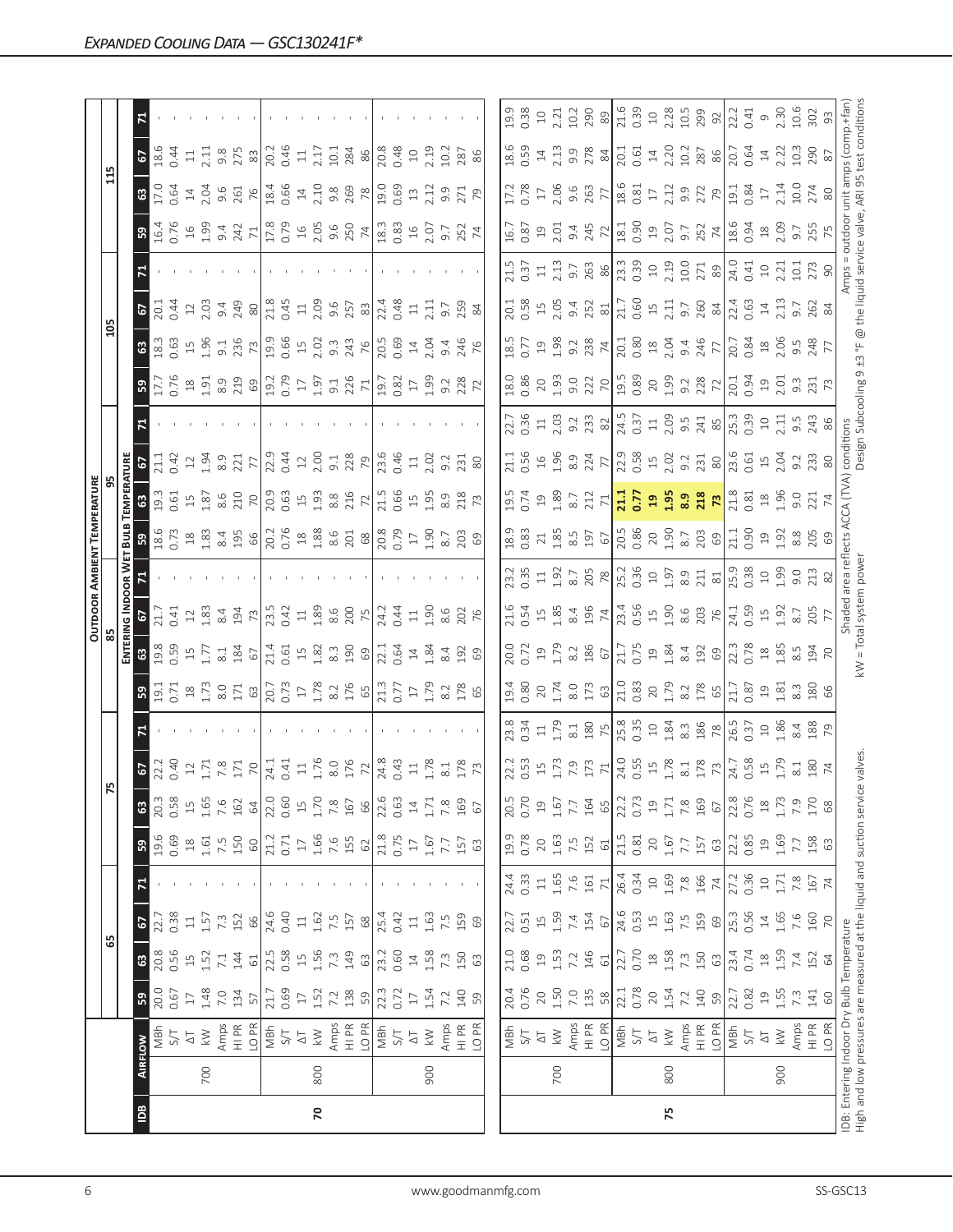|                |                                                                       |                           |                     |                     |                                           |                     |                     |                          |                                                                                                                                                                                                                                                                                                                                                      |                                                                                                                                          |                                                                                                                                                                                                                                                                                                           |                                                                                                                                                                                                                                                                                                             |                                                                                                                                                                                                                                                                                                     |                                                                                                                                                                                                                                                                                                                     | OUTDOOR AMBIENT TEMPERATURE                                                                                                                                                                                                                                                             |                                                                                                                                                                                                                                                                                                                                    |                                                                                                                                                                                                                                                                                      |                                                                                                                                                                                                                                                                                                           |                                                                                                                                                                                                                                                                                                                                                   |                                                                                                                                                                                                                                |                                                                                                                                                                |                                                                                                                                                                                                                                                                                                     |                                                                                                                                                                                                                                                                                                                                    |                                                                                                                                                                                                                                                                                                                                                                                                                                                      |                                                                                                                  |                                                                                                                                                                                                                                                                                                                                                      |
|----------------|-----------------------------------------------------------------------|---------------------------|---------------------|---------------------|-------------------------------------------|---------------------|---------------------|--------------------------|------------------------------------------------------------------------------------------------------------------------------------------------------------------------------------------------------------------------------------------------------------------------------------------------------------------------------------------------------|------------------------------------------------------------------------------------------------------------------------------------------|-----------------------------------------------------------------------------------------------------------------------------------------------------------------------------------------------------------------------------------------------------------------------------------------------------------|-------------------------------------------------------------------------------------------------------------------------------------------------------------------------------------------------------------------------------------------------------------------------------------------------------------|-----------------------------------------------------------------------------------------------------------------------------------------------------------------------------------------------------------------------------------------------------------------------------------------------------|---------------------------------------------------------------------------------------------------------------------------------------------------------------------------------------------------------------------------------------------------------------------------------------------------------------------|-----------------------------------------------------------------------------------------------------------------------------------------------------------------------------------------------------------------------------------------------------------------------------------------|------------------------------------------------------------------------------------------------------------------------------------------------------------------------------------------------------------------------------------------------------------------------------------------------------------------------------------|--------------------------------------------------------------------------------------------------------------------------------------------------------------------------------------------------------------------------------------------------------------------------------------|-----------------------------------------------------------------------------------------------------------------------------------------------------------------------------------------------------------------------------------------------------------------------------------------------------------|---------------------------------------------------------------------------------------------------------------------------------------------------------------------------------------------------------------------------------------------------------------------------------------------------------------------------------------------------|--------------------------------------------------------------------------------------------------------------------------------------------------------------------------------------------------------------------------------|----------------------------------------------------------------------------------------------------------------------------------------------------------------|-----------------------------------------------------------------------------------------------------------------------------------------------------------------------------------------------------------------------------------------------------------------------------------------------------|------------------------------------------------------------------------------------------------------------------------------------------------------------------------------------------------------------------------------------------------------------------------------------------------------------------------------------|------------------------------------------------------------------------------------------------------------------------------------------------------------------------------------------------------------------------------------------------------------------------------------------------------------------------------------------------------------------------------------------------------------------------------------------------------|------------------------------------------------------------------------------------------------------------------|------------------------------------------------------------------------------------------------------------------------------------------------------------------------------------------------------------------------------------------------------------------------------------------------------------------------------------------------------|
|                |                                                                       |                           |                     | යි                  |                                           |                     |                     |                          |                                                                                                                                                                                                                                                                                                                                                      |                                                                                                                                          |                                                                                                                                                                                                                                                                                                           |                                                                                                                                                                                                                                                                                                             |                                                                                                                                                                                                                                                                                                     |                                                                                                                                                                                                                                                                                                                     |                                                                                                                                                                                                                                                                                         |                                                                                                                                                                                                                                                                                                                                    |                                                                                                                                                                                                                                                                                      |                                                                                                                                                                                                                                                                                                           |                                                                                                                                                                                                                                                                                                                                                   | $\frac{20}{2}$                                                                                                                                                                                                                 |                                                                                                                                                                |                                                                                                                                                                                                                                                                                                     |                                                                                                                                                                                                                                                                                                                                    |                                                                                                                                                                                                                                                                                                                                                                                                                                                      |                                                                                                                  |                                                                                                                                                                                                                                                                                                                                                      |
|                |                                                                       |                           |                     |                     |                                           |                     |                     |                          |                                                                                                                                                                                                                                                                                                                                                      |                                                                                                                                          |                                                                                                                                                                                                                                                                                                           |                                                                                                                                                                                                                                                                                                             |                                                                                                                                                                                                                                                                                                     | OR W                                                                                                                                                                                                                                                                                                                | BULB                                                                                                                                                                                                                                                                                    |                                                                                                                                                                                                                                                                                                                                    |                                                                                                                                                                                                                                                                                      |                                                                                                                                                                                                                                                                                                           |                                                                                                                                                                                                                                                                                                                                                   |                                                                                                                                                                                                                                |                                                                                                                                                                |                                                                                                                                                                                                                                                                                                     |                                                                                                                                                                                                                                                                                                                                    |                                                                                                                                                                                                                                                                                                                                                                                                                                                      |                                                                                                                  |                                                                                                                                                                                                                                                                                                                                                      |
| $\overline{a}$ | <b>AIRFLOW</b>                                                        |                           | 30.33               | 63<br>21.2          | 67<br>22.6<br>0.63                        | $\frac{71}{24.2}$   | $\frac{59}{20.2}$   | 20.7<br>$\mathbb{G}^3$   | $rac{67}{22.1}$                                                                                                                                                                                                                                                                                                                                      |                                                                                                                                          | $B_{\odot}$ $\frac{8}{2}$                                                                                                                                                                                                                                                                                 | <b>ENTER</b><br>63<br>20.2<br>0.83                                                                                                                                                                                                                                                                          | $rac{67}{21.6}$                                                                                                                                                                                                                                                                                     | $\frac{1}{2}$ $\frac{1}{2}$ $\frac{1}{3}$ $\frac{1}{3}$ $\frac{1}{3}$ $\frac{1}{3}$ $\frac{1}{3}$ $\frac{1}{3}$ $\frac{1}{3}$ $\frac{1}{3}$ $\frac{1}{3}$ $\frac{1}{3}$ $\frac{1}{3}$ $\frac{1}{3}$ $\frac{1}{3}$ $\frac{1}{3}$ $\frac{1}{3}$ $\frac{1}{3}$ $\frac{1}{3}$ $\frac{1}{3}$ $\frac{1}{3}$ $\frac{1}{3}$ | $39.337$ $39.348$ $39.358$ $39.348$ $39.358$ $39.358$ $39.358$ $39.358$ $39.358$ $39.358$ $39.358$ $39.358$ $39.358$ $39.358$ $39.358$ $39.358$ $39.358$ $39.358$ $39.358$ $39.358$ $39.358$ $39.358$ $39.358$ $39.358$ $39.3$                                                          | $\frac{6}{19}$ $\frac{6}{19}$                                                                                                                                                                                                                                                                                                      | $rac{6}{10}$                                                                                                                                                                                                                                                                         | $7\frac{15}{25}$ $\frac{35}{25}$ $\frac{45}{25}$ $\frac{45}{25}$ $\frac{45}{25}$ $\frac{45}{25}$ $\frac{45}{25}$ $\frac{45}{25}$ $\frac{45}{25}$ $\frac{45}{25}$ $\frac{45}{25}$ $\frac{45}{25}$ $\frac{45}{25}$ $\frac{45}{25}$ $\frac{45}{25}$ $\frac{45}{25}$ $\frac{45}{25}$ $\frac{45}{25}$ $\frac{$ | $B_{\odot}^{0.3}$                                                                                                                                                                                                                                                                                                                                 | $8\frac{8}{9}$                                                                                                                                                                                                                 | $rac{67}{200}$                                                                                                                                                 |                                                                                                                                                                                                                                                                                                     | B <sub>29</sub>                                                                                                                                                                                                                                                                                                                    | $\frac{3}{2}$                                                                                                                                                                                                                                                                                                                                                                                                                                        | $\frac{67}{85}$                                                                                                  |                                                                                                                                                                                                                                                                                                                                                      |
|                |                                                                       | 5/7                       |                     | 0.78                |                                           | $0.\overline{5}$    | 0.86                | 0.81                     |                                                                                                                                                                                                                                                                                                                                                      | 0.49                                                                                                                                     |                                                                                                                                                                                                                                                                                                           |                                                                                                                                                                                                                                                                                                             |                                                                                                                                                                                                                                                                                                     |                                                                                                                                                                                                                                                                                                                     |                                                                                                                                                                                                                                                                                         |                                                                                                                                                                                                                                                                                                                                    |                                                                                                                                                                                                                                                                                      |                                                                                                                                                                                                                                                                                                           |                                                                                                                                                                                                                                                                                                                                                   |                                                                                                                                                                                                                                |                                                                                                                                                                |                                                                                                                                                                                                                                                                                                     |                                                                                                                                                                                                                                                                                                                                    |                                                                                                                                                                                                                                                                                                                                                                                                                                                      |                                                                                                                  | 0.54                                                                                                                                                                                                                                                                                                                                                 |
|                |                                                                       | $\overline{\Delta}$       | 23                  | 22                  | $\overline{a}$                            | $\overline{15}$     |                     | 22                       | $\begin{array}{cccc}\n19 & 7 & 7 & 7 & 7 \\ 1 & 7 & 9 & 7 & 7 \\ 1 & 7 & 8 & 1 & 7\n\end{array}$                                                                                                                                                                                                                                                     |                                                                                                                                          | 23<br>1.76                                                                                                                                                                                                                                                                                                | $\frac{22}{1.80}$                                                                                                                                                                                                                                                                                           | $\begin{array}{c} 23.53 & 24.53 & 25.53 & 26.53 \\ 25.53 & 25.53 & 25.53 & 25.53 \\ 25.53 & 25.53 & 25.53 & 25.53 \\ 25.53 & 25.53 & 25.53 & 25.53 \\ 25.53 & 25.53 & 25.53 & 25.53 \\ 25.53 & 25.53 & 25.53 & 25.53 \\ 25.53 & 25.53 & 25.53 & 25.53 \\ 25.53 & 25.53 & 25$                        |                                                                                                                                                                                                                                                                                                                     |                                                                                                                                                                                                                                                                                         | $\begin{array}{c}\n 23.51 \\  25.41 \\  25.52 \\  25.41 \\  25.41 \\  25.41 \\  25.41 \\  25.41 \\  25.41 \\  25.41 \\  25.41 \\  25.41 \\  25.41 \\  25.41 \\  25.41 \\  25.41 \\  25.41 \\  25.41 \\  25.41 \\  25.41 \\  25.41 \\  25.41 \\  25.41 \\  25.41 \\  25.41 \\  25.41 \\  25.41 \\  25.41 \\  25.41 \\  25.41 \\  2$ | $\begin{array}{c} 29.808 \\ 21.98 \end{array} \begin{array}{c} 29.808 \\ 21.808 \end{array} \begin{array}{c} 29.808 \\ 21.808 \end{array} \begin{array}{c} 29.808 \\ 21.808 \end{array} \begin{array}{c} 29.808 \\ 21.808 \end{array} \begin{array}{c} 29.808 \\ 21.808 \end{array}$ |                                                                                                                                                                                                                                                                                                           | $\begin{array}{l} 23 \\ 24 \\ 25 \\ 26 \\ 27 \\ 28 \\ 29 \\ 20 \\ 20 \\ 21 \\ 23 \\ 24 \\ 26 \\ 27 \\ 28 \\ 29 \\ 20 \\ 20 \\ 23 \\ 24 \\ 25 \\ 27 \\ 28 \\ 29 \\ 20 \\ 24 \\ 23 \\ 24 \\ 25 \\ 27 \\ 29 \\ 29 \\ 20 \\ 23 \\ 27 \\ 29 \\ 29 \\ 20 \\ 23 \\ 27 \\ 29 \\ 29 \\ 20 \\ 23 \\ 23 \\ 24 \\ 25 \\ 26 \\ 27 \\ 28 \\ 29 \\ 29 \\ 20 \\ $ |                                                                                                                                                                                                                                | 19.07                                                                                                                                                          |                                                                                                                                                                                                                                                                                                     | $\begin{array}{c}\n 11.63 \\  21.63 \\  31.64 \\  51.65 \\  61.65 \\  71.63 \\  81.65 \\  71.65 \\  71.65 \\  71.65 \\  71.65 \\  71.65 \\  71.65 \\  71.65 \\  71.65 \\  71.65 \\  71.65 \\  71.65 \\  71.65 \\  71.65 \\  71.65 \\  71.65 \\  71.65 \\  71.65 \\  71.65 \\  71.65 \\  71.65 \\  71.65 \\  71.65 \\  71.65 \\  7$ | 20<br>2.08                                                                                                                                                                                                                                                                                                                                                                                                                                           | $2.15$<br>2.15                                                                                                   | $14\,$                                                                                                                                                                                                                                                                                                                                               |
|                | 700                                                                   | Amps<br>$\geqslant$       | 1.51<br>$7.1\,$     | 1.55<br>7.2         | 1.60<br>7.4                               | $1.7\,$<br>7.7      | 1.64<br>7.6         | $1.68$<br>7.7            |                                                                                                                                                                                                                                                                                                                                                      |                                                                                                                                          |                                                                                                                                                                                                                                                                                                           |                                                                                                                                                                                                                                                                                                             |                                                                                                                                                                                                                                                                                                     |                                                                                                                                                                                                                                                                                                                     |                                                                                                                                                                                                                                                                                         |                                                                                                                                                                                                                                                                                                                                    |                                                                                                                                                                                                                                                                                      |                                                                                                                                                                                                                                                                                                           |                                                                                                                                                                                                                                                                                                                                                   |                                                                                                                                                                                                                                |                                                                                                                                                                |                                                                                                                                                                                                                                                                                                     |                                                                                                                                                                                                                                                                                                                                    | 9.7                                                                                                                                                                                                                                                                                                                                                                                                                                                  |                                                                                                                  |                                                                                                                                                                                                                                                                                                                                                      |
|                |                                                                       | $\frac{PR}{T}$            | 137                 | 147                 | 155                                       | 162.2               | 154                 | 165                      |                                                                                                                                                                                                                                                                                                                                                      |                                                                                                                                          |                                                                                                                                                                                                                                                                                                           |                                                                                                                                                                                                                                                                                                             |                                                                                                                                                                                                                                                                                                     |                                                                                                                                                                                                                                                                                                                     |                                                                                                                                                                                                                                                                                         |                                                                                                                                                                                                                                                                                                                                    |                                                                                                                                                                                                                                                                                      |                                                                                                                                                                                                                                                                                                           |                                                                                                                                                                                                                                                                                                                                                   |                                                                                                                                                                                                                                |                                                                                                                                                                |                                                                                                                                                                                                                                                                                                     |                                                                                                                                                                                                                                                                                                                                    |                                                                                                                                                                                                                                                                                                                                                                                                                                                      |                                                                                                                  |                                                                                                                                                                                                                                                                                                                                                      |
|                |                                                                       | LO <sub>PR</sub>          | $58$                | $62$                | 68                                        | 72.1                | 62                  | 66                       |                                                                                                                                                                                                                                                                                                                                                      |                                                                                                                                          | $\frac{21}{21}$ $\frac{31}{21}$ $\frac{4}{21}$ $\frac{51}{21}$ $\frac{31}{21}$ $\frac{31}{21}$ $\frac{31}{21}$ $\frac{31}{21}$ $\frac{31}{21}$ $\frac{31}{21}$ $\frac{31}{21}$ $\frac{31}{21}$ $\frac{31}{21}$ $\frac{31}{21}$ $\frac{31}{21}$ $\frac{31}{21}$ $\frac{31}{21}$ $\frac{31}{21}$ $\frac{31$ | $\frac{33}{28}$ $\frac{8}{2}$ $\frac{10}{2}$ $\frac{10}{2}$ $\frac{10}{2}$ $\frac{10}{2}$ $\frac{10}{2}$ $\frac{10}{2}$ $\frac{10}{2}$ $\frac{10}{2}$ $\frac{10}{2}$ $\frac{10}{2}$ $\frac{10}{2}$ $\frac{10}{2}$ $\frac{10}{2}$ $\frac{10}{2}$ $\frac{10}{2}$ $\frac{10}{2}$ $\frac{10}{2}$ $\frac{10}{2}$ |                                                                                                                                                                                                                                                                                                     |                                                                                                                                                                                                                                                                                                                     |                                                                                                                                                                                                                                                                                         |                                                                                                                                                                                                                                                                                                                                    |                                                                                                                                                                                                                                                                                      |                                                                                                                                                                                                                                                                                                           |                                                                                                                                                                                                                                                                                                                                                   |                                                                                                                                                                                                                                | $9.54$<br>$254$<br>$82$<br>$7.75$<br>$0.73$<br>$2.13$                                                                                                          |                                                                                                                                                                                                                                                                                                     |                                                                                                                                                                                                                                                                                                                                    | $\frac{766}{18.3} \times \frac{8}{12} \times \frac{1}{12} \times \frac{1}{12} \times \frac{1}{12} \times \frac{1}{12} \times \frac{1}{12} \times \frac{1}{12} \times \frac{1}{12} \times \frac{1}{12} \times \frac{1}{12} \times \frac{1}{12} \times \frac{1}{12} \times \frac{1}{12} \times \frac{1}{12} \times \frac{1}{12} \times \frac{1}{12} \times \frac{1}{12} \times \frac{1}{12} \times \frac{1}{12} \times \frac{1}{12} \times \frac{1}{1$ | $\begin{array}{c}\n 281 \\  85 \\  \hline\n 0.75 \\  1.22 \\  10.3\n \end{array}$                                |                                                                                                                                                                                                                                                                                                                                                      |
|                |                                                                       | MBh                       | 22.5<br>0.86        | 22.9                | 24.5<br>0.66                              | 26.2                | 21.9                | 22.4                     |                                                                                                                                                                                                                                                                                                                                                      |                                                                                                                                          |                                                                                                                                                                                                                                                                                                           |                                                                                                                                                                                                                                                                                                             |                                                                                                                                                                                                                                                                                                     |                                                                                                                                                                                                                                                                                                                     |                                                                                                                                                                                                                                                                                         |                                                                                                                                                                                                                                                                                                                                    |                                                                                                                                                                                                                                                                                      |                                                                                                                                                                                                                                                                                                           |                                                                                                                                                                                                                                                                                                                                                   |                                                                                                                                                                                                                                |                                                                                                                                                                |                                                                                                                                                                                                                                                                                                     |                                                                                                                                                                                                                                                                                                                                    |                                                                                                                                                                                                                                                                                                                                                                                                                                                      |                                                                                                                  |                                                                                                                                                                                                                                                                                                                                                      |
|                |                                                                       | 5/7                       |                     | 0.81                |                                           | $0.5$               | 0.89                | 0.84                     |                                                                                                                                                                                                                                                                                                                                                      |                                                                                                                                          |                                                                                                                                                                                                                                                                                                           |                                                                                                                                                                                                                                                                                                             |                                                                                                                                                                                                                                                                                                     |                                                                                                                                                                                                                                                                                                                     |                                                                                                                                                                                                                                                                                         |                                                                                                                                                                                                                                                                                                                                    |                                                                                                                                                                                                                                                                                      |                                                                                                                                                                                                                                                                                                           |                                                                                                                                                                                                                                                                                                                                                   |                                                                                                                                                                                                                                |                                                                                                                                                                |                                                                                                                                                                                                                                                                                                     |                                                                                                                                                                                                                                                                                                                                    |                                                                                                                                                                                                                                                                                                                                                                                                                                                      |                                                                                                                  |                                                                                                                                                                                                                                                                                                                                                      |
|                |                                                                       | $\Delta\top$              | $\overline{2}$      | $\sqrt{21}$         | $\begin{array}{c} 18 \\ 1.65 \end{array}$ |                     | $22\,$              | 22                       |                                                                                                                                                                                                                                                                                                                                                      |                                                                                                                                          |                                                                                                                                                                                                                                                                                                           |                                                                                                                                                                                                                                                                                                             |                                                                                                                                                                                                                                                                                                     |                                                                                                                                                                                                                                                                                                                     |                                                                                                                                                                                                                                                                                         |                                                                                                                                                                                                                                                                                                                                    |                                                                                                                                                                                                                                                                                      |                                                                                                                                                                                                                                                                                                           |                                                                                                                                                                                                                                                                                                                                                   |                                                                                                                                                                                                                                |                                                                                                                                                                |                                                                                                                                                                                                                                                                                                     |                                                                                                                                                                                                                                                                                                                                    |                                                                                                                                                                                                                                                                                                                                                                                                                                                      |                                                                                                                  |                                                                                                                                                                                                                                                                                                                                                      |
| 80             | 800                                                                   | $\lesssim$                | 1.55                | 1.59                |                                           | $1.7\,$             | 1.69                |                          |                                                                                                                                                                                                                                                                                                                                                      |                                                                                                                                          |                                                                                                                                                                                                                                                                                                           |                                                                                                                                                                                                                                                                                                             |                                                                                                                                                                                                                                                                                                     |                                                                                                                                                                                                                                                                                                                     |                                                                                                                                                                                                                                                                                         |                                                                                                                                                                                                                                                                                                                                    |                                                                                                                                                                                                                                                                                      |                                                                                                                                                                                                                                                                                                           |                                                                                                                                                                                                                                                                                                                                                   |                                                                                                                                                                                                                                |                                                                                                                                                                |                                                                                                                                                                                                                                                                                                     |                                                                                                                                                                                                                                                                                                                                    |                                                                                                                                                                                                                                                                                                                                                                                                                                                      |                                                                                                                  |                                                                                                                                                                                                                                                                                                                                                      |
|                |                                                                       | Amps<br>HI PR             | $7.\overline{3}$    | $7.4\,$             | 7.6                                       | 7.8                 |                     | $1.73$<br>$7.9$<br>$170$ |                                                                                                                                                                                                                                                                                                                                                      |                                                                                                                                          |                                                                                                                                                                                                                                                                                                           |                                                                                                                                                                                                                                                                                                             |                                                                                                                                                                                                                                                                                                     |                                                                                                                                                                                                                                                                                                                     |                                                                                                                                                                                                                                                                                         |                                                                                                                                                                                                                                                                                                                                    |                                                                                                                                                                                                                                                                                      |                                                                                                                                                                                                                                                                                                           |                                                                                                                                                                                                                                                                                                                                                   |                                                                                                                                                                                                                                |                                                                                                                                                                |                                                                                                                                                                                                                                                                                                     |                                                                                                                                                                                                                                                                                                                                    |                                                                                                                                                                                                                                                                                                                                                                                                                                                      |                                                                                                                  |                                                                                                                                                                                                                                                                                                                                                      |
|                |                                                                       |                           | 141                 | 152                 | 160                                       | 167.2               | 158                 |                          |                                                                                                                                                                                                                                                                                                                                                      |                                                                                                                                          |                                                                                                                                                                                                                                                                                                           |                                                                                                                                                                                                                                                                                                             |                                                                                                                                                                                                                                                                                                     |                                                                                                                                                                                                                                                                                                                     |                                                                                                                                                                                                                                                                                         |                                                                                                                                                                                                                                                                                                                                    |                                                                                                                                                                                                                                                                                      |                                                                                                                                                                                                                                                                                                           |                                                                                                                                                                                                                                                                                                                                                   |                                                                                                                                                                                                                                |                                                                                                                                                                |                                                                                                                                                                                                                                                                                                     |                                                                                                                                                                                                                                                                                                                                    |                                                                                                                                                                                                                                                                                                                                                                                                                                                      |                                                                                                                  |                                                                                                                                                                                                                                                                                                                                                      |
|                |                                                                       | LO PR                     | $60\,$              | 64                  | $\overline{70}$                           | 74.3                | 63                  | $68$                     |                                                                                                                                                                                                                                                                                                                                                      |                                                                                                                                          |                                                                                                                                                                                                                                                                                                           |                                                                                                                                                                                                                                                                                                             |                                                                                                                                                                                                                                                                                                     |                                                                                                                                                                                                                                                                                                                     |                                                                                                                                                                                                                                                                                         |                                                                                                                                                                                                                                                                                                                                    |                                                                                                                                                                                                                                                                                      |                                                                                                                                                                                                                                                                                                           |                                                                                                                                                                                                                                                                                                                                                   |                                                                                                                                                                                                                                | $9.7$<br>$262$<br>$84$<br>$2.3$<br>$0.78$                                                                                                                      |                                                                                                                                                                                                                                                                                                     |                                                                                                                                                                                                                                                                                                                                    |                                                                                                                                                                                                                                                                                                                                                                                                                                                      | $\frac{62}{8}$<br>$\frac{8}{20.7}$                                                                               |                                                                                                                                                                                                                                                                                                                                                      |
|                |                                                                       | NBh<br>S/T                | $\frac{23.1}{0.90}$ | $\frac{23.6}{0.85}$ | $\frac{25.2}{25.2}$                       | $\frac{27.0}{0.5}$  | $\frac{22.6}{0.93}$ | $\overline{23.1}$        |                                                                                                                                                                                                                                                                                                                                                      |                                                                                                                                          |                                                                                                                                                                                                                                                                                                           |                                                                                                                                                                                                                                                                                                             |                                                                                                                                                                                                                                                                                                     |                                                                                                                                                                                                                                                                                                                     |                                                                                                                                                                                                                                                                                         |                                                                                                                                                                                                                                                                                                                                    |                                                                                                                                                                                                                                                                                      |                                                                                                                                                                                                                                                                                                           |                                                                                                                                                                                                                                                                                                                                                   |                                                                                                                                                                                                                                |                                                                                                                                                                |                                                                                                                                                                                                                                                                                                     |                                                                                                                                                                                                                                                                                                                                    |                                                                                                                                                                                                                                                                                                                                                                                                                                                      |                                                                                                                  |                                                                                                                                                                                                                                                                                                                                                      |
|                |                                                                       |                           |                     |                     | 0.69                                      |                     |                     | 0.88                     |                                                                                                                                                                                                                                                                                                                                                      |                                                                                                                                          |                                                                                                                                                                                                                                                                                                           |                                                                                                                                                                                                                                                                                                             |                                                                                                                                                                                                                                                                                                     |                                                                                                                                                                                                                                                                                                                     |                                                                                                                                                                                                                                                                                         |                                                                                                                                                                                                                                                                                                                                    |                                                                                                                                                                                                                                                                                      |                                                                                                                                                                                                                                                                                                           |                                                                                                                                                                                                                                                                                                                                                   |                                                                                                                                                                                                                                |                                                                                                                                                                |                                                                                                                                                                                                                                                                                                     |                                                                                                                                                                                                                                                                                                                                    |                                                                                                                                                                                                                                                                                                                                                                                                                                                      |                                                                                                                  |                                                                                                                                                                                                                                                                                                                                                      |
|                |                                                                       | $\overline{\Delta}$       | $\geq 1$            | 20                  | $^{28}$                                   | $\overline{14}$     | 22                  | 21                       |                                                                                                                                                                                                                                                                                                                                                      | $\frac{14}{1.88}$                                                                                                                        |                                                                                                                                                                                                                                                                                                           |                                                                                                                                                                                                                                                                                                             |                                                                                                                                                                                                                                                                                                     |                                                                                                                                                                                                                                                                                                                     | $22_{1.93}$                                                                                                                                                                                                                                                                             |                                                                                                                                                                                                                                                                                                                                    |                                                                                                                                                                                                                                                                                      |                                                                                                                                                                                                                                                                                                           |                                                                                                                                                                                                                                                                                                                                                   |                                                                                                                                                                                                                                |                                                                                                                                                                |                                                                                                                                                                                                                                                                                                     |                                                                                                                                                                                                                                                                                                                                    |                                                                                                                                                                                                                                                                                                                                                                                                                                                      | $\overline{\mathbb{L}}$                                                                                          |                                                                                                                                                                                                                                                                                                                                                      |
|                | 900                                                                   | $\gtrapprox$              | 1.57                | 1.60                | 1.66                                      | $1.7\,$             | 1.70                | 1.75                     | $\begin{array}{c} 18 \\ 1.81 \end{array}$                                                                                                                                                                                                                                                                                                            |                                                                                                                                          | $\frac{22}{1.83}$                                                                                                                                                                                                                                                                                         | $\frac{21}{1.87}$                                                                                                                                                                                                                                                                                           | 1.94                                                                                                                                                                                                                                                                                                |                                                                                                                                                                                                                                                                                                                     |                                                                                                                                                                                                                                                                                         | 21.98                                                                                                                                                                                                                                                                                                                              |                                                                                                                                                                                                                                                                                      |                                                                                                                                                                                                                                                                                                           |                                                                                                                                                                                                                                                                                                                                                   | $\frac{21}{2.08}$                                                                                                                                                                                                              | $\frac{18}{2.15}$                                                                                                                                              |                                                                                                                                                                                                                                                                                                     |                                                                                                                                                                                                                                                                                                                                    | $19$<br>$2.16$                                                                                                                                                                                                                                                                                                                                                                                                                                       | 2.24                                                                                                             | $13$<br>$2.32$                                                                                                                                                                                                                                                                                                                                       |
|                |                                                                       |                           | $7.\overline{3}$    | 7.5                 | 7.7                                       | 7.9                 | $7.8\,$             | 8.0                      | 8.2                                                                                                                                                                                                                                                                                                                                                  | 8.4                                                                                                                                      | 8.4                                                                                                                                                                                                                                                                                                       | 8.5<br>8                                                                                                                                                                                                                                                                                                    | $8.8\,$                                                                                                                                                                                                                                                                                             | 9.1                                                                                                                                                                                                                                                                                                                 |                                                                                                                                                                                                                                                                                         |                                                                                                                                                                                                                                                                                                                                    | 203328                                                                                                                                                                                                                                                                               |                                                                                                                                                                                                                                                                                                           |                                                                                                                                                                                                                                                                                                                                                   |                                                                                                                                                                                                                                |                                                                                                                                                                |                                                                                                                                                                                                                                                                                                     | 9.8                                                                                                                                                                                                                                                                                                                                | 0.01                                                                                                                                                                                                                                                                                                                                                                                                                                                 | 10.3                                                                                                             | 10.7                                                                                                                                                                                                                                                                                                                                                 |
|                |                                                                       | Amps<br>HI PR             | 142                 |                     | 162                                       | 168.9               | 160                 | 172                      | 182                                                                                                                                                                                                                                                                                                                                                  | 189                                                                                                                                      | 182                                                                                                                                                                                                                                                                                                       | $196$<br>$71$                                                                                                                                                                                                                                                                                               | 207                                                                                                                                                                                                                                                                                                 |                                                                                                                                                                                                                                                                                                                     | $\frac{50}{70}$                                                                                                                                                                                                                                                                         | $9.23$<br>$74$                                                                                                                                                                                                                                                                                                                     |                                                                                                                                                                                                                                                                                      |                                                                                                                                                                                                                                                                                                           |                                                                                                                                                                                                                                                                                                                                                   | 9.5<br>251<br>78                                                                                                                                                                                                               | 9.85                                                                                                                                                           |                                                                                                                                                                                                                                                                                                     | 257                                                                                                                                                                                                                                                                                                                                |                                                                                                                                                                                                                                                                                                                                                                                                                                                      | 293                                                                                                              | 305                                                                                                                                                                                                                                                                                                                                                  |
|                |                                                                       | LO PR                     | $61$                | 153                 | $\overline{70}$                           | 75.1                | 64                  | $68$                     | 74                                                                                                                                                                                                                                                                                                                                                   | $\overline{7}9$                                                                                                                          | 67                                                                                                                                                                                                                                                                                                        |                                                                                                                                                                                                                                                                                                             |                                                                                                                                                                                                                                                                                                     | 115.5                                                                                                                                                                                                                                                                                                               |                                                                                                                                                                                                                                                                                         |                                                                                                                                                                                                                                                                                                                                    |                                                                                                                                                                                                                                                                                      |                                                                                                                                                                                                                                                                                                           |                                                                                                                                                                                                                                                                                                                                                   |                                                                                                                                                                                                                                |                                                                                                                                                                | 10.1<br>76.:<br>90.7                                                                                                                                                                                                                                                                                |                                                                                                                                                                                                                                                                                                                                    | $\frac{27}{81}$                                                                                                                                                                                                                                                                                                                                                                                                                                      |                                                                                                                  |                                                                                                                                                                                                                                                                                                                                                      |
|                |                                                                       |                           |                     |                     |                                           |                     |                     |                          |                                                                                                                                                                                                                                                                                                                                                      |                                                                                                                                          |                                                                                                                                                                                                                                                                                                           |                                                                                                                                                                                                                                                                                                             |                                                                                                                                                                                                                                                                                                     |                                                                                                                                                                                                                                                                                                                     |                                                                                                                                                                                                                                                                                         |                                                                                                                                                                                                                                                                                                                                    |                                                                                                                                                                                                                                                                                      |                                                                                                                                                                                                                                                                                                           |                                                                                                                                                                                                                                                                                                                                                   |                                                                                                                                                                                                                                |                                                                                                                                                                |                                                                                                                                                                                                                                                                                                     |                                                                                                                                                                                                                                                                                                                                    |                                                                                                                                                                                                                                                                                                                                                                                                                                                      |                                                                                                                  |                                                                                                                                                                                                                                                                                                                                                      |
|                |                                                                       |                           | $\overline{21.1}$   | $\frac{15}{215}$    | 22.5                                      | $\frac{1}{24.0}$    | $\frac{6}{20.6}$    | $\frac{10}{21}$          |                                                                                                                                                                                                                                                                                                                                                      |                                                                                                                                          |                                                                                                                                                                                                                                                                                                           |                                                                                                                                                                                                                                                                                                             |                                                                                                                                                                                                                                                                                                     |                                                                                                                                                                                                                                                                                                                     |                                                                                                                                                                                                                                                                                         |                                                                                                                                                                                                                                                                                                                                    |                                                                                                                                                                                                                                                                                      |                                                                                                                                                                                                                                                                                                           |                                                                                                                                                                                                                                                                                                                                                   |                                                                                                                                                                                                                                |                                                                                                                                                                |                                                                                                                                                                                                                                                                                                     |                                                                                                                                                                                                                                                                                                                                    |                                                                                                                                                                                                                                                                                                                                                                                                                                                      |                                                                                                                  | $\overline{\Xi}$                                                                                                                                                                                                                                                                                                                                     |
|                |                                                                       | 지<br>이트<br>인              | 0.87                | 0.84                | 0.76                                      | 0.61                | 0.90                | 0.87                     |                                                                                                                                                                                                                                                                                                                                                      | $\frac{23.5}{0.64}$                                                                                                                      | $\frac{1}{20.92}$                                                                                                                                                                                                                                                                                         | $\frac{5}{20.89}$                                                                                                                                                                                                                                                                                           | $\begin{matrix} 1.5 \\ 2.80 \end{matrix}$                                                                                                                                                                                                                                                           |                                                                                                                                                                                                                                                                                                                     | $\frac{6}{2.95}$                                                                                                                                                                                                                                                                        | $\frac{500}{200}$                                                                                                                                                                                                                                                                                                                  | $\frac{9}{20.83}$                                                                                                                                                                                                                                                                    |                                                                                                                                                                                                                                                                                                           | $\frac{6}{20}$                                                                                                                                                                                                                                                                                                                                    | 19.5<br>2.95                                                                                                                                                                                                                   | $\frac{19.9}{0.86}$                                                                                                                                            | 21.2<br>0.70                                                                                                                                                                                                                                                                                        | $\frac{17.3}{1.00}$                                                                                                                                                                                                                                                                                                                | $\frac{6}{17.6}$                                                                                                                                                                                                                                                                                                                                                                                                                                     | $\frac{18.4}{0.87}$                                                                                              | 0.71                                                                                                                                                                                                                                                                                                                                                 |
|                |                                                                       | $\overline{\triangle}$    | 24                  | $24\,$              | 22                                        | $\overline{c}$      | $24\,$              | 24                       |                                                                                                                                                                                                                                                                                                                                                      |                                                                                                                                          |                                                                                                                                                                                                                                                                                                           |                                                                                                                                                                                                                                                                                                             |                                                                                                                                                                                                                                                                                                     |                                                                                                                                                                                                                                                                                                                     |                                                                                                                                                                                                                                                                                         |                                                                                                                                                                                                                                                                                                                                    |                                                                                                                                                                                                                                                                                      |                                                                                                                                                                                                                                                                                                           |                                                                                                                                                                                                                                                                                                                                                   |                                                                                                                                                                                                                                |                                                                                                                                                                |                                                                                                                                                                                                                                                                                                     |                                                                                                                                                                                                                                                                                                                                    |                                                                                                                                                                                                                                                                                                                                                                                                                                                      |                                                                                                                  |                                                                                                                                                                                                                                                                                                                                                      |
|                | 700                                                                   | $\gtrapprox$              | 1.52                | 1.56                | 1.62                                      | 1.68                | 1.66                | $1.70$                   |                                                                                                                                                                                                                                                                                                                                                      | $20^{1.82}_{1.82}$                                                                                                                       | 24<br>1.78                                                                                                                                                                                                                                                                                                | $24 \n1.82$                                                                                                                                                                                                                                                                                                 | $23 \n1.89$                                                                                                                                                                                                                                                                                         |                                                                                                                                                                                                                                                                                                                     |                                                                                                                                                                                                                                                                                         |                                                                                                                                                                                                                                                                                                                                    |                                                                                                                                                                                                                                                                                      |                                                                                                                                                                                                                                                                                                           |                                                                                                                                                                                                                                                                                                                                                   |                                                                                                                                                                                                                                |                                                                                                                                                                |                                                                                                                                                                                                                                                                                                     |                                                                                                                                                                                                                                                                                                                                    |                                                                                                                                                                                                                                                                                                                                                                                                                                                      | $21$<br>$2.17$                                                                                                   | $\frac{18}{2.26}$                                                                                                                                                                                                                                                                                                                                    |
|                |                                                                       |                           | $7.1\,$             | $7.\overline{3}$    | 7.5                                       | 7.7                 | 7.6<br>155          | 7.8                      |                                                                                                                                                                                                                                                                                                                                                      | $3.37$<br>$7.84$                                                                                                                         | 8.2 65                                                                                                                                                                                                                                                                                                    |                                                                                                                                                                                                                                                                                                             | 8.6<br>200<br>75                                                                                                                                                                                                                                                                                    |                                                                                                                                                                                                                                                                                                                     |                                                                                                                                                                                                                                                                                         | $74$ $38$ $37$ $72$                                                                                                                                                                                                                                                                                                                |                                                                                                                                                                                                                                                                                      |                                                                                                                                                                                                                                                                                                           |                                                                                                                                                                                                                                                                                                                                                   |                                                                                                                                                                                                                                | $2.09$<br>$2.65$<br>$2.57$<br>$83$                                                                                                                             |                                                                                                                                                                                                                                                                                                     |                                                                                                                                                                                                                                                                                                                                    |                                                                                                                                                                                                                                                                                                                                                                                                                                                      | 10.1                                                                                                             |                                                                                                                                                                                                                                                                                                                                                      |
|                |                                                                       | Amps<br>HI PR             | 138                 | 149                 | 157                                       | 164                 |                     | 167                      |                                                                                                                                                                                                                                                                                                                                                      |                                                                                                                                          |                                                                                                                                                                                                                                                                                                           | $\frac{2}{3}$ and $\frac{5}{3}$                                                                                                                                                                                                                                                                             |                                                                                                                                                                                                                                                                                                     |                                                                                                                                                                                                                                                                                                                     |                                                                                                                                                                                                                                                                                         |                                                                                                                                                                                                                                                                                                                                    |                                                                                                                                                                                                                                                                                      |                                                                                                                                                                                                                                                                                                           |                                                                                                                                                                                                                                                                                                                                                   |                                                                                                                                                                                                                                |                                                                                                                                                                |                                                                                                                                                                                                                                                                                                     |                                                                                                                                                                                                                                                                                                                                    |                                                                                                                                                                                                                                                                                                                                                                                                                                                      |                                                                                                                  |                                                                                                                                                                                                                                                                                                                                                      |
|                |                                                                       | LO PR                     | 59                  | 63                  | $68$                                      | 73                  | 62                  | 66                       | $\frac{1}{2}$<br>$\frac{1}{2}$<br>$\frac{1}{2}$<br>$\frac{1}{2}$<br>$\frac{1}{2}$<br>$\frac{1}{2}$<br>$\frac{1}{2}$<br>$\frac{1}{2}$<br>$\frac{1}{2}$<br>$\frac{1}{2}$<br>$\frac{1}{2}$<br>$\frac{1}{2}$<br>$\frac{1}{2}$<br>$\frac{1}{2}$<br>$\frac{1}{2}$<br>$\frac{1}{2}$<br>$\frac{1}{2}$<br>$\frac{1}{2}$<br>$\frac{1}{2}$<br>$\frac{1}{2}$<br> |                                                                                                                                          |                                                                                                                                                                                                                                                                                                           |                                                                                                                                                                                                                                                                                                             |                                                                                                                                                                                                                                                                                                     |                                                                                                                                                                                                                                                                                                                     | $\begin{array}{l} 1.886 & 1.876 \\ 1.88 & 1.876 \\ 1.88 & 1.876 \\ 1.88 & 1.876 \\ 1.88 & 1.876 \\ 1.88 & 1.876 \\ 1.88 & 1.876 \\ 1.88 & 1.876 \\ 1.88 & 1.876 \\ 1.88 & 1.876 \\ 1.88 & 1.876 \\ 1.88 & 1.876 \\ 1.88 & 1.876 \\ 1.88 & 1.876 \\ 1.88 & 1.876 \\ 1.88 & 1.876 \\ 1.8$ |                                                                                                                                                                                                                                                                                                                                    |                                                                                                                                                                                                                                                                                      |                                                                                                                                                                                                                                                                                                           |                                                                                                                                                                                                                                                                                                                                                   | $73.03$ $73.78$ $83.03$ $73.78$ $73.78$ $73.78$ $73.78$ $73.78$ $73.78$ $73.78$ $73.78$ $73.78$ $73.78$ $73.78$ $73.78$ $73.78$ $73.78$ $73.78$ $73.78$ $73.78$ $73.78$ $73.78$ $73.78$ $73.78$ $73.78$ $73.78$ $73.78$ $73.7$ |                                                                                                                                                                | $\begin{array}{c} 23.73 \\ 21.73 \\ 23.88 \\ 24.88 \\ 25.73 \\ 25.73 \\ 26.73 \\ 27.73 \\ 28.73 \\ 29.73 \\ 21.73 \\ 23.73 \\ 25.73 \\ 27.73 \\ 28.73 \\ 29.73 \\ 21.73 \\ 23.73 \\ 24.73 \\ 25.75 \\ 27.75 \\ 28.75 \\ 29.75 \\ 21.75 \\ 22.75 \\ 23.75 \\ 24.75 \\ 25.75 \\ 27.75 \\ 28.75 \\ 29$ | $23.05$<br>$2.05$<br>$5.5$<br>$7\frac{1}{18.7}$<br>$1.00$<br>$1.1$                                                                                                                                                                                                                                                                 | $\begin{array}{c} 22 \\ 2.10 \\ 9.8 \\ 7.0 \\ 1.00 \\ 1.00 \\ \hline \end{array}$                                                                                                                                                                                                                                                                                                                                                                    | $\frac{284}{85000}$                                                                                              | $10.4$<br>$296$<br>$91$<br>$71.3$<br>$0.73$                                                                                                                                                                                                                                                                                                          |
|                |                                                                       | MBh                       | $\frac{2.8}{0.90}$  | $\frac{23.3}{0.87}$ | $\frac{5+7}{5}$                           | 26.0                | 22.3<br>0.93        | 22.7                     |                                                                                                                                                                                                                                                                                                                                                      |                                                                                                                                          | $\frac{21.8}{0.96}$                                                                                                                                                                                                                                                                                       | $\frac{22.2}{0.92}$                                                                                                                                                                                                                                                                                         |                                                                                                                                                                                                                                                                                                     |                                                                                                                                                                                                                                                                                                                     |                                                                                                                                                                                                                                                                                         |                                                                                                                                                                                                                                                                                                                                    |                                                                                                                                                                                                                                                                                      |                                                                                                                                                                                                                                                                                                           |                                                                                                                                                                                                                                                                                                                                                   |                                                                                                                                                                                                                                |                                                                                                                                                                |                                                                                                                                                                                                                                                                                                     |                                                                                                                                                                                                                                                                                                                                    |                                                                                                                                                                                                                                                                                                                                                                                                                                                      |                                                                                                                  |                                                                                                                                                                                                                                                                                                                                                      |
|                |                                                                       | S/T                       |                     |                     |                                           | 0.64                |                     | 0.90                     |                                                                                                                                                                                                                                                                                                                                                      |                                                                                                                                          |                                                                                                                                                                                                                                                                                                           |                                                                                                                                                                                                                                                                                                             |                                                                                                                                                                                                                                                                                                     |                                                                                                                                                                                                                                                                                                                     |                                                                                                                                                                                                                                                                                         |                                                                                                                                                                                                                                                                                                                                    |                                                                                                                                                                                                                                                                                      |                                                                                                                                                                                                                                                                                                           |                                                                                                                                                                                                                                                                                                                                                   |                                                                                                                                                                                                                                |                                                                                                                                                                |                                                                                                                                                                                                                                                                                                     |                                                                                                                                                                                                                                                                                                                                    |                                                                                                                                                                                                                                                                                                                                                                                                                                                      |                                                                                                                  |                                                                                                                                                                                                                                                                                                                                                      |
|                |                                                                       | $\overline{\Delta}$       | $24$ 1.57           | $23$                | 22                                        | $\Xi$               | 24                  | 24                       |                                                                                                                                                                                                                                                                                                                                                      | $\frac{25.4}{0.66}$ 1.88                                                                                                                 | $24 \over 1.83$                                                                                                                                                                                                                                                                                           | $24$<br>1.87                                                                                                                                                                                                                                                                                                |                                                                                                                                                                                                                                                                                                     |                                                                                                                                                                                                                                                                                                                     |                                                                                                                                                                                                                                                                                         |                                                                                                                                                                                                                                                                                                                                    |                                                                                                                                                                                                                                                                                      |                                                                                                                                                                                                                                                                                                           |                                                                                                                                                                                                                                                                                                                                                   |                                                                                                                                                                                                                                |                                                                                                                                                                |                                                                                                                                                                                                                                                                                                     |                                                                                                                                                                                                                                                                                                                                    | 22                                                                                                                                                                                                                                                                                                                                                                                                                                                   |                                                                                                                  |                                                                                                                                                                                                                                                                                                                                                      |
| 85             | 800                                                                   | $\overline{\mathbb{k}}$ W |                     | $1.60$<br>7.5       | 1.66                                      | 1.72                | 1.70                | 1.75                     |                                                                                                                                                                                                                                                                                                                                                      |                                                                                                                                          |                                                                                                                                                                                                                                                                                                           |                                                                                                                                                                                                                                                                                                             |                                                                                                                                                                                                                                                                                                     |                                                                                                                                                                                                                                                                                                                     |                                                                                                                                                                                                                                                                                         |                                                                                                                                                                                                                                                                                                                                    |                                                                                                                                                                                                                                                                                      |                                                                                                                                                                                                                                                                                                           |                                                                                                                                                                                                                                                                                                                                                   |                                                                                                                                                                                                                                |                                                                                                                                                                |                                                                                                                                                                                                                                                                                                     | 2.10                                                                                                                                                                                                                                                                                                                               | 2.16<br>10.0                                                                                                                                                                                                                                                                                                                                                                                                                                         |                                                                                                                  |                                                                                                                                                                                                                                                                                                                                                      |
|                |                                                                       | Amps                      | $7.\overline{3}$    |                     | $7.7\,$                                   | 7.9                 |                     | $_{\rm 8.0}$             |                                                                                                                                                                                                                                                                                                                                                      |                                                                                                                                          |                                                                                                                                                                                                                                                                                                           |                                                                                                                                                                                                                                                                                                             |                                                                                                                                                                                                                                                                                                     |                                                                                                                                                                                                                                                                                                                     |                                                                                                                                                                                                                                                                                         |                                                                                                                                                                                                                                                                                                                                    |                                                                                                                                                                                                                                                                                      |                                                                                                                                                                                                                                                                                                           |                                                                                                                                                                                                                                                                                                                                                   |                                                                                                                                                                                                                                |                                                                                                                                                                |                                                                                                                                                                                                                                                                                                     |                                                                                                                                                                                                                                                                                                                                    |                                                                                                                                                                                                                                                                                                                                                                                                                                                      |                                                                                                                  |                                                                                                                                                                                                                                                                                                                                                      |
|                |                                                                       | $\frac{P}{T}$             | 142                 | 153                 | 162                                       | 169<br>75           | $7.8$ $160$         | 172                      |                                                                                                                                                                                                                                                                                                                                                      |                                                                                                                                          |                                                                                                                                                                                                                                                                                                           |                                                                                                                                                                                                                                                                                                             |                                                                                                                                                                                                                                                                                                     |                                                                                                                                                                                                                                                                                                                     |                                                                                                                                                                                                                                                                                         |                                                                                                                                                                                                                                                                                                                                    |                                                                                                                                                                                                                                                                                      |                                                                                                                                                                                                                                                                                                           |                                                                                                                                                                                                                                                                                                                                                   |                                                                                                                                                                                                                                |                                                                                                                                                                |                                                                                                                                                                                                                                                                                                     |                                                                                                                                                                                                                                                                                                                                    |                                                                                                                                                                                                                                                                                                                                                                                                                                                      |                                                                                                                  |                                                                                                                                                                                                                                                                                                                                                      |
|                |                                                                       | LO PR                     | $61$                | 65                  | $\overline{70}$                           |                     | $\mathcal{Q}$       | 68                       |                                                                                                                                                                                                                                                                                                                                                      |                                                                                                                                          |                                                                                                                                                                                                                                                                                                           |                                                                                                                                                                                                                                                                                                             |                                                                                                                                                                                                                                                                                                     |                                                                                                                                                                                                                                                                                                                     |                                                                                                                                                                                                                                                                                         |                                                                                                                                                                                                                                                                                                                                    |                                                                                                                                                                                                                                                                                      |                                                                                                                                                                                                                                                                                                           |                                                                                                                                                                                                                                                                                                                                                   |                                                                                                                                                                                                                                |                                                                                                                                                                |                                                                                                                                                                                                                                                                                                     |                                                                                                                                                                                                                                                                                                                                    |                                                                                                                                                                                                                                                                                                                                                                                                                                                      |                                                                                                                  |                                                                                                                                                                                                                                                                                                                                                      |
|                |                                                                       | <b>MB</b>                 | $\frac{23.5}{ }$    | $\frac{24.0}{ }$    | $\sqrt{251}$                              | $\frac{26.8}{0.67}$ | $\frac{23.0}{2}$    | $\frac{23.4}{ }$         |                                                                                                                                                                                                                                                                                                                                                      | $\frac{34}{189}$ $\frac{8}{16}$ $\frac{2}{16}$ $\frac{3}{16}$ $\frac{3}{16}$ $\frac{3}{16}$ $\frac{3}{16}$ $\frac{3}{16}$ $\frac{3}{16}$ | $\frac{33}{20}$ $\frac{2}{20}$ $\frac{13}{20}$                                                                                                                                                                                                                                                            | $8.5$<br>196<br>71<br>20.97                                                                                                                                                                                                                                                                                 | $\begin{array}{c} 1,833 \\ 1,833 \\ 1,833 \\ 1,833 \\ 1,833 \\ 1,833 \\ 1,833 \\ 1,833 \\ 1,833 \\ 1,833 \\ 1,833 \\ 1,833 \\ 1,833 \\ 1,833 \\ 1,833 \\ 1,833 \\ 1,833 \\ 1,833 \\ 1,833 \\ 1,833 \\ 1,833 \\ 1,833 \\ 1,833 \\ 1,833 \\ 1,833 \\ 1,833 \\ 1,833 \\ 1,833 \\ 1,833 \\ 1,833 \\ 1,$ |                                                                                                                                                                                                                                                                                                                     |                                                                                                                                                                                                                                                                                         |                                                                                                                                                                                                                                                                                                                                    |                                                                                                                                                                                                                                                                                      |                                                                                                                                                                                                                                                                                                           |                                                                                                                                                                                                                                                                                                                                                   |                                                                                                                                                                                                                                | $\frac{16}{21}$ , $\frac{16}{2}$ , $\frac{16}{21}$ , $\frac{16}{21}$ , $\frac{16}{21}$ , $\frac{16}{21}$ , $\frac{16}{21}$ , $\frac{16}{21}$ , $\frac{16}{21}$ |                                                                                                                                                                                                                                                                                                     | $9.8$<br>$75$ $\frac{10}{19}$<br>$1.00$<br>$20$                                                                                                                                                                                                                                                                                    | $\frac{277}{81}$<br>$\frac{81}{19.6}$                                                                                                                                                                                                                                                                                                                                                                                                                | $\begin{array}{c}\n 21 \\  21 \\  23 \\  38 \\  80 \\  0.94 \\  0.94 \\  0.36 \\  0.34 \\  0.36 \\  \end{array}$ | $\begin{array}{c}\n 18 \\  2.32 \\  10.7 \\  305 \\  54 \\  0.77 \\  0.77 \\  0.77 \\  0.77 \\  0.77 \\  0.77 \\  0.77 \\  0.77 \\  0.77 \\  0.77 \\  0.77 \\  0.77 \\  0.77 \\  0.77 \\  0.77 \\  0.77 \\  0.77 \\  0.77 \\  0.77 \\  0.77 \\  0.77 \\  0.77 \\  0.77 \\  0.77 \\  0.77 \\  0.77 \\  0.77 \\  0.77 \\  0.77 \\  0.77 \\  0.77 \\  $ |
|                |                                                                       | $5/1$                     | 0.95                | 0.91                | 0.82                                      |                     | 0.98                | 0.95                     |                                                                                                                                                                                                                                                                                                                                                      |                                                                                                                                          |                                                                                                                                                                                                                                                                                                           |                                                                                                                                                                                                                                                                                                             |                                                                                                                                                                                                                                                                                                     |                                                                                                                                                                                                                                                                                                                     |                                                                                                                                                                                                                                                                                         |                                                                                                                                                                                                                                                                                                                                    |                                                                                                                                                                                                                                                                                      |                                                                                                                                                                                                                                                                                                           |                                                                                                                                                                                                                                                                                                                                                   |                                                                                                                                                                                                                                |                                                                                                                                                                |                                                                                                                                                                                                                                                                                                     |                                                                                                                                                                                                                                                                                                                                    |                                                                                                                                                                                                                                                                                                                                                                                                                                                      |                                                                                                                  |                                                                                                                                                                                                                                                                                                                                                      |
|                |                                                                       | $\overline{\Delta}$       | 23                  | 22                  | $21\,$                                    | $^{28}$             | 23                  | 23                       |                                                                                                                                                                                                                                                                                                                                                      |                                                                                                                                          | 23                                                                                                                                                                                                                                                                                                        | 23                                                                                                                                                                                                                                                                                                          |                                                                                                                                                                                                                                                                                                     |                                                                                                                                                                                                                                                                                                                     |                                                                                                                                                                                                                                                                                         |                                                                                                                                                                                                                                                                                                                                    |                                                                                                                                                                                                                                                                                      |                                                                                                                                                                                                                                                                                                           |                                                                                                                                                                                                                                                                                                                                                   |                                                                                                                                                                                                                                | 21                                                                                                                                                             |                                                                                                                                                                                                                                                                                                     |                                                                                                                                                                                                                                                                                                                                    | 20                                                                                                                                                                                                                                                                                                                                                                                                                                                   |                                                                                                                  |                                                                                                                                                                                                                                                                                                                                                      |
|                | 900                                                                   | $\gtrapprox$              | 1.58                | 1.62                | 1.68                                      | 1.74                | 1.72                | 1.76                     |                                                                                                                                                                                                                                                                                                                                                      |                                                                                                                                          | 1.84                                                                                                                                                                                                                                                                                                      | 1.89                                                                                                                                                                                                                                                                                                        |                                                                                                                                                                                                                                                                                                     |                                                                                                                                                                                                                                                                                                                     |                                                                                                                                                                                                                                                                                         |                                                                                                                                                                                                                                                                                                                                    |                                                                                                                                                                                                                                                                                      |                                                                                                                                                                                                                                                                                                           |                                                                                                                                                                                                                                                                                                                                                   | 2.10<br>9.53<br>253                                                                                                                                                                                                            | 2.17                                                                                                                                                           | $\begin{array}{c} 18 \\ 2.15 \\ 10.2 \\ 92 \end{array}$                                                                                                                                                                                                                                             | 2.12                                                                                                                                                                                                                                                                                                                               | $2.18$<br>$10.1$                                                                                                                                                                                                                                                                                                                                                                                                                                     |                                                                                                                  | 2.34<br>10.8                                                                                                                                                                                                                                                                                                                                         |
|                |                                                                       | Amps                      | 7.4                 | 7.5                 | 7.7                                       | 8.0                 | 7.9                 | 8.0                      |                                                                                                                                                                                                                                                                                                                                                      | 8.5                                                                                                                                      | 8.4                                                                                                                                                                                                                                                                                                       |                                                                                                                                                                                                                                                                                                             | 8.9                                                                                                                                                                                                                                                                                                 |                                                                                                                                                                                                                                                                                                                     |                                                                                                                                                                                                                                                                                         |                                                                                                                                                                                                                                                                                                                                    |                                                                                                                                                                                                                                                                                      |                                                                                                                                                                                                                                                                                                           |                                                                                                                                                                                                                                                                                                                                                   |                                                                                                                                                                                                                                |                                                                                                                                                                |                                                                                                                                                                                                                                                                                                     |                                                                                                                                                                                                                                                                                                                                    |                                                                                                                                                                                                                                                                                                                                                                                                                                                      |                                                                                                                  |                                                                                                                                                                                                                                                                                                                                                      |
|                |                                                                       | $\frac{P}{I}$             | 144                 | 155<br>65           | 164                                       | 171                 | 161                 | 174                      | $rac{20}{75}$                                                                                                                                                                                                                                                                                                                                        | $\frac{191}{80}$                                                                                                                         | $\frac{184}{67}$                                                                                                                                                                                                                                                                                          | $\frac{28}{72}$                                                                                                                                                                                                                                                                                             | 209<br>78                                                                                                                                                                                                                                                                                           | 218<br>83                                                                                                                                                                                                                                                                                                           | $209$<br>71                                                                                                                                                                                                                                                                             | 225                                                                                                                                                                                                                                                                                                                                | 238                                                                                                                                                                                                                                                                                  |                                                                                                                                                                                                                                                                                                           |                                                                                                                                                                                                                                                                                                                                                   |                                                                                                                                                                                                                                | 9.9<br>267<br>86                                                                                                                                               |                                                                                                                                                                                                                                                                                                     | $9.9$<br>$77$                                                                                                                                                                                                                                                                                                                      | 280                                                                                                                                                                                                                                                                                                                                                                                                                                                  | 10.4<br>295<br>89                                                                                                | 308                                                                                                                                                                                                                                                                                                                                                  |
|                |                                                                       | LO PR                     | $61$                |                     | $\overline{71}$                           | 76                  | 65                  | 69                       |                                                                                                                                                                                                                                                                                                                                                      |                                                                                                                                          |                                                                                                                                                                                                                                                                                                           |                                                                                                                                                                                                                                                                                                             |                                                                                                                                                                                                                                                                                                     |                                                                                                                                                                                                                                                                                                                     |                                                                                                                                                                                                                                                                                         |                                                                                                                                                                                                                                                                                                                                    |                                                                                                                                                                                                                                                                                      |                                                                                                                                                                                                                                                                                                           |                                                                                                                                                                                                                                                                                                                                                   |                                                                                                                                                                                                                                |                                                                                                                                                                |                                                                                                                                                                                                                                                                                                     |                                                                                                                                                                                                                                                                                                                                    |                                                                                                                                                                                                                                                                                                                                                                                                                                                      |                                                                                                                  |                                                                                                                                                                                                                                                                                                                                                      |
|                | IDB: Entering Indoor Dry Bulb Temperature                             |                           |                     |                     |                                           |                     |                     |                          |                                                                                                                                                                                                                                                                                                                                                      |                                                                                                                                          |                                                                                                                                                                                                                                                                                                           |                                                                                                                                                                                                                                                                                                             | Shaded                                                                                                                                                                                                                                                                                              |                                                                                                                                                                                                                                                                                                                     |                                                                                                                                                                                                                                                                                         | conditions                                                                                                                                                                                                                                                                                                                         |                                                                                                                                                                                                                                                                                      |                                                                                                                                                                                                                                                                                                           |                                                                                                                                                                                                                                                                                                                                                   |                                                                                                                                                                                                                                |                                                                                                                                                                |                                                                                                                                                                                                                                                                                                     | putdoor                                                                                                                                                                                                                                                                                                                            | unit amps (comp.+fan                                                                                                                                                                                                                                                                                                                                                                                                                                 |                                                                                                                  |                                                                                                                                                                                                                                                                                                                                                      |
|                | High and low pressures are measured at the liquid and suction service |                           |                     |                     |                                           |                     |                     |                          | valves                                                                                                                                                                                                                                                                                                                                               |                                                                                                                                          |                                                                                                                                                                                                                                                                                                           |                                                                                                                                                                                                                                                                                                             | kW = Total system powe                                                                                                                                                                                                                                                                              |                                                                                                                                                                                                                                                                                                                     |                                                                                                                                                                                                                                                                                         |                                                                                                                                                                                                                                                                                                                                    |                                                                                                                                                                                                                                                                                      |                                                                                                                                                                                                                                                                                                           |                                                                                                                                                                                                                                                                                                                                                   |                                                                                                                                                                                                                                |                                                                                                                                                                |                                                                                                                                                                                                                                                                                                     |                                                                                                                                                                                                                                                                                                                                    | Design Subcooling 9 ±3 °F @ the liquid service valve, ARI 95 test condition                                                                                                                                                                                                                                                                                                                                                                          |                                                                                                                  |                                                                                                                                                                                                                                                                                                                                                      |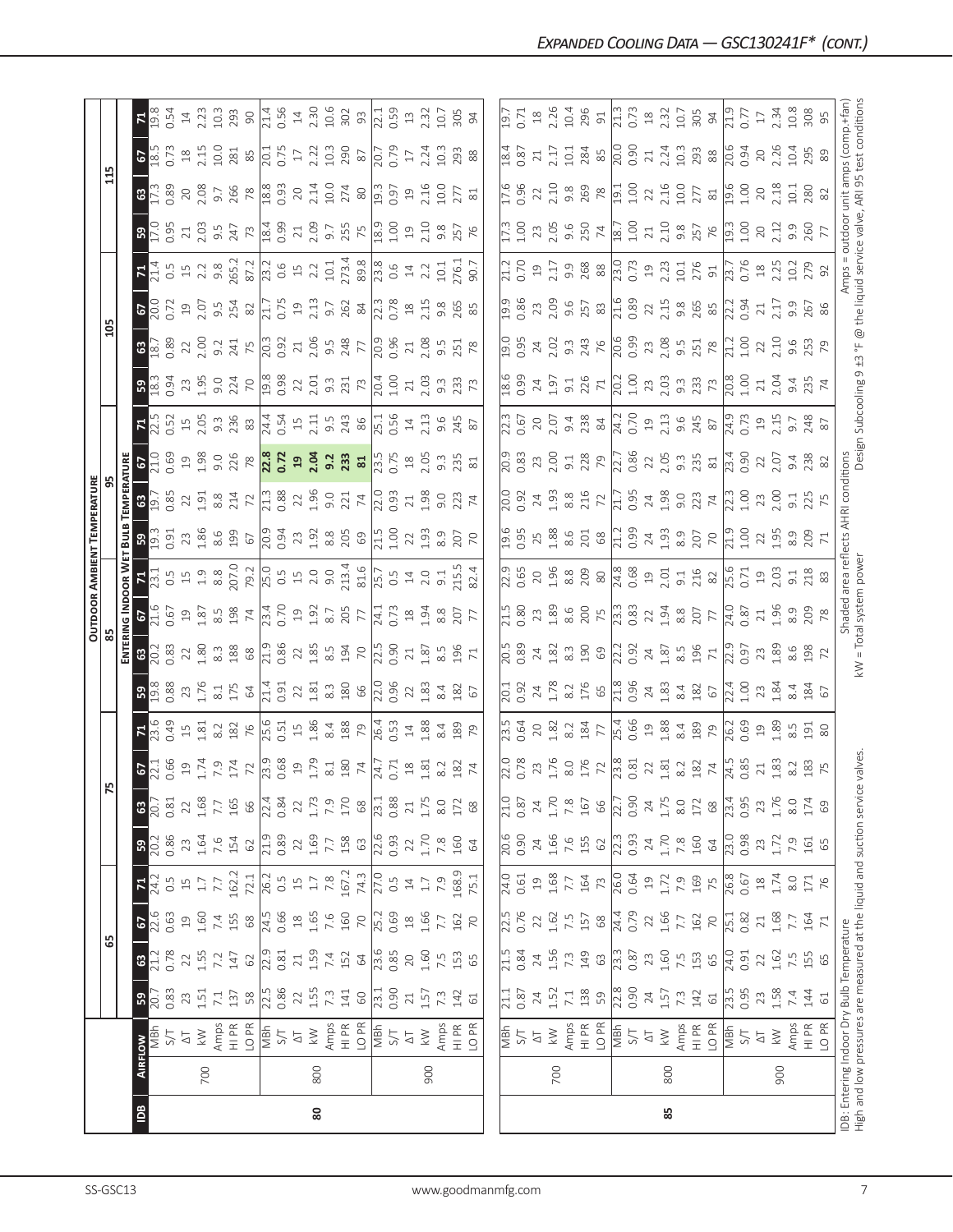|                |      |                                                                                                                  |                                           |                  |                                                         |                |                                                         |                                                                   |                                                                                                                                                                                                                                                                                                           |                                                                                                                                                                                                                                                                                                                      |                                                                                                                                                                                                                                                                                                                                                                       |                                                                                                                                                                                                                                                                                                                                                           | <b>OUTDOOR AMBIENT TEMPERATURI</b>                                                                                                                                                                                                                                                                                                                                                                              |                                                                                                                                                                                                                                                                                                                      |                                                                                                                                                                                                                               |                                                                                                                                                                                                                                                                                                                                                                                                                                       |                                                                                                                                                                                                                                                                                                             |                                                                                                                                                                                                                                |                                                                                                                                                                                                                                                                                                                                                                                        |                                                                                                                                                                                                                                                                                                         |                                                                                                                                                                                                                                                                                                           |                                                                                                                                                                                                                                                                                                           |                                                                                                                                                                                                                              |
|----------------|------|------------------------------------------------------------------------------------------------------------------|-------------------------------------------|------------------|---------------------------------------------------------|----------------|---------------------------------------------------------|-------------------------------------------------------------------|-----------------------------------------------------------------------------------------------------------------------------------------------------------------------------------------------------------------------------------------------------------------------------------------------------------|----------------------------------------------------------------------------------------------------------------------------------------------------------------------------------------------------------------------------------------------------------------------------------------------------------------------|-----------------------------------------------------------------------------------------------------------------------------------------------------------------------------------------------------------------------------------------------------------------------------------------------------------------------------------------------------------------------|-----------------------------------------------------------------------------------------------------------------------------------------------------------------------------------------------------------------------------------------------------------------------------------------------------------------------------------------------------------|-----------------------------------------------------------------------------------------------------------------------------------------------------------------------------------------------------------------------------------------------------------------------------------------------------------------------------------------------------------------------------------------------------------------|----------------------------------------------------------------------------------------------------------------------------------------------------------------------------------------------------------------------------------------------------------------------------------------------------------------------|-------------------------------------------------------------------------------------------------------------------------------------------------------------------------------------------------------------------------------|---------------------------------------------------------------------------------------------------------------------------------------------------------------------------------------------------------------------------------------------------------------------------------------------------------------------------------------------------------------------------------------------------------------------------------------|-------------------------------------------------------------------------------------------------------------------------------------------------------------------------------------------------------------------------------------------------------------------------------------------------------------|--------------------------------------------------------------------------------------------------------------------------------------------------------------------------------------------------------------------------------|----------------------------------------------------------------------------------------------------------------------------------------------------------------------------------------------------------------------------------------------------------------------------------------------------------------------------------------------------------------------------------------|---------------------------------------------------------------------------------------------------------------------------------------------------------------------------------------------------------------------------------------------------------------------------------------------------------|-----------------------------------------------------------------------------------------------------------------------------------------------------------------------------------------------------------------------------------------------------------------------------------------------------------|-----------------------------------------------------------------------------------------------------------------------------------------------------------------------------------------------------------------------------------------------------------------------------------------------------------|------------------------------------------------------------------------------------------------------------------------------------------------------------------------------------------------------------------------------|
|                |      |                                                                                                                  |                                           |                  | යි                                                      |                |                                                         |                                                                   |                                                                                                                                                                                                                                                                                                           |                                                                                                                                                                                                                                                                                                                      |                                                                                                                                                                                                                                                                                                                                                                       |                                                                                                                                                                                                                                                                                                                                                           |                                                                                                                                                                                                                                                                                                                                                                                                                 |                                                                                                                                                                                                                                                                                                                      |                                                                                                                                                                                                                               |                                                                                                                                                                                                                                                                                                                                                                                                                                       |                                                                                                                                                                                                                                                                                                             |                                                                                                                                                                                                                                |                                                                                                                                                                                                                                                                                                                                                                                        |                                                                                                                                                                                                                                                                                                         |                                                                                                                                                                                                                                                                                                           |                                                                                                                                                                                                                                                                                                           |                                                                                                                                                                                                                              |
|                |      |                                                                                                                  |                                           |                  |                                                         |                |                                                         |                                                                   |                                                                                                                                                                                                                                                                                                           |                                                                                                                                                                                                                                                                                                                      |                                                                                                                                                                                                                                                                                                                                                                       |                                                                                                                                                                                                                                                                                                                                                           |                                                                                                                                                                                                                                                                                                                                                                                                                 |                                                                                                                                                                                                                                                                                                                      |                                                                                                                                                                                                                               |                                                                                                                                                                                                                                                                                                                                                                                                                                       |                                                                                                                                                                                                                                                                                                             |                                                                                                                                                                                                                                |                                                                                                                                                                                                                                                                                                                                                                                        |                                                                                                                                                                                                                                                                                                         |                                                                                                                                                                                                                                                                                                           |                                                                                                                                                                                                                                                                                                           |                                                                                                                                                                                                                              |
| $\overline{B}$ |      | <b>AIRFLOW</b>                                                                                                   | 59                                        | $\mathbbmss{3}$  | 2                                                       | $\mathbf{z}$   | ${\tt S}$                                               | $\mathbbmss{3}$                                                   |                                                                                                                                                                                                                                                                                                           |                                                                                                                                                                                                                                                                                                                      |                                                                                                                                                                                                                                                                                                                                                                       |                                                                                                                                                                                                                                                                                                                                                           |                                                                                                                                                                                                                                                                                                                                                                                                                 |                                                                                                                                                                                                                                                                                                                      |                                                                                                                                                                                                                               |                                                                                                                                                                                                                                                                                                                                                                                                                                       |                                                                                                                                                                                                                                                                                                             |                                                                                                                                                                                                                                |                                                                                                                                                                                                                                                                                                                                                                                        |                                                                                                                                                                                                                                                                                                         |                                                                                                                                                                                                                                                                                                           |                                                                                                                                                                                                                                                                                                           |                                                                                                                                                                                                                              |
|                |      | MBh                                                                                                              | 25.1                                      | 26.0             | 28.5                                                    |                | 24.5                                                    |                                                                   |                                                                                                                                                                                                                                                                                                           |                                                                                                                                                                                                                                                                                                                      | 34.59                                                                                                                                                                                                                                                                                                                                                                 |                                                                                                                                                                                                                                                                                                                                                           |                                                                                                                                                                                                                                                                                                                                                                                                                 |                                                                                                                                                                                                                                                                                                                      | <b>6</b><br>26.3<br>21                                                                                                                                                                                                        |                                                                                                                                                                                                                                                                                                                                                                                                                                       |                                                                                                                                                                                                                                                                                                             | $rac{67}{25.3}$                                                                                                                                                                                                                |                                                                                                                                                                                                                                                                                                                                                                                        |                                                                                                                                                                                                                                                                                                         |                                                                                                                                                                                                                                                                                                           | $rac{67}{23.3}$                                                                                                                                                                                                                                                                                           |                                                                                                                                                                                                                              |
|                |      | 5/7                                                                                                              | 0.67                                      | 0.56             | 0.39                                                    |                | 0.69                                                    | 0.58                                                              |                                                                                                                                                                                                                                                                                                           |                                                                                                                                                                                                                                                                                                                      |                                                                                                                                                                                                                                                                                                                                                                       |                                                                                                                                                                                                                                                                                                                                                           |                                                                                                                                                                                                                                                                                                                                                                                                                 |                                                                                                                                                                                                                                                                                                                      |                                                                                                                                                                                                                               |                                                                                                                                                                                                                                                                                                                                                                                                                                       |                                                                                                                                                                                                                                                                                                             |                                                                                                                                                                                                                                |                                                                                                                                                                                                                                                                                                                                                                                        |                                                                                                                                                                                                                                                                                                         |                                                                                                                                                                                                                                                                                                           |                                                                                                                                                                                                                                                                                                           |                                                                                                                                                                                                                              |
|                |      | $\overline{\triangle}$                                                                                           | $\overline{c}$                            | $1.94$<br>$1.94$ | $\supseteq$                                             |                | 19                                                      | $\frac{16}{1}$                                                    |                                                                                                                                                                                                                                                                                                           |                                                                                                                                                                                                                                                                                                                      |                                                                                                                                                                                                                                                                                                                                                                       |                                                                                                                                                                                                                                                                                                                                                           |                                                                                                                                                                                                                                                                                                                                                                                                                 |                                                                                                                                                                                                                                                                                                                      |                                                                                                                                                                                                                               |                                                                                                                                                                                                                                                                                                                                                                                                                                       |                                                                                                                                                                                                                                                                                                             |                                                                                                                                                                                                                                |                                                                                                                                                                                                                                                                                                                                                                                        |                                                                                                                                                                                                                                                                                                         |                                                                                                                                                                                                                                                                                                           | $\Xi$                                                                                                                                                                                                                                                                                                     |                                                                                                                                                                                                                              |
|                | 831  | $\lesssim$                                                                                                       | 0.1                                       |                  | 1.99                                                    |                | 2.04                                                    | 2.08                                                              |                                                                                                                                                                                                                                                                                                           |                                                                                                                                                                                                                                                                                                                      |                                                                                                                                                                                                                                                                                                                                                                       |                                                                                                                                                                                                                                                                                                                                                           |                                                                                                                                                                                                                                                                                                                                                                                                                 |                                                                                                                                                                                                                                                                                                                      |                                                                                                                                                                                                                               |                                                                                                                                                                                                                                                                                                                                                                                                                                       |                                                                                                                                                                                                                                                                                                             |                                                                                                                                                                                                                                |                                                                                                                                                                                                                                                                                                                                                                                        |                                                                                                                                                                                                                                                                                                         |                                                                                                                                                                                                                                                                                                           |                                                                                                                                                                                                                                                                                                           |                                                                                                                                                                                                                              |
|                |      | Amps                                                                                                             | $7.0$<br>147                              | $7.1\,$          | $7.4\,$                                                 |                | $7.5$<br>165                                            |                                                                   |                                                                                                                                                                                                                                                                                                           |                                                                                                                                                                                                                                                                                                                      |                                                                                                                                                                                                                                                                                                                                                                       |                                                                                                                                                                                                                                                                                                                                                           |                                                                                                                                                                                                                                                                                                                                                                                                                 |                                                                                                                                                                                                                                                                                                                      |                                                                                                                                                                                                                               |                                                                                                                                                                                                                                                                                                                                                                                                                                       |                                                                                                                                                                                                                                                                                                             |                                                                                                                                                                                                                                |                                                                                                                                                                                                                                                                                                                                                                                        |                                                                                                                                                                                                                                                                                                         |                                                                                                                                                                                                                                                                                                           |                                                                                                                                                                                                                                                                                                           |                                                                                                                                                                                                                              |
|                |      | HI PR<br>LO PR                                                                                                   | 58                                        | 158<br>$61$      | 167<br>$67\,$                                           |                | $61$                                                    | 178                                                               | $5.233$<br>$5.343$ $7.28$ $7.34$<br>$8.71$<br>$8.23$ $1.23$<br>$1.23$ $1.23$ $1.23$<br>$1.23$ $1.23$ $1.23$                                                                                                                                                                                               | $3\frac{1}{2}$ $\frac{3}{2}$ $\frac{1}{2}$ $\frac{3}{2}$ $\frac{4}{2}$ $\frac{3}{2}$ $\frac{3}{2}$ $\frac{3}{2}$ $\frac{3}{2}$ $\frac{3}{2}$ $\frac{3}{2}$ $\frac{3}{2}$ $\frac{3}{2}$ $\frac{3}{2}$ $\frac{3}{2}$ $\frac{3}{2}$ $\frac{3}{2}$ $\frac{3}{2}$ $\frac{3}{2}$ $\frac{3}{2}$ $\frac{3}{2}$ $\frac{3}{2}$ | $\frac{16}{22}$ $\frac{26}{22}$ $\frac{26}{22}$ $\frac{16}{22}$ $\frac{16}{22}$ $\frac{16}{22}$ $\frac{16}{22}$ $\frac{16}{22}$ $\frac{16}{22}$ $\frac{16}{22}$ $\frac{16}{22}$ $\frac{16}{22}$ $\frac{16}{22}$ $\frac{16}{22}$ $\frac{16}{22}$ $\frac{16}{22}$ $\frac{16}{22}$ $\frac{16}{22}$ $\frac{1$                                                             | $27.373$ $27.373$ $27.373$ $27.373$ $27.373$ $27.373$ $27.373$ $27.373$ $27.373$ $27.373$ $27.373$ $27.373$ $27.373$ $27.373$ $27.373$ $27.373$ $27.373$ $27.373$ $27.373$ $27.373$ $27.373$ $27.373$ $27.373$ $27.373$ $27.3$                                                                                                                            | $\mathbf{B}$ $\vec{\mathcal{R}}$ $\vec{\mathcal{R}}$ $\vec{\mathcal{R}}$ $\vec{\mathcal{R}}$ $\vec{\mathcal{R}}$ $\vec{\mathcal{R}}$ $\vec{\mathcal{R}}$ $\vec{\mathcal{R}}$ $\vec{\mathcal{R}}$ $\vec{\mathcal{R}}$ $\vec{\mathcal{R}}$ $\vec{\mathcal{R}}$ $\vec{\mathcal{R}}$ $\vec{\mathcal{R}}$ $\vec{\mathcal{R}}$ $\vec{\mathcal{R}}$ $\vec{\mathcal{R}}$ $\vec{\mathcal{R}}$ $\vec{\mathcal{R}}$ $\vec$ | $3\frac{1}{2}$ $\frac{1}{2}$ $\frac{1}{2}$ $\frac{1}{2}$ $\frac{1}{2}$ $\frac{1}{2}$ $\frac{1}{2}$ $\frac{1}{2}$ $\frac{1}{2}$ $\frac{1}{2}$ $\frac{1}{2}$ $\frac{1}{2}$ $\frac{1}{2}$ $\frac{1}{2}$ $\frac{1}{2}$ $\frac{1}{2}$ $\frac{1}{2}$ $\frac{1}{2}$ $\frac{1}{2}$ $\frac{1}{2}$ $\frac{1}{2}$ $\frac{1}{2}$ |                                                                                                                                                                                                                               | $3.25$ $2.5$ $3.5$ $3.5$ $2.5$ $2.5$ $3.5$ $3.5$ $3.5$ $3.5$ $3.5$ $3.5$ $3.5$ $3.5$ $3.5$ $3.5$ $3.5$ $3.5$ $3.5$ $3.5$ $3.5$ $3.5$ $3.5$ $3.5$ $3.5$ $3.5$ $3.5$ $3.5$ $3.5$ $3.5$ $3.5$ $3.5$ $3.5$ $3.5$ $3.5$ $3.5$ $3.5$                                                                                                                                                                                                        | $3\frac{3}{2}$ $3\frac{3}{2}$ $4\frac{4}{3}$ $3\frac{3}{2}$ $7\frac{4}{3}$ $3\frac{5}{6}$ $4\frac{6}{3}$ $5\frac{2}{3}$ $7\frac{1}{3}$ $3\frac{2}{3}$ $7\frac{1}{3}$ $3\frac{2}{3}$ $7\frac{3}{2}$ $7\frac{3}{2}$ $7\frac{3}{2}$ $7\frac{3}{2}$ $7\frac{3}{2}$ $7\frac{3}{2}$ $7\frac{3}{2}$ $7\frac{3}{2}$ |                                                                                                                                                                                                                                |                                                                                                                                                                                                                                                                                                                                                                                        | $B_{0}^{8}$ $S_{0}^{8}$ $S_{1}^{1}$ $S_{2}^{1}$ $S_{3}^{1}$ $S_{4}^{1}$ $S_{5}^{1}$ $S_{6}^{1}$ $S_{7}^{1}$ $S_{8}^{1}$ $S_{9}^{1}$ $S_{1}^{1}$ $S_{1}^{1}$ $S_{2}^{1}$ $S_{3}^{1}$ $S_{4}^{1}$ $S_{5}^{1}$ $S_{6}^{1}$ $S_{7}^{1}$ $S_{8}^{1}$ $S_{9}^{1}$ $S_{1}^{1}$ $S_{1}^{1}$ $S_{1}^{1}$ $S_{2}$ | $3\frac{1}{2}$ $3\frac{3}{2}$ $4\frac{9}{2}$ $3\frac{3}{2}$ $5\frac{8}{2}$ $7\frac{1}{2}$ $3\frac{1}{2}$ $3\frac{1}{2}$ $3\frac{1}{2}$ $3\frac{1}{2}$ $3\frac{1}{2}$ $3\frac{1}{2}$ $3\frac{1}{2}$ $3\frac{1}{2}$ $3\frac{1}{2}$                                                                          | $2.57$<br>$2.3$ $2.8$ $8/3$<br>$2.5$ $2.5$ $2.5$<br>$2.5$ $2.5$ $2.5$ $2.5$<br>$2.5$ $2.5$ $2.5$                                                                                                                                                                                                          |                                                                                                                                                                                                                              |
|                |      |                                                                                                                  |                                           | 28.2             |                                                         |                |                                                         | 65                                                                |                                                                                                                                                                                                                                                                                                           |                                                                                                                                                                                                                                                                                                                      |                                                                                                                                                                                                                                                                                                                                                                       |                                                                                                                                                                                                                                                                                                                                                           |                                                                                                                                                                                                                                                                                                                                                                                                                 |                                                                                                                                                                                                                                                                                                                      |                                                                                                                                                                                                                               |                                                                                                                                                                                                                                                                                                                                                                                                                                       |                                                                                                                                                                                                                                                                                                             |                                                                                                                                                                                                                                |                                                                                                                                                                                                                                                                                                                                                                                        |                                                                                                                                                                                                                                                                                                         |                                                                                                                                                                                                                                                                                                           |                                                                                                                                                                                                                                                                                                           |                                                                                                                                                                                                                              |
|                |      | $\frac{1}{2}$                                                                                                    | 0.69<br>27.2                              | 0.58             | 30.9<br>0.40                                            |                | 26.6<br>0.72                                            | 0.60<br>27.5                                                      |                                                                                                                                                                                                                                                                                                           |                                                                                                                                                                                                                                                                                                                      |                                                                                                                                                                                                                                                                                                                                                                       |                                                                                                                                                                                                                                                                                                                                                           |                                                                                                                                                                                                                                                                                                                                                                                                                 |                                                                                                                                                                                                                                                                                                                      |                                                                                                                                                                                                                               |                                                                                                                                                                                                                                                                                                                                                                                                                                       |                                                                                                                                                                                                                                                                                                             |                                                                                                                                                                                                                                |                                                                                                                                                                                                                                                                                                                                                                                        |                                                                                                                                                                                                                                                                                                         |                                                                                                                                                                                                                                                                                                           |                                                                                                                                                                                                                                                                                                           |                                                                                                                                                                                                                              |
|                |      | $\overline{\Delta}$                                                                                              | $\stackrel{\textstyle\circ}{\mathcal{A}}$ | $16$             | $12$                                                    |                | $\frac{8}{18}$                                          | $16$                                                              |                                                                                                                                                                                                                                                                                                           |                                                                                                                                                                                                                                                                                                                      |                                                                                                                                                                                                                                                                                                                                                                       |                                                                                                                                                                                                                                                                                                                                                           |                                                                                                                                                                                                                                                                                                                                                                                                                 |                                                                                                                                                                                                                                                                                                                      |                                                                                                                                                                                                                               |                                                                                                                                                                                                                                                                                                                                                                                                                                       |                                                                                                                                                                                                                                                                                                             |                                                                                                                                                                                                                                |                                                                                                                                                                                                                                                                                                                                                                                        |                                                                                                                                                                                                                                                                                                         |                                                                                                                                                                                                                                                                                                           |                                                                                                                                                                                                                                                                                                           |                                                                                                                                                                                                                              |
| $\mathsf{R}$   | 950  | $\lesssim$                                                                                                       | 1.94                                      | 1.98             | 2.04                                                    |                |                                                         |                                                                   |                                                                                                                                                                                                                                                                                                           |                                                                                                                                                                                                                                                                                                                      |                                                                                                                                                                                                                                                                                                                                                                       |                                                                                                                                                                                                                                                                                                                                                           |                                                                                                                                                                                                                                                                                                                                                                                                                 |                                                                                                                                                                                                                                                                                                                      |                                                                                                                                                                                                                               |                                                                                                                                                                                                                                                                                                                                                                                                                                       |                                                                                                                                                                                                                                                                                                             |                                                                                                                                                                                                                                |                                                                                                                                                                                                                                                                                                                                                                                        |                                                                                                                                                                                                                                                                                                         |                                                                                                                                                                                                                                                                                                           |                                                                                                                                                                                                                                                                                                           |                                                                                                                                                                                                                              |
|                |      | Amps                                                                                                             | 7.2                                       | $7.\overline{3}$ | 7.6                                                     |                | 2.08                                                    | $2.13$<br>$7.9$                                                   |                                                                                                                                                                                                                                                                                                           |                                                                                                                                                                                                                                                                                                                      |                                                                                                                                                                                                                                                                                                                                                                       |                                                                                                                                                                                                                                                                                                                                                           |                                                                                                                                                                                                                                                                                                                                                                                                                 |                                                                                                                                                                                                                                                                                                                      |                                                                                                                                                                                                                               |                                                                                                                                                                                                                                                                                                                                                                                                                                       |                                                                                                                                                                                                                                                                                                             |                                                                                                                                                                                                                                |                                                                                                                                                                                                                                                                                                                                                                                        |                                                                                                                                                                                                                                                                                                         |                                                                                                                                                                                                                                                                                                           |                                                                                                                                                                                                                                                                                                           |                                                                                                                                                                                                                              |
|                |      | HI PR<br>LO PR                                                                                                   | 152                                       | 163              | 172                                                     |                | 170                                                     | 183                                                               |                                                                                                                                                                                                                                                                                                           |                                                                                                                                                                                                                                                                                                                      |                                                                                                                                                                                                                                                                                                                                                                       |                                                                                                                                                                                                                                                                                                                                                           |                                                                                                                                                                                                                                                                                                                                                                                                                 |                                                                                                                                                                                                                                                                                                                      |                                                                                                                                                                                                                               |                                                                                                                                                                                                                                                                                                                                                                                                                                       |                                                                                                                                                                                                                                                                                                             |                                                                                                                                                                                                                                |                                                                                                                                                                                                                                                                                                                                                                                        |                                                                                                                                                                                                                                                                                                         |                                                                                                                                                                                                                                                                                                           |                                                                                                                                                                                                                                                                                                           |                                                                                                                                                                                                                              |
|                |      |                                                                                                                  | $60\,$                                    | $63$             | 69                                                      |                | 63                                                      | 67                                                                |                                                                                                                                                                                                                                                                                                           |                                                                                                                                                                                                                                                                                                                      |                                                                                                                                                                                                                                                                                                                                                                       |                                                                                                                                                                                                                                                                                                                                                           |                                                                                                                                                                                                                                                                                                                                                                                                                 |                                                                                                                                                                                                                                                                                                                      |                                                                                                                                                                                                                               |                                                                                                                                                                                                                                                                                                                                                                                                                                       |                                                                                                                                                                                                                                                                                                             |                                                                                                                                                                                                                                |                                                                                                                                                                                                                                                                                                                                                                                        |                                                                                                                                                                                                                                                                                                         |                                                                                                                                                                                                                                                                                                           |                                                                                                                                                                                                                                                                                                           |                                                                                                                                                                                                                              |
|                |      | $\frac{L}{2}$                                                                                                    | 28.0                                      | 29.0             | 31.8                                                    |                |                                                         | 28.4                                                              |                                                                                                                                                                                                                                                                                                           |                                                                                                                                                                                                                                                                                                                      |                                                                                                                                                                                                                                                                                                                                                                       |                                                                                                                                                                                                                                                                                                                                                           |                                                                                                                                                                                                                                                                                                                                                                                                                 |                                                                                                                                                                                                                                                                                                                      |                                                                                                                                                                                                                               |                                                                                                                                                                                                                                                                                                                                                                                                                                       |                                                                                                                                                                                                                                                                                                             |                                                                                                                                                                                                                                |                                                                                                                                                                                                                                                                                                                                                                                        |                                                                                                                                                                                                                                                                                                         |                                                                                                                                                                                                                                                                                                           |                                                                                                                                                                                                                                                                                                           |                                                                                                                                                                                                                              |
|                |      |                                                                                                                  | 0.73                                      | 0.61             | 0.42                                                    |                | 27.4<br>0.75                                            | 0.63                                                              |                                                                                                                                                                                                                                                                                                           |                                                                                                                                                                                                                                                                                                                      |                                                                                                                                                                                                                                                                                                                                                                       |                                                                                                                                                                                                                                                                                                                                                           |                                                                                                                                                                                                                                                                                                                                                                                                                 |                                                                                                                                                                                                                                                                                                                      |                                                                                                                                                                                                                               |                                                                                                                                                                                                                                                                                                                                                                                                                                       |                                                                                                                                                                                                                                                                                                             |                                                                                                                                                                                                                                |                                                                                                                                                                                                                                                                                                                                                                                        |                                                                                                                                                                                                                                                                                                         |                                                                                                                                                                                                                                                                                                           |                                                                                                                                                                                                                                                                                                           |                                                                                                                                                                                                                              |
|                |      | $\Delta \top$                                                                                                    |                                           | $\Xi$            | $\ensuremath{\mathop{\mathop{\boldsymbol \Xi}}}\xspace$ |                | $^{18}$                                                 | 15                                                                |                                                                                                                                                                                                                                                                                                           |                                                                                                                                                                                                                                                                                                                      |                                                                                                                                                                                                                                                                                                                                                                       |                                                                                                                                                                                                                                                                                                                                                           |                                                                                                                                                                                                                                                                                                                                                                                                                 |                                                                                                                                                                                                                                                                                                                      |                                                                                                                                                                                                                               |                                                                                                                                                                                                                                                                                                                                                                                                                                       |                                                                                                                                                                                                                                                                                                             |                                                                                                                                                                                                                                |                                                                                                                                                                                                                                                                                                                                                                                        |                                                                                                                                                                                                                                                                                                         |                                                                                                                                                                                                                                                                                                           | $\Xi$                                                                                                                                                                                                                                                                                                     |                                                                                                                                                                                                                              |
|                | 1069 | $\lesssim$                                                                                                       | 1.96                                      | 2.00             | 2.06                                                    |                | 2.10                                                    | 2.14                                                              |                                                                                                                                                                                                                                                                                                           |                                                                                                                                                                                                                                                                                                                      |                                                                                                                                                                                                                                                                                                                                                                       |                                                                                                                                                                                                                                                                                                                                                           |                                                                                                                                                                                                                                                                                                                                                                                                                 |                                                                                                                                                                                                                                                                                                                      |                                                                                                                                                                                                                               |                                                                                                                                                                                                                                                                                                                                                                                                                                       |                                                                                                                                                                                                                                                                                                             |                                                                                                                                                                                                                                |                                                                                                                                                                                                                                                                                                                                                                                        |                                                                                                                                                                                                                                                                                                         |                                                                                                                                                                                                                                                                                                           |                                                                                                                                                                                                                                                                                                           |                                                                                                                                                                                                                              |
|                |      | Amps                                                                                                             | 7.2                                       | 7.4              | 7.6                                                     |                |                                                         | 7.9                                                               |                                                                                                                                                                                                                                                                                                           |                                                                                                                                                                                                                                                                                                                      |                                                                                                                                                                                                                                                                                                                                                                       |                                                                                                                                                                                                                                                                                                                                                           |                                                                                                                                                                                                                                                                                                                                                                                                                 |                                                                                                                                                                                                                                                                                                                      |                                                                                                                                                                                                                               |                                                                                                                                                                                                                                                                                                                                                                                                                                       |                                                                                                                                                                                                                                                                                                             |                                                                                                                                                                                                                                |                                                                                                                                                                                                                                                                                                                                                                                        |                                                                                                                                                                                                                                                                                                         | $14.57$<br>$10.288$<br>$80$                                                                                                                                                                                                                                                                               | 2.65<br>10.5<br>314<br>87                                                                                                                                                                                                                                                                                 |                                                                                                                                                                                                                              |
|                |      | HI PR<br>LO PR                                                                                                   | 153                                       | 165              | 174                                                     |                | $7.8$<br>172                                            | 185                                                               |                                                                                                                                                                                                                                                                                                           |                                                                                                                                                                                                                                                                                                                      |                                                                                                                                                                                                                                                                                                                                                                       |                                                                                                                                                                                                                                                                                                                                                           |                                                                                                                                                                                                                                                                                                                                                                                                                 |                                                                                                                                                                                                                                                                                                                      |                                                                                                                                                                                                                               |                                                                                                                                                                                                                                                                                                                                                                                                                                       |                                                                                                                                                                                                                                                                                                             |                                                                                                                                                                                                                                |                                                                                                                                                                                                                                                                                                                                                                                        |                                                                                                                                                                                                                                                                                                         |                                                                                                                                                                                                                                                                                                           |                                                                                                                                                                                                                                                                                                           |                                                                                                                                                                                                                              |
|                |      |                                                                                                                  | $60$                                      | 64               | $\mathcal{R}$                                           |                | 64                                                      | $68$                                                              | $\frac{195}{74}$                                                                                                                                                                                                                                                                                          |                                                                                                                                                                                                                                                                                                                      |                                                                                                                                                                                                                                                                                                                                                                       |                                                                                                                                                                                                                                                                                                                                                           |                                                                                                                                                                                                                                                                                                                                                                                                                 |                                                                                                                                                                                                                                                                                                                      |                                                                                                                                                                                                                               |                                                                                                                                                                                                                                                                                                                                                                                                                                       |                                                                                                                                                                                                                                                                                                             |                                                                                                                                                                                                                                |                                                                                                                                                                                                                                                                                                                                                                                        |                                                                                                                                                                                                                                                                                                         |                                                                                                                                                                                                                                                                                                           |                                                                                                                                                                                                                                                                                                           |                                                                                                                                                                                                                              |
|                |      |                                                                                                                  |                                           |                  |                                                         |                |                                                         |                                                                   |                                                                                                                                                                                                                                                                                                           |                                                                                                                                                                                                                                                                                                                      |                                                                                                                                                                                                                                                                                                                                                                       |                                                                                                                                                                                                                                                                                                                                                           |                                                                                                                                                                                                                                                                                                                                                                                                                 |                                                                                                                                                                                                                                                                                                                      |                                                                                                                                                                                                                               |                                                                                                                                                                                                                                                                                                                                                                                                                                       |                                                                                                                                                                                                                                                                                                             |                                                                                                                                                                                                                                |                                                                                                                                                                                                                                                                                                                                                                                        |                                                                                                                                                                                                                                                                                                         |                                                                                                                                                                                                                                                                                                           |                                                                                                                                                                                                                                                                                                           |                                                                                                                                                                                                                              |
|                |      |                                                                                                                  | 25.5                                      | 26.3             | 28.5                                                    | 30.5           | 24.9                                                    | 25.7                                                              |                                                                                                                                                                                                                                                                                                           |                                                                                                                                                                                                                                                                                                                      |                                                                                                                                                                                                                                                                                                                                                                       |                                                                                                                                                                                                                                                                                                                                                           | 23.8                                                                                                                                                                                                                                                                                                                                                                                                            |                                                                                                                                                                                                                                                                                                                      |                                                                                                                                                                                                                               |                                                                                                                                                                                                                                                                                                                                                                                                                                       |                                                                                                                                                                                                                                                                                                             |                                                                                                                                                                                                                                |                                                                                                                                                                                                                                                                                                                                                                                        |                                                                                                                                                                                                                                                                                                         |                                                                                                                                                                                                                                                                                                           | 23.3                                                                                                                                                                                                                                                                                                      |                                                                                                                                                                                                                              |
|                |      | NBh<br>S/T                                                                                                       | 0.76                                      | 0.68             | 0.51                                                    | 0.33           | 0.79                                                    | 0.70                                                              |                                                                                                                                                                                                                                                                                                           |                                                                                                                                                                                                                                                                                                                      | 25.1<br>0.72                                                                                                                                                                                                                                                                                                                                                          |                                                                                                                                                                                                                                                                                                                                                           |                                                                                                                                                                                                                                                                                                                                                                                                                 |                                                                                                                                                                                                                                                                                                                      |                                                                                                                                                                                                                               |                                                                                                                                                                                                                                                                                                                                                                                                                                       |                                                                                                                                                                                                                                                                                                             |                                                                                                                                                                                                                                |                                                                                                                                                                                                                                                                                                                                                                                        |                                                                                                                                                                                                                                                                                                         | 21.5                                                                                                                                                                                                                                                                                                      |                                                                                                                                                                                                                                                                                                           | 25.0<br>0.38                                                                                                                                                                                                                 |
|                |      | $\overleftarrow{\triangle}$                                                                                      | 21                                        | $20$             | $16$                                                    | $\Xi$          | 22                                                      | 20                                                                |                                                                                                                                                                                                                                                                                                           |                                                                                                                                                                                                                                                                                                                      |                                                                                                                                                                                                                                                                                                                                                                       |                                                                                                                                                                                                                                                                                                                                                           |                                                                                                                                                                                                                                                                                                                                                                                                                 |                                                                                                                                                                                                                                                                                                                      |                                                                                                                                                                                                                               |                                                                                                                                                                                                                                                                                                                                                                                                                                       |                                                                                                                                                                                                                                                                                                             |                                                                                                                                                                                                                                |                                                                                                                                                                                                                                                                                                                                                                                        |                                                                                                                                                                                                                                                                                                         |                                                                                                                                                                                                                                                                                                           |                                                                                                                                                                                                                                                                                                           |                                                                                                                                                                                                                              |
|                | 831  | $\lesssim$                                                                                                       | 1.91                                      | 1.95             | 2.01                                                    | 2.07           | $2.05$<br>7.6                                           | 2.09                                                              |                                                                                                                                                                                                                                                                                                           |                                                                                                                                                                                                                                                                                                                      |                                                                                                                                                                                                                                                                                                                                                                       |                                                                                                                                                                                                                                                                                                                                                           |                                                                                                                                                                                                                                                                                                                                                                                                                 |                                                                                                                                                                                                                                                                                                                      |                                                                                                                                                                                                                               |                                                                                                                                                                                                                                                                                                                                                                                                                                       |                                                                                                                                                                                                                                                                                                             |                                                                                                                                                                                                                                |                                                                                                                                                                                                                                                                                                                                                                                        |                                                                                                                                                                                                                                                                                                         |                                                                                                                                                                                                                                                                                                           |                                                                                                                                                                                                                                                                                                           |                                                                                                                                                                                                                              |
|                |      | Amps                                                                                                             | $7.1\,$                                   | 7.2              | 7.4                                                     | 7.7            |                                                         |                                                                   |                                                                                                                                                                                                                                                                                                           |                                                                                                                                                                                                                                                                                                                      |                                                                                                                                                                                                                                                                                                                                                                       |                                                                                                                                                                                                                                                                                                                                                           |                                                                                                                                                                                                                                                                                                                                                                                                                 |                                                                                                                                                                                                                                                                                                                      |                                                                                                                                                                                                                               |                                                                                                                                                                                                                                                                                                                                                                                                                                       |                                                                                                                                                                                                                                                                                                             |                                                                                                                                                                                                                                |                                                                                                                                                                                                                                                                                                                                                                                        |                                                                                                                                                                                                                                                                                                         |                                                                                                                                                                                                                                                                                                           |                                                                                                                                                                                                                                                                                                           |                                                                                                                                                                                                                              |
|                |      | H PR<br>LO PR                                                                                                    | 149                                       | 160              | 169                                                     | 176            | 167                                                     | 179                                                               |                                                                                                                                                                                                                                                                                                           |                                                                                                                                                                                                                                                                                                                      |                                                                                                                                                                                                                                                                                                                                                                       |                                                                                                                                                                                                                                                                                                                                                           |                                                                                                                                                                                                                                                                                                                                                                                                                 |                                                                                                                                                                                                                                                                                                                      |                                                                                                                                                                                                                               |                                                                                                                                                                                                                                                                                                                                                                                                                                       |                                                                                                                                                                                                                                                                                                             |                                                                                                                                                                                                                                |                                                                                                                                                                                                                                                                                                                                                                                        |                                                                                                                                                                                                                                                                                                         |                                                                                                                                                                                                                                                                                                           |                                                                                                                                                                                                                                                                                                           |                                                                                                                                                                                                                              |
|                |      |                                                                                                                  | 58                                        | $\mbox{62}$      | $68\,$                                                  |                | 62                                                      | $66$                                                              |                                                                                                                                                                                                                                                                                                           |                                                                                                                                                                                                                                                                                                                      |                                                                                                                                                                                                                                                                                                                                                                       |                                                                                                                                                                                                                                                                                                                                                           |                                                                                                                                                                                                                                                                                                                                                                                                                 |                                                                                                                                                                                                                                                                                                                      |                                                                                                                                                                                                                               |                                                                                                                                                                                                                                                                                                                                                                                                                                       |                                                                                                                                                                                                                                                                                                             |                                                                                                                                                                                                                                |                                                                                                                                                                                                                                                                                                                                                                                        |                                                                                                                                                                                                                                                                                                         |                                                                                                                                                                                                                                                                                                           |                                                                                                                                                                                                                                                                                                           |                                                                                                                                                                                                                              |
|                |      | MBh                                                                                                              | 27.7<br>0.79                              | 28.5             | 30.53                                                   | 33.1           | 27.0<br>0.82                                            | 27.8                                                              |                                                                                                                                                                                                                                                                                                           |                                                                                                                                                                                                                                                                                                                      |                                                                                                                                                                                                                                                                                                                                                                       |                                                                                                                                                                                                                                                                                                                                                           |                                                                                                                                                                                                                                                                                                                                                                                                                 |                                                                                                                                                                                                                                                                                                                      |                                                                                                                                                                                                                               |                                                                                                                                                                                                                                                                                                                                                                                                                                       |                                                                                                                                                                                                                                                                                                             |                                                                                                                                                                                                                                |                                                                                                                                                                                                                                                                                                                                                                                        |                                                                                                                                                                                                                                                                                                         |                                                                                                                                                                                                                                                                                                           |                                                                                                                                                                                                                                                                                                           |                                                                                                                                                                                                                              |
|                |      | 5/7                                                                                                              |                                           | 0.70             |                                                         | 0.34           |                                                         | 0.73                                                              |                                                                                                                                                                                                                                                                                                           |                                                                                                                                                                                                                                                                                                                      |                                                                                                                                                                                                                                                                                                                                                                       |                                                                                                                                                                                                                                                                                                                                                           |                                                                                                                                                                                                                                                                                                                                                                                                                 |                                                                                                                                                                                                                                                                                                                      |                                                                                                                                                                                                                               |                                                                                                                                                                                                                                                                                                                                                                                                                                       |                                                                                                                                                                                                                                                                                                             |                                                                                                                                                                                                                                |                                                                                                                                                                                                                                                                                                                                                                                        |                                                                                                                                                                                                                                                                                                         |                                                                                                                                                                                                                                                                                                           |                                                                                                                                                                                                                                                                                                           |                                                                                                                                                                                                                              |
|                |      | $\overline{\triangle}$                                                                                           | $\gtrsim$                                 | $\Xi$            | $\mathfrak{A}$                                          | $\Xi$          |                                                         | $\overline{20}$                                                   |                                                                                                                                                                                                                                                                                                           |                                                                                                                                                                                                                                                                                                                      |                                                                                                                                                                                                                                                                                                                                                                       |                                                                                                                                                                                                                                                                                                                                                           |                                                                                                                                                                                                                                                                                                                                                                                                                 |                                                                                                                                                                                                                                                                                                                      |                                                                                                                                                                                                                               |                                                                                                                                                                                                                                                                                                                                                                                                                                       |                                                                                                                                                                                                                                                                                                             |                                                                                                                                                                                                                                |                                                                                                                                                                                                                                                                                                                                                                                        |                                                                                                                                                                                                                                                                                                         |                                                                                                                                                                                                                                                                                                           |                                                                                                                                                                                                                                                                                                           |                                                                                                                                                                                                                              |
| 75             | 950  | $\geqslant$                                                                                                      | 1.96<br>7.2                               | 2.00<br>$7.4\,$  | 2.06<br>7.6                                             | 2.12           |                                                         |                                                                   |                                                                                                                                                                                                                                                                                                           |                                                                                                                                                                                                                                                                                                                      |                                                                                                                                                                                                                                                                                                                                                                       |                                                                                                                                                                                                                                                                                                                                                           |                                                                                                                                                                                                                                                                                                                                                                                                                 |                                                                                                                                                                                                                                                                                                                      |                                                                                                                                                                                                                               |                                                                                                                                                                                                                                                                                                                                                                                                                                       |                                                                                                                                                                                                                                                                                                             |                                                                                                                                                                                                                                |                                                                                                                                                                                                                                                                                                                                                                                        |                                                                                                                                                                                                                                                                                                         |                                                                                                                                                                                                                                                                                                           |                                                                                                                                                                                                                                                                                                           |                                                                                                                                                                                                                              |
|                |      | Amps<br>HI PR                                                                                                    | 153                                       | 165              | 174                                                     | 7.9<br>182     | $\begin{array}{c} 21 \\ 2.10 \\ 7.8 \\ 172 \end{array}$ | $7.14$<br>$7.9$<br>$185$                                          | $\frac{28}{25}$ $\frac{29}{25}$ $\frac{29}{25}$ $\frac{29}{25}$ $\frac{21}{25}$ $\frac{25}{25}$ $\frac{21}{25}$ $\frac{21}{25}$ $\frac{21}{25}$ $\frac{21}{25}$ $\frac{21}{25}$ $\frac{21}{25}$ $\frac{21}{25}$ $\frac{21}{25}$ $\frac{21}{25}$ $\frac{21}{25}$ $\frac{21}{25}$ $\frac{21}{25}$ $\frac{2$ | $\frac{4}{3}$ a $\frac{1}{2}$ a $\frac{1}{2}$ a $\frac{1}{2}$ a $\frac{1}{2}$ a $\frac{1}{2}$ a $\frac{1}{2}$ a $\frac{1}{2}$ a $\frac{1}{2}$ a $\frac{1}{2}$ a $\frac{1}{2}$ a $\frac{1}{2}$ a $\frac{1}{2}$ a $\frac{1}{2}$ a $\frac{1}{2}$ a $\frac{1}{2}$ a $\frac{1}{2}$ a $\frac{1}{2}$ a $\frac{1$            | $22.73 \times 24.73 \times 25.73 \times 27.73 \times 27.73 \times 27.73 \times 27.73 \times 27.73 \times 27.73 \times 27.73 \times 27.73 \times 27.73 \times 27.73 \times 27.73 \times 27.73 \times 27.73 \times 27.73 \times 27.73 \times 27.73 \times 27.73 \times 27.73 \times 27.73 \times 27.73 \times 27.73 \times 27.73 \times 27.73 \times 27.73 \times 27.7$ | $\frac{1}{2}$ $\frac{1}{2}$ $\frac{1}{3}$ $\frac{1}{3}$ $\frac{1}{3}$ $\frac{1}{3}$ $\frac{1}{2}$ $\frac{1}{3}$ $\frac{1}{2}$ $\frac{1}{3}$ $\frac{1}{3}$ $\frac{1}{3}$ $\frac{1}{3}$ $\frac{1}{3}$ $\frac{1}{3}$ $\frac{1}{3}$ $\frac{1}{3}$ $\frac{1}{3}$ $\frac{1}{3}$ $\frac{1}{3}$ $\frac{1}{3}$ $\frac{1}{3}$ $\frac{1}{3}$ $\frac{1}{3}$ $\frac{1$ |                                                                                                                                                                                                                                                                                                                                                                                                                 |                                                                                                                                                                                                                                                                                                                      | $26.5$ $55.7$ $37.8$ $8$ $8$ $12.8$ $33.8$ $9$ $34.8$ $35.8$ $37.8$ $38.8$ $39.8$ $39.8$ $39.8$ $39.8$ $39.8$ $39.8$ $39.8$ $39.8$ $39.8$ $39.8$ $39.8$ $39.8$ $39.8$ $39.8$ $39.8$ $39.8$ $39.8$ $39.8$ $39.8$ $39.8$ $39.8$ | $\frac{16}{21} \times \frac{16}{21} \times \frac{16}{21} \times \frac{16}{21} \times \frac{16}{21} \times \frac{16}{21} \times \frac{16}{21} \times \frac{16}{21} \times \frac{16}{21} \times \frac{16}{21} \times \frac{16}{21} \times \frac{16}{21} \times \frac{16}{21} \times \frac{16}{21} \times \frac{16}{21} \times \frac{16}{21} \times \frac{16}{21} \times \frac{16}{21} \times \frac{16}{21} \times \frac{16}{21} \times$ | $\begin{array}{l} 23.75 & 23.75 & 24.75 & 25.75 & 26.75 & 27.75 & 28.75 & 27.75 & 28.75 & 29.75 & 20.75 & 20.75 & 20.75 & 20.75 & 20.75 & 20.75 & 20.75 & 20.75 & 20.75 & 20.75 & 20.75 & 20.75 & 20.75 & 20.75 & 20.75 & 20.75 & 20.75 & 20.75 & 20.75 & 20.75 & 20$                                       | $25.99$ $-5.29$ $-5.29$ $-5.29$ $-5.29$ $-5.29$ $-5.29$ $-5.29$ $-5.29$ $-5.29$ $-5.29$ $-5.29$ $-5.29$ $-5.29$ $-5.29$ $-5.29$ $-5.29$ $-5.29$ $-5.29$ $-5.29$ $-5.29$ $-5.29$ $-5.29$ $-5.29$ $-5.29$ $-5.29$ $-5.29$ $-5.2$ | $\frac{2}{2}$<br>$\frac{2}{3}$<br>$\frac{2}{3}$<br>$\frac{2}{3}$<br>$\frac{2}{3}$<br>$\frac{2}{3}$<br>$\frac{2}{3}$<br>$\frac{2}{3}$<br>$\frac{2}{3}$<br>$\frac{2}{3}$<br>$\frac{2}{3}$<br>$\frac{2}{3}$<br>$\frac{2}{3}$<br>$\frac{2}{3}$<br>$\frac{2}{3}$<br>$\frac{2}{3}$<br>$\frac{2}{3}$<br>$\frac{2}{3}$<br>$\frac{2}{3}$<br>$\frac{2}{3}$<br>$\frac{2}{3}$<br>$\frac{2}{3}$<br> | $\begin{array}{l} 20.87 \\ 20.87 \\ 20.87 \\ 20.98 \\ 20.99 \\ 20.99 \\ 20.99 \\ 20.99 \\ 20.99 \\ 20.99 \\ 20.99 \\ 20.99 \\ 20.99 \\ 20.99 \\ 20.99 \\ 20.99 \\ 20.99 \\ 20.99 \\ 20.99 \\ 20.99 \\ 20.99 \\ 20.99 \\ 20.99 \\ 20.99 \\ 20.99 \\ 20.99 \\ 20.99 \\ 20.99 \\ 20.99 \\ 20.99 \\ 20$     | $\frac{1}{2}$ 5 $\frac{1}{2}$ 5 $\frac{1}{2}$ 6 $\frac{1}{2}$ 6 $\frac{1}{2}$ 6 $\frac{1}{2}$ 6 $\frac{1}{2}$ 6 $\frac{1}{2}$ 6 $\frac{1}{2}$ 6 $\frac{1}{2}$ 6 $\frac{1}{2}$ 6 $\frac{1}{2}$ 6 $\frac{1}{2}$ 6 $\frac{1}{2}$ 6 $\frac{1}{2}$ 6 $\frac{1}{2}$ 6 $\frac{1}{2}$ 6 $\frac{1}{2}$ 6 $\frac{1$ | $\frac{15}{15}$ $\frac{15}{15}$ $\frac{15}{15}$ $\frac{15}{15}$ $\frac{15}{15}$ $\frac{15}{15}$ $\frac{15}{15}$ $\frac{15}{15}$ $\frac{15}{15}$ $\frac{15}{15}$ $\frac{15}{15}$ $\frac{15}{15}$ $\frac{15}{15}$ $\frac{15}{15}$ $\frac{15}{15}$ $\frac{15}{15}$ $\frac{15}{15}$ $\frac{15}{15}$ $\frac{1$ | $12.56$ $13.8$ $13.8$ $15.23$ $15.8$ $15.23$ $15.23$ $15.23$ $15.23$ $15.23$ $15.23$ $15.23$ $15.23$ $15.23$ $15.23$ $15.23$ $15.23$ $15.23$ $15.23$ $15.23$ $15.23$ $15.23$ $15.23$ $15.23$ $15.23$ $15.23$ $15.23$ $15.23$ |
|                |      | LO PR                                                                                                            | $\mathbb{S}^0$                            | 64               | 70                                                      | $\overline{7}$ | $\mathcal{Q}$                                           | $68$                                                              |                                                                                                                                                                                                                                                                                                           |                                                                                                                                                                                                                                                                                                                      |                                                                                                                                                                                                                                                                                                                                                                       |                                                                                                                                                                                                                                                                                                                                                           |                                                                                                                                                                                                                                                                                                                                                                                                                 |                                                                                                                                                                                                                                                                                                                      |                                                                                                                                                                                                                               |                                                                                                                                                                                                                                                                                                                                                                                                                                       |                                                                                                                                                                                                                                                                                                             |                                                                                                                                                                                                                                |                                                                                                                                                                                                                                                                                                                                                                                        |                                                                                                                                                                                                                                                                                                         |                                                                                                                                                                                                                                                                                                           |                                                                                                                                                                                                                                                                                                           |                                                                                                                                                                                                                              |
|                |      | NBh<br>S/T                                                                                                       | $28.5$<br>0.83                            | 29.3<br>0.74     | 31.8<br>0.56                                            | 34.1<br>0.36   | 27.86                                                   | $\frac{28.7}{0.77}$                                               |                                                                                                                                                                                                                                                                                                           |                                                                                                                                                                                                                                                                                                                      |                                                                                                                                                                                                                                                                                                                                                                       |                                                                                                                                                                                                                                                                                                                                                           |                                                                                                                                                                                                                                                                                                                                                                                                                 |                                                                                                                                                                                                                                                                                                                      |                                                                                                                                                                                                                               |                                                                                                                                                                                                                                                                                                                                                                                                                                       |                                                                                                                                                                                                                                                                                                             |                                                                                                                                                                                                                                |                                                                                                                                                                                                                                                                                                                                                                                        |                                                                                                                                                                                                                                                                                                         |                                                                                                                                                                                                                                                                                                           |                                                                                                                                                                                                                                                                                                           |                                                                                                                                                                                                                              |
|                |      |                                                                                                                  |                                           |                  |                                                         |                |                                                         |                                                                   |                                                                                                                                                                                                                                                                                                           |                                                                                                                                                                                                                                                                                                                      |                                                                                                                                                                                                                                                                                                                                                                       |                                                                                                                                                                                                                                                                                                                                                           |                                                                                                                                                                                                                                                                                                                                                                                                                 |                                                                                                                                                                                                                                                                                                                      |                                                                                                                                                                                                                               |                                                                                                                                                                                                                                                                                                                                                                                                                                       |                                                                                                                                                                                                                                                                                                             |                                                                                                                                                                                                                                |                                                                                                                                                                                                                                                                                                                                                                                        |                                                                                                                                                                                                                                                                                                         |                                                                                                                                                                                                                                                                                                           |                                                                                                                                                                                                                                                                                                           |                                                                                                                                                                                                                              |
|                |      | $\overline{\Delta}$                                                                                              | $20$                                      | $\mathfrak{Q}$   | $15$<br>$2.07$                                          | $\Xi$          | $20$<br>$2.12$                                          | $\overline{c}$                                                    |                                                                                                                                                                                                                                                                                                           |                                                                                                                                                                                                                                                                                                                      |                                                                                                                                                                                                                                                                                                                                                                       |                                                                                                                                                                                                                                                                                                                                                           |                                                                                                                                                                                                                                                                                                                                                                                                                 |                                                                                                                                                                                                                                                                                                                      |                                                                                                                                                                                                                               |                                                                                                                                                                                                                                                                                                                                                                                                                                       |                                                                                                                                                                                                                                                                                                             |                                                                                                                                                                                                                                |                                                                                                                                                                                                                                                                                                                                                                                        |                                                                                                                                                                                                                                                                                                         |                                                                                                                                                                                                                                                                                                           |                                                                                                                                                                                                                                                                                                           |                                                                                                                                                                                                                              |
|                | 1069 | $\geq$                                                                                                           | 1.97                                      | 2.01             |                                                         | 2.14           |                                                         | 2.16                                                              |                                                                                                                                                                                                                                                                                                           |                                                                                                                                                                                                                                                                                                                      |                                                                                                                                                                                                                                                                                                                                                                       |                                                                                                                                                                                                                                                                                                                                                           |                                                                                                                                                                                                                                                                                                                                                                                                                 |                                                                                                                                                                                                                                                                                                                      |                                                                                                                                                                                                                               |                                                                                                                                                                                                                                                                                                                                                                                                                                       |                                                                                                                                                                                                                                                                                                             |                                                                                                                                                                                                                                |                                                                                                                                                                                                                                                                                                                                                                                        |                                                                                                                                                                                                                                                                                                         |                                                                                                                                                                                                                                                                                                           |                                                                                                                                                                                                                                                                                                           |                                                                                                                                                                                                                              |
|                |      | Amps                                                                                                             | $7.\overline{3}$<br>155                   | 7.5              | 7.7                                                     | 7.9            | $7.8$                                                   | $\overset{\text{\normalsize{0.0}}}{\phantom{\scriptsize{0.0}}}\,$ |                                                                                                                                                                                                                                                                                                           |                                                                                                                                                                                                                                                                                                                      |                                                                                                                                                                                                                                                                                                                                                                       |                                                                                                                                                                                                                                                                                                                                                           |                                                                                                                                                                                                                                                                                                                                                                                                                 |                                                                                                                                                                                                                                                                                                                      |                                                                                                                                                                                                                               |                                                                                                                                                                                                                                                                                                                                                                                                                                       |                                                                                                                                                                                                                                                                                                             |                                                                                                                                                                                                                                |                                                                                                                                                                                                                                                                                                                                                                                        |                                                                                                                                                                                                                                                                                                         |                                                                                                                                                                                                                                                                                                           |                                                                                                                                                                                                                                                                                                           |                                                                                                                                                                                                                              |
|                |      | $\frac{\alpha}{\pi}$                                                                                             |                                           | 166              | 176                                                     | 183            | 174                                                     | 187                                                               |                                                                                                                                                                                                                                                                                                           |                                                                                                                                                                                                                                                                                                                      |                                                                                                                                                                                                                                                                                                                                                                       |                                                                                                                                                                                                                                                                                                                                                           |                                                                                                                                                                                                                                                                                                                                                                                                                 |                                                                                                                                                                                                                                                                                                                      |                                                                                                                                                                                                                               |                                                                                                                                                                                                                                                                                                                                                                                                                                       |                                                                                                                                                                                                                                                                                                             |                                                                                                                                                                                                                                |                                                                                                                                                                                                                                                                                                                                                                                        |                                                                                                                                                                                                                                                                                                         |                                                                                                                                                                                                                                                                                                           |                                                                                                                                                                                                                                                                                                           |                                                                                                                                                                                                                              |
|                |      | LO PR                                                                                                            | $61$                                      | 65               | 71                                                      | 75             | 64                                                      | 68                                                                |                                                                                                                                                                                                                                                                                                           |                                                                                                                                                                                                                                                                                                                      |                                                                                                                                                                                                                                                                                                                                                                       |                                                                                                                                                                                                                                                                                                                                                           |                                                                                                                                                                                                                                                                                                                                                                                                                 |                                                                                                                                                                                                                                                                                                                      |                                                                                                                                                                                                                               |                                                                                                                                                                                                                                                                                                                                                                                                                                       |                                                                                                                                                                                                                                                                                                             |                                                                                                                                                                                                                                |                                                                                                                                                                                                                                                                                                                                                                                        |                                                                                                                                                                                                                                                                                                         |                                                                                                                                                                                                                                                                                                           |                                                                                                                                                                                                                                                                                                           |                                                                                                                                                                                                                              |
|                |      | High and low pressures are measured at the liquid and suction servic<br>DB: Entering Indoor Dry Bulb Temperature |                                           |                  |                                                         |                |                                                         |                                                                   | valves                                                                                                                                                                                                                                                                                                    |                                                                                                                                                                                                                                                                                                                      | kW = Total syster                                                                                                                                                                                                                                                                                                                                                     | Shaded                                                                                                                                                                                                                                                                                                                                                    | eflects ACCA (TVA                                                                                                                                                                                                                                                                                                                                                                                               |                                                                                                                                                                                                                                                                                                                      | conditi<br>Design                                                                                                                                                                                                             |                                                                                                                                                                                                                                                                                                                                                                                                                                       |                                                                                                                                                                                                                                                                                                             | ±3 °F @ the liquid service valve,                                                                                                                                                                                              |                                                                                                                                                                                                                                                                                                                                                                                        | putdoor                                                                                                                                                                                                                                                                                                 | ınit amps (comp.+far<br>ARI 95 test condition                                                                                                                                                                                                                                                             |                                                                                                                                                                                                                                                                                                           |                                                                                                                                                                                                                              |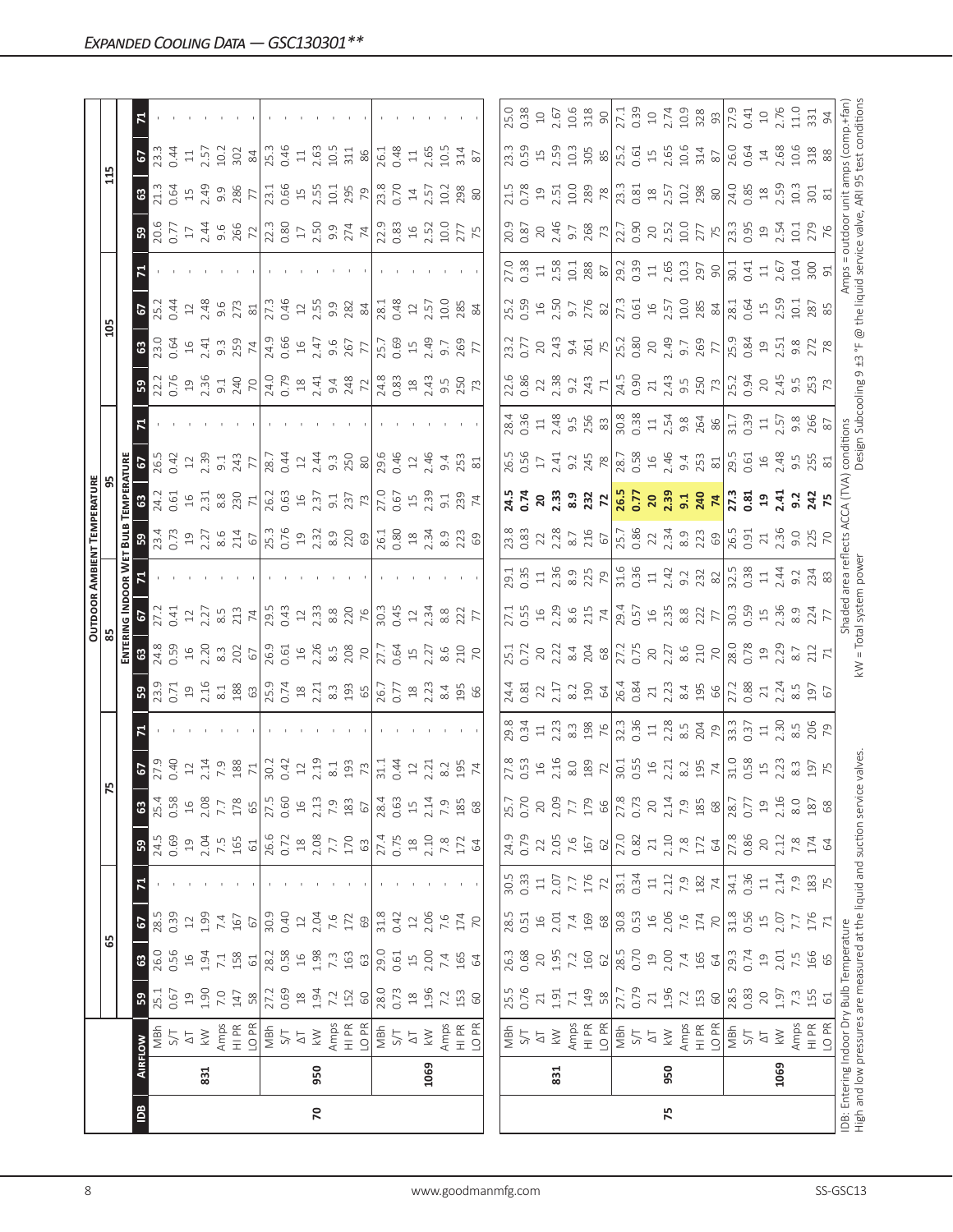|                |                |                                                                                                                            |                                  |                                                                                                                                                                                                                                                                                                               |                                  |                                            |                                         |                               |                                                                                                                                                                                                                                                                                                                     |                                                                                                                                                                                                                             |                                                                                                                                                                                                                                                                                                                       |                                                                                                                |                                                                                                                                                                                                                                                                                                                                                   |                                                                                                                                                                                                                                             | OUTDOOR AMBIENT TEMPERATURI |                                                                                                                                                                                                                                                                                                                   |                  |                     |                                                                                            |                                                                                                                                                                                                                                |                                                                                                                                                                                                                                                                                             |                                                                                                                                                                                                                                                                                                                                                   |                                                                                                                                                                                                                                                                                                               |                                                                                                    |                                                                                                                                                    |                                                                                                                                                                                                                                  |
|----------------|----------------|----------------------------------------------------------------------------------------------------------------------------|----------------------------------|---------------------------------------------------------------------------------------------------------------------------------------------------------------------------------------------------------------------------------------------------------------------------------------------------------------|----------------------------------|--------------------------------------------|-----------------------------------------|-------------------------------|---------------------------------------------------------------------------------------------------------------------------------------------------------------------------------------------------------------------------------------------------------------------------------------------------------------------|-----------------------------------------------------------------------------------------------------------------------------------------------------------------------------------------------------------------------------|-----------------------------------------------------------------------------------------------------------------------------------------------------------------------------------------------------------------------------------------------------------------------------------------------------------------------|----------------------------------------------------------------------------------------------------------------|---------------------------------------------------------------------------------------------------------------------------------------------------------------------------------------------------------------------------------------------------------------------------------------------------------------------------------------------------|---------------------------------------------------------------------------------------------------------------------------------------------------------------------------------------------------------------------------------------------|-----------------------------|-------------------------------------------------------------------------------------------------------------------------------------------------------------------------------------------------------------------------------------------------------------------------------------------------------------------|------------------|---------------------|--------------------------------------------------------------------------------------------|--------------------------------------------------------------------------------------------------------------------------------------------------------------------------------------------------------------------------------|---------------------------------------------------------------------------------------------------------------------------------------------------------------------------------------------------------------------------------------------------------------------------------------------|---------------------------------------------------------------------------------------------------------------------------------------------------------------------------------------------------------------------------------------------------------------------------------------------------------------------------------------------------|---------------------------------------------------------------------------------------------------------------------------------------------------------------------------------------------------------------------------------------------------------------------------------------------------------------|----------------------------------------------------------------------------------------------------|----------------------------------------------------------------------------------------------------------------------------------------------------|----------------------------------------------------------------------------------------------------------------------------------------------------------------------------------------------------------------------------------|
|                |                |                                                                                                                            |                                  | 59                                                                                                                                                                                                                                                                                                            |                                  |                                            |                                         |                               | 52                                                                                                                                                                                                                                                                                                                  |                                                                                                                                                                                                                             |                                                                                                                                                                                                                                                                                                                       |                                                                                                                |                                                                                                                                                                                                                                                                                                                                                   |                                                                                                                                                                                                                                             |                             |                                                                                                                                                                                                                                                                                                                   |                  |                     |                                                                                            | $\frac{20}{2}$                                                                                                                                                                                                                 |                                                                                                                                                                                                                                                                                             |                                                                                                                                                                                                                                                                                                                                                   |                                                                                                                                                                                                                                                                                                               | 115                                                                                                |                                                                                                                                                    |                                                                                                                                                                                                                                  |
|                |                |                                                                                                                            |                                  |                                                                                                                                                                                                                                                                                                               |                                  |                                            |                                         |                               |                                                                                                                                                                                                                                                                                                                     |                                                                                                                                                                                                                             |                                                                                                                                                                                                                                                                                                                       | ENTEI                                                                                                          |                                                                                                                                                                                                                                                                                                                                                   | OOR W                                                                                                                                                                                                                                       | ธี                          |                                                                                                                                                                                                                                                                                                                   |                  |                     |                                                                                            |                                                                                                                                                                                                                                |                                                                                                                                                                                                                                                                                             |                                                                                                                                                                                                                                                                                                                                                   |                                                                                                                                                                                                                                                                                                               |                                                                                                    |                                                                                                                                                    |                                                                                                                                                                                                                                  |
| $\overline{B}$ | <b>AIRFLOW</b> |                                                                                                                            | 36.33                            | <b>8</b><br>26.6<br>0.78                                                                                                                                                                                                                                                                                      | $rac{67}{28.4}$                  | $\frac{71}{30.3}$                          | <b>B</b> <sub>25.4</sub><br>25.4        | $\sqrt{25.9}$<br>$\mathbf{G}$ | $\frac{67}{27.5}$                                                                                                                                                                                                                                                                                                   | $7.993$ $3.303$ $3.303$ $5.73$ $1.13$ $1.53$ $1.53$ $1.53$ $1.53$ $1.53$ $1.53$ $1.53$ $1.53$ $1.53$ $1.53$ $1.53$ $1.53$ $1.53$ $1.53$ $1.53$ $1.53$ $1.53$ $1.53$ $1.53$ $1.53$ $1.53$ $1.53$ $1.53$ $1.53$ $1.53$ $1.53$ | $3\frac{8}{3}$                                                                                                                                                                                                                                                                                                        | $8\frac{13}{13}\frac{33}{13}$                                                                                  | $\frac{67}{25}$                                                                                                                                                                                                                                                                                                                                   |                                                                                                                                                                                                                                             | $\frac{1}{2}$               | $3\frac{1}{24}$ , $3\frac{1}{28}$ , $3\frac{1}{29}$ , $3\frac{1}{29}$ , $3\frac{1}{29}$ , $3\frac{1}{29}$ , $3\frac{1}{29}$ , $3\frac{1}{29}$ , $3\frac{1}{29}$ , $3\frac{1}{29}$ , $3\frac{1}{29}$ , $3\frac{1}{29}$ , $3\frac{1}{29}$ , $3\frac{1}{29}$ , $3\frac{1}{29}$ , $3\frac{1}{29}$ , $3\frac{1}{29}$ , | $rac{26}{36}$    |                     |                                                                                            | $3.53$ $2.45$ $3.53$ $2.52$ $5.53$ $2.53$ $5.53$ $5.53$ $5.53$ $5.53$ $5.53$ $5.53$ $5.53$ $5.53$ $5.53$ $5.53$ $5.53$ $5.53$ $5.53$ $5.53$ $5.53$ $5.53$ $5.53$ $5.53$ $5.53$ $5.53$ $5.53$ $5.53$ $5.53$ $5.53$ $5.53$ $5.5$ | <b>675</b><br>2572                                                                                                                                                                                                                                                                          | $\begin{array}{l}\n 7.8 \\  16.3 \\  16.4 \\  16.5 \\  16.6 \\  16.7 \\  16.8 \\  16.8 \\  16.8 \\  16.8 \\  16.8 \\  16.8 \\  16.8 \\  16.8 \\  16.8 \\  16.8 \\  16.8 \\  16.8 \\  16.8 \\  16.8 \\  16.8 \\  16.8 \\  16.8 \\  16.8 \\  16.8 \\  16.8 \\  16.8 \\  16.8 \\  16.8 \\  16.8 \\  16.8 \\  16.8 \\  16.8 \\  16.8 \\  16.8 \\  16$ | $3\frac{3}{13}$                                                                                                                                                                                                                                                                                               | $\frac{25}{21}$                                                                                    | $\frac{67}{23.2}$                                                                                                                                  | $\frac{5}{14}$                                                                                                                                                                                                                   |
|                |                | TVS<br>NE                                                                                                                  |                                  |                                                                                                                                                                                                                                                                                                               |                                  |                                            |                                         | 0.81                          |                                                                                                                                                                                                                                                                                                                     |                                                                                                                                                                                                                             |                                                                                                                                                                                                                                                                                                                       |                                                                                                                |                                                                                                                                                                                                                                                                                                                                                   |                                                                                                                                                                                                                                             |                             |                                                                                                                                                                                                                                                                                                                   |                  |                     |                                                                                            |                                                                                                                                                                                                                                |                                                                                                                                                                                                                                                                                             |                                                                                                                                                                                                                                                                                                                                                   |                                                                                                                                                                                                                                                                                                               |                                                                                                    |                                                                                                                                                    | <b>J.55</b>                                                                                                                                                                                                                      |
|                |                | $\overline{\triangleright}$                                                                                                | $24$<br>1.93                     | $7.3$<br>$7.3$<br>$1.97$<br>$161$                                                                                                                                                                                                                                                                             | $20\,$                           |                                            |                                         | 23                            | $\frac{20}{2.17}$                                                                                                                                                                                                                                                                                                   |                                                                                                                                                                                                                             | $7.3$ $\frac{3}{2}$ $\frac{3}{2}$ $\frac{3}{2}$ $\frac{1}{2}$ $\frac{1}{2}$ $\frac{1}{2}$ $\frac{1}{2}$ $\frac{1}{2}$ $\frac{1}{2}$ $\frac{1}{2}$ $\frac{1}{2}$ $\frac{1}{2}$ $\frac{1}{2}$ $\frac{1}{2}$ $\frac{1}{2}$ $\frac{1}{2}$ $\frac{1}{2}$ $\frac{1}{2}$ $\frac{1}{2}$ $\frac{1}{2}$ $\frac{1}{2}$ $\frac{1$ | $2.3$<br>$2.24$                                                                                                |                                                                                                                                                                                                                                                                                                                                                   |                                                                                                                                                                                                                                             |                             |                                                                                                                                                                                                                                                                                                                   |                  |                     |                                                                                            |                                                                                                                                                                                                                                |                                                                                                                                                                                                                                                                                             |                                                                                                                                                                                                                                                                                                                                                   |                                                                                                                                                                                                                                                                                                               | $22.53$<br>10.0                                                                                    | 2.61                                                                                                                                               | $15$<br>$2.70$                                                                                                                                                                                                                   |
|                | 831            | $\geqslant$                                                                                                                |                                  |                                                                                                                                                                                                                                                                                                               | 2.02<br>7.5<br>171               |                                            |                                         | 2.11                          |                                                                                                                                                                                                                                                                                                                     |                                                                                                                                                                                                                             |                                                                                                                                                                                                                                                                                                                       |                                                                                                                |                                                                                                                                                                                                                                                                                                                                                   |                                                                                                                                                                                                                                             |                             |                                                                                                                                                                                                                                                                                                                   |                  |                     |                                                                                            |                                                                                                                                                                                                                                |                                                                                                                                                                                                                                                                                             |                                                                                                                                                                                                                                                                                                                                                   |                                                                                                                                                                                                                                                                                                               |                                                                                                    | 10.4                                                                                                                                               | 10.7                                                                                                                                                                                                                             |
|                |                |                                                                                                                            | $7.1$ $150$                      |                                                                                                                                                                                                                                                                                                               |                                  |                                            |                                         | $7.\overline{8}$ 181          |                                                                                                                                                                                                                                                                                                                     |                                                                                                                                                                                                                             |                                                                                                                                                                                                                                                                                                                       |                                                                                                                |                                                                                                                                                                                                                                                                                                                                                   |                                                                                                                                                                                                                                             |                             |                                                                                                                                                                                                                                                                                                                   |                  |                     |                                                                                            |                                                                                                                                                                                                                                |                                                                                                                                                                                                                                                                                             |                                                                                                                                                                                                                                                                                                                                                   |                                                                                                                                                                                                                                                                                                               | 292                                                                                                | 308                                                                                                                                                | 321                                                                                                                                                                                                                              |
|                |                | $\begin{array}{l}\n\text{Amps} \\ \text{H} \\ \text{DPR} \\ \text{NBF} \\ \text{S/T} \\ \text{A} \\ \text{T}\n\end{array}$ | 59                               |                                                                                                                                                                                                                                                                                                               | $68$                             |                                            | $24$<br>$7.6$<br>$7.6$<br>$168$<br>$62$ |                               |                                                                                                                                                                                                                                                                                                                     |                                                                                                                                                                                                                             |                                                                                                                                                                                                                                                                                                                       | $\begin{array}{c}\n 8.4 \\  206 \\  69 \\  \hline\n 0.86 \\  0.86 \\  2.3 \\  2.3 \\  3.7 \\  1\n \end{array}$ | $\begin{array}{c}\n2.313 \\ 2.315 \\ 2.817 \\ 2.818 \\ 2.819 \\ 2.819 \\ 2.819 \\ 2.819 \\ 2.819 \\ 2.819 \\ 2.819 \\ 2.819 \\ 2.819 \\ 2.819 \\ 2.819 \\ 2.819 \\ 2.819 \\ 2.819 \\ 2.819 \\ 2.819 \\ 2.819 \\ 2.819 \\ 2.819 \\ 2.819 \\ 2.819 \\ 2.819 \\ 2.819 \\ 2.819 \\ 2.819 \\ 2.819 \\ 2.819 \\ 2.819 \\ 2.819 \\ 2.819 \\ 2.819 \\ 2.$ |                                                                                                                                                                                                                                             |                             |                                                                                                                                                                                                                                                                                                                   |                  |                     |                                                                                            |                                                                                                                                                                                                                                | $\begin{array}{c} 20.518 \\ 21.528 \\ 21.538 \\ 21.548 \\ 21.51 \\ 21.528 \\ 21.538 \\ 21.548 \\ 21.548 \\ 21.548 \\ 21.548 \\ 21.548 \\ 21.548 \\ 21.548 \\ 21.548 \\ 21.548 \\ 21.548 \\ 21.548 \\ 21.548 \\ 21.548 \\ 21.548 \\ 21.548 \\ 21.548 \\ 21.548 \\ 21.548 \\ 21.548 \\ 21.54$ |                                                                                                                                                                                                                                                                                                                                                   | $\begin{array}{c} 22.48 \\ 2.48 \\ 2.71 \\ 2.71 \\ 2.71 \\ 2.71 \\ 2.71 \\ 2.71 \\ 2.71 \\ 2.72 \\ 2.72 \\ 2.73 \\ 2.73 \\ 2.73 \\ 2.73 \\ 2.73 \\ 2.73 \\ 2.73 \\ 2.73 \\ 2.73 \\ 2.73 \\ 2.73 \\ 2.73 \\ 2.73 \\ 2.73 \\ 2.73 \\ 2.73 \\ 2.73 \\ 2.73 \\ 2.73 \\ 2.73 \\ 2.73 \\ 2.73 \\ 2.73 \\ 2.73 \\ 2$ |                                                                                                    |                                                                                                                                                    | $\overline{5}$                                                                                                                                                                                                                   |
|                |                |                                                                                                                            | 28.2<br>0.86                     | $\begin{array}{c} 63 \\ 28.8 \\ 0.81 \\ 2.51 \\ 0.51 \\ 0.51 \\ 0.51 \\ 0.51 \\ 0.51 \\ 0.51 \\ 0.51 \\ 0.51 \\ 0.51 \\ 0.52 \\ 0.53 \\ 0.53 \\ 0.54 \\ 0.55 \\ 0.55 \\ 0.57 \\ 0.57 \\ 0.59 \\ 0.59 \\ 0.59 \\ 0.59 \\ 0.59 \\ 0.59 \\ 0.59 \\ 0.59 \\ 0.59 \\ 0.59 \\ 0.59 \\ 0.59 \\ 0.59 \\ 0.59 \\ 0.59$ | $\frac{30.7}{2.07}$              |                                            | 27.5<br>0.89                            | $\frac{66}{28.1}$             |                                                                                                                                                                                                                                                                                                                     |                                                                                                                                                                                                                             |                                                                                                                                                                                                                                                                                                                       |                                                                                                                |                                                                                                                                                                                                                                                                                                                                                   |                                                                                                                                                                                                                                             |                             |                                                                                                                                                                                                                                                                                                                   |                  |                     |                                                                                            |                                                                                                                                                                                                                                |                                                                                                                                                                                                                                                                                             |                                                                                                                                                                                                                                                                                                                                                   |                                                                                                                                                                                                                                                                                                               | $\begin{array}{r} \n 78 \\  \hline\n 73.6 \\  0.93 \\  2.59 \\  10.3 \\  301 \\  81\n \end{array}$ | $\frac{86}{25.7}$ $\frac{8}{3}$ $\frac{8}{4}$ $\frac{8}{4}$ $\frac{8}{3}$ $\frac{8}{3}$ $\frac{8}{3}$ $\frac{8}{10}$ $\frac{9}{10}$ $\frac{3}{10}$ | $\frac{1}{26.5}$ 7 5 5 5 5 6 5 7 5 7 5 7 5 7 5 9 6 5 7 7 7 9 6 5 9 6 5 9 6 7 7 9 9 6 5 9 6 9 7 7 9 9 7 7 9 9 7 7 9 9 7 7 9 9 7 7 9 9 7 7 9 9 7 7 9 9 7 7 9 9 7 7 9 9 7 7 9 9 7 7 9 9 7 7 9 9 7 7 9 9 7 7 9 9 7 7 9 9 7 7 9 9 7 7 |
|                |                |                                                                                                                            |                                  |                                                                                                                                                                                                                                                                                                               |                                  |                                            |                                         |                               |                                                                                                                                                                                                                                                                                                                     |                                                                                                                                                                                                                             |                                                                                                                                                                                                                                                                                                                       |                                                                                                                |                                                                                                                                                                                                                                                                                                                                                   |                                                                                                                                                                                                                                             |                             |                                                                                                                                                                                                                                                                                                                   |                  |                     |                                                                                            |                                                                                                                                                                                                                                |                                                                                                                                                                                                                                                                                             |                                                                                                                                                                                                                                                                                                                                                   |                                                                                                                                                                                                                                                                                                               |                                                                                                    |                                                                                                                                                    |                                                                                                                                                                                                                                  |
|                |                |                                                                                                                            |                                  |                                                                                                                                                                                                                                                                                                               |                                  |                                            |                                         | 23                            |                                                                                                                                                                                                                                                                                                                     |                                                                                                                                                                                                                             |                                                                                                                                                                                                                                                                                                                       |                                                                                                                |                                                                                                                                                                                                                                                                                                                                                   |                                                                                                                                                                                                                                             |                             |                                                                                                                                                                                                                                                                                                                   |                  |                     |                                                                                            |                                                                                                                                                                                                                                |                                                                                                                                                                                                                                                                                             |                                                                                                                                                                                                                                                                                                                                                   |                                                                                                                                                                                                                                                                                                               |                                                                                                    |                                                                                                                                                    |                                                                                                                                                                                                                                  |
| 80             | 950            | $\lesssim$                                                                                                                 |                                  |                                                                                                                                                                                                                                                                                                               |                                  |                                            |                                         | $2.16$<br>8.0                 |                                                                                                                                                                                                                                                                                                                     |                                                                                                                                                                                                                             |                                                                                                                                                                                                                                                                                                                       |                                                                                                                |                                                                                                                                                                                                                                                                                                                                                   |                                                                                                                                                                                                                                             |                             |                                                                                                                                                                                                                                                                                                                   |                  |                     |                                                                                            |                                                                                                                                                                                                                                |                                                                                                                                                                                                                                                                                             |                                                                                                                                                                                                                                                                                                                                                   |                                                                                                                                                                                                                                                                                                               |                                                                                                    |                                                                                                                                                    |                                                                                                                                                                                                                                  |
|                |                | Amps<br>H PR<br>LO PR                                                                                                      | $74, 97, 30$<br>$7, 30$<br>$155$ |                                                                                                                                                                                                                                                                                                               |                                  |                                            | $24$<br>$7.12$<br>$7.8$<br>$174$        |                               |                                                                                                                                                                                                                                                                                                                     |                                                                                                                                                                                                                             |                                                                                                                                                                                                                                                                                                                       |                                                                                                                |                                                                                                                                                                                                                                                                                                                                                   |                                                                                                                                                                                                                                             |                             |                                                                                                                                                                                                                                                                                                                   |                  |                     |                                                                                            |                                                                                                                                                                                                                                |                                                                                                                                                                                                                                                                                             |                                                                                                                                                                                                                                                                                                                                                   |                                                                                                                                                                                                                                                                                                               |                                                                                                    |                                                                                                                                                    |                                                                                                                                                                                                                                  |
|                |                |                                                                                                                            |                                  |                                                                                                                                                                                                                                                                                                               | 176                              |                                            |                                         | 187                           |                                                                                                                                                                                                                                                                                                                     |                                                                                                                                                                                                                             |                                                                                                                                                                                                                                                                                                                       |                                                                                                                |                                                                                                                                                                                                                                                                                                                                                   |                                                                                                                                                                                                                                             |                             |                                                                                                                                                                                                                                                                                                                   |                  |                     |                                                                                            |                                                                                                                                                                                                                                |                                                                                                                                                                                                                                                                                             |                                                                                                                                                                                                                                                                                                                                                   |                                                                                                                                                                                                                                                                                                               |                                                                                                    |                                                                                                                                                    |                                                                                                                                                                                                                                  |
|                |                |                                                                                                                            |                                  |                                                                                                                                                                                                                                                                                                               | $\mathcal{F}1$                   |                                            | $\mathcal{Q}$                           | $68$                          |                                                                                                                                                                                                                                                                                                                     |                                                                                                                                                                                                                             |                                                                                                                                                                                                                                                                                                                       |                                                                                                                |                                                                                                                                                                                                                                                                                                                                                   |                                                                                                                                                                                                                                             |                             |                                                                                                                                                                                                                                                                                                                   |                  |                     |                                                                                            |                                                                                                                                                                                                                                |                                                                                                                                                                                                                                                                                             |                                                                                                                                                                                                                                                                                                                                                   |                                                                                                                                                                                                                                                                                                               |                                                                                                    |                                                                                                                                                    |                                                                                                                                                                                                                                  |
|                |                | S/T                                                                                                                        | $\frac{16.0}{0.91}$              | $\frac{29.6}{0.85}$                                                                                                                                                                                                                                                                                           | 31.7<br>0.69                     |                                            | $\frac{28.3}{0.94}$                     | $\frac{29.0}{29}$             |                                                                                                                                                                                                                                                                                                                     |                                                                                                                                                                                                                             |                                                                                                                                                                                                                                                                                                                       |                                                                                                                |                                                                                                                                                                                                                                                                                                                                                   |                                                                                                                                                                                                                                             |                             |                                                                                                                                                                                                                                                                                                                   |                  |                     |                                                                                            |                                                                                                                                                                                                                                |                                                                                                                                                                                                                                                                                             |                                                                                                                                                                                                                                                                                                                                                   |                                                                                                                                                                                                                                                                                                               | $\frac{1}{24.3}$                                                                                   |                                                                                                                                                    |                                                                                                                                                                                                                                  |
|                |                |                                                                                                                            |                                  |                                                                                                                                                                                                                                                                                                               |                                  |                                            |                                         | 0.88                          |                                                                                                                                                                                                                                                                                                                     |                                                                                                                                                                                                                             |                                                                                                                                                                                                                                                                                                                       |                                                                                                                |                                                                                                                                                                                                                                                                                                                                                   |                                                                                                                                                                                                                                             |                             |                                                                                                                                                                                                                                                                                                                   |                  |                     |                                                                                            |                                                                                                                                                                                                                                |                                                                                                                                                                                                                                                                                             |                                                                                                                                                                                                                                                                                                                                                   |                                                                                                                                                                                                                                                                                                               |                                                                                                    |                                                                                                                                                    |                                                                                                                                                                                                                                  |
|                |                | $\Delta \top$                                                                                                              |                                  | $22\,$                                                                                                                                                                                                                                                                                                        |                                  | $\Xi$                                      | 23                                      | 22                            | $\overline{19}$                                                                                                                                                                                                                                                                                                     |                                                                                                                                                                                                                             |                                                                                                                                                                                                                                                                                                                       |                                                                                                                |                                                                                                                                                                                                                                                                                                                                                   |                                                                                                                                                                                                                                             |                             |                                                                                                                                                                                                                                                                                                                   |                  |                     |                                                                                            |                                                                                                                                                                                                                                |                                                                                                                                                                                                                                                                                             |                                                                                                                                                                                                                                                                                                                                                   |                                                                                                                                                                                                                                                                                                               | $\gtrsim$                                                                                          |                                                                                                                                                    |                                                                                                                                                                                                                                  |
|                | 1069           | $\overline{k}$ W                                                                                                           | <b>23</b><br>1.99                | 2.03                                                                                                                                                                                                                                                                                                          | $19$<br>$2.09$                   | 2.2                                        | 2.13                                    | 2.18                          | 2.24                                                                                                                                                                                                                                                                                                                |                                                                                                                                                                                                                             | 23<br>2.26                                                                                                                                                                                                                                                                                                            | 2.31                                                                                                           | 2.38                                                                                                                                                                                                                                                                                                                                              |                                                                                                                                                                                                                                             | 23                          | $22$<br>$2.43$                                                                                                                                                                                                                                                                                                    | 2.51             |                     |                                                                                            |                                                                                                                                                                                                                                | 19.61                                                                                                                                                                                                                                                                                       |                                                                                                                                                                                                                                                                                                                                                   | 20<br>2.56                                                                                                                                                                                                                                                                                                    | 2.61                                                                                               | $\frac{18}{2.70}$                                                                                                                                  | $14$<br>$2.79$                                                                                                                                                                                                                   |
|                |                |                                                                                                                            | 7.4<br>156                       | $\begin{array}{c} 7.5 \\ 168 \\ 65 \end{array}$                                                                                                                                                                                                                                                               | 7.7                              | $8.0\,$                                    | 7.9<br>175<br>65                        | $\approx 1$                   |                                                                                                                                                                                                                                                                                                                     | 8.6                                                                                                                                                                                                                         | 8.5                                                                                                                                                                                                                                                                                                                   | $\overline{8}$ .7                                                                                              |                                                                                                                                                                                                                                                                                                                                                   |                                                                                                                                                                                                                                             | $-9.1$                      | $9.\overline{3}$                                                                                                                                                                                                                                                                                                  |                  |                     |                                                                                            | 9.9<br>275<br>79                                                                                                                                                                                                               | $\overline{0}$                                                                                                                                                                                                                                                                              |                                                                                                                                                                                                                                                                                                                                                   | $\overline{0}$                                                                                                                                                                                                                                                                                                | 10.4                                                                                               | 10.7                                                                                                                                               | 11.1                                                                                                                                                                                                                             |
|                |                |                                                                                                                            |                                  |                                                                                                                                                                                                                                                                                                               | 178                              |                                            |                                         | 189                           | $\frac{23}{25}$ $\frac{25}{25}$                                                                                                                                                                                                                                                                                     | 208<br>80                                                                                                                                                                                                                   | <b>199</b>                                                                                                                                                                                                                                                                                                            | $215$<br>$72$                                                                                                  | $\frac{0}{27}$ $\frac{27}{78}$                                                                                                                                                                                                                                                                                                                    |                                                                                                                                                                                                                                             | 227                         | 24                                                                                                                                                                                                                                                                                                                | 258<br>82        |                     |                                                                                            |                                                                                                                                                                                                                                | $\frac{290}{86}$                                                                                                                                                                                                                                                                            |                                                                                                                                                                                                                                                                                                                                                   | 282                                                                                                                                                                                                                                                                                                           | $\frac{304}{82}$                                                                                   | 321                                                                                                                                                | 335                                                                                                                                                                                                                              |
|                |                | Amps<br>HI PR<br>LO PR                                                                                                     | $61$                             |                                                                                                                                                                                                                                                                                                               |                                  | 185.2<br>75.9                              |                                         | 69                            |                                                                                                                                                                                                                                                                                                                     |                                                                                                                                                                                                                             | 67                                                                                                                                                                                                                                                                                                                    |                                                                                                                |                                                                                                                                                                                                                                                                                                                                                   | $236.3$<br>83.4                                                                                                                                                                                                                             |                             |                                                                                                                                                                                                                                                                                                                   |                  |                     |                                                                                            |                                                                                                                                                                                                                                |                                                                                                                                                                                                                                                                                             |                                                                                                                                                                                                                                                                                                                                                   |                                                                                                                                                                                                                                                                                                               |                                                                                                    | 89                                                                                                                                                 |                                                                                                                                                                                                                                  |
|                |                |                                                                                                                            |                                  |                                                                                                                                                                                                                                                                                                               |                                  |                                            |                                         |                               |                                                                                                                                                                                                                                                                                                                     |                                                                                                                                                                                                                             |                                                                                                                                                                                                                                                                                                                       |                                                                                                                |                                                                                                                                                                                                                                                                                                                                                   |                                                                                                                                                                                                                                             |                             |                                                                                                                                                                                                                                                                                                                   |                  |                     |                                                                                            |                                                                                                                                                                                                                                |                                                                                                                                                                                                                                                                                             |                                                                                                                                                                                                                                                                                                                                                   |                                                                                                                                                                                                                                                                                                               |                                                                                                    |                                                                                                                                                    |                                                                                                                                                                                                                                  |
|                |                |                                                                                                                            | $\frac{26.4}{0.87}$              | $\frac{1}{27.0}$                                                                                                                                                                                                                                                                                              | 28.2<br>0.76                     | $\overline{501}$                           | $\frac{8}{5.8}$                         | $\frac{26.3}{3}$              |                                                                                                                                                                                                                                                                                                                     |                                                                                                                                                                                                                             |                                                                                                                                                                                                                                                                                                                       |                                                                                                                |                                                                                                                                                                                                                                                                                                                                                   |                                                                                                                                                                                                                                             |                             |                                                                                                                                                                                                                                                                                                                   |                  |                     |                                                                                            |                                                                                                                                                                                                                                |                                                                                                                                                                                                                                                                                             |                                                                                                                                                                                                                                                                                                                                                   |                                                                                                                                                                                                                                                                                                               |                                                                                                    | $\sqrt{23.1}$                                                                                                                                      | $\sqrt{4.7}$                                                                                                                                                                                                                     |
|                |                | NBF<br>S/T                                                                                                                 |                                  | 0.84                                                                                                                                                                                                                                                                                                          |                                  | 0.62                                       |                                         | 0.87                          | $\frac{27.6}{0.79}$                                                                                                                                                                                                                                                                                                 | $\frac{1}{29.64}$                                                                                                                                                                                                           | 5.7<br>D.93                                                                                                                                                                                                                                                                                                           | 75.7<br>0.9C                                                                                                   | $\frac{26.9}{0.81}$                                                                                                                                                                                                                                                                                                                               | 78.7<br>0.66                                                                                                                                                                                                                                | 24.6<br>0.96                | 75.1<br>0.92                                                                                                                                                                                                                                                                                                      | $\frac{3}{26.3}$ |                     | $\frac{23.4}{0.99}$                                                                        |                                                                                                                                                                                                                                | 25.0<br>0.87                                                                                                                                                                                                                                                                                | 26.6<br>0.70                                                                                                                                                                                                                                                                                                                                      | $\frac{21.7}{1.00}$                                                                                                                                                                                                                                                                                           | $\frac{2.1}{0.97}$                                                                                 | 0.87                                                                                                                                               | 0.71                                                                                                                                                                                                                             |
|                |                | $\overline{\Delta}$                                                                                                        |                                  | 25                                                                                                                                                                                                                                                                                                            | $24\,$                           | $\gtrsim$                                  | 26                                      | 25                            |                                                                                                                                                                                                                                                                                                                     |                                                                                                                                                                                                                             |                                                                                                                                                                                                                                                                                                                       |                                                                                                                |                                                                                                                                                                                                                                                                                                                                                   |                                                                                                                                                                                                                                             |                             |                                                                                                                                                                                                                                                                                                                   |                  |                     |                                                                                            |                                                                                                                                                                                                                                |                                                                                                                                                                                                                                                                                             |                                                                                                                                                                                                                                                                                                                                                   |                                                                                                                                                                                                                                                                                                               |                                                                                                    |                                                                                                                                                    | 19                                                                                                                                                                                                                               |
|                | 831            | $\lesssim$                                                                                                                 | $26$<br>1.94                     | 1.98                                                                                                                                                                                                                                                                                                          | 2.04                             |                                            | 2.08                                    | 2.13                          | $24$<br>$2.19$                                                                                                                                                                                                                                                                                                      | 21<br>2.26                                                                                                                                                                                                                  |                                                                                                                                                                                                                                                                                                                       |                                                                                                                | $24 \over 2.33$                                                                                                                                                                                                                                                                                                                                   |                                                                                                                                                                                                                                             |                             |                                                                                                                                                                                                                                                                                                                   |                  |                     |                                                                                            |                                                                                                                                                                                                                                |                                                                                                                                                                                                                                                                                             |                                                                                                                                                                                                                                                                                                                                                   | $24$<br>$2.50$                                                                                                                                                                                                                                                                                                |                                                                                                    | 2.63                                                                                                                                               |                                                                                                                                                                                                                                  |
|                |                | Amps<br>HI PR                                                                                                              | 7.2<br>152                       | $7.\overline{3}$<br>163                                                                                                                                                                                                                                                                                       | $\frac{7.5}{172}$                | $\begin{array}{c} 2.10 \\ 7.8 \end{array}$ | $7.7$ $170$                             | 7.9                           |                                                                                                                                                                                                                                                                                                                     |                                                                                                                                                                                                                             |                                                                                                                                                                                                                                                                                                                       |                                                                                                                |                                                                                                                                                                                                                                                                                                                                                   |                                                                                                                                                                                                                                             |                             |                                                                                                                                                                                                                                                                                                                   |                  |                     |                                                                                            |                                                                                                                                                                                                                                |                                                                                                                                                                                                                                                                                             |                                                                                                                                                                                                                                                                                                                                                   |                                                                                                                                                                                                                                                                                                               |                                                                                                    |                                                                                                                                                    |                                                                                                                                                                                                                                  |
|                |                |                                                                                                                            |                                  |                                                                                                                                                                                                                                                                                                               |                                  | $180$ $74$                                 |                                         | 183                           |                                                                                                                                                                                                                                                                                                                     |                                                                                                                                                                                                                             |                                                                                                                                                                                                                                                                                                                       |                                                                                                                |                                                                                                                                                                                                                                                                                                                                                   |                                                                                                                                                                                                                                             |                             |                                                                                                                                                                                                                                                                                                                   |                  |                     |                                                                                            |                                                                                                                                                                                                                                |                                                                                                                                                                                                                                                                                             |                                                                                                                                                                                                                                                                                                                                                   |                                                                                                                                                                                                                                                                                                               |                                                                                                    |                                                                                                                                                    |                                                                                                                                                                                                                                  |
|                |                | LO PR                                                                                                                      | $\mathbb{S}^0$                   | 63                                                                                                                                                                                                                                                                                                            | 69                               |                                            | $63\,$                                  | 67                            | $\frac{1}{2}$ $\frac{3}{2}$ $\frac{3}{2}$ $\frac{3}{2}$ $\frac{3}{4}$ $\frac{4}{3}$ $\frac{3}{2}$ $\frac{5}{2}$ $\frac{8}{2}$ $\frac{3}{2}$ $\frac{3}{2}$ $\frac{3}{2}$ $\frac{3}{2}$ $\frac{3}{2}$ $\frac{3}{2}$ $\frac{3}{2}$ $\frac{3}{2}$ $\frac{3}{2}$ $\frac{3}{2}$ $\frac{3}{2}$ $\frac{3}{2}$ $\frac{3}{2}$ | $\frac{3.02}{2.02}$ $\frac{10.06}{2.02}$ $\frac{10.06}{2.02}$ $\frac{10.06}{2.02}$ $\frac{10.06}{2.02}$ $\frac{10.06}{2.02}$ $\frac{10.06}{2.02}$ $\frac{10.06}{2.02}$                                                      | $2.21$ $8.3$ $93$ $65$                                                                                                                                                                                                                                                                                                | 25<br>2.26<br>8.5<br>208<br>70                                                                                 |                                                                                                                                                                                                                                                                                                                                                   | $71$ $91$ $91$ $81$                                                                                                                                                                                                                         |                             | $26$<br>$2.37$<br>$2.37$<br>$73$<br><br><br><br><br><br><br><br><br><br><br><br><br><br><br><br>                                                                                                                                                                                                                  |                  |                     | $2.43 \times 2.48 \times 2.43 \times 2.43 \times 2.43 \times 2.43 \times 2.44 \times 2.43$ |                                                                                                                                                                                                                                | $\frac{34}{21}$ , $\frac{36}{21}$ , $\frac{38}{21}$ , $\frac{36}{21}$ , $\frac{36}{21}$ , $\frac{36}{21}$ , $\frac{36}{21}$ , $\frac{36}{21}$ , $\frac{36}{21}$ , $\frac{36}{21}$ , $\frac{36}{21}$ , $\frac{36}{21}$ , $\frac{36}{21}$                                                     | $\begin{array}{c}\n 21.63 \\  21.63 \\  21.63 \\  21.64 \\  21.65 \\  21.67 \\  21.67 \\  21.67 \\  21.67 \\  21.67 \\  21.67 \\  21.67 \\  21.67 \\  21.67 \\  21.67 \\  21.67 \\  21.67 \\  21.67 \\  21.67 \\  21.67 \\  21.67 \\  21.67 \\  21.67 \\  21.67 \\  21.67 \\  21.67 \\  21.67 \\  21.67 \\  21.67 \\  21.67 \\  2$                | 9.9 $774$ $\frac{1}{27}$ $\frac{1}{27}$ $\frac{1}{27}$ $\frac{1}{27}$ $\frac{1}{27}$ $\frac{1}{27}$ $\frac{1}{27}$ $\frac{1}{27}$ $\frac{1}{27}$ $\frac{1}{27}$ $\frac{1}{27}$ $\frac{1}{27}$ $\frac{1}{27}$ $\frac{1}{27}$ $\frac{1}{27}$ $\frac{1}{27}$ $\frac{1}{27}$ $\frac{1}{27}$ $\frac{1}{27}$ $\$    | $24$<br>$2.55$<br>$10.1$<br>$79$<br>$79$                                                           | $\begin{array}{c} 10.5 \\ 311 \\ 86 \end{array}$                                                                                                   | 2.72<br>10.8<br>325<br>92                                                                                                                                                                                                        |
|                |                | TS<br>S/T                                                                                                                  | 28.7<br>0.91                     | 29.2<br>0.87                                                                                                                                                                                                                                                                                                  | 30.6<br>0.79                     | 32.6<br>0.64                               | 28.0<br>0.94                            | 28.5                          |                                                                                                                                                                                                                                                                                                                     |                                                                                                                                                                                                                             | $\frac{27.3}{0.96}$                                                                                                                                                                                                                                                                                                   | $\frac{27.9}{27.31}$<br>$\frac{25}{27.31}$<br>$\frac{25}{27.2}$                                                |                                                                                                                                                                                                                                                                                                                                                   |                                                                                                                                                                                                                                             |                             |                                                                                                                                                                                                                                                                                                                   |                  |                     |                                                                                            |                                                                                                                                                                                                                                |                                                                                                                                                                                                                                                                                             |                                                                                                                                                                                                                                                                                                                                                   |                                                                                                                                                                                                                                                                                                               | $\frac{9}{23.00}$                                                                                  | $\frac{0.5}{0.50}$                                                                                                                                 | $\frac{26.7}{0.73}$                                                                                                                                                                                                              |
|                |                |                                                                                                                            |                                  |                                                                                                                                                                                                                                                                                                               |                                  |                                            |                                         | 0.91                          |                                                                                                                                                                                                                                                                                                                     |                                                                                                                                                                                                                             |                                                                                                                                                                                                                                                                                                                       |                                                                                                                |                                                                                                                                                                                                                                                                                                                                                   |                                                                                                                                                                                                                                             |                             |                                                                                                                                                                                                                                                                                                                   |                  |                     |                                                                                            |                                                                                                                                                                                                                                |                                                                                                                                                                                                                                                                                             |                                                                                                                                                                                                                                                                                                                                                   |                                                                                                                                                                                                                                                                                                               |                                                                                                    |                                                                                                                                                    |                                                                                                                                                                                                                                  |
|                |                | $\overline{\Delta}$                                                                                                        | $25$<br>$1.99$<br>$7.4$<br>$156$ |                                                                                                                                                                                                                                                                                                               |                                  | $20$                                       | 25                                      | 25                            |                                                                                                                                                                                                                                                                                                                     |                                                                                                                                                                                                                             | 25                                                                                                                                                                                                                                                                                                                    |                                                                                                                |                                                                                                                                                                                                                                                                                                                                                   |                                                                                                                                                                                                                                             |                             |                                                                                                                                                                                                                                                                                                                   |                  |                     |                                                                                            |                                                                                                                                                                                                                                |                                                                                                                                                                                                                                                                                             |                                                                                                                                                                                                                                                                                                                                                   |                                                                                                                                                                                                                                                                                                               |                                                                                                    | 2.70                                                                                                                                               |                                                                                                                                                                                                                                  |
| 85             | 950            | $\lesssim$                                                                                                                 |                                  |                                                                                                                                                                                                                                                                                                               |                                  | 2.15                                       |                                         | 2.18                          |                                                                                                                                                                                                                                                                                                                     |                                                                                                                                                                                                                             |                                                                                                                                                                                                                                                                                                                       |                                                                                                                |                                                                                                                                                                                                                                                                                                                                                   |                                                                                                                                                                                                                                             |                             |                                                                                                                                                                                                                                                                                                                   |                  |                     |                                                                                            |                                                                                                                                                                                                                                |                                                                                                                                                                                                                                                                                             |                                                                                                                                                                                                                                                                                                                                                   |                                                                                                                                                                                                                                                                                                               |                                                                                                    |                                                                                                                                                    |                                                                                                                                                                                                                                  |
|                |                |                                                                                                                            |                                  |                                                                                                                                                                                                                                                                                                               |                                  | $_{\rm 8.0}$                               |                                         | $\approx 1$                   |                                                                                                                                                                                                                                                                                                                     |                                                                                                                                                                                                                             |                                                                                                                                                                                                                                                                                                                       |                                                                                                                |                                                                                                                                                                                                                                                                                                                                                   |                                                                                                                                                                                                                                             |                             |                                                                                                                                                                                                                                                                                                                   |                  |                     |                                                                                            |                                                                                                                                                                                                                                |                                                                                                                                                                                                                                                                                             |                                                                                                                                                                                                                                                                                                                                                   |                                                                                                                                                                                                                                                                                                               |                                                                                                    |                                                                                                                                                    |                                                                                                                                                                                                                                  |
|                |                | Amps<br>H PR<br>LO PR                                                                                                      |                                  | $2.03$<br>$7.5$<br>$168$<br>$65$                                                                                                                                                                                                                                                                              | $2.09$<br>$7.7$<br>$178$<br>$71$ | 185<br>76                                  | $2.13$<br>7.9<br>175<br>65              | 189                           |                                                                                                                                                                                                                                                                                                                     |                                                                                                                                                                                                                             | $2.26$<br>$8.5$<br>$50$<br>$50$                                                                                                                                                                                                                                                                                       |                                                                                                                |                                                                                                                                                                                                                                                                                                                                                   |                                                                                                                                                                                                                                             |                             |                                                                                                                                                                                                                                                                                                                   |                  |                     |                                                                                            |                                                                                                                                                                                                                                |                                                                                                                                                                                                                                                                                             |                                                                                                                                                                                                                                                                                                                                                   |                                                                                                                                                                                                                                                                                                               |                                                                                                    |                                                                                                                                                    |                                                                                                                                                                                                                                  |
|                |                |                                                                                                                            | $61$                             |                                                                                                                                                                                                                                                                                                               |                                  |                                            |                                         | 69                            |                                                                                                                                                                                                                                                                                                                     |                                                                                                                                                                                                                             |                                                                                                                                                                                                                                                                                                                       |                                                                                                                |                                                                                                                                                                                                                                                                                                                                                   |                                                                                                                                                                                                                                             |                             |                                                                                                                                                                                                                                                                                                                   |                  |                     |                                                                                            |                                                                                                                                                                                                                                |                                                                                                                                                                                                                                                                                             |                                                                                                                                                                                                                                                                                                                                                   |                                                                                                                                                                                                                                                                                                               |                                                                                                    |                                                                                                                                                    |                                                                                                                                                                                                                                  |
|                |                | <b>MBh</b>                                                                                                                 | $\frac{29.5}{29.5}$              | $\frac{30.1}{0.92}$                                                                                                                                                                                                                                                                                           | $\frac{15}{31.83}$               | $\frac{33.6}{0.67}$                        | $\frac{8.8}{28.8}$                      | $\frac{1}{29.4}$              |                                                                                                                                                                                                                                                                                                                     |                                                                                                                                                                                                                             | $\frac{28}{28.1}$                                                                                                                                                                                                                                                                                                     | $\frac{78.7}{0.97}$                                                                                            | $\frac{1}{30}$ , $\frac{88}{23}$ $\frac{3}{40}$                                                                                                                                                                                                                                                                                                   | $\frac{1}{31}$ , $\frac{1}{30}$ , $\frac{1}{60}$ , $\frac{1}{60}$ , $\frac{1}{60}$ , $\frac{1}{30}$ , $\frac{1}{30}$ , $\frac{1}{30}$ , $\frac{1}{30}$ , $\frac{1}{30}$ , $\frac{1}{30}$ , $\frac{1}{30}$ , $\frac{1}{30}$ , $\frac{1}{30}$ |                             | $\frac{27.36}{20.96}$ $\frac{27.43}{27.4}$ $\frac{27.43}{27.4}$ $\frac{27.43}{27.4}$ $\frac{27.43}{27.4}$                                                                                                                                                                                                         |                  |                     |                                                                                            |                                                                                                                                                                                                                                |                                                                                                                                                                                                                                                                                             |                                                                                                                                                                                                                                                                                                                                                   |                                                                                                                                                                                                                                                                                                               | $23.61$<br>$2.61$<br>$37.4$<br>$82$<br>$74.6$<br>$1.00$                                            | $\frac{10.7}{320}$<br>$\frac{89}{250}$<br>0.95                                                                                                     | $19$<br>$2.79$<br>$11.1$<br>$35$<br>$55$<br>$7.7$<br>$0.77$                                                                                                                                                                      |
|                |                | $5/1$                                                                                                                      |                                  |                                                                                                                                                                                                                                                                                                               |                                  |                                            |                                         | 0.95                          |                                                                                                                                                                                                                                                                                                                     |                                                                                                                                                                                                                             |                                                                                                                                                                                                                                                                                                                       |                                                                                                                |                                                                                                                                                                                                                                                                                                                                                   |                                                                                                                                                                                                                                             |                             |                                                                                                                                                                                                                                                                                                                   |                  |                     |                                                                                            |                                                                                                                                                                                                                                |                                                                                                                                                                                                                                                                                             |                                                                                                                                                                                                                                                                                                                                                   |                                                                                                                                                                                                                                                                                                               |                                                                                                    |                                                                                                                                                    |                                                                                                                                                                                                                                  |
|                |                | $\overline{\Delta}$                                                                                                        | $\frac{24}{2.00}$                | $24\,$                                                                                                                                                                                                                                                                                                        | 22                               | 19                                         | 24                                      | 24                            |                                                                                                                                                                                                                                                                                                                     |                                                                                                                                                                                                                             | $24\,$                                                                                                                                                                                                                                                                                                                | 24                                                                                                             |                                                                                                                                                                                                                                                                                                                                                   | $20$<br>$2.48$                                                                                                                                                                                                                              |                             |                                                                                                                                                                                                                                                                                                                   |                  |                     |                                                                                            |                                                                                                                                                                                                                                | 23                                                                                                                                                                                                                                                                                          |                                                                                                                                                                                                                                                                                                                                                   | 21                                                                                                                                                                                                                                                                                                            | $\gtrsim$                                                                                          | $21\,$                                                                                                                                             | $\overset{\text{\tiny \textsf{SO}}}{-}$                                                                                                                                                                                          |
|                | 1069           | $\gtrapprox$                                                                                                               |                                  | 2.04                                                                                                                                                                                                                                                                                                          | 2.10                             | 2.17                                       | 2.15                                    | 2.19                          |                                                                                                                                                                                                                                                                                                                     | 2.33                                                                                                                                                                                                                        | 2.28                                                                                                                                                                                                                                                                                                                  | 2.33                                                                                                           |                                                                                                                                                                                                                                                                                                                                                   |                                                                                                                                                                                                                                             |                             |                                                                                                                                                                                                                                                                                                                   |                  |                     |                                                                                            |                                                                                                                                                                                                                                | 2.63<br>10.3<br>87                                                                                                                                                                                                                                                                          | $20,72,6$<br>$10.6$<br>$308$<br>$33$                                                                                                                                                                                                                                                                                                              | 2.58<br>10.3<br>77                                                                                                                                                                                                                                                                                            | 2.64<br>10.5<br>307<br>82                                                                          | 2.72                                                                                                                                               | 2.81                                                                                                                                                                                                                             |
|                |                | Amps                                                                                                                       | 7.4                              | 7.6                                                                                                                                                                                                                                                                                                           | $7.8$                            | $\overline{8.1}$                           | $_{\infty}^{\circ}$                     | $\approx 1$                   |                                                                                                                                                                                                                                                                                                                     |                                                                                                                                                                                                                             |                                                                                                                                                                                                                                                                                                                       |                                                                                                                | 9.1                                                                                                                                                                                                                                                                                                                                               | 9.4                                                                                                                                                                                                                                         | 9.2                         | 9.4                                                                                                                                                                                                                                                                                                               |                  |                     |                                                                                            |                                                                                                                                                                                                                                |                                                                                                                                                                                                                                                                                             |                                                                                                                                                                                                                                                                                                                                                   |                                                                                                                                                                                                                                                                                                               |                                                                                                    | 10.8                                                                                                                                               | 11.2                                                                                                                                                                                                                             |
|                |                | HI PR<br>LO PR                                                                                                             | 158<br>62                        | 170                                                                                                                                                                                                                                                                                                           | 179                              | $\frac{187}{77}$                           | 177                                     | 191                           | 8.4<br>201<br>76                                                                                                                                                                                                                                                                                                    | $\frac{27}{210}$                                                                                                                                                                                                            | $\frac{6}{8}$ 5 8                                                                                                                                                                                                                                                                                                     | 217<br>72                                                                                                      | 229<br>79                                                                                                                                                                                                                                                                                                                                         | 239                                                                                                                                                                                                                                         |                             | 247<br>76                                                                                                                                                                                                                                                                                                         | $261$ 83         |                     | 9.7<br>258<br>75                                                                           |                                                                                                                                                                                                                                |                                                                                                                                                                                                                                                                                             |                                                                                                                                                                                                                                                                                                                                                   |                                                                                                                                                                                                                                                                                                               |                                                                                                    | 324                                                                                                                                                | 338                                                                                                                                                                                                                              |
|                |                |                                                                                                                            |                                  | 66                                                                                                                                                                                                                                                                                                            | $\overline{z}$                   |                                            |                                         |                               |                                                                                                                                                                                                                                                                                                                     |                                                                                                                                                                                                                             |                                                                                                                                                                                                                                                                                                                       |                                                                                                                |                                                                                                                                                                                                                                                                                                                                                   |                                                                                                                                                                                                                                             |                             |                                                                                                                                                                                                                                                                                                                   |                  |                     |                                                                                            |                                                                                                                                                                                                                                |                                                                                                                                                                                                                                                                                             |                                                                                                                                                                                                                                                                                                                                                   |                                                                                                                                                                                                                                                                                                               |                                                                                                    |                                                                                                                                                    |                                                                                                                                                                                                                                  |
|                |                | IDB: Entering Indoor Dry Bulb Temperature                                                                                  |                                  |                                                                                                                                                                                                                                                                                                               |                                  |                                            |                                         |                               |                                                                                                                                                                                                                                                                                                                     |                                                                                                                                                                                                                             |                                                                                                                                                                                                                                                                                                                       |                                                                                                                | Shaded                                                                                                                                                                                                                                                                                                                                            |                                                                                                                                                                                                                                             |                             | conditions                                                                                                                                                                                                                                                                                                        |                  |                     |                                                                                            |                                                                                                                                                                                                                                |                                                                                                                                                                                                                                                                                             |                                                                                                                                                                                                                                                                                                                                                   | utdoor                                                                                                                                                                                                                                                                                                        | unit amps (comp.+fan                                                                               |                                                                                                                                                    |                                                                                                                                                                                                                                  |
|                |                | High and low pressures are measured at the liquid and suction servic                                                       |                                  |                                                                                                                                                                                                                                                                                                               |                                  |                                            |                                         |                               | valves<br>بهِ                                                                                                                                                                                                                                                                                                       |                                                                                                                                                                                                                             |                                                                                                                                                                                                                                                                                                                       |                                                                                                                | $\langle W = \text{Total system}$                                                                                                                                                                                                                                                                                                                 |                                                                                                                                                                                                                                             |                             |                                                                                                                                                                                                                                                                                                                   |                  | Design Subcooling 9 | $\frac{1}{2}$                                                                              |                                                                                                                                                                                                                                |                                                                                                                                                                                                                                                                                             |                                                                                                                                                                                                                                                                                                                                                   |                                                                                                                                                                                                                                                                                                               | @ the liquid service valve, ARI 95 test condition                                                  |                                                                                                                                                    |                                                                                                                                                                                                                                  |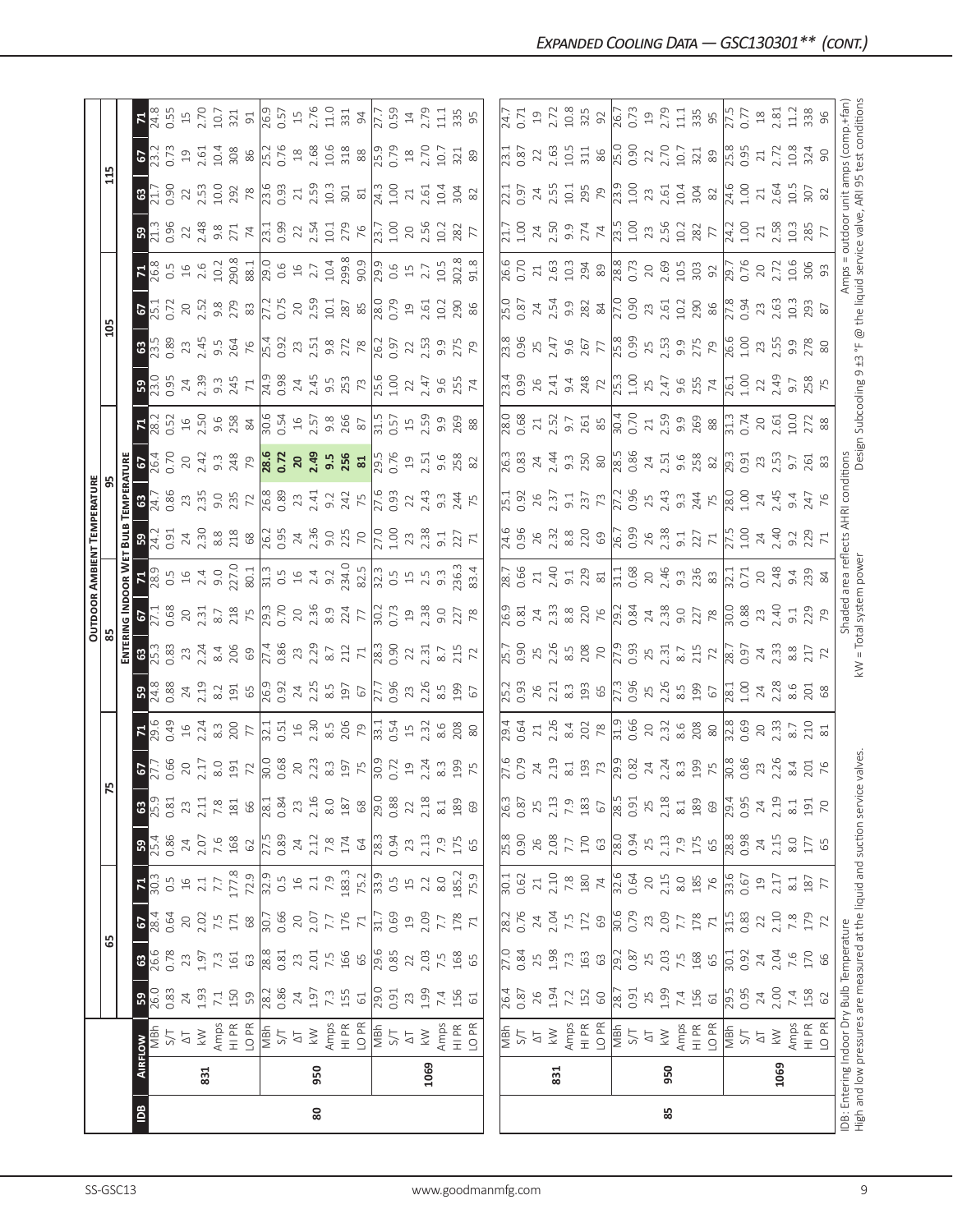|               |      |                                                                      |                                                                             |                                           |                                                              |              |                  |                  |                                                                                                                                                                                                 |                                                                                                                                                                                                                                                                                               |                                                                                                                                                                                                                                                                                                                       |                                                                                                                                                                                                                                                                                                               |                                                         |                                                                                                                                                                                                                                                                                                                                                                                                                                                                                                  | <b>OUTDOOR AMBIENT TEMPERATURE</b>                                                                                                                                                                                                                                                                                                                |                                                                                                                 |                                                                             |                                                                                                                                                                                                                                                                                                             |                                                                                     |                                                                                                                                                                                                                                                                                                                                                                                                    |                                                                                                                                                    |                                                                                                                                                                                                                                |                                                                                                                                                                                                                                                                               |                                                                                                                                                                                                                                                                                                           |                                                                                                                                     |
|---------------|------|----------------------------------------------------------------------|-----------------------------------------------------------------------------|-------------------------------------------|--------------------------------------------------------------|--------------|------------------|------------------|-------------------------------------------------------------------------------------------------------------------------------------------------------------------------------------------------|-----------------------------------------------------------------------------------------------------------------------------------------------------------------------------------------------------------------------------------------------------------------------------------------------|-----------------------------------------------------------------------------------------------------------------------------------------------------------------------------------------------------------------------------------------------------------------------------------------------------------------------|---------------------------------------------------------------------------------------------------------------------------------------------------------------------------------------------------------------------------------------------------------------------------------------------------------------|---------------------------------------------------------|--------------------------------------------------------------------------------------------------------------------------------------------------------------------------------------------------------------------------------------------------------------------------------------------------------------------------------------------------------------------------------------------------------------------------------------------------------------------------------------------------|---------------------------------------------------------------------------------------------------------------------------------------------------------------------------------------------------------------------------------------------------------------------------------------------------------------------------------------------------|-----------------------------------------------------------------------------------------------------------------|-----------------------------------------------------------------------------|-------------------------------------------------------------------------------------------------------------------------------------------------------------------------------------------------------------------------------------------------------------------------------------------------------------|-------------------------------------------------------------------------------------|----------------------------------------------------------------------------------------------------------------------------------------------------------------------------------------------------------------------------------------------------------------------------------------------------------------------------------------------------------------------------------------------------|----------------------------------------------------------------------------------------------------------------------------------------------------|--------------------------------------------------------------------------------------------------------------------------------------------------------------------------------------------------------------------------------|-------------------------------------------------------------------------------------------------------------------------------------------------------------------------------------------------------------------------------------------------------------------------------|-----------------------------------------------------------------------------------------------------------------------------------------------------------------------------------------------------------------------------------------------------------------------------------------------------------|-------------------------------------------------------------------------------------------------------------------------------------|
|               |      |                                                                      |                                                                             | 65                                        |                                                              |              |                  |                  | 52                                                                                                                                                                                              |                                                                                                                                                                                                                                                                                               |                                                                                                                                                                                                                                                                                                                       |                                                                                                                                                                                                                                                                                                               |                                                         |                                                                                                                                                                                                                                                                                                                                                                                                                                                                                                  |                                                                                                                                                                                                                                                                                                                                                   |                                                                                                                 |                                                                             |                                                                                                                                                                                                                                                                                                             |                                                                                     | 105                                                                                                                                                                                                                                                                                                                                                                                                |                                                                                                                                                    |                                                                                                                                                                                                                                | 115                                                                                                                                                                                                                                                                           |                                                                                                                                                                                                                                                                                                           |                                                                                                                                     |
|               |      |                                                                      |                                                                             |                                           |                                                              |              |                  |                  |                                                                                                                                                                                                 |                                                                                                                                                                                                                                                                                               |                                                                                                                                                                                                                                                                                                                       | ENTE                                                                                                                                                                                                                                                                                                          |                                                         |                                                                                                                                                                                                                                                                                                                                                                                                                                                                                                  |                                                                                                                                                                                                                                                                                                                                                   |                                                                                                                 |                                                                             |                                                                                                                                                                                                                                                                                                             |                                                                                     |                                                                                                                                                                                                                                                                                                                                                                                                    |                                                                                                                                                    |                                                                                                                                                                                                                                |                                                                                                                                                                                                                                                                               |                                                                                                                                                                                                                                                                                                           |                                                                                                                                     |
| $\tilde{\Xi}$ |      | <b>AIRFLOW</b>                                                       | ${\tt S}$                                                                   | $\mathbbmss{3}$                           | 67                                                           |              | ${\tt S}$        | $\mathbb{G}^3$   |                                                                                                                                                                                                 |                                                                                                                                                                                                                                                                                               |                                                                                                                                                                                                                                                                                                                       |                                                                                                                                                                                                                                                                                                               |                                                         |                                                                                                                                                                                                                                                                                                                                                                                                                                                                                                  |                                                                                                                                                                                                                                                                                                                                                   |                                                                                                                 |                                                                             |                                                                                                                                                                                                                                                                                                             |                                                                                     |                                                                                                                                                                                                                                                                                                                                                                                                    |                                                                                                                                                    |                                                                                                                                                                                                                                | 63                                                                                                                                                                                                                                                                            | $\mathbf{e}$                                                                                                                                                                                                                                                                                              |                                                                                                                                     |
|               |      | MBh                                                                  | 30.0                                                                        | 31.1                                      | 34.1                                                         |              | 29.3             | 30.4             | <b>67</b><br>33.3<br>0.40                                                                                                                                                                       |                                                                                                                                                                                                                                                                                               | 28.6                                                                                                                                                                                                                                                                                                                  | 8.780                                                                                                                                                                                                                                                                                                         | 32.5                                                    |                                                                                                                                                                                                                                                                                                                                                                                                                                                                                                  | 3.54                                                                                                                                                                                                                                                                                                                                              | <b>ន</b> ខ្លី ខ្លី                                                                                              |                                                                             |                                                                                                                                                                                                                                                                                                             |                                                                                     | 27.5<br>0.64                                                                                                                                                                                                                                                                                                                                                                                       | $30.1$<br>$0.44$                                                                                                                                   |                                                                                                                                                                                                                                | 25.5<br>0.64                                                                                                                                                                                                                                                                  | 27.9                                                                                                                                                                                                                                                                                                      |                                                                                                                                     |
|               |      | 5/7                                                                  | 0.67                                                                        | 0.56                                      | 0.39                                                         |              | 0.70             | 0.58             |                                                                                                                                                                                                 |                                                                                                                                                                                                                                                                                               |                                                                                                                                                                                                                                                                                                                       |                                                                                                                                                                                                                                                                                                               |                                                         |                                                                                                                                                                                                                                                                                                                                                                                                                                                                                                  |                                                                                                                                                                                                                                                                                                                                                   |                                                                                                                 | 0.43                                                                        |                                                                                                                                                                                                                                                                                                             |                                                                                     |                                                                                                                                                                                                                                                                                                                                                                                                    |                                                                                                                                                    |                                                                                                                                                                                                                                |                                                                                                                                                                                                                                                                               |                                                                                                                                                                                                                                                                                                           |                                                                                                                                     |
|               |      | $\overline{\triangle}$                                               | $\Xi$                                                                       | $\overline{17}$                           | $\Xi$                                                        |              | $\overline{c}$   | $\overline{17}$  | $13$<br>$2.61$                                                                                                                                                                                  |                                                                                                                                                                                                                                                                                               |                                                                                                                                                                                                                                                                                                                       |                                                                                                                                                                                                                                                                                                               | $13$<br>$2.77$                                          |                                                                                                                                                                                                                                                                                                                                                                                                                                                                                                  |                                                                                                                                                                                                                                                                                                                                                   |                                                                                                                 |                                                                             |                                                                                                                                                                                                                                                                                                             |                                                                                     | $\overline{\Box}$                                                                                                                                                                                                                                                                                                                                                                                  |                                                                                                                                                    |                                                                                                                                                                                                                                |                                                                                                                                                                                                                                                                               | $\Xi$                                                                                                                                                                                                                                                                                                     |                                                                                                                                     |
|               | 963  | $\lesssim$                                                           | 2.31                                                                        | 2.36                                      | 2.43                                                         |              | 2.48             | 2.53             |                                                                                                                                                                                                 |                                                                                                                                                                                                                                                                                               |                                                                                                                                                                                                                                                                                                                       |                                                                                                                                                                                                                                                                                                               |                                                         |                                                                                                                                                                                                                                                                                                                                                                                                                                                                                                  |                                                                                                                                                                                                                                                                                                                                                   |                                                                                                                 |                                                                             |                                                                                                                                                                                                                                                                                                             |                                                                                     | 2.93                                                                                                                                                                                                                                                                                                                                                                                               |                                                                                                                                                    |                                                                                                                                                                                                                                |                                                                                                                                                                                                                                                                               | $3.13$<br>$13.0$                                                                                                                                                                                                                                                                                          |                                                                                                                                     |
|               |      | Amps                                                                 | $8.8$                                                                       | 9.0                                       | $9.\overline{3}$                                             |              | 9.5              | 9.7              |                                                                                                                                                                                                 |                                                                                                                                                                                                                                                                                               |                                                                                                                                                                                                                                                                                                                       |                                                                                                                                                                                                                                                                                                               |                                                         |                                                                                                                                                                                                                                                                                                                                                                                                                                                                                                  |                                                                                                                                                                                                                                                                                                                                                   |                                                                                                                 |                                                                             |                                                                                                                                                                                                                                                                                                             |                                                                                     |                                                                                                                                                                                                                                                                                                                                                                                                    |                                                                                                                                                    |                                                                                                                                                                                                                                |                                                                                                                                                                                                                                                                               |                                                                                                                                                                                                                                                                                                           |                                                                                                                                     |
|               |      | HI PR                                                                | 141                                                                         | 152                                       | 160                                                          |              | 158              | 170              | $\begin{array}{c}\n 10.0 \\  180 \\  71.4 \\  0.4 \\  0.5\n \end{array}$                                                                                                                        |                                                                                                                                                                                                                                                                                               | $2.63$ $\frac{3}{2}$ $\frac{3}{2}$ $\frac{4}{2}$ $\frac{1}{2}$ $\frac{2}{2}$ $\frac{4}{2}$ $\frac{6}{2}$ $\frac{6}{2}$ $\frac{6}{2}$ $\frac{6}{2}$ $\frac{6}{2}$ $\frac{6}{2}$ $\frac{6}{2}$ $\frac{7}{2}$ $\frac{2}{2}$ $\frac{8}{2}$ $\frac{6}{2}$ $\frac{6}{2}$ $\frac{7}{2}$ $\frac{1}{2}$ $\frac{6}{2}$ $\frac{$ | $\frac{1}{2}$                                                                                                                                                                                                                                                                                                 | $\frac{208}{75}$<br>$\frac{75}{35.2}$                   |                                                                                                                                                                                                                                                                                                                                                                                                                                                                                                  |                                                                                                                                                                                                                                                                                                                                                   | $\begin{array}{c} 17 \\ 2.82 \\ 11.2 \\ 221 \\ \hline \end{array}$                                              | $\begin{array}{c c}\n13 & 51 & 6 \\ 23 & 11 & 6 \\ 23 & 8 & 8\n\end{array}$ |                                                                                                                                                                                                                                                                                                             | $36.5$ $25.3$ $27.7$ $28.5$ $25.3$ $27.7$ $28.5$ $29.5$ $29.5$ $27.5$ $29.5$ $27.5$ | $\begin{array}{c c c c c} \multicolumn{4}{c }{1.13} & \multicolumn{4}{c }{2.13} & \multicolumn{4}{c }{2.13} & \multicolumn{4}{c }{2.13} & \multicolumn{4}{c }{2.13} & \multicolumn{4}{c }{2.13} & \multicolumn{4}{c }{2.13} & \multicolumn{4}{c }{2.13} & \multicolumn{4}{c }{2.13} & \multicolumn{4}{c }{2.13} & \multicolumn{4}{c }{2.13} & \multicolumn{4}{c }{2.13} & \multicolumn{4}{c }{2.1$ | $\begin{array}{c} 13.03 \\ 3.03.1 \\ 2.62 \\ 2.5 \end{array}$                                                                                      | $3.4677$ $2.5273$ $3.477$ $3.477$ $3.477$ $3.477$ $3.477$ $3.477$ $3.477$ $3.477$ $3.477$ $3.477$ $3.477$ $3.477$ $3.477$ $3.477$ $3.477$ $3.477$ $3.477$ $3.477$ $3.477$ $3.477$ $3.477$ $3.477$ $3.477$ $3.477$ $3.477$ $3.$ |                                                                                                                                                                                                                                                                               | 290                                                                                                                                                                                                                                                                                                       |                                                                                                                                     |
|               |      | LO PR                                                                | 59                                                                          | 62                                        | $68$                                                         |              | 62               | 66               |                                                                                                                                                                                                 |                                                                                                                                                                                                                                                                                               |                                                                                                                                                                                                                                                                                                                       |                                                                                                                                                                                                                                                                                                               |                                                         |                                                                                                                                                                                                                                                                                                                                                                                                                                                                                                  |                                                                                                                                                                                                                                                                                                                                                   |                                                                                                                 |                                                                             |                                                                                                                                                                                                                                                                                                             |                                                                                     |                                                                                                                                                                                                                                                                                                                                                                                                    |                                                                                                                                                    |                                                                                                                                                                                                                                |                                                                                                                                                                                                                                                                               |                                                                                                                                                                                                                                                                                                           |                                                                                                                                     |
|               |      | NS<br>NBh                                                            | 32.5                                                                        | 33.7                                      | 36.9                                                         |              | 31.8             | 32.9             |                                                                                                                                                                                                 |                                                                                                                                                                                                                                                                                               |                                                                                                                                                                                                                                                                                                                       |                                                                                                                                                                                                                                                                                                               |                                                         |                                                                                                                                                                                                                                                                                                                                                                                                                                                                                                  |                                                                                                                                                                                                                                                                                                                                                   | 31.4<br>0.64<br>17                                                                                              |                                                                             |                                                                                                                                                                                                                                                                                                             |                                                                                     |                                                                                                                                                                                                                                                                                                                                                                                                    |                                                                                                                                                    |                                                                                                                                                                                                                                |                                                                                                                                                                                                                                                                               | $\frac{85}{30.2}$                                                                                                                                                                                                                                                                                         |                                                                                                                                     |
|               |      |                                                                      | 0.70                                                                        | 0.58                                      | 0.40                                                         |              | 0.72             | 0.60             |                                                                                                                                                                                                 |                                                                                                                                                                                                                                                                                               |                                                                                                                                                                                                                                                                                                                       |                                                                                                                                                                                                                                                                                                               |                                                         |                                                                                                                                                                                                                                                                                                                                                                                                                                                                                                  |                                                                                                                                                                                                                                                                                                                                                   |                                                                                                                 |                                                                             |                                                                                                                                                                                                                                                                                                             |                                                                                     |                                                                                                                                                                                                                                                                                                                                                                                                    |                                                                                                                                                    |                                                                                                                                                                                                                                |                                                                                                                                                                                                                                                                               |                                                                                                                                                                                                                                                                                                           |                                                                                                                                     |
|               |      | $\overline{\triangle}$                                               | $\overline{c}$                                                              | $16$                                      | $\supseteq$                                                  |              | $\overline{c}$   | $\Box$           |                                                                                                                                                                                                 |                                                                                                                                                                                                                                                                                               |                                                                                                                                                                                                                                                                                                                       |                                                                                                                                                                                                                                                                                                               | $13$                                                    |                                                                                                                                                                                                                                                                                                                                                                                                                                                                                                  |                                                                                                                                                                                                                                                                                                                                                   |                                                                                                                 | $\Xi$                                                                       |                                                                                                                                                                                                                                                                                                             |                                                                                     |                                                                                                                                                                                                                                                                                                                                                                                                    |                                                                                                                                                    |                                                                                                                                                                                                                                |                                                                                                                                                                                                                                                                               | $12$                                                                                                                                                                                                                                                                                                      |                                                                                                                                     |
| 20            | 1100 | $\geqslant$                                                          | 2.37                                                                        | 2.42                                      | 2.49                                                         |              | 2.54             | 2.59             |                                                                                                                                                                                                 |                                                                                                                                                                                                                                                                                               |                                                                                                                                                                                                                                                                                                                       |                                                                                                                                                                                                                                                                                                               | 2.84                                                    |                                                                                                                                                                                                                                                                                                                                                                                                                                                                                                  |                                                                                                                                                                                                                                                                                                                                                   |                                                                                                                 |                                                                             |                                                                                                                                                                                                                                                                                                             |                                                                                     |                                                                                                                                                                                                                                                                                                                                                                                                    |                                                                                                                                                    |                                                                                                                                                                                                                                |                                                                                                                                                                                                                                                                               |                                                                                                                                                                                                                                                                                                           |                                                                                                                                     |
|               |      | Amps                                                                 | 9.0                                                                         | 9.2                                       | 9.5                                                          |              | 9.7              | 10.0             | 10.3                                                                                                                                                                                            |                                                                                                                                                                                                                                                                                               |                                                                                                                                                                                                                                                                                                                       |                                                                                                                                                                                                                                                                                                               |                                                         |                                                                                                                                                                                                                                                                                                                                                                                                                                                                                                  |                                                                                                                                                                                                                                                                                                                                                   |                                                                                                                 |                                                                             |                                                                                                                                                                                                                                                                                                             |                                                                                     |                                                                                                                                                                                                                                                                                                                                                                                                    |                                                                                                                                                    |                                                                                                                                                                                                                                |                                                                                                                                                                                                                                                                               |                                                                                                                                                                                                                                                                                                           |                                                                                                                                     |
|               |      | HI PR                                                                | 146                                                                         | 157                                       | 165                                                          |              | 163              | 176              | $\frac{786}{27.2}$                                                                                                                                                                              |                                                                                                                                                                                                                                                                                               |                                                                                                                                                                                                                                                                                                                       |                                                                                                                                                                                                                                                                                                               | $\frac{11.1}{71}$                                       |                                                                                                                                                                                                                                                                                                                                                                                                                                                                                                  |                                                                                                                                                                                                                                                                                                                                                   | $2.89$<br>11.5<br>228                                                                                           | $2.98$<br>$1.9$<br>$240$<br>$81$<br>$81$<br>$5.4$<br>$0.46$                 |                                                                                                                                                                                                                                                                                                             |                                                                                     |                                                                                                                                                                                                                                                                                                                                                                                                    | $3.10$<br>$12.6$<br>$270$<br>$85$<br>$33.48$<br>$0.48$                                                                                             |                                                                                                                                                                                                                                |                                                                                                                                                                                                                                                                               | 3.21<br>13.4<br>299                                                                                                                                                                                                                                                                                       |                                                                                                                                     |
|               |      | LO PR                                                                | $\rm ^{60}$                                                                 | 64                                        | 70                                                           |              | $\mathcal{Q}$    | $68$             |                                                                                                                                                                                                 |                                                                                                                                                                                                                                                                                               |                                                                                                                                                                                                                                                                                                                       |                                                                                                                                                                                                                                                                                                               |                                                         |                                                                                                                                                                                                                                                                                                                                                                                                                                                                                                  |                                                                                                                                                                                                                                                                                                                                                   |                                                                                                                 |                                                                             |                                                                                                                                                                                                                                                                                                             |                                                                                     |                                                                                                                                                                                                                                                                                                                                                                                                    |                                                                                                                                                    |                                                                                                                                                                                                                                |                                                                                                                                                                                                                                                                               | $88$                                                                                                                                                                                                                                                                                                      |                                                                                                                                     |
|               |      | NBh                                                                  | 33.5                                                                        | 34.7                                      | 38.1                                                         |              | 32.7             | 33.9             |                                                                                                                                                                                                 |                                                                                                                                                                                                                                                                                               |                                                                                                                                                                                                                                                                                                                       |                                                                                                                                                                                                                                                                                                               | $\frac{36.3}{0.45}$                                     |                                                                                                                                                                                                                                                                                                                                                                                                                                                                                                  |                                                                                                                                                                                                                                                                                                                                                   |                                                                                                                 |                                                                             |                                                                                                                                                                                                                                                                                                             |                                                                                     | $\frac{1}{30.59}$                                                                                                                                                                                                                                                                                                                                                                                  |                                                                                                                                                    |                                                                                                                                                                                                                                |                                                                                                                                                                                                                                                                               | 31.2                                                                                                                                                                                                                                                                                                      |                                                                                                                                     |
|               |      | $S/T$                                                                | 0.73                                                                        | 0.61                                      | 0.42                                                         |              | 0.76             | 0.63             | 0.44                                                                                                                                                                                            |                                                                                                                                                                                                                                                                                               |                                                                                                                                                                                                                                                                                                                       |                                                                                                                                                                                                                                                                                                               |                                                         |                                                                                                                                                                                                                                                                                                                                                                                                                                                                                                  |                                                                                                                                                                                                                                                                                                                                                   | 32.3<br>0.67                                                                                                    |                                                                             |                                                                                                                                                                                                                                                                                                             |                                                                                     |                                                                                                                                                                                                                                                                                                                                                                                                    |                                                                                                                                                    |                                                                                                                                                                                                                                |                                                                                                                                                                                                                                                                               | 0.49                                                                                                                                                                                                                                                                                                      |                                                                                                                                     |
|               |      | $\Delta\top$                                                         | $\ensuremath{\mathop{\boxtimes}\limits^{\mathop{\mathop{\rm s}}\nolimits}}$ | $\Xi$                                     | $\ensuremath{\mathop{\mathop{\boldsymbol \Sigma}\nolimits}}$ |              | $^{28}$          | $16$             | $12\,$                                                                                                                                                                                          |                                                                                                                                                                                                                                                                                               |                                                                                                                                                                                                                                                                                                                       |                                                                                                                                                                                                                                                                                                               |                                                         |                                                                                                                                                                                                                                                                                                                                                                                                                                                                                                  |                                                                                                                                                                                                                                                                                                                                                   |                                                                                                                 | $\ensuremath{\mathop{\mathop{\boldsymbol \Sigma}\nolimits}}$                |                                                                                                                                                                                                                                                                                                             |                                                                                     |                                                                                                                                                                                                                                                                                                                                                                                                    | $12\,$                                                                                                                                             |                                                                                                                                                                                                                                |                                                                                                                                                                                                                                                                               | $\Xi$                                                                                                                                                                                                                                                                                                     |                                                                                                                                     |
|               | 1238 | $\lesssim$                                                           | 2.39                                                                        | 2.43                                      | 2.51                                                         |              | 2.56             | 2.61             | 2.69                                                                                                                                                                                            |                                                                                                                                                                                                                                                                                               |                                                                                                                                                                                                                                                                                                                       |                                                                                                                                                                                                                                                                                                               | $\begin{array}{c} 12 \\ 2.86 \\ 11.2 \\ 78 \end{array}$ |                                                                                                                                                                                                                                                                                                                                                                                                                                                                                                  | $\frac{21}{20}$<br>$\frac{20}{20}$<br>$\frac{20}{20}$<br>$\frac{20}{20}$<br>$\frac{20}{20}$<br>$\frac{20}{20}$<br>$\frac{20}{20}$                                                                                                                                                                                                                 | $16.916$<br>$21.6$<br>$75$<br>$75$                                                                              |                                                                             |                                                                                                                                                                                                                                                                                                             |                                                                                     | $16$<br>$3.03$<br>$12.3$<br>$79$<br>$79$                                                                                                                                                                                                                                                                                                                                                           | 3.13                                                                                                                                               |                                                                                                                                                                                                                                | 15, 13, 13, 13                                                                                                                                                                                                                                                                |                                                                                                                                                                                                                                                                                                           |                                                                                                                                     |
|               |      | Amps                                                                 | 9.1                                                                         | $9.\overline{3}$                          | 9.6                                                          |              | 9.8              | $10.1\,$         | 10.4                                                                                                                                                                                            |                                                                                                                                                                                                                                                                                               |                                                                                                                                                                                                                                                                                                                       |                                                                                                                                                                                                                                                                                                               |                                                         |                                                                                                                                                                                                                                                                                                                                                                                                                                                                                                  |                                                                                                                                                                                                                                                                                                                                                   |                                                                                                                 | $3.00$<br>12.0                                                              |                                                                                                                                                                                                                                                                                                             |                                                                                     |                                                                                                                                                                                                                                                                                                                                                                                                    | 12.7                                                                                                                                               |                                                                                                                                                                                                                                |                                                                                                                                                                                                                                                                               | $3.23$<br>13.5                                                                                                                                                                                                                                                                                            |                                                                                                                                     |
|               |      |                                                                      | 147                                                                         | 158                                       | 167                                                          |              | 165              | 178              |                                                                                                                                                                                                 |                                                                                                                                                                                                                                                                                               |                                                                                                                                                                                                                                                                                                                       | $\frac{3}{202}$                                                                                                                                                                                                                                                                                               |                                                         |                                                                                                                                                                                                                                                                                                                                                                                                                                                                                                  |                                                                                                                                                                                                                                                                                                                                                   |                                                                                                                 |                                                                             |                                                                                                                                                                                                                                                                                                             |                                                                                     |                                                                                                                                                                                                                                                                                                                                                                                                    |                                                                                                                                                    |                                                                                                                                                                                                                                | 286                                                                                                                                                                                                                                                                           |                                                                                                                                                                                                                                                                                                           |                                                                                                                                     |
|               |      | HI PR<br>LO PR                                                       | $\mathbb{G}$                                                                | 65                                        | 71                                                           |              | 65               | $\mathbb{G}^g$   | 187                                                                                                                                                                                             |                                                                                                                                                                                                                                                                                               |                                                                                                                                                                                                                                                                                                                       |                                                                                                                                                                                                                                                                                                               |                                                         |                                                                                                                                                                                                                                                                                                                                                                                                                                                                                                  |                                                                                                                                                                                                                                                                                                                                                   |                                                                                                                 | 243<br>82                                                                   |                                                                                                                                                                                                                                                                                                             |                                                                                     |                                                                                                                                                                                                                                                                                                                                                                                                    | 273<br>86                                                                                                                                          |                                                                                                                                                                                                                                | 81                                                                                                                                                                                                                                                                            | $\frac{302}{89}$                                                                                                                                                                                                                                                                                          |                                                                                                                                     |
|               |      |                                                                      |                                                                             |                                           |                                                              |              |                  |                  |                                                                                                                                                                                                 |                                                                                                                                                                                                                                                                                               |                                                                                                                                                                                                                                                                                                                       |                                                                                                                                                                                                                                                                                                               |                                                         |                                                                                                                                                                                                                                                                                                                                                                                                                                                                                                  |                                                                                                                                                                                                                                                                                                                                                   |                                                                                                                 |                                                                             |                                                                                                                                                                                                                                                                                                             |                                                                                     |                                                                                                                                                                                                                                                                                                                                                                                                    |                                                                                                                                                    |                                                                                                                                                                                                                                |                                                                                                                                                                                                                                                                               |                                                                                                                                                                                                                                                                                                           |                                                                                                                                     |
|               |      |                                                                      | 30.5                                                                        | 31.4                                      | 34.0                                                         | 36.5         | 29.8             | 30.7             | 33.2                                                                                                                                                                                            | 35.7                                                                                                                                                                                                                                                                                          |                                                                                                                                                                                                                                                                                                                       |                                                                                                                                                                                                                                                                                                               | 32.5                                                    |                                                                                                                                                                                                                                                                                                                                                                                                                                                                                                  | 28.4                                                                                                                                                                                                                                                                                                                                              |                                                                                                                 | 31.7                                                                        |                                                                                                                                                                                                                                                                                                             |                                                                                     |                                                                                                                                                                                                                                                                                                                                                                                                    |                                                                                                                                                    |                                                                                                                                                                                                                                | 25.7                                                                                                                                                                                                                                                                          |                                                                                                                                                                                                                                                                                                           | 29.9                                                                                                                                |
|               |      | $\frac{1}{2}$ &<br>MBh                                               | 0.76                                                                        | 0.68                                      | 0.52                                                         | 0.33         | 0.79             | 0.71             |                                                                                                                                                                                                 |                                                                                                                                                                                                                                                                                               |                                                                                                                                                                                                                                                                                                                       | 30.0<br>D.73                                                                                                                                                                                                                                                                                                  |                                                         |                                                                                                                                                                                                                                                                                                                                                                                                                                                                                                  |                                                                                                                                                                                                                                                                                                                                                   | 29.3<br>0.75                                                                                                    | 0.57                                                                        |                                                                                                                                                                                                                                                                                                             |                                                                                     | 27.8                                                                                                                                                                                                                                                                                                                                                                                               |                                                                                                                                                    |                                                                                                                                                                                                                                | 0.78                                                                                                                                                                                                                                                                          | 27.9<br>0.59                                                                                                                                                                                                                                                                                              | 0.38                                                                                                                                |
|               |      |                                                                      | 22                                                                          |                                           | $17$                                                         | $12\,$       | 23               | 21               |                                                                                                                                                                                                 | $0.\overline{3}4$                                                                                                                                                                                                                                                                             |                                                                                                                                                                                                                                                                                                                       |                                                                                                                                                                                                                                                                                                               | 0.55                                                    |                                                                                                                                                                                                                                                                                                                                                                                                                                                                                                  | 0.84                                                                                                                                                                                                                                                                                                                                              |                                                                                                                 |                                                                             |                                                                                                                                                                                                                                                                                                             |                                                                                     |                                                                                                                                                                                                                                                                                                                                                                                                    |                                                                                                                                                    |                                                                                                                                                                                                                                |                                                                                                                                                                                                                                                                               |                                                                                                                                                                                                                                                                                                           | $\Xi$                                                                                                                               |
|               |      | $\overline{\Delta}$                                                  |                                                                             | $\geq 1$                                  |                                                              |              |                  |                  |                                                                                                                                                                                                 |                                                                                                                                                                                                                                                                                               |                                                                                                                                                                                                                                                                                                                       |                                                                                                                                                                                                                                                                                                               |                                                         |                                                                                                                                                                                                                                                                                                                                                                                                                                                                                                  |                                                                                                                                                                                                                                                                                                                                                   |                                                                                                                 |                                                                             |                                                                                                                                                                                                                                                                                                             |                                                                                     |                                                                                                                                                                                                                                                                                                                                                                                                    |                                                                                                                                                    |                                                                                                                                                                                                                                |                                                                                                                                                                                                                                                                               |                                                                                                                                                                                                                                                                                                           |                                                                                                                                     |
|               | 963  | $\lesssim$                                                           | 2.33                                                                        | 2.38                                      | 2.45                                                         | 2.52         | 2.50             | 2.55             |                                                                                                                                                                                                 |                                                                                                                                                                                                                                                                                               |                                                                                                                                                                                                                                                                                                                       |                                                                                                                                                                                                                                                                                                               |                                                         |                                                                                                                                                                                                                                                                                                                                                                                                                                                                                                  |                                                                                                                                                                                                                                                                                                                                                   |                                                                                                                 |                                                                             |                                                                                                                                                                                                                                                                                                             |                                                                                     |                                                                                                                                                                                                                                                                                                                                                                                                    |                                                                                                                                                    |                                                                                                                                                                                                                                | $19.56$<br>$3.06$                                                                                                                                                                                                                                                             |                                                                                                                                                                                                                                                                                                           |                                                                                                                                     |
|               |      | Amps                                                                 | 8.9                                                                         | $-9.1$                                    | 9.4                                                          | 9.7          | 9.6              | $9.\overline{8}$ |                                                                                                                                                                                                 |                                                                                                                                                                                                                                                                                               |                                                                                                                                                                                                                                                                                                                       |                                                                                                                                                                                                                                                                                                               |                                                         |                                                                                                                                                                                                                                                                                                                                                                                                                                                                                                  |                                                                                                                                                                                                                                                                                                                                                   |                                                                                                                 |                                                                             |                                                                                                                                                                                                                                                                                                             |                                                                                     |                                                                                                                                                                                                                                                                                                                                                                                                    |                                                                                                                                                    |                                                                                                                                                                                                                                |                                                                                                                                                                                                                                                                               |                                                                                                                                                                                                                                                                                                           |                                                                                                                                     |
|               |      | $\frac{P}{T}$<br>LO <sub>PR</sub>                                    | 143<br>59                                                                   | 153<br>63                                 | 162<br>69                                                    | 169<br>73    | 160<br>63        | 172<br>67        | $\frac{35}{27}$ $\frac{35}{27}$ $\frac{35}{27}$ $\frac{35}{27}$ $\frac{35}{27}$ $\frac{35}{27}$ $\frac{35}{27}$ $\frac{35}{27}$ $\frac{35}{27}$ $\frac{35}{27}$ $\frac{35}{27}$ $\frac{35}{27}$ | $2.71$<br>10.5<br>190<br>77                                                                                                                                                                                                                                                                   |                                                                                                                                                                                                                                                                                                                       | $\begin{array}{c}\n 21.716 \\  21.7196 \\  21.7296 \\  21.7396 \\  21.7396 \\  21.7396 \\  21.7396 \\  21.7396 \\  21.7396 \\  21.7396 \\  21.7396 \\  21.7396 \\  21.7396 \\  21.7396 \\  21.7396 \\  21.7396 \\  21.7396 \\  21.7396 \\  21.7396 \\  21.7396 \\  21.7396 \\  21.7396 \\  21.7396 \\  21.73$ |                                                         | $\begin{array}{ccc}\n\stackrel{26}{\cancel{3}} & \stackrel{10}{\cancel{2}} & \stackrel{12}{\cancel{2}} & \stackrel{26}{\cancel{3}} & \stackrel{11}{\cancel{2}} & \stackrel{12}{\cancel{2}} & \stackrel{12}{\cancel{2}} & \stackrel{12}{\cancel{2}} & \stackrel{12}{\cancel{2}} & \stackrel{12}{\cancel{2}} & \stackrel{12}{\cancel{2}} & \stackrel{12}{\cancel{2}} & \stackrel{12}{\cancel{2}} & \stackrel{12}{\cancel{2}} & \stackrel{12}{\cancel{2}} & \stackrel{12}{\cancel{2}} & \stackrel{$ | $\begin{array}{c} 23 \\ 21 \\ 22 \\ 23 \\ 24 \\ 25 \\ 26 \\ 27 \\ 28 \\ 29 \\ 20 \\ 21 \\ 22 \\ 23 \\ 24 \\ 25 \\ 26 \\ 27 \\ 28 \\ 29 \\ 21 \\ 22 \\ 23 \\ 24 \\ 26 \\ 27 \\ 28 \\ 29 \\ 21 \\ 22 \\ 23 \\ 24 \\ 26 \\ 27 \\ 28 \\ 29 \\ 23 \\ 24 \\ 25 \\ 26 \\ 27 \\ 28 \\ 29 \\ 29 \\ 23 \\ 24 \\ 25 \\ 27 \\ 28 \\ 29 \\ 29 \\ 23 \\ 24 \\ $ | z 3 3 3 3 3 2 3 3 3 3 4 5 8 8 9 3 3 3 4 5 6 7 8 9 3 4 5 8 9 6 7 8 9 3 4 5 8 9 6 7 8 9 4 9 4 5 6 9 7 8 9 6 9 4 6 |                                                                             | $\frac{1}{25}$ $\frac{1}{25}$ $\frac{1}{25}$ $\frac{1}{25}$ $\frac{1}{25}$ $\frac{1}{25}$ $\frac{1}{25}$ $\frac{1}{25}$ $\frac{1}{25}$ $\frac{1}{25}$ $\frac{1}{25}$ $\frac{1}{25}$ $\frac{1}{25}$ $\frac{1}{25}$ $\frac{1}{25}$ $\frac{1}{25}$ $\frac{1}{25}$ $\frac{1}{25}$ $\frac{1}{25}$ $\frac{1}{25}$ |                                                                                     |                                                                                                                                                                                                                                                                                                                                                                                                    | $\begin{array}{c}\n 3.65 \\  2.65 \\  3.65 \\  4.65 \\  5.75 \\  6.67 \\  7.75 \\  7.75 \\  7.75 \\  7.75 \\  8.67 \\  8.64 \\  0.64\n\end{array}$ | $5.88$ $7.394$ $7.88$ $7.52$ $7.52$ $7.52$ $7.52$ $7.52$ $7.52$ $7.52$ $7.52$ $7.52$ $7.52$ $7.52$ $7.52$ $7.52$ $7.52$ $7.52$ $7.52$ $7.52$ $7.52$ $7.52$ $7.52$ $7.52$ $7.52$ $7.52$ $7.52$ $7.52$ $7.52$ $7.52$ $7.52$ $7.$ | $\frac{279}{278}$<br>$\frac{1}{27}$<br>$\frac{1}{27}$<br>$\frac{1}{27}$<br>$\frac{1}{27}$<br>$\frac{1}{27}$<br>$\frac{1}{27}$<br>$\frac{1}{27}$<br>$\frac{1}{27}$<br>$\frac{1}{27}$<br>$\frac{1}{27}$<br>$\frac{1}{27}$<br>$\frac{1}{27}$<br>$\frac{1}{27}$<br>$\frac{1}{27}$ | $\frac{16}{12}$ $\frac{17}{12}$ $\frac{18}{12}$ $\frac{8}{18}$ $\frac{16}{18}$ $\frac{12}{12}$ $\frac{17}{12}$ $\frac{17}{12}$ $\frac{18}{12}$ $\frac{16}{12}$ $\frac{17}{12}$ $\frac{17}{12}$ $\frac{17}{12}$ $\frac{17}{12}$ $\frac{17}{12}$ $\frac{17}{12}$ $\frac{17}{12}$ $\frac{17}{12}$ $\frac{17$ | $\frac{3.26}{3.36}$ $\frac{9}{2}$ $\frac{2}{3}$ $\frac{4}{4}$ $\frac{3}{4}$ $\frac{3}{4}$ $\frac{3}{4}$ $\frac{4}{4}$ $\frac{3}{4}$ |
|               |      |                                                                      |                                                                             |                                           |                                                              |              |                  |                  |                                                                                                                                                                                                 |                                                                                                                                                                                                                                                                                               |                                                                                                                                                                                                                                                                                                                       |                                                                                                                                                                                                                                                                                                               |                                                         |                                                                                                                                                                                                                                                                                                                                                                                                                                                                                                  |                                                                                                                                                                                                                                                                                                                                                   |                                                                                                                 |                                                                             |                                                                                                                                                                                                                                                                                                             |                                                                                     |                                                                                                                                                                                                                                                                                                                                                                                                    |                                                                                                                                                    |                                                                                                                                                                                                                                |                                                                                                                                                                                                                                                                               |                                                                                                                                                                                                                                                                                                           |                                                                                                                                     |
|               |      | MBh<br>$S/T$                                                         | 0.79<br>33.1                                                                | 0.71<br>34.1                              | 36.9<br>0.54                                                 | 39.6<br>0.34 | 32.3<br>0.82     | 33.3<br>0.73     |                                                                                                                                                                                                 | $\frac{38.7}{0.36}$                                                                                                                                                                                                                                                                           |                                                                                                                                                                                                                                                                                                                       |                                                                                                                                                                                                                                                                                                               |                                                         |                                                                                                                                                                                                                                                                                                                                                                                                                                                                                                  |                                                                                                                                                                                                                                                                                                                                                   |                                                                                                                 |                                                                             |                                                                                                                                                                                                                                                                                                             |                                                                                     |                                                                                                                                                                                                                                                                                                                                                                                                    |                                                                                                                                                    |                                                                                                                                                                                                                                |                                                                                                                                                                                                                                                                               |                                                                                                                                                                                                                                                                                                           |                                                                                                                                     |
|               |      | $\Delta \mathsf{T}$                                                  | 22                                                                          | 20                                        | $\Box$                                                       | $\Xi$        | 22               | $\overline{20}$  |                                                                                                                                                                                                 |                                                                                                                                                                                                                                                                                               |                                                                                                                                                                                                                                                                                                                       |                                                                                                                                                                                                                                                                                                               |                                                         |                                                                                                                                                                                                                                                                                                                                                                                                                                                                                                  |                                                                                                                                                                                                                                                                                                                                                   |                                                                                                                 |                                                                             |                                                                                                                                                                                                                                                                                                             |                                                                                     |                                                                                                                                                                                                                                                                                                                                                                                                    |                                                                                                                                                    |                                                                                                                                                                                                                                |                                                                                                                                                                                                                                                                               |                                                                                                                                                                                                                                                                                                           | $\Xi$                                                                                                                               |
| 75            | 1100 | $\stackrel{\textstyle<}{\sim}$                                       | 2.39                                                                        | 2.43                                      | 2.51                                                         |              | 2.56             | 2.61             |                                                                                                                                                                                                 |                                                                                                                                                                                                                                                                                               |                                                                                                                                                                                                                                                                                                                       |                                                                                                                                                                                                                                                                                                               |                                                         |                                                                                                                                                                                                                                                                                                                                                                                                                                                                                                  |                                                                                                                                                                                                                                                                                                                                                   |                                                                                                                 |                                                                             |                                                                                                                                                                                                                                                                                                             |                                                                                     |                                                                                                                                                                                                                                                                                                                                                                                                    |                                                                                                                                                    |                                                                                                                                                                                                                                |                                                                                                                                                                                                                                                                               |                                                                                                                                                                                                                                                                                                           |                                                                                                                                     |
|               |      | Amps                                                                 | 9.1                                                                         | $9.\overline{3}$                          | 9.6                                                          | 2.58<br>10.0 | $9.\overline{8}$ | $10.1\,$         |                                                                                                                                                                                                 |                                                                                                                                                                                                                                                                                               |                                                                                                                                                                                                                                                                                                                       |                                                                                                                                                                                                                                                                                                               |                                                         |                                                                                                                                                                                                                                                                                                                                                                                                                                                                                                  |                                                                                                                                                                                                                                                                                                                                                   |                                                                                                                 |                                                                             |                                                                                                                                                                                                                                                                                                             |                                                                                     |                                                                                                                                                                                                                                                                                                                                                                                                    |                                                                                                                                                    |                                                                                                                                                                                                                                |                                                                                                                                                                                                                                                                               |                                                                                                                                                                                                                                                                                                           |                                                                                                                                     |
|               |      | HI PR<br>LO PR                                                       | 147                                                                         | 158                                       | 167                                                          | 174          | 165              | 178              |                                                                                                                                                                                                 |                                                                                                                                                                                                                                                                                               |                                                                                                                                                                                                                                                                                                                       |                                                                                                                                                                                                                                                                                                               |                                                         |                                                                                                                                                                                                                                                                                                                                                                                                                                                                                                  |                                                                                                                                                                                                                                                                                                                                                   |                                                                                                                 |                                                                             |                                                                                                                                                                                                                                                                                                             |                                                                                     |                                                                                                                                                                                                                                                                                                                                                                                                    |                                                                                                                                                    |                                                                                                                                                                                                                                |                                                                                                                                                                                                                                                                               |                                                                                                                                                                                                                                                                                                           |                                                                                                                                     |
|               |      |                                                                      | $61$                                                                        | 65                                        | $71\,$                                                       | 76           | 65               | 69               |                                                                                                                                                                                                 |                                                                                                                                                                                                                                                                                               |                                                                                                                                                                                                                                                                                                                       |                                                                                                                                                                                                                                                                                                               |                                                         |                                                                                                                                                                                                                                                                                                                                                                                                                                                                                                  |                                                                                                                                                                                                                                                                                                                                                   |                                                                                                                 |                                                                             |                                                                                                                                                                                                                                                                                                             |                                                                                     |                                                                                                                                                                                                                                                                                                                                                                                                    |                                                                                                                                                    |                                                                                                                                                                                                                                |                                                                                                                                                                                                                                                                               |                                                                                                                                                                                                                                                                                                           |                                                                                                                                     |
|               |      | NBh                                                                  | 34.1<br>0.83                                                                | 35.1                                      | 38.0                                                         | 40.8<br>0.36 | 33.3<br>0.86     | 34.3             |                                                                                                                                                                                                 | $\begin{array}{c c} 12 & 0.78 \\ 2.78 & 19.6 \\ 19.6 & 80 \\ 80 & 80 \\ 39.3 & 12.8 \\ 13.6 & 14.8 \\ 14.8 & 14.8 \\ 15.8 & 15.8 \\ 16.8 & 15.8 \\ 17.8 & 18.8 \\ 18.8 & 18.8 \\ 19.8 & 19.8 \\ 19.8 & 19.8 \\ 19.8 & 19.8 \\ 10.8 & 19.8 \\ 11.8 & 19.8 \\ 13.8 & 19.8 \\ 15.8 & 19.8 \\ 16$ |                                                                                                                                                                                                                                                                                                                       |                                                                                                                                                                                                                                                                                                               |                                                         |                                                                                                                                                                                                                                                                                                                                                                                                                                                                                                  | $\sqrt{31.7}$                                                                                                                                                                                                                                                                                                                                     |                                                                                                                 |                                                                             |                                                                                                                                                                                                                                                                                                             |                                                                                     |                                                                                                                                                                                                                                                                                                                                                                                                    |                                                                                                                                                    |                                                                                                                                                                                                                                |                                                                                                                                                                                                                                                                               |                                                                                                                                                                                                                                                                                                           | $3.34$<br>$14.0$<br>$315$<br>$51$<br>$37.42$<br>$0.42$                                                                              |
|               |      | $5\sqrt{ }$                                                          |                                                                             | 0.74                                      | 0.56                                                         |              |                  | 0.77             |                                                                                                                                                                                                 |                                                                                                                                                                                                                                                                                               |                                                                                                                                                                                                                                                                                                                       |                                                                                                                                                                                                                                                                                                               |                                                         |                                                                                                                                                                                                                                                                                                                                                                                                                                                                                                  |                                                                                                                                                                                                                                                                                                                                                   |                                                                                                                 |                                                                             |                                                                                                                                                                                                                                                                                                             |                                                                                     |                                                                                                                                                                                                                                                                                                                                                                                                    |                                                                                                                                                    |                                                                                                                                                                                                                                |                                                                                                                                                                                                                                                                               |                                                                                                                                                                                                                                                                                                           |                                                                                                                                     |
|               |      | $\overline{\Delta}$                                                  | $21\,$                                                                      | $\ensuremath{\mathop{\mathsf{2}}}\xspace$ | $\frac{16}{1}$                                               | $\Xi$        | 21               | 20               |                                                                                                                                                                                                 |                                                                                                                                                                                                                                                                                               | 2.74                                                                                                                                                                                                                                                                                                                  | 2.79                                                                                                                                                                                                                                                                                                          |                                                         |                                                                                                                                                                                                                                                                                                                                                                                                                                                                                                  | $\frac{21}{2.87}$                                                                                                                                                                                                                                                                                                                                 |                                                                                                                 |                                                                             |                                                                                                                                                                                                                                                                                                             |                                                                                     |                                                                                                                                                                                                                                                                                                                                                                                                    | $16$<br>$3.15$                                                                                                                                     |                                                                                                                                                                                                                                |                                                                                                                                                                                                                                                                               |                                                                                                                                                                                                                                                                                                           | $\Xi$                                                                                                                               |
|               | 1238 | $\geqslant$                                                          | 2.40                                                                        | 2.45                                      | 2.53                                                         | 2.60         | 2.58             | 2.63             |                                                                                                                                                                                                 |                                                                                                                                                                                                                                                                                               |                                                                                                                                                                                                                                                                                                                       |                                                                                                                                                                                                                                                                                                               |                                                         |                                                                                                                                                                                                                                                                                                                                                                                                                                                                                                  |                                                                                                                                                                                                                                                                                                                                                   |                                                                                                                 |                                                                             |                                                                                                                                                                                                                                                                                                             |                                                                                     |                                                                                                                                                                                                                                                                                                                                                                                                    |                                                                                                                                                    |                                                                                                                                                                                                                                |                                                                                                                                                                                                                                                                               |                                                                                                                                                                                                                                                                                                           | 3.37                                                                                                                                |
|               |      | Amps                                                                 | 9.2                                                                         | 9.4                                       | 9.7                                                          | $10.0$       | 9.9              | $10.1\,$         | $10.5$<br>$189$<br>$76$                                                                                                                                                                         | $\frac{10.8}{197}$                                                                                                                                                                                                                                                                            | $\frac{1}{9}$ 88                                                                                                                                                                                                                                                                                                      | $11.0$<br>$204$<br>$72$                                                                                                                                                                                                                                                                                       | 11.3<br>215<br>79                                       | $\begin{array}{c} 11 \\ 2.97 \\ 11.8 \\ 225 \end{array}$                                                                                                                                                                                                                                                                                                                                                                                                                                         | $11.4$<br>$71.6$<br>$71$                                                                                                                                                                                                                                                                                                                          | 20 34<br>2.94<br>11.7<br>76                                                                                     |                                                                             |                                                                                                                                                                                                                                                                                                             |                                                                                     | 12.5<br>261<br>79                                                                                                                                                                                                                                                                                                                                                                                  | 12.9<br>276<br>87                                                                                                                                  | $\begin{array}{c} 20 \\ 3.09 \\ 12.9 \\ 77 \end{array}$                                                                                                                                                                        | $\begin{array}{c} 18 \\ 3.16 \\ 13.2 \\ 289 \end{array}$                                                                                                                                                                                                                      |                                                                                                                                                                                                                                                                                                           | 14.1                                                                                                                                |
|               |      | $\frac{\alpha}{\pi}$                                                 | 148                                                                         | 160                                       | 169                                                          | 176          | 167              | 179              |                                                                                                                                                                                                 |                                                                                                                                                                                                                                                                                               |                                                                                                                                                                                                                                                                                                                       |                                                                                                                                                                                                                                                                                                               |                                                         |                                                                                                                                                                                                                                                                                                                                                                                                                                                                                                  |                                                                                                                                                                                                                                                                                                                                                   |                                                                                                                 |                                                                             |                                                                                                                                                                                                                                                                                                             |                                                                                     |                                                                                                                                                                                                                                                                                                                                                                                                    |                                                                                                                                                    |                                                                                                                                                                                                                                |                                                                                                                                                                                                                                                                               |                                                                                                                                                                                                                                                                                                           | 318                                                                                                                                 |
|               |      | LO PR                                                                | $\mathfrak{S}$                                                              | 66                                        | 72                                                           | 76           | 65               | $69$             |                                                                                                                                                                                                 |                                                                                                                                                                                                                                                                                               |                                                                                                                                                                                                                                                                                                                       |                                                                                                                                                                                                                                                                                                               |                                                         |                                                                                                                                                                                                                                                                                                                                                                                                                                                                                                  |                                                                                                                                                                                                                                                                                                                                                   |                                                                                                                 |                                                                             |                                                                                                                                                                                                                                                                                                             |                                                                                     |                                                                                                                                                                                                                                                                                                                                                                                                    |                                                                                                                                                    |                                                                                                                                                                                                                                | 82                                                                                                                                                                                                                                                                            |                                                                                                                                                                                                                                                                                                           |                                                                                                                                     |
|               |      | DB: Entering Indoor Dry Bulb Temperature                             |                                                                             |                                           |                                                              |              |                  |                  |                                                                                                                                                                                                 |                                                                                                                                                                                                                                                                                               |                                                                                                                                                                                                                                                                                                                       |                                                                                                                                                                                                                                                                                                               | Shaded                                                  | area                                                                                                                                                                                                                                                                                                                                                                                                                                                                                             | reflects ACCA (TVA)                                                                                                                                                                                                                                                                                                                               |                                                                                                                 |                                                                             | conditions<br>Design Subcooling 9 ±3 °F @ the liquid service valve.,                                                                                                                                                                                                                                        |                                                                                     |                                                                                                                                                                                                                                                                                                                                                                                                    |                                                                                                                                                    |                                                                                                                                                                                                                                | unit amps (comp.+fan<br>, ARI 95 test condition                                                                                                                                                                                                                               |                                                                                                                                                                                                                                                                                                           |                                                                                                                                     |
|               |      | High and low pressures are measured at the liquid and suction servic |                                                                             |                                           |                                                              |              |                  |                  | valves                                                                                                                                                                                          |                                                                                                                                                                                                                                                                                               |                                                                                                                                                                                                                                                                                                                       | kW = Total system                                                                                                                                                                                                                                                                                             |                                                         |                                                                                                                                                                                                                                                                                                                                                                                                                                                                                                  |                                                                                                                                                                                                                                                                                                                                                   |                                                                                                                 |                                                                             |                                                                                                                                                                                                                                                                                                             |                                                                                     |                                                                                                                                                                                                                                                                                                                                                                                                    |                                                                                                                                                    |                                                                                                                                                                                                                                |                                                                                                                                                                                                                                                                               |                                                                                                                                                                                                                                                                                                           |                                                                                                                                     |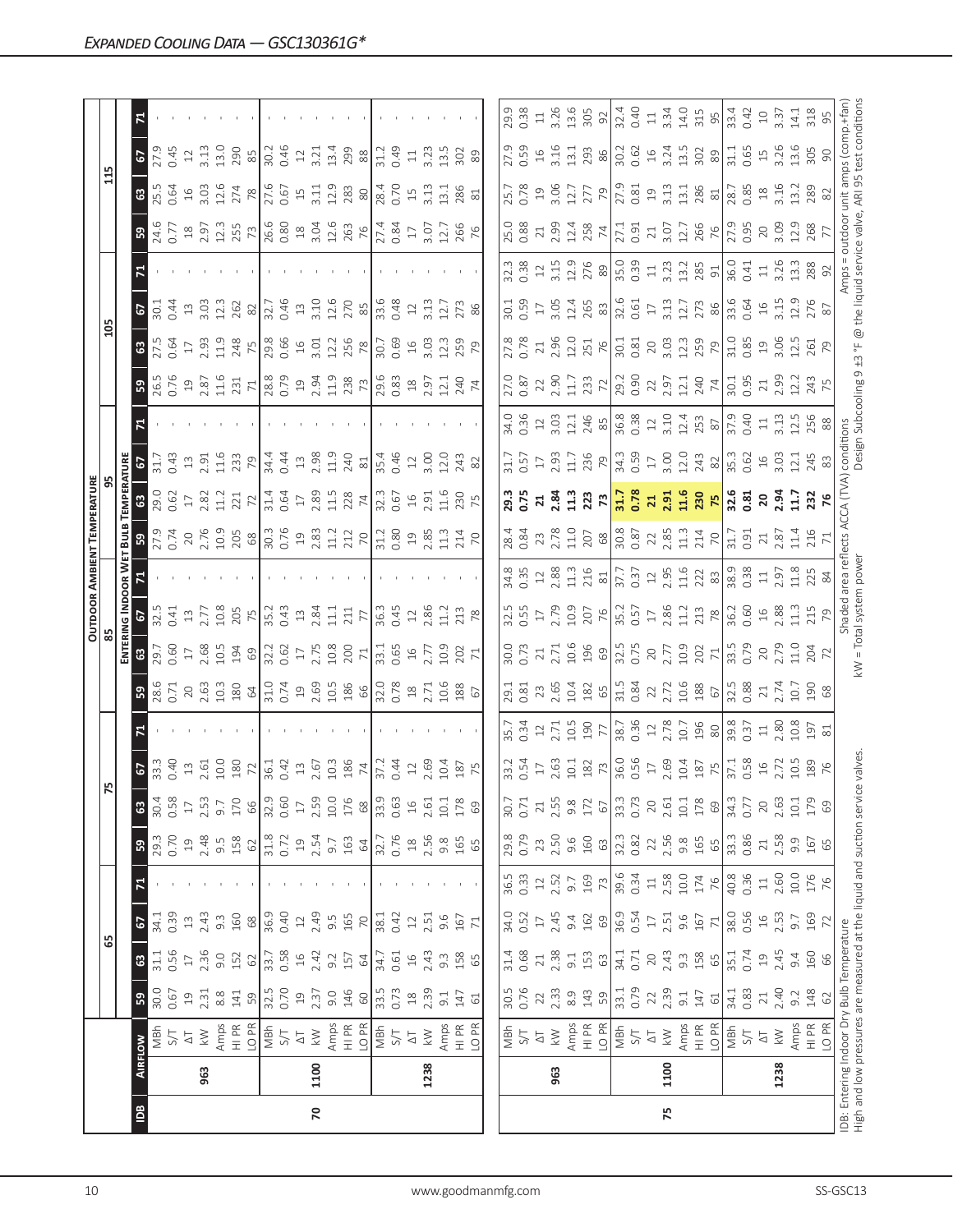|                                                                      |                |                                                                                                                                                |                       |                                          |                         |                                                                                   |                      |                       |                                                                            |                                      |                                            |                                                                |                          |                                                                                                  | OUTDOOR AMBIENT TEMPERATURE                                                                                                                                                                            |                                                                                                                                                |                                                                                                                                                                                                                                                                                                                                  |                                                                                                                                                                                                                                                                                                                     |                                                                                    |                                                                                                                                                                                                    |                                                                                                                                                                                                                      |                                                                                                                                                                                                                              |                                                                              |                            |                     |                                           |
|----------------------------------------------------------------------|----------------|------------------------------------------------------------------------------------------------------------------------------------------------|-----------------------|------------------------------------------|-------------------------|-----------------------------------------------------------------------------------|----------------------|-----------------------|----------------------------------------------------------------------------|--------------------------------------|--------------------------------------------|----------------------------------------------------------------|--------------------------|--------------------------------------------------------------------------------------------------|--------------------------------------------------------------------------------------------------------------------------------------------------------------------------------------------------------|------------------------------------------------------------------------------------------------------------------------------------------------|----------------------------------------------------------------------------------------------------------------------------------------------------------------------------------------------------------------------------------------------------------------------------------------------------------------------------------|---------------------------------------------------------------------------------------------------------------------------------------------------------------------------------------------------------------------------------------------------------------------------------------------------------------------|------------------------------------------------------------------------------------|----------------------------------------------------------------------------------------------------------------------------------------------------------------------------------------------------|----------------------------------------------------------------------------------------------------------------------------------------------------------------------------------------------------------------------|------------------------------------------------------------------------------------------------------------------------------------------------------------------------------------------------------------------------------|------------------------------------------------------------------------------|----------------------------|---------------------|-------------------------------------------|
|                                                                      |                |                                                                                                                                                |                       | ය                                        |                         |                                                                                   |                      | Fυ                    |                                                                            |                                      |                                            |                                                                |                          |                                                                                                  |                                                                                                                                                                                                        |                                                                                                                                                |                                                                                                                                                                                                                                                                                                                                  |                                                                                                                                                                                                                                                                                                                     |                                                                                    | 105                                                                                                                                                                                                |                                                                                                                                                                                                                      |                                                                                                                                                                                                                              |                                                                              | 115                        |                     |                                           |
|                                                                      |                |                                                                                                                                                |                       |                                          |                         |                                                                                   |                      |                       |                                                                            |                                      |                                            | ENTERI                                                         | NG INDOOR W              |                                                                                                  | BULB                                                                                                                                                                                                   |                                                                                                                                                |                                                                                                                                                                                                                                                                                                                                  |                                                                                                                                                                                                                                                                                                                     |                                                                                    |                                                                                                                                                                                                    |                                                                                                                                                                                                                      |                                                                                                                                                                                                                              |                                                                              |                            |                     |                                           |
| $\overline{a}$                                                       | <b>AIRFLOW</b> |                                                                                                                                                | ${\tt S}$             | $\mathbbmss{3}$                          | $rac{62}{33.3}$         | 78.5                                                                              | $\frac{30}{4}$       | 31.0<br>$\mathbf{c}$  | $\frac{67}{331}$                                                           | $\frac{\overline{\mathbf{z}}}{35.4}$ | 39.89                                      |                                                                | $rac{67}{32.4}$          |                                                                                                  | 38.3                                                                                                                                                                                                   | $\frac{38}{295}$                                                                                                                               |                                                                                                                                                                                                                                                                                                                                  |                                                                                                                                                                                                                                                                                                                     | $\mathbb{R}$                                                                       | $rac{3}{28}$ $rac{3}{2}$                                                                                                                                                                           | $\frac{67}{28}$                                                                                                                                                                                                      | $72.1$<br>$32.1$<br>$32.1$<br>$32.2$                                                                                                                                                                                         | 3.36                                                                         | <mark>ន</mark> ី ទី ទី     | $\frac{67}{27.3}$   | $F_{2}$                                   |
|                                                                      |                | Hg<br>N                                                                                                                                        | $\frac{31.1}{0.84}$   | $\frac{87}{21.8}$                        |                         |                                                                                   | 0.87                 | 0.81                  | 0.66                                                                       | <b>D.50</b>                          |                                            | <mark>ន</mark> ី នី នី                                         |                          | 74.5                                                                                             |                                                                                                                                                                                                        |                                                                                                                                                | $\frac{67}{31.6}$                                                                                                                                                                                                                                                                                                                |                                                                                                                                                                                                                                                                                                                     | 27.5<br>0.95                                                                       |                                                                                                                                                                                                    |                                                                                                                                                                                                                      |                                                                                                                                                                                                                              |                                                                              |                            |                     | 0.55                                      |
|                                                                      |                | $\overline{\triangle}$                                                                                                                         | 25<br>2.35            | $24\,$                                   | $\gtrsim$               | $17\,$                                                                            | 25<br>2.52           | $24\,$                | $\gtrsim$                                                                  | $\Gamma$                             | 25<br>2.67                                 | $24$<br>$2.73$                                                 | 21                       | $17\,$                                                                                           |                                                                                                                                                                                                        | $\frac{24}{2.87}$                                                                                                                              | $\overline{21}$                                                                                                                                                                                                                                                                                                                  |                                                                                                                                                                                                                                                                                                                     |                                                                                    | $24$<br>$2.98$                                                                                                                                                                                     | $\frac{21}{3.08}$                                                                                                                                                                                                    |                                                                                                                                                                                                                              | 23                                                                           | 22                         | $\overline{c}$      | 16                                        |
|                                                                      | 963            | $\lesssim$                                                                                                                                     |                       | 2.40                                     | 2.47                    | $2.\overline{5}$<br>9.8                                                           |                      | 2.57                  | 2.65                                                                       | 2.73                                 |                                            |                                                                | 2.81                     | 2.9                                                                                              | $2.81$<br>$1.1$                                                                                                                                                                                        |                                                                                                                                                | 2.96<br>11.8                                                                                                                                                                                                                                                                                                                     |                                                                                                                                                                                                                                                                                                                     |                                                                                    |                                                                                                                                                                                                    |                                                                                                                                                                                                                      |                                                                                                                                                                                                                              |                                                                              | 3.08                       | 3.18                | 3.29                                      |
|                                                                      |                |                                                                                                                                                | 9.0                   | 9.2                                      | 9.5<br>164              |                                                                                   | 9.7                  | 9.9                   | 10.2                                                                       | 10.6                                 |                                            | 10.7                                                           | 11.0                     | 11.4                                                                                             |                                                                                                                                                                                                        | 11.4                                                                                                                                           |                                                                                                                                                                                                                                                                                                                                  |                                                                                                                                                                                                                                                                                                                     |                                                                                    | 12.1                                                                                                                                                                                               | 12.5                                                                                                                                                                                                                 |                                                                                                                                                                                                                              |                                                                              | 12.8                       | 13.2                | 13.7                                      |
|                                                                      |                | $\begin{array}{c}\n\text{Amps} \\ \text{H} \\ \text{P-R} \\ \text{O} \\ \overline{\text{M}} \\ \overline{\text{M}} \\ \text{S/T}\n\end{array}$ | 144<br>$60\,$         | 155                                      |                         | 170.7<br>74.1                                                                     | 162<br>63            | $174\,$<br>$\sqrt{6}$ | $\frac{184}{73}$<br>0.69                                                   | 192<br>$78$                          | $10.5$<br>$184$<br>$66$                    | 198                                                            | $\frac{209}{75.1}$       | 217.9<br>81.3                                                                                    | $\begin{array}{c}\n 209 \\  69 \\  \hline\n 11.3 \\  0.95 \\  71 \\  \hline\n 21.4 \\  71 \\  \hline\n 71\n \end{array}$                                                                               | $\begin{array}{c c}\n 255 & 735 \\  \hline\n 7300 & 894 \\  \hline\n 0.89 & 745 \\  \hline\n 1.7 & 736 \\  \hline\n 0.94 & 0.94\n \end{array}$ | $238$ $80$ $34.7$ $35.7$ $35.7$ $34.5$ $35.7$                                                                                                                                                                                                                                                                                    | $\frac{1}{2}$ $\frac{1}{2}$ $\frac{1}{2}$ $\frac{1}{2}$ $\frac{1}{2}$ $\frac{1}{2}$ $\frac{1}{2}$ $\frac{1}{2}$ $\frac{1}{2}$ $\frac{1}{2}$ $\frac{1}{2}$ $\frac{1}{2}$ $\frac{1}{2}$ $\frac{1}{2}$ $\frac{1}{2}$ $\frac{1}{2}$ $\frac{1}{2}$ $\frac{1}{2}$ $\frac{1}{2}$ $\frac{1}{2}$ $\frac{1}{2}$ $\frac{1}{2}$ | 25<br>2.92<br>11.8<br>236<br>72                                                    | 253<br>77                                                                                                                                                                                          | $\frac{268}{32.5}$<br>$\frac{84}{32.5}$<br>$\frac{2}{5}$<br>3.15                                                                                                                                                     |                                                                                                                                                                                                                              |                                                                              | <b>280</b>                 | 296<br>$\approx$    | 308<br>93                                 |
|                                                                      |                |                                                                                                                                                |                       |                                          |                         |                                                                                   | 32.9                 | 33.6                  |                                                                            |                                      |                                            |                                                                |                          |                                                                                                  |                                                                                                                                                                                                        |                                                                                                                                                |                                                                                                                                                                                                                                                                                                                                  |                                                                                                                                                                                                                                                                                                                     |                                                                                    |                                                                                                                                                                                                    |                                                                                                                                                                                                                      |                                                                                                                                                                                                                              |                                                                              |                            | $\overline{30.1}$   |                                           |
|                                                                      |                |                                                                                                                                                | $\frac{33.7}{0.87}$   | $rac{64}{34.4}$                          | $\frac{70}{36.8}$       | $\frac{3}{2}$<br>$\frac{3}{2}$<br>$\frac{5}{2}$<br>$\frac{4}{2}$<br>$\frac{6}{2}$ | 0.90                 | 0.84                  |                                                                            | $\frac{38.4}{0.51}$ 16               | $\frac{32.1}{2.5}$<br>0.92<br>2.74<br>10.7 |                                                                |                          | $\frac{5}{27.5}$<br>$\frac{5}{27.5}$<br>$\frac{5}{27.5}$<br>$\frac{5}{27.5}$<br>$\frac{1}{27.5}$ |                                                                                                                                                                                                        |                                                                                                                                                |                                                                                                                                                                                                                                                                                                                                  |                                                                                                                                                                                                                                                                                                                     | $\frac{8}{29}$<br>0.99<br>2.99<br>2.12<br>24<br>75                                 | $30.4$<br>0.93<br>24<br>3.06                                                                                                                                                                       |                                                                                                                                                                                                                      |                                                                                                                                                                                                                              |                                                                              | 28.2<br>0.93<br>22<br>3.16 | 0.76                | $\frac{22}{3.57}$<br>157<br>3.37<br>3.4.1 |
|                                                                      |                | $\overline{\Delta}$                                                                                                                            |                       |                                          |                         |                                                                                   |                      | 24                    |                                                                            |                                      |                                            |                                                                |                          |                                                                                                  |                                                                                                                                                                                                        |                                                                                                                                                |                                                                                                                                                                                                                                                                                                                                  |                                                                                                                                                                                                                                                                                                                     |                                                                                    |                                                                                                                                                                                                    |                                                                                                                                                                                                                      |                                                                                                                                                                                                                              |                                                                              |                            | 19                  |                                           |
| 80                                                                   | 1100           | $\leqslant$                                                                                                                                    |                       | $23$<br>$2.45$                           |                         |                                                                                   |                      | 2.63                  |                                                                            |                                      |                                            |                                                                |                          |                                                                                                  |                                                                                                                                                                                                        |                                                                                                                                                |                                                                                                                                                                                                                                                                                                                                  |                                                                                                                                                                                                                                                                                                                     |                                                                                    |                                                                                                                                                                                                    |                                                                                                                                                                                                                      |                                                                                                                                                                                                                              |                                                                              |                            |                     |                                           |
|                                                                      |                |                                                                                                                                                | $24$<br>$24$<br>$9.2$ | 9.4                                      | $20$<br>$2.53$<br>$9.7$ | $10.1\,$                                                                          | $2.58$<br>$9.9$      | $10.1\,$              |                                                                            | 10.8                                 |                                            |                                                                | $\frac{21}{2.88}$        |                                                                                                  |                                                                                                                                                                                                        |                                                                                                                                                |                                                                                                                                                                                                                                                                                                                                  |                                                                                                                                                                                                                                                                                                                     |                                                                                    |                                                                                                                                                                                                    |                                                                                                                                                                                                                      |                                                                                                                                                                                                                              |                                                                              | 13.2                       | 3.26<br>13.6        |                                           |
|                                                                      |                |                                                                                                                                                | 149                   |                                          | 169                     | 176.0                                                                             |                      | 179                   |                                                                            |                                      |                                            |                                                                |                          | 224.6                                                                                            |                                                                                                                                                                                                        |                                                                                                                                                |                                                                                                                                                                                                                                                                                                                                  |                                                                                                                                                                                                                                                                                                                     |                                                                                    |                                                                                                                                                                                                    |                                                                                                                                                                                                                      |                                                                                                                                                                                                                              |                                                                              | 289                        |                     | 318                                       |
|                                                                      |                | $\begin{array}{c}\n\text{Amps} \\ \text{H I PR} \\ \text{O PR} \\ \hline\n\text{NBr} \\ \text{S/T}\n\end{array}$                               | 62                    | 160<br>66                                | 72                      | 76.4                                                                              | $\frac{167}{65}$     | 69                    | $2.72$<br>$2.72$<br>$10.5$<br>$70$<br>$70$<br>$70$<br>$70$<br>$70$<br>$70$ | $^{198}_{\color{red}\text{30}}$      | $\frac{190}{68}$ $\frac{8}{33.3}$          |                                                                | $715$<br>$79$<br>$76.74$ | 83.8                                                                                             |                                                                                                                                                                                                        |                                                                                                                                                |                                                                                                                                                                                                                                                                                                                                  | $3.13$ $12.5$ $88$                                                                                                                                                                                                                                                                                                  |                                                                                    | $\frac{15}{75}$<br>$\frac{15}{75}$<br>$\frac{15}{13}$                                                                                                                                              | $\frac{23}{276}$<br>$\frac{8}{37}$<br>$\frac{15}{37}$<br>0.79                                                                                                                                                        |                                                                                                                                                                                                                              |                                                                              | 82                         | 305<br>90           | 95                                        |
|                                                                      |                |                                                                                                                                                | $\frac{34.7}{0.91}$   | $\frac{35.4}{0.85}$                      |                         | $\sqrt{40.5}$                                                                     |                      | $\frac{1}{34.6}$      |                                                                            | $\frac{39.54}{0.54}$                 |                                            |                                                                |                          | $\frac{38.6}{0.6}$                                                                               | $\frac{32}{32}$ 3                                                                                                                                                                                      |                                                                                                                                                | $\frac{35.2}{0.76}$                                                                                                                                                                                                                                                                                                              | $\frac{7}{37.7}$<br>0.57<br>16<br>3.15                                                                                                                                                                                                                                                                              | $\frac{1}{30.7}$                                                                   |                                                                                                                                                                                                    |                                                                                                                                                                                                                      |                                                                                                                                                                                                                              | $\frac{28}{4}$                                                               | $\frac{10}{2}$             | $\frac{1}{31.0}$    | $\frac{1}{33.1}$                          |
|                                                                      |                |                                                                                                                                                |                       |                                          | $\frac{37.9}{0.69}$     | 0.5                                                                               | $\frac{33.94}{0.94}$ | 0.88                  |                                                                            |                                      |                                            |                                                                |                          |                                                                                                  |                                                                                                                                                                                                        |                                                                                                                                                |                                                                                                                                                                                                                                                                                                                                  |                                                                                                                                                                                                                                                                                                                     |                                                                                    |                                                                                                                                                                                                    |                                                                                                                                                                                                                      |                                                                                                                                                                                                                              |                                                                              | 1.00                       |                     |                                           |
|                                                                      |                | $\overline{\Delta}$                                                                                                                            |                       | $22\,$                                   | 20                      | $\frac{16}{1}$                                                                    | 24                   | 23                    | 20                                                                         | $16$                                 |                                            |                                                                |                          | $16$                                                                                             |                                                                                                                                                                                                        |                                                                                                                                                |                                                                                                                                                                                                                                                                                                                                  |                                                                                                                                                                                                                                                                                                                     |                                                                                    |                                                                                                                                                                                                    |                                                                                                                                                                                                                      |                                                                                                                                                                                                                              | 21                                                                           | 22                         | $^{26}$             | $15$                                      |
|                                                                      | 1238           | $\stackrel{\textstyle<}{\sim}$                                                                                                                 | $23$<br>$2.42$        | 2.47                                     | 2.55                    | 2.6                                                                               | 2.60                 | 2.65                  | 2.74                                                                       | 2.82                                 | $24$<br>2.76                               | 23<br>2.82                                                     | 2.90                     | 3.0                                                                                              | $24$<br>$2.90$                                                                                                                                                                                         | <sup>23</sup><br>2.96                                                                                                                          | 20 <sub>3.05</sub>                                                                                                                                                                                                                                                                                                               |                                                                                                                                                                                                                                                                                                                     | 23.02                                                                              | 23<br>3.08                                                                                                                                                                                         | $\frac{20}{3.18}$                                                                                                                                                                                                    |                                                                                                                                                                                                                              | 3.12                                                                         | 3.19                       | 3.29                | 3.40                                      |
|                                                                      |                |                                                                                                                                                | $9.\overline{3}$      | $9.\overline{5}$                         | $9.\overline{8}$        | 10.1                                                                              | $10.0$               | 10.2                  | 10.6                                                                       | 10.9                                 | 0.8                                        | 11.1                                                           | 11.4                     | 11.9                                                                                             | 11.6                                                                                                                                                                                                   | 11.8                                                                                                                                           | 12.2                                                                                                                                                                                                                                                                                                                             | 12.7                                                                                                                                                                                                                                                                                                                | 12.3                                                                               | 12.6                                                                                                                                                                                               | $\frac{0}{2}$                                                                                                                                                                                                        |                                                                                                                                                                                                                              | $\frac{3}{2}$                                                                | $\frac{33}{5}$             | 13.7                | 14.2                                      |
|                                                                      |                | Amps<br>HI PR                                                                                                                                  | 150                   |                                          | 170                     | 177.8                                                                             |                      | 181                   | 191                                                                        | 199                                  | 191                                        | 206                                                            | 218                      | <b>26.9</b>                                                                                      | 218                                                                                                                                                                                                    | 235                                                                                                                                            | 248                                                                                                                                                                                                                                                                                                                              | 258                                                                                                                                                                                                                                                                                                                 | 245                                                                                | 264                                                                                                                                                                                                | 279                                                                                                                                                                                                                  | $13.5$<br>$90.7$<br>$93.2$                                                                                                                                                                                                   | 271                                                                          | 292                        | 308                 | 321                                       |
|                                                                      |                | LO PR                                                                                                                                          | 62                    | $\begin{array}{c} 161 \\ 66 \end{array}$ |                         | 77.1                                                                              | 168<br>66            | 70                    | $\overline{7}$                                                             | $\overline{81}$                      | 68                                         |                                                                |                          | 84.7                                                                                             |                                                                                                                                                                                                        |                                                                                                                                                |                                                                                                                                                                                                                                                                                                                                  |                                                                                                                                                                                                                                                                                                                     |                                                                                    |                                                                                                                                                                                                    | 88                                                                                                                                                                                                                   |                                                                                                                                                                                                                              | 78                                                                           | 83                         | 91                  | 96                                        |
|                                                                      |                |                                                                                                                                                |                       |                                          |                         |                                                                                   |                      |                       |                                                                            |                                      |                                            |                                                                |                          |                                                                                                  |                                                                                                                                                                                                        |                                                                                                                                                |                                                                                                                                                                                                                                                                                                                                  |                                                                                                                                                                                                                                                                                                                     |                                                                                    |                                                                                                                                                                                                    |                                                                                                                                                                                                                      |                                                                                                                                                                                                                              |                                                                              |                            |                     |                                           |
|                                                                      |                |                                                                                                                                                | $\frac{16}{31.6}$     |                                          | $\frac{8}{33}$          |                                                                                   | $\frac{9}{30}$       | $\frac{15}{31}$       | $\frac{10}{33}$                                                            | $\frac{2}{35}$                       |                                            |                                                                |                          |                                                                                                  |                                                                                                                                                                                                        |                                                                                                                                                | $\frac{31.4}{4}$                                                                                                                                                                                                                                                                                                                 |                                                                                                                                                                                                                                                                                                                     | $\sqrt{27.9}$                                                                      |                                                                                                                                                                                                    |                                                                                                                                                                                                                      |                                                                                                                                                                                                                              | $\frac{9}{25}$                                                               | $\sqrt{26.4}$              |                     | $\frac{15}{29}$                           |
|                                                                      |                | 지<br>이트<br>이                                                                                                                                   | 0.88                  | $\frac{32.2}{0.85}$                      | 0.76                    | 36.0<br>0.62                                                                      | 0.91                 | 0.88                  | 0.79                                                                       | 0.64                                 | $\frac{20}{30}$ .                          | $\frac{20.7}{0.90}$                                            | $\frac{22}{30}$ 81       | $\frac{34.3}{0.66}$                                                                              | $\frac{29.4}{0.96}$                                                                                                                                                                                    |                                                                                                                                                |                                                                                                                                                                                                                                                                                                                                  | $\frac{1}{3}$ .68                                                                                                                                                                                                                                                                                                   |                                                                                    | $\frac{5}{582}$                                                                                                                                                                                    | $\frac{29.8}{0.87}$                                                                                                                                                                                                  | $\frac{31.8}{0.71}$                                                                                                                                                                                                          | 1.00                                                                         | 0.97                       | $\frac{27.6}{0.88}$ | 0.71                                      |
|                                                                      |                | $\overline{\Delta}$                                                                                                                            |                       | 26                                       | 25                      | $\gtrsim$                                                                         | $27\,$               | 26                    | 25                                                                         |                                      |                                            |                                                                |                          |                                                                                                  |                                                                                                                                                                                                        |                                                                                                                                                |                                                                                                                                                                                                                                                                                                                                  |                                                                                                                                                                                                                                                                                                                     | 27                                                                                 |                                                                                                                                                                                                    |                                                                                                                                                                                                                      |                                                                                                                                                                                                                              | 25                                                                           | 25                         | 23                  | $20$                                      |
|                                                                      | 963            | $\stackrel{\textstyle<}{\sim}$                                                                                                                 | 27<br>2.37            | 2.41                                     | 2.49                    | 2.56                                                                              | 2.54                 | 2.59                  | 2.67                                                                       | 2.76                                 | $27$<br>$2.69$                             |                                                                | 25<br>2.84               |                                                                                                  |                                                                                                                                                                                                        |                                                                                                                                                |                                                                                                                                                                                                                                                                                                                                  |                                                                                                                                                                                                                                                                                                                     | 2.94                                                                               | $\frac{26}{3.01}$                                                                                                                                                                                  | 25<br>3.10                                                                                                                                                                                                           |                                                                                                                                                                                                                              | 3.04                                                                         | 3.11                       | 3.21                | 3.31                                      |
|                                                                      |                |                                                                                                                                                | 9.0                   | 9.2                                      | 9.5<br>165              | 9.9                                                                               | 9.7                  | $10.0$<br>$176$       | 10.3                                                                       | 10.6                                 |                                            |                                                                | $\Xi$                    |                                                                                                  |                                                                                                                                                                                                        |                                                                                                                                                |                                                                                                                                                                                                                                                                                                                                  |                                                                                                                                                                                                                                                                                                                     |                                                                                    |                                                                                                                                                                                                    | $12.6$<br>$270$<br>$85$                                                                                                                                                                                              | $\frac{21}{3.20}$<br>$\frac{20}{13.1}$<br>$\frac{28}{28}$                                                                                                                                                                    |                                                                              | 12.9                       | 13.4                | 13.9                                      |
|                                                                      |                | Amps<br>HI PR                                                                                                                                  | 145                   | 157                                      |                         | $172$                                                                             | 163                  |                       | 186                                                                        | 194                                  |                                            |                                                                | $\frac{211}{77}$         |                                                                                                  |                                                                                                                                                                                                        |                                                                                                                                                |                                                                                                                                                                                                                                                                                                                                  |                                                                                                                                                                                                                                                                                                                     |                                                                                    |                                                                                                                                                                                                    |                                                                                                                                                                                                                      |                                                                                                                                                                                                                              |                                                                              | 283                        | 299                 | 312                                       |
|                                                                      |                | LO PR                                                                                                                                          | $60\,$                | 64                                       | $70$                    |                                                                                   | $\mathcal{Q}$        | 68                    | $\overline{7}$                                                             | 79                                   | $\frac{15}{186}$                           | $\begin{array}{c} 26 \\ 2.75 \\ 10.8 \\ 200 \\ 71 \end{array}$ |                          | $2, 93$<br>$11.5$<br>$220$<br>$82$                                                               | $\begin{array}{c} 27 \\ 2.83 \\ 1.11 \\ 7.0 \\ \hline \end{array}$<br>$\begin{array}{c} 27 \\ 1.11 \\ 7.0 \\ \hline \end{array}$<br>$\begin{array}{c} 27 \\ 1.00 \\ 1.00 \\ 2.3 \\ \hline \end{array}$ | $27$<br>$2.89$<br>$11.5$<br>$74$                                                                                                               | $2.98$<br>$1.98$<br>$2.40$<br>$81$                                                                                                                                                                                                                                                                                               | $22$<br>$3.08$<br>$12.3$<br>$251$<br>86                                                                                                                                                                                                                                                                             | $11.9$<br>$738$<br>$73$                                                            | 12.2<br>256<br>78                                                                                                                                                                                  |                                                                                                                                                                                                                      |                                                                                                                                                                                                                              | 12.6<br>263<br>76                                                            | $\rm ^{\rm 80}$            | $88$                | 94                                        |
|                                                                      |                | NS<br>N                                                                                                                                        | 34.3                  | 34.9<br>0.88                             | 36.6<br>0.79            | $\frac{39.0}{0.64}$                                                               | $\frac{33.5}{ }$     | 34.1                  | 35.7                                                                       | 38.1<br>0.67                         | $\frac{32.7}{0.97}$                        | $\begin{array}{c} 3.3 \\ 0.93 \end{array}$                     |                          | 37.2<br>0.68                                                                                     |                                                                                                                                                                                                        | $\frac{32.5}{0.96}$                                                                                                                            |                                                                                                                                                                                                                                                                                                                                  |                                                                                                                                                                                                                                                                                                                     |                                                                                    |                                                                                                                                                                                                    |                                                                                                                                                                                                                      |                                                                                                                                                                                                                              | $\frac{28.0}{1.00}$                                                          | $\frac{28.6}{1.00}$        | $\frac{9}{29.5}$    | $\frac{31.9}{0.74}$                       |
|                                                                      |                |                                                                                                                                                |                       |                                          |                         |                                                                                   | 0.94                 | 0.91                  |                                                                            |                                      |                                            |                                                                |                          |                                                                                                  |                                                                                                                                                                                                        |                                                                                                                                                |                                                                                                                                                                                                                                                                                                                                  |                                                                                                                                                                                                                                                                                                                     |                                                                                    |                                                                                                                                                                                                    |                                                                                                                                                                                                                      |                                                                                                                                                                                                                              |                                                                              |                            |                     |                                           |
|                                                                      |                | $\overline{\Delta}$                                                                                                                            | 26                    | $26$                                     | 24<br>2.55              | $21$<br>$2.62$                                                                    | 26                   | 26                    | 25                                                                         | $\sqrt{2}$                           | 26                                         | 26<br>2.82                                                     | $34.9$<br>0.84<br>2.90   | $\frac{21}{3.00}$                                                                                |                                                                                                                                                                                                        | $\begin{array}{c} 26 \\ 2.96 \\ 11.8 \\ 77 \end{array}$                                                                                        |                                                                                                                                                                                                                                                                                                                                  | $\frac{1}{36.3}$ $\frac{1}{31}$ $\frac{1}{21}$ $\frac{1}{21}$ $\frac{1}{28}$ $\frac{8}{89}$                                                                                                                                                                                                                         | $\begin{array}{c} 30.3 \\ 1.00 \\ 2.5 \\ 3.02 \\ 12.3 \\ 245 \\ 75 \\ \end{array}$ |                                                                                                                                                                                                    |                                                                                                                                                                                                                      |                                                                                                                                                                                                                              | 23                                                                           | 24                         | 23<br>3.29          | $20$                                      |
| 85                                                                   | 1100           | $\overline{\mathbb{X}}$                                                                                                                        | 2.42                  | 2.47                                     |                         |                                                                                   | 2.60                 | 2.65                  | 2.74                                                                       | 2.82                                 | 2.76                                       |                                                                |                          |                                                                                                  |                                                                                                                                                                                                        |                                                                                                                                                |                                                                                                                                                                                                                                                                                                                                  |                                                                                                                                                                                                                                                                                                                     |                                                                                    |                                                                                                                                                                                                    |                                                                                                                                                                                                                      |                                                                                                                                                                                                                              | 3.12                                                                         | 3.19                       |                     | 3.40                                      |
|                                                                      |                |                                                                                                                                                | $9.\overline{3}$      | $9.\overline{5}$                         |                         | 10.1                                                                              | $10.0$               | 10.2                  | 10.6                                                                       | 10.9                                 |                                            | $\Xi$                                                          | 11.4                     | 11.9                                                                                             |                                                                                                                                                                                                        |                                                                                                                                                |                                                                                                                                                                                                                                                                                                                                  |                                                                                                                                                                                                                                                                                                                     |                                                                                    |                                                                                                                                                                                                    |                                                                                                                                                                                                                      |                                                                                                                                                                                                                              |                                                                              |                            | 13.7                | 14.2                                      |
|                                                                      |                | Amps<br>HI PR<br>LO PR                                                                                                                         | 150                   | 161                                      | $9.8$<br>170            | $178$ $\,$                                                                        | 168                  | 181                   |                                                                            | 199                                  | $\frac{8}{191}$                            |                                                                | <b>218</b><br>80         | 227                                                                                              | $218$<br>$72$                                                                                                                                                                                          |                                                                                                                                                |                                                                                                                                                                                                                                                                                                                                  |                                                                                                                                                                                                                                                                                                                     |                                                                                    |                                                                                                                                                                                                    |                                                                                                                                                                                                                      |                                                                                                                                                                                                                              | $13.0$<br>$271$<br>$78$                                                      | $13.3$<br>$292$<br>$83$    | $308$<br>$91$       | 321                                       |
|                                                                      |                |                                                                                                                                                | 62                    | 66                                       | $\overline{72}$         |                                                                                   | 66                   | $\overline{70}$       |                                                                            | $81$                                 |                                            |                                                                |                          |                                                                                                  |                                                                                                                                                                                                        |                                                                                                                                                |                                                                                                                                                                                                                                                                                                                                  |                                                                                                                                                                                                                                                                                                                     |                                                                                    |                                                                                                                                                                                                    |                                                                                                                                                                                                                      |                                                                                                                                                                                                                              |                                                                              |                            |                     | 96                                        |
|                                                                      |                | <b>MBh</b>                                                                                                                                     | $\frac{35}{3}$        | 36.0                                     | $\sqrt{37}$             | $\sqrt{40.2}$                                                                     | $\frac{34.5}{0.99}$  | $\frac{35.1}{ }$      | $\frac{25}{191}$                                                           | $\frac{1}{39}$                       | $\sqrt{\frac{33}{2}}$                      | $\frac{206}{73}$<br>$\frac{13}{34.3}$                          | $\frac{9}{35.88}$        | $\frac{38.3}{0.72}$                                                                              | $\frac{8}{32.8}$                                                                                                                                                                                       | $\frac{13}{33.50}$ 2.98                                                                                                                        | $\frac{1}{34}$<br>$\frac{1}{34}$<br>$\frac{1}{34}$<br>$\frac{1}{34}$<br>$\frac{1}{34}$<br>$\frac{1}{34}$<br>$\frac{1}{34}$<br>$\frac{1}{34}$<br>$\frac{1}{34}$<br>$\frac{1}{34}$<br>$\frac{1}{34}$<br>$\frac{1}{34}$<br>$\frac{1}{34}$<br>$\frac{1}{34}$<br>$\frac{1}{34}$<br>$\frac{1}{34}$<br>$\frac{1}{34}$<br>$\frac{1}{34}$ | $\frac{37.4}{0.74}$                                                                                                                                                                                                                                                                                                 | $\frac{31.2}{31.00}$                                                               | $\frac{1}{30}$<br>$\frac{1}{30}$<br>$\frac{1}{30}$<br>$\frac{1}{30}$<br>$\frac{1}{30}$<br>$\frac{1}{30}$<br>$\frac{1}{30}$<br>$\frac{1}{30}$<br>$\frac{1}{30}$<br>$\frac{1}{30}$<br>$\frac{1}{30}$ | $\frac{1}{32}$<br>$\frac{1}{32}$<br>$\frac{1}{32}$<br>$\frac{1}{32}$<br>$\frac{1}{32}$<br>$\frac{1}{32}$<br>$\frac{1}{32}$<br>$\frac{1}{32}$<br>$\frac{1}{32}$<br>$\frac{1}{32}$<br>$\frac{1}{32}$<br>$\frac{1}{32}$ | $\frac{1}{34.5}$<br>$\frac{1}{2}$<br>$\frac{1}{2}$<br>$\frac{2}{3}$<br>$\frac{2}{3}$<br>$\frac{1}{2}$<br>$\frac{3}{2}$<br>$\frac{1}{2}$<br>$\frac{3}{2}$<br>$\frac{1}{3}$<br>$\frac{1}{5}$<br>$\frac{1}{5}$<br>$\frac{1}{5}$ | $\frac{9}{28.9}$                                                             | $\frac{5}{295}$            | $\frac{8}{30.85}$   | $\frac{9}{22}$                            |
|                                                                      |                | $5\sqrt{ }$                                                                                                                                    | 0.95                  | 0.92                                     | 0.83                    | 0.67                                                                              |                      | 0.95                  |                                                                            | 0.70                                 | 1.00                                       |                                                                |                          |                                                                                                  |                                                                                                                                                                                                        |                                                                                                                                                |                                                                                                                                                                                                                                                                                                                                  |                                                                                                                                                                                                                                                                                                                     |                                                                                    |                                                                                                                                                                                                    |                                                                                                                                                                                                                      |                                                                                                                                                                                                                              |                                                                              | 1.00                       |                     | 0.77                                      |
|                                                                      |                | $\overline{\Delta}$                                                                                                                            | $25$<br>2.44          | 25                                       | $23$                    | $20$                                                                              | 25                   | 25                    | 24<br>2.76                                                                 | $20$                                 | 25                                         | 25<br>2.84                                                     | $24$<br>$2.93$           | 20                                                                                               | $24$<br>$2.92$                                                                                                                                                                                         |                                                                                                                                                |                                                                                                                                                                                                                                                                                                                                  |                                                                                                                                                                                                                                                                                                                     | 23                                                                                 | 24                                                                                                                                                                                                 | 23<br>3.21                                                                                                                                                                                                           |                                                                                                                                                                                                                              | 21                                                                           | 22                         | $22\,$              | $\overline{1}9$                           |
|                                                                      | 1238           | $\lesssim$                                                                                                                                     |                       | 2.49                                     | 2.57                    | 2.65                                                                              | 2.62                 | 2.68                  |                                                                            | 2.85                                 | 2.78                                       |                                                                |                          | 3.02                                                                                             |                                                                                                                                                                                                        |                                                                                                                                                |                                                                                                                                                                                                                                                                                                                                  | $3.18$<br>$12.8$                                                                                                                                                                                                                                                                                                    | 3.04                                                                               | 3.11                                                                                                                                                                                               |                                                                                                                                                                                                                      | $20$<br>3.31<br>13.6<br>294<br>34                                                                                                                                                                                            | 3.14                                                                         | 3.21                       | 3.32                | 3.43                                      |
|                                                                      |                | Amps                                                                                                                                           | 9.4                   | 9.6                                      | 9.9                     | $10.2\,$                                                                          | 10.1                 | 10.3                  | 10.6                                                                       | 11.0                                 | 10.9                                       | 11.2                                                           | 11.5                     | 12.0                                                                                             | Ë                                                                                                                                                                                                      | 1.9                                                                                                                                            |                                                                                                                                                                                                                                                                                                                                  |                                                                                                                                                                                                                                                                                                                     | 12.4                                                                               | 12.7                                                                                                                                                                                               | 13.1                                                                                                                                                                                                                 |                                                                                                                                                                                                                              |                                                                              |                            | 13.9                | 14.4                                      |
|                                                                      |                | HI PR<br>LO PR                                                                                                                                 | 151                   | 163                                      | 172                     | 180                                                                               | 170                  | 183                   | $\frac{193}{77}$                                                           | $\frac{201}{82}$                     | $\frac{3}{6}$                              | $208$<br>74                                                    | <b>220</b><br>80         | 229                                                                                              | 220                                                                                                                                                                                                    | 237                                                                                                                                            | 250<br>84                                                                                                                                                                                                                                                                                                                        | $\frac{261}{90}$                                                                                                                                                                                                                                                                                                    | 248                                                                                | 267<br>81                                                                                                                                                                                          | 282                                                                                                                                                                                                                  |                                                                                                                                                                                                                              | 13.1<br>274<br>79                                                            | $13.4$<br>$295$<br>$84$    | 311                 | 324                                       |
|                                                                      |                |                                                                                                                                                | 63                    | 67                                       | 73                      | $78$                                                                              | 67                   |                       |                                                                            |                                      |                                            |                                                                |                          |                                                                                                  |                                                                                                                                                                                                        |                                                                                                                                                |                                                                                                                                                                                                                                                                                                                                  |                                                                                                                                                                                                                                                                                                                     |                                                                                    |                                                                                                                                                                                                    |                                                                                                                                                                                                                      |                                                                                                                                                                                                                              |                                                                              |                            | 91                  |                                           |
| IDB: Entering Indoor Dry Bulb Temperature                            |                |                                                                                                                                                |                       |                                          |                         |                                                                                   |                      |                       |                                                                            |                                      |                                            |                                                                | Shaded                   | area reflects                                                                                    |                                                                                                                                                                                                        | AHRI conditions                                                                                                                                |                                                                                                                                                                                                                                                                                                                                  |                                                                                                                                                                                                                                                                                                                     |                                                                                    |                                                                                                                                                                                                    |                                                                                                                                                                                                                      |                                                                                                                                                                                                                              | outdoor                                                                      | unit amps (comp.+fan       |                     |                                           |
| High and low pressures are measured at the liquid and suction servic |                |                                                                                                                                                |                       |                                          |                         |                                                                                   |                      |                       | te valves.                                                                 |                                      |                                            | kW = Total system powe                                         |                          |                                                                                                  |                                                                                                                                                                                                        |                                                                                                                                                |                                                                                                                                                                                                                                                                                                                                  |                                                                                                                                                                                                                                                                                                                     |                                                                                    |                                                                                                                                                                                                    |                                                                                                                                                                                                                      |                                                                                                                                                                                                                              | Design Subcooling 9 ±3 °F @ the liquid service valve, ARI 95 test conditions |                            |                     |                                           |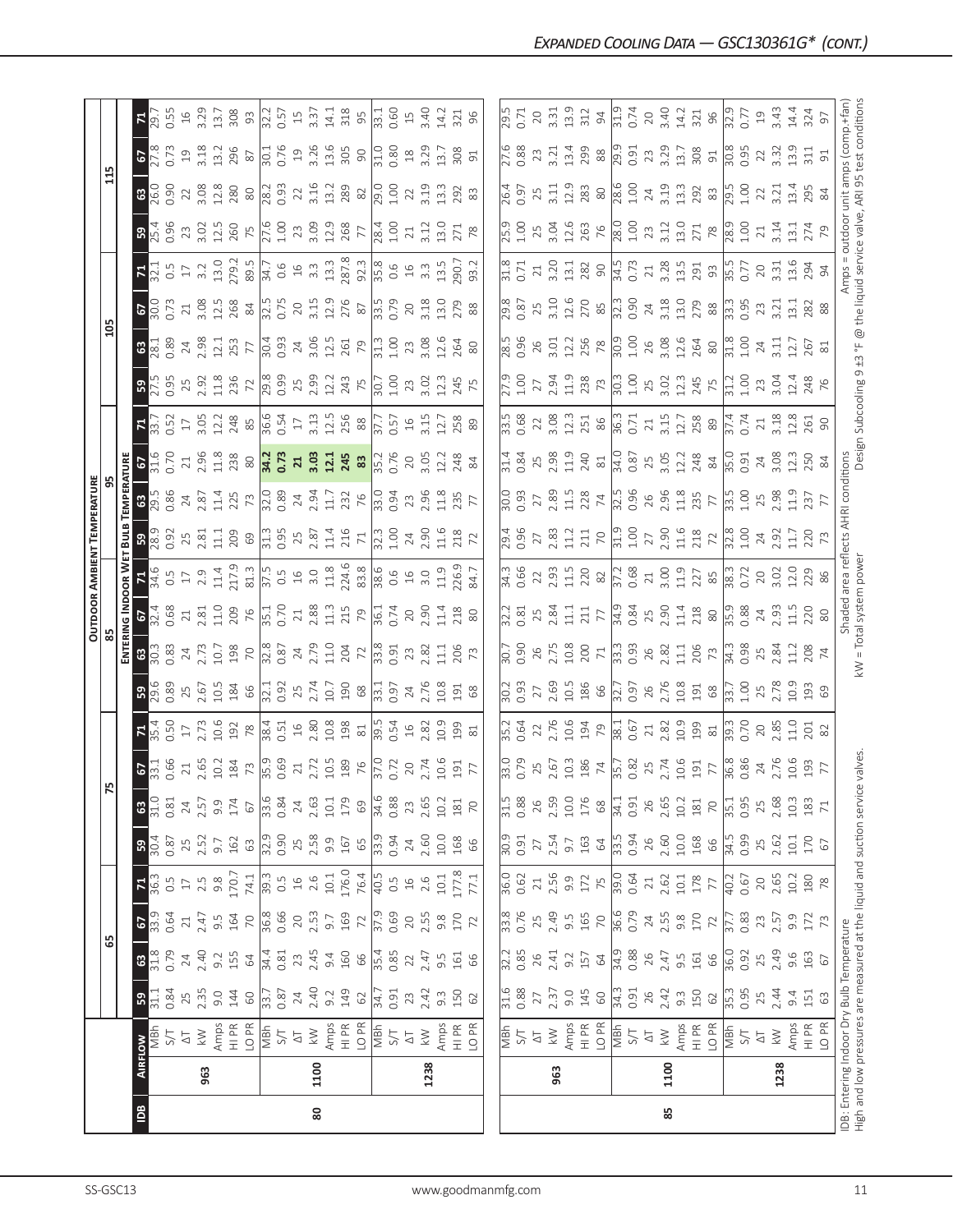|            |      |                                                                                                                  |                                                   |                        |                        |                                         |                                           |                        |                                                                           |                                                                                                                                                                                                                                                                                                                       |                                                                                                                                                                                                                                                                                                                                      |                                          |                                                                                                                                                                                   |                                                          | <b>OUTDOOR AMBIENT TEMPERATURE</b>                                                                                             |                                                                                                                                                                                                                                                                                                                     |                                                                                     |                                                                                                              |                                                                                                                                                                                                                                                                             |                |                                                                                                                                                                                                                                                                                                                                                   |                                                                                                                                                                                                                                                                                                               |                                                                                                                                                                                                                                                                                                                     |                                                                                                                            |                                                                                                     |                     |
|------------|------|------------------------------------------------------------------------------------------------------------------|---------------------------------------------------|------------------------|------------------------|-----------------------------------------|-------------------------------------------|------------------------|---------------------------------------------------------------------------|-----------------------------------------------------------------------------------------------------------------------------------------------------------------------------------------------------------------------------------------------------------------------------------------------------------------------|--------------------------------------------------------------------------------------------------------------------------------------------------------------------------------------------------------------------------------------------------------------------------------------------------------------------------------------|------------------------------------------|-----------------------------------------------------------------------------------------------------------------------------------------------------------------------------------|----------------------------------------------------------|--------------------------------------------------------------------------------------------------------------------------------|---------------------------------------------------------------------------------------------------------------------------------------------------------------------------------------------------------------------------------------------------------------------------------------------------------------------|-------------------------------------------------------------------------------------|--------------------------------------------------------------------------------------------------------------|-----------------------------------------------------------------------------------------------------------------------------------------------------------------------------------------------------------------------------------------------------------------------------|----------------|---------------------------------------------------------------------------------------------------------------------------------------------------------------------------------------------------------------------------------------------------------------------------------------------------------------------------------------------------|---------------------------------------------------------------------------------------------------------------------------------------------------------------------------------------------------------------------------------------------------------------------------------------------------------------|---------------------------------------------------------------------------------------------------------------------------------------------------------------------------------------------------------------------------------------------------------------------------------------------------------------------|----------------------------------------------------------------------------------------------------------------------------|-----------------------------------------------------------------------------------------------------|---------------------|
|            |      |                                                                                                                  |                                                   | 65                     |                        |                                         |                                           |                        | 75                                                                        |                                                                                                                                                                                                                                                                                                                       |                                                                                                                                                                                                                                                                                                                                      |                                          |                                                                                                                                                                                   |                                                          |                                                                                                                                |                                                                                                                                                                                                                                                                                                                     |                                                                                     |                                                                                                              |                                                                                                                                                                                                                                                                             | 105            |                                                                                                                                                                                                                                                                                                                                                   |                                                                                                                                                                                                                                                                                                               |                                                                                                                                                                                                                                                                                                                     | 115                                                                                                                        |                                                                                                     |                     |
|            |      |                                                                                                                  |                                                   |                        |                        |                                         |                                           |                        |                                                                           |                                                                                                                                                                                                                                                                                                                       |                                                                                                                                                                                                                                                                                                                                      | ENTERI                                   | <b>NG INDOOR</b>                                                                                                                                                                  |                                                          | BulB                                                                                                                           | EMPERATURE                                                                                                                                                                                                                                                                                                          |                                                                                     |                                                                                                              |                                                                                                                                                                                                                                                                             |                |                                                                                                                                                                                                                                                                                                                                                   |                                                                                                                                                                                                                                                                                                               |                                                                                                                                                                                                                                                                                                                     |                                                                                                                            |                                                                                                     |                     |
| <b>Sal</b> |      | <b>AIRFLOW</b>                                                                                                   | ${\tt S}$                                         | ශ                      | 67                     |                                         | ${\tt S}$                                 | $\mathbb{S}^3$         | $\frac{67}{39.5}$                                                         |                                                                                                                                                                                                                                                                                                                       |                                                                                                                                                                                                                                                                                                                                      | $\frac{3}{2}$                            |                                                                                                                                                                                   |                                                          |                                                                                                                                |                                                                                                                                                                                                                                                                                                                     |                                                                                     |                                                                                                              |                                                                                                                                                                                                                                                                             |                | $\frac{1}{2}$                                                                                                                                                                                                                                                                                                                                     |                                                                                                                                                                                                                                                                                                               |                                                                                                                                                                                                                                                                                                                     |                                                                                                                            | 6                                                                                                   |                     |
|            |      | NBh                                                                                                              | 35.6                                              | 36.9                   | 40.4                   |                                         | 34.8                                      | 36.0                   |                                                                           |                                                                                                                                                                                                                                                                                                                       | 33.9                                                                                                                                                                                                                                                                                                                                 |                                          |                                                                                                                                                                                   |                                                          | 33.1                                                                                                                           | 34.3                                                                                                                                                                                                                                                                                                                |                                                                                     |                                                                                                              |                                                                                                                                                                                                                                                                             | 32.6           | $\sqrt{35}$                                                                                                                                                                                                                                                                                                                                       |                                                                                                                                                                                                                                                                                                               |                                                                                                                                                                                                                                                                                                                     | 30.2                                                                                                                       | 33.1                                                                                                |                     |
|            |      | 5/1                                                                                                              | 0.69                                              | 0.58                   | 0.40                   |                                         | 0.72                                      | 0.60                   | 0.41                                                                      |                                                                                                                                                                                                                                                                                                                       |                                                                                                                                                                                                                                                                                                                                      | 0.61                                     | 0.42                                                                                                                                                                              |                                                          |                                                                                                                                | 0.63                                                                                                                                                                                                                                                                                                                | 0.44                                                                                |                                                                                                              |                                                                                                                                                                                                                                                                             | 0.66           | 0.45                                                                                                                                                                                                                                                                                                                                              |                                                                                                                                                                                                                                                                                                               |                                                                                                                                                                                                                                                                                                                     | 0.66                                                                                                                       | 0.46                                                                                                |                     |
|            | 1225 | $\lesssim$<br>$\overline{\circ}$                                                                                 | 2.12<br>$\stackrel{\textstyle\circ}{\rightarrow}$ | 2.17<br>$\frac{16}{1}$ | 2.25<br>$\supseteq$    |                                         | 2.31<br>$\overline{19}$                   | 2.37<br>$\frac{16}{1}$ | $2,46$<br>$2,46$<br>$9,1$<br>$161$                                        |                                                                                                                                                                                                                                                                                                                       | $\frac{1}{2}$<br>$\frac{3}{2}$ , $\frac{3}{4}$ , $\frac{3}{4}$ , $\frac{3}{4}$ , $\frac{3}{4}$ , $\frac{3}{4}$ , $\frac{3}{4}$ , $\frac{3}{4}$ , $\frac{3}{4}$ , $\frac{3}{4}$ , $\frac{3}{4}$ , $\frac{3}{4}$ , $\frac{3}{4}$ , $\frac{3}{4}$ , $\frac{3}{4}$ , $\frac{3}{4}$ , $\frac{3}{4}$ , $\frac{3}{4}$ , $\frac{3}{4}$ , $\$ | 2.54<br>$16$                             | 12.64                                                                                                                                                                             |                                                          | $-76$<br>$-2.63$<br>$-9.83$<br>$-69$                                                                                           | $16$<br>$2.70$                                                                                                                                                                                                                                                                                                      | 2.80<br>$12\,$                                                                      |                                                                                                              | $\frac{31.4}{0.79}$<br>0.79<br>2.76<br>2.72<br>2.72                                                                                                                                                                                                                         | $16^{0}$       | 2.93<br>$12\,$                                                                                                                                                                                                                                                                                                                                    |                                                                                                                                                                                                                                                                                                               | 29.1<br>0.79<br>2.87<br>2.87                                                                                                                                                                                                                                                                                        | $15.94$<br>$11.3$                                                                                                          | $\Xi$                                                                                               |                     |
|            |      | Amps                                                                                                             | $8.1\,$                                           | 8.2                    | $8.\overline{5}$       |                                         | $8.6$                                     | $8.\overline{8}$       |                                                                           |                                                                                                                                                                                                                                                                                                                       |                                                                                                                                                                                                                                                                                                                                      |                                          | $9.\overline{8}$                                                                                                                                                                  |                                                          |                                                                                                                                | 10.1                                                                                                                                                                                                                                                                                                                | 10.4                                                                                |                                                                                                              |                                                                                                                                                                                                                                                                             | 10.7           | 11.1                                                                                                                                                                                                                                                                                                                                              |                                                                                                                                                                                                                                                                                                               |                                                                                                                                                                                                                                                                                                                     |                                                                                                                            | $3.05$<br>11.7                                                                                      |                     |
|            |      | $\frac{\alpha}{\Xi}$                                                                                             | 126                                               | 136                    | 143                    |                                         | 141                                       | 152                    |                                                                           |                                                                                                                                                                                                                                                                                                                       |                                                                                                                                                                                                                                                                                                                                      | $9.5$<br>173                             | 183                                                                                                                                                                               |                                                          |                                                                                                                                | 197                                                                                                                                                                                                                                                                                                                 | 208                                                                                 |                                                                                                              |                                                                                                                                                                                                                                                                             | 222            | 234                                                                                                                                                                                                                                                                                                                                               |                                                                                                                                                                                                                                                                                                               |                                                                                                                                                                                                                                                                                                                     | 245                                                                                                                        | 259                                                                                                 |                     |
|            |      | LO <sub>PR</sub>                                                                                                 | $\rm ^{\rm o}$                                    | 64                     | $69\,$                 |                                         | 63                                        | $67\,$                 | 73                                                                        |                                                                                                                                                                                                                                                                                                                       |                                                                                                                                                                                                                                                                                                                                      | $\overline{70}$                          | 76                                                                                                                                                                                |                                                          |                                                                                                                                | 73                                                                                                                                                                                                                                                                                                                  | $\rm{SO}$                                                                           |                                                                                                              |                                                                                                                                                                                                                                                                             |                | $\rm ^{84}$                                                                                                                                                                                                                                                                                                                                       |                                                                                                                                                                                                                                                                                                               | 228                                                                                                                                                                                                                                                                                                                 | $\rm 80$                                                                                                                   | $\approx$                                                                                           |                     |
|            |      | MBh                                                                                                              | 38.6                                              | 40.0                   | 43.8                   |                                         | 37.7                                      | 39.0                   | 42.8<br>0.43                                                              |                                                                                                                                                                                                                                                                                                                       |                                                                                                                                                                                                                                                                                                                                      | $38.1$<br>0.64<br>19<br>2.62<br>9.7<br>7 | 41.7                                                                                                                                                                              |                                                          | $\begin{array}{c} 35.9 \\ 0.78 \\ 18 \end{array}$                                                                              | 37.2<br>0.66                                                                                                                                                                                                                                                                                                        | 40.7<br>0.45                                                                        |                                                                                                              | $\begin{array}{c c c c c c c c c} \hline 34.3 & 24.3 & 24.3 & 24.3 & 24.3 & 24.3 & 24.3 & 24.3 & 24.3 & 24.3 & 24.3 & 24.3 & 24.3 & 25.3 & 25.3 & 26.3 & 27.3 & 28.3 & 29.3 & 20.3 & 24.3 & 25.3 & 26.3 & 27.3 & 28.3 & 29.3 & 29.3 & 20.3 & 20.3 & 20.3 & 20.3 & 20.3 & 2$ | 35.3<br>0.68   | 38.7                                                                                                                                                                                                                                                                                                                                              |                                                                                                                                                                                                                                                                                                               |                                                                                                                                                                                                                                                                                                                     | $\begin{array}{c} 32.7 \\ 0.69 \\ 1.9 \\ 3.03 \\ 1.46 \\ 8 \\ 2.53 \\ 8 \\ \hline \end{array}$                             | 35.8<br>0.48                                                                                        |                     |
|            |      | $51$                                                                                                             | 0.72                                              | 0.60                   | 0.41                   |                                         | 0.74                                      | 0.62                   |                                                                           |                                                                                                                                                                                                                                                                                                                       |                                                                                                                                                                                                                                                                                                                                      |                                          | 0.44                                                                                                                                                                              |                                                          |                                                                                                                                |                                                                                                                                                                                                                                                                                                                     |                                                                                     |                                                                                                              |                                                                                                                                                                                                                                                                             |                | 0.47                                                                                                                                                                                                                                                                                                                                              |                                                                                                                                                                                                                                                                                                               |                                                                                                                                                                                                                                                                                                                     |                                                                                                                            |                                                                                                     |                     |
|            |      | $\overline{\Delta}$                                                                                              | $\stackrel{\textstyle\circ}{\mathcal{1}}$         | $16$                   | 12                     |                                         | $\stackrel{\textstyle\circ}{\mathcal{A}}$ | $16$                   | $12$                                                                      |                                                                                                                                                                                                                                                                                                                       |                                                                                                                                                                                                                                                                                                                                      |                                          |                                                                                                                                                                                   |                                                          |                                                                                                                                | $16$                                                                                                                                                                                                                                                                                                                | $22$                                                                                |                                                                                                              |                                                                                                                                                                                                                                                                             | $16$           | $12$                                                                                                                                                                                                                                                                                                                                              |                                                                                                                                                                                                                                                                                                               |                                                                                                                                                                                                                                                                                                                     |                                                                                                                            | $\Xi$                                                                                               |                     |
| 20         | 1400 | $\lesssim$                                                                                                       | 2.18                                              | 2.23                   | 2.32                   |                                         | $2.38$<br>8.9                             | 2.44                   |                                                                           |                                                                                                                                                                                                                                                                                                                       |                                                                                                                                                                                                                                                                                                                                      |                                          |                                                                                                                                                                                   |                                                          |                                                                                                                                | 2.78                                                                                                                                                                                                                                                                                                                | 2.88                                                                                |                                                                                                              |                                                                                                                                                                                                                                                                             |                | $3.02$<br>11.4                                                                                                                                                                                                                                                                                                                                    |                                                                                                                                                                                                                                                                                                               |                                                                                                                                                                                                                                                                                                                     |                                                                                                                            | $3.14$<br>12.0                                                                                      |                     |
|            |      | Amps<br>HI PR                                                                                                    | $8.\overline{3}$                                  | 8.4                    | 8.7                    |                                         |                                           | 9.1                    |                                                                           |                                                                                                                                                                                                                                                                                                                       |                                                                                                                                                                                                                                                                                                                                      |                                          |                                                                                                                                                                                   |                                                          | 2.71<br>10.2<br>189                                                                                                            |                                                                                                                                                                                                                                                                                                                     | 10.7                                                                                |                                                                                                              |                                                                                                                                                                                                                                                                             | $2.91$<br>11.0 |                                                                                                                                                                                                                                                                                                                                                   |                                                                                                                                                                                                                                                                                                               |                                                                                                                                                                                                                                                                                                                     |                                                                                                                            |                                                                                                     |                     |
|            |      |                                                                                                                  | 130                                               | 140                    | 148                    |                                         | 146                                       | 157                    | $2.53$<br>$9.3$<br>$166$                                                  |                                                                                                                                                                                                                                                                                                                       |                                                                                                                                                                                                                                                                                                                                      |                                          | $2.71$<br>10.1 89 P 43.0<br>$(4.30)$                                                                                                                                              |                                                          |                                                                                                                                | 10.4<br>203<br>76                                                                                                                                                                                                                                                                                                   | 215                                                                                 |                                                                                                              |                                                                                                                                                                                                                                                                             | 229            | 242                                                                                                                                                                                                                                                                                                                                               |                                                                                                                                                                                                                                                                                                               |                                                                                                                                                                                                                                                                                                                     |                                                                                                                            | 267                                                                                                 |                     |
|            |      | LO PR                                                                                                            | $62\,$                                            | 66                     | 72                     |                                         | 65                                        | $69$                   |                                                                           |                                                                                                                                                                                                                                                                                                                       |                                                                                                                                                                                                                                                                                                                                      |                                          |                                                                                                                                                                                   |                                                          | $71\,$                                                                                                                         |                                                                                                                                                                                                                                                                                                                     | $83\,$                                                                              |                                                                                                              |                                                                                                                                                                                                                                                                             |                |                                                                                                                                                                                                                                                                                                                                                   |                                                                                                                                                                                                                                                                                                               |                                                                                                                                                                                                                                                                                                                     |                                                                                                                            | 90                                                                                                  |                     |
|            |      | NBh                                                                                                              | 39.7                                              | 41.2                   | 45.1                   |                                         | 38.8                                      | 40.2                   | 44.0                                                                      |                                                                                                                                                                                                                                                                                                                       |                                                                                                                                                                                                                                                                                                                                      | $\frac{39.2}{0.67}$                      |                                                                                                                                                                                   |                                                          | 36.9<br>0.82                                                                                                                   | 38.3<br>0.69                                                                                                                                                                                                                                                                                                        | 42.0                                                                                |                                                                                                              |                                                                                                                                                                                                                                                                             | 36.4<br>0.71   | 39.9                                                                                                                                                                                                                                                                                                                                              |                                                                                                                                                                                                                                                                                                               |                                                                                                                                                                                                                                                                                                                     |                                                                                                                            | 36.9<br>0.50                                                                                        |                     |
|            |      | 5/7                                                                                                              | 0.75                                              | 0.63                   | 0.43                   |                                         | 0.78                                      | 0.65                   | 0.45                                                                      |                                                                                                                                                                                                                                                                                                                       |                                                                                                                                                                                                                                                                                                                                      |                                          |                                                                                                                                                                                   |                                                          |                                                                                                                                |                                                                                                                                                                                                                                                                                                                     | 0.48                                                                                |                                                                                                              |                                                                                                                                                                                                                                                                             |                | 0.49                                                                                                                                                                                                                                                                                                                                              |                                                                                                                                                                                                                                                                                                               |                                                                                                                                                                                                                                                                                                                     |                                                                                                                            |                                                                                                     |                     |
|            |      | $\overline{\Delta}$                                                                                              | $\Box$                                            | $\overline{\Box}$      | $\Xi$                  |                                         |                                           | $\frac{15}{1}$         |                                                                           |                                                                                                                                                                                                                                                                                                                       |                                                                                                                                                                                                                                                                                                                                      |                                          |                                                                                                                                                                                   |                                                          |                                                                                                                                | $\overline{15}$                                                                                                                                                                                                                                                                                                     | $12\,$                                                                              |                                                                                                              |                                                                                                                                                                                                                                                                             | $15$           | $\Xi$                                                                                                                                                                                                                                                                                                                                             |                                                                                                                                                                                                                                                                                                               |                                                                                                                                                                                                                                                                                                                     |                                                                                                                            | $\Xi$                                                                                               |                     |
|            | 1575 | $\lesssim$                                                                                                       | 2.20                                              | 2.26                   | 2.34                   |                                         | $18$<br>2.40                              | 2.46                   | 12.55                                                                     |                                                                                                                                                                                                                                                                                                                       |                                                                                                                                                                                                                                                                                                                                      | $15$<br>$2.64$                           |                                                                                                                                                                                   |                                                          | $18$<br>$2.73$                                                                                                                 | 2.80                                                                                                                                                                                                                                                                                                                | 2.91                                                                                |                                                                                                              |                                                                                                                                                                                                                                                                             | 2.94           | 3.05                                                                                                                                                                                                                                                                                                                                              |                                                                                                                                                                                                                                                                                                               |                                                                                                                                                                                                                                                                                                                     |                                                                                                                            | 3.17                                                                                                |                     |
|            |      | Amps                                                                                                             | $8.\overline{3}$                                  | 8.5                    | $8.8$                  |                                         | 8.9                                       | 9.1                    | 9.4                                                                       |                                                                                                                                                                                                                                                                                                                       | $18,58$<br>$0.58$<br>$168$                                                                                                                                                                                                                                                                                                           |                                          | $2,74$<br>$2,74$<br>$199$<br>$79$                                                                                                                                                 |                                                          | 10.2                                                                                                                           |                                                                                                                                                                                                                                                                                                                     | 10.8                                                                                |                                                                                                              |                                                                                                                                                                                                                                                                             | 를              | $\frac{5}{11}$                                                                                                                                                                                                                                                                                                                                    |                                                                                                                                                                                                                                                                                                               |                                                                                                                                                                                                                                                                                                                     | $14$<br>$3.05$<br>$11.7$                                                                                                   | 12.1                                                                                                |                     |
|            |      | HI PR<br>LO PR                                                                                                   | 131                                               | 141                    | 149                    |                                         | 147                                       | 159                    | 167                                                                       |                                                                                                                                                                                                                                                                                                                       |                                                                                                                                                                                                                                                                                                                                      | 9.8 R                                    |                                                                                                                                                                                   |                                                          | $191$<br>$72$                                                                                                                  | 10.5<br>205<br>76                                                                                                                                                                                                                                                                                                   | 217                                                                                 |                                                                                                              |                                                                                                                                                                                                                                                                             | 231            | 244                                                                                                                                                                                                                                                                                                                                               |                                                                                                                                                                                                                                                                                                               |                                                                                                                                                                                                                                                                                                                     | 255                                                                                                                        | 270                                                                                                 |                     |
|            |      |                                                                                                                  | 62                                                | 66                     | $\overline{z}$         |                                         | 66                                        | $\overline{7}$         |                                                                           |                                                                                                                                                                                                                                                                                                                       | 68                                                                                                                                                                                                                                                                                                                                   |                                          |                                                                                                                                                                                   |                                                          |                                                                                                                                |                                                                                                                                                                                                                                                                                                                     | 83                                                                                  |                                                                                                              |                                                                                                                                                                                                                                                                             | 80             | 87                                                                                                                                                                                                                                                                                                                                                |                                                                                                                                                                                                                                                                                                               |                                                                                                                                                                                                                                                                                                                     |                                                                                                                            | 90                                                                                                  |                     |
|            |      |                                                                                                                  |                                                   |                        |                        |                                         |                                           |                        |                                                                           |                                                                                                                                                                                                                                                                                                                       |                                                                                                                                                                                                                                                                                                                                      |                                          |                                                                                                                                                                                   |                                                          |                                                                                                                                |                                                                                                                                                                                                                                                                                                                     |                                                                                     |                                                                                                              |                                                                                                                                                                                                                                                                             |                |                                                                                                                                                                                                                                                                                                                                                   |                                                                                                                                                                                                                                                                                                               |                                                                                                                                                                                                                                                                                                                     |                                                                                                                            |                                                                                                     |                     |
|            |      | NBh                                                                                                              | 36.2                                              | 37.3                   | 40.3                   | 43.3                                    | 35.3                                      | 36.4                   |                                                                           |                                                                                                                                                                                                                                                                                                                       | 34.5                                                                                                                                                                                                                                                                                                                                 | 35.5                                     | 38.5                                                                                                                                                                              |                                                          | 33.7                                                                                                                           | $-54$                                                                                                                                                                                                                                                                                                               | 37.5                                                                                |                                                                                                              | 32.0                                                                                                                                                                                                                                                                        |                | 35.6                                                                                                                                                                                                                                                                                                                                              |                                                                                                                                                                                                                                                                                                               |                                                                                                                                                                                                                                                                                                                     | $30.5$<br>$0.81$                                                                                                           | 33.0                                                                                                | 35.4                |
|            |      | 5/1                                                                                                              | 0.78                                              | 0.70                   | 0.53                   | 0.34                                    | 0.81                                      | 0.73                   |                                                                           | 42.3<br>0.35                                                                                                                                                                                                                                                                                                          | 0.83                                                                                                                                                                                                                                                                                                                                 | 0.75                                     |                                                                                                                                                                                   | 0.36                                                     | 0.86                                                                                                                           | 5.7                                                                                                                                                                                                                                                                                                                 |                                                                                     | $\frac{40.3}{0.37}$                                                                                          | 0.89                                                                                                                                                                                                                                                                        | <b>3.80</b>    | 0.60                                                                                                                                                                                                                                                                                                                                              |                                                                                                                                                                                                                                                                                                               | 29.6<br>0.90<br>20<br>2.89<br>11.2                                                                                                                                                                                                                                                                                  |                                                                                                                            | 0.61                                                                                                | 0.39                |
|            |      | $\Delta$                                                                                                         | 21                                                | 20                     | $16$                   | $\Xi$                                   | 22                                        | 20                     |                                                                           | $\Xi$                                                                                                                                                                                                                                                                                                                 | 22                                                                                                                                                                                                                                                                                                                                   |                                          |                                                                                                                                                                                   |                                                          |                                                                                                                                | $20$                                                                                                                                                                                                                                                                                                                |                                                                                     |                                                                                                              | 21                                                                                                                                                                                                                                                                          |                | $16$                                                                                                                                                                                                                                                                                                                                              |                                                                                                                                                                                                                                                                                                               |                                                                                                                                                                                                                                                                                                                     | $18$<br>$2.97$<br>$11.4$                                                                                                   | 15                                                                                                  | $\supseteq$         |
|            | 1225 | $\leqslant$                                                                                                      | 2.14                                              | 2.19                   | 2.27                   | 2.36                                    | 2.33                                      | 2.39                   |                                                                           |                                                                                                                                                                                                                                                                                                                       |                                                                                                                                                                                                                                                                                                                                      |                                          |                                                                                                                                                                                   |                                                          |                                                                                                                                |                                                                                                                                                                                                                                                                                                                     |                                                                                     |                                                                                                              |                                                                                                                                                                                                                                                                             |                |                                                                                                                                                                                                                                                                                                                                                   |                                                                                                                                                                                                                                                                                                               |                                                                                                                                                                                                                                                                                                                     |                                                                                                                            | $3.08$<br>11.8                                                                                      |                     |
|            |      | Amps                                                                                                             | $\approx 1$                                       | $8.\overline{3}$       | $\frac{5}{8}$          | 8.8                                     | $8.7\,$                                   | 8.9                    |                                                                           |                                                                                                                                                                                                                                                                                                                       |                                                                                                                                                                                                                                                                                                                                      |                                          |                                                                                                                                                                                   |                                                          |                                                                                                                                |                                                                                                                                                                                                                                                                                                                     |                                                                                     |                                                                                                              |                                                                                                                                                                                                                                                                             |                |                                                                                                                                                                                                                                                                                                                                                   |                                                                                                                                                                                                                                                                                                               |                                                                                                                                                                                                                                                                                                                     |                                                                                                                            |                                                                                                     | 3.20<br>12.2<br>273 |
|            |      | $\begin{array}{c}\n\infty \\ \hline\n\equiv\n\end{array}$                                                        | 127                                               | 137                    | 145                    | 151                                     | 143                                       | 154                    | $\begin{array}{l} 39.65 \\ 39.61 \\ 29.43 \\ 39.54 \\ \hline \end{array}$ | $\begin{array}{c} 2.57 \\ 9.5 \\ 9.9 \\ 169 \\ 169 \\ 163 \\ 164 \\ 2.57 \\ 1.59 \\ 1.75 \\ 2.59 \\ 1.75 \\ 2.75 \\ 2.8 \\ 1.73 \\ 3.8 \\ 1.73 \\ 3.8 \\ 4.73 \\ 8 \\ 1.74 \\ 1.73 \\ 8 \\ 1.75 \\ 9 \\ 1.73 \\ 9 \\ 1.73 \\ 9 \\ 1.73 \\ 1.73 \\ 1.73 \\ 1.73 \\ 1.73 \\ 1.73 \\ 1.73 \\ 1.73 \\ 1.73 \\ 1.73 \\ 1.$ | $2.50$<br>9.4 $\underline{66}$<br>57.4 $\underline{66}$                                                                                                                                                                                                                                                                              |                                          | $\begin{array}{c c c c c c c c} \hline 16 & 0.5 & 0.5 & 0.5 & 0.5 \\ \hline 2 & 0.9 & 0.8 & 0.7 & 0.5 & 0.5 & 0.5 \\ 3 & 0.5 & 0.5 & 0.5 & 0.5 & 0.5 & 0.5 \\ \hline \end{array}$ |                                                          | $2.65$<br>$2.85$<br>$2.73$<br>$2.73$<br>$2.73$<br>$2.71$<br>$2.71$<br>$2.71$<br>$2.71$<br>$2.71$<br>$2.71$<br>$2.71$<br>$2.71$ | $2.72$<br>199 $\frac{1}{3}$ $\frac{1}{3}$ $\frac{1}{3}$ $\frac{1}{3}$ $\frac{1}{3}$ $\frac{1}{3}$ $\frac{1}{3}$ $\frac{1}{3}$ $\frac{1}{3}$ $\frac{1}{3}$ $\frac{1}{3}$ $\frac{1}{3}$ $\frac{1}{3}$ $\frac{1}{3}$ $\frac{1}{3}$ $\frac{1}{3}$ $\frac{1}{3}$ $\frac{1}{3}$ $\frac{1}{3}$ $\frac{1}{3}$ $\frac{1}{3}$ |                                                                                     | $\begin{array}{c} 2.93 \\ 10.9 \\ 2.19 \\ 8 \\ 8 \\ 9 \\ 43.6 \\ 1.2 \\ 1.2 \\ 2.8 \\ 9 \\ 9 \\ \end{array}$ | $\begin{array}{c c c c c c} \n 2.78 & 2.80 & 2.78 & 2.78 & 2.78 & 2.78 & 2.78 & 2.78 & 2.78 & 2.78 & 2.78 & 2.78 & 2.78 & 2.78 & 2.78 & 2.78 & 2.78 & 2.78 & 2.78 & 2.78 & 2.78 & 2.78 & 2.78 & 2.78 & 2.78 & 2.78 & 2.78 & 2.78 & 2.78 & 2.78 & 2.78 & 2.78 & 2.78 & 2.$   |                | $\begin{array}{c}\n 2.96 \\  2.37 \\  2.37 \\  8.5 \\  8.6 \\  0.63 \\  0.63 \\  0.63 \\  0.63 \\  0.63 \\  0.63 \\  0.63 \\  0.63 \\  0.63 \\  0.63 \\  0.63 \\  0.63 \\  0.63 \\  0.63 \\  0.63 \\  0.63 \\  0.63 \\  0.63 \\  0.63 \\  0.63 \\  0.63 \\  0.63 \\  0.63 \\  0.63 \\  0.63 \\  0.63 \\  0.63 \\  0.63 \\  0.63 \\  0.63 \\  0.6$ | $\begin{array}{c} 33.83 \\ 33.81 \\ 25.1 \\ 36.1 \\ 47.4 \\ 58.1 \\ 59.1 \\ 47.4 \\ 59.1 \\ 47.4 \\ 59.1 \\ 47.4 \\ 59.1 \\ 47.4 \\ 59.1 \\ 59.1 \\ 59.1 \\ 59.1 \\ 59.1 \\ 59.1 \\ 59.1 \\ 59.1 \\ 59.1 \\ 59.1 \\ 59.1 \\ 59.1 \\ 59.1 \\ 59.1 \\ 59.1 \\ 59.1 \\ 59.1 \\ 59.1 \\ 59.1 \\ 59.1 \\ 59.1 \\ $ | 230                                                                                                                                                                                                                                                                                                                 | 248                                                                                                                        | 262                                                                                                 |                     |
|            |      | LO <sub>PR</sub>                                                                                                 | $\rm ^6$                                          | $\mathcal{Q}$          | $\overline{C}$         | 75                                      | 64                                        | $68$                   |                                                                           |                                                                                                                                                                                                                                                                                                                       |                                                                                                                                                                                                                                                                                                                                      |                                          |                                                                                                                                                                                   |                                                          |                                                                                                                                |                                                                                                                                                                                                                                                                                                                     |                                                                                     |                                                                                                              |                                                                                                                                                                                                                                                                             |                |                                                                                                                                                                                                                                                                                                                                                   |                                                                                                                                                                                                                                                                                                               |                                                                                                                                                                                                                                                                                                                     |                                                                                                                            |                                                                                                     |                     |
|            |      | MBh                                                                                                              | 39.2                                              | 40.4<br>0.73           | 43.7                   | 46.9                                    | 38.3<br>0.84                              | 39.4<br>0.75           |                                                                           |                                                                                                                                                                                                                                                                                                                       |                                                                                                                                                                                                                                                                                                                                      |                                          |                                                                                                                                                                                   |                                                          |                                                                                                                                |                                                                                                                                                                                                                                                                                                                     |                                                                                     |                                                                                                              |                                                                                                                                                                                                                                                                             |                |                                                                                                                                                                                                                                                                                                                                                   |                                                                                                                                                                                                                                                                                                               |                                                                                                                                                                                                                                                                                                                     |                                                                                                                            |                                                                                                     | $\frac{93}{38.4}$   |
|            |      | $\overline{\Delta}$<br>5/1                                                                                       | 0.81<br>$\geq 1$                                  | $\overline{c}$         | 0.55<br>$\frac{16}{2}$ | 0.35<br>$\Xi$                           |                                           | $\overline{20}$        |                                                                           |                                                                                                                                                                                                                                                                                                                       |                                                                                                                                                                                                                                                                                                                                      |                                          |                                                                                                                                                                                   |                                                          |                                                                                                                                |                                                                                                                                                                                                                                                                                                                     |                                                                                     |                                                                                                              |                                                                                                                                                                                                                                                                             |                |                                                                                                                                                                                                                                                                                                                                                   |                                                                                                                                                                                                                                                                                                               |                                                                                                                                                                                                                                                                                                                     |                                                                                                                            |                                                                                                     |                     |
| 75         | 1400 | $\lesssim$                                                                                                       | 2.20                                              | 2.26                   | 2.34                   | 2.43                                    | $2,40$<br>$8,9$<br>$147$                  | 2.46                   |                                                                           |                                                                                                                                                                                                                                                                                                                       | $71.58$<br>$2.58$ $68$ $88$<br>$18.5$<br>$68$<br>$38.5$                                                                                                                                                                                                                                                                              |                                          |                                                                                                                                                                                   |                                                          |                                                                                                                                |                                                                                                                                                                                                                                                                                                                     |                                                                                     |                                                                                                              |                                                                                                                                                                                                                                                                             |                |                                                                                                                                                                                                                                                                                                                                                   |                                                                                                                                                                                                                                                                                                               | $\frac{8}{2}$ $\frac{1}{2}$ $\frac{3}{2}$ $\frac{3}{2}$ $\frac{3}{2}$ $\frac{3}{2}$ $\frac{3}{2}$ $\frac{3}{2}$ $\frac{3}{2}$ $\frac{3}{2}$ $\frac{3}{2}$ $\frac{3}{2}$ $\frac{3}{2}$ $\frac{3}{2}$ $\frac{3}{2}$ $\frac{3}{2}$ $\frac{3}{2}$ $\frac{3}{2}$ $\frac{3}{2}$ $\frac{3}{2}$ $\frac{3}{2}$ $\frac{3}{2}$ | $\frac{8}{33}$<br>$\frac{8}{33}$<br>$\frac{8}{33}$<br>$\frac{8}{33}$<br>$\frac{1}{23}$<br>$\frac{1}{25}$<br>$\frac{8}{33}$ | $\begin{array}{c c} 88 & 0.63 \\ 35.63 & 1.7 \\ 0.63 & 1.7 \\ 3.17 & 1.2 \\ 70 & 80 \\ \end{array}$ |                     |
|            |      | Amps                                                                                                             | $\stackrel{\textstyle\circ}{\textstyle\circ}$     | $8.\overline{5}$       | $8.8$                  | $-9.1$                                  |                                           | 9.1                    |                                                                           |                                                                                                                                                                                                                                                                                                                       |                                                                                                                                                                                                                                                                                                                                      |                                          |                                                                                                                                                                                   |                                                          |                                                                                                                                |                                                                                                                                                                                                                                                                                                                     |                                                                                     |                                                                                                              |                                                                                                                                                                                                                                                                             |                |                                                                                                                                                                                                                                                                                                                                                   |                                                                                                                                                                                                                                                                                                               |                                                                                                                                                                                                                                                                                                                     |                                                                                                                            |                                                                                                     |                     |
|            |      | HI PR                                                                                                            | 131                                               | 141                    | 149                    | 156                                     |                                           | 159                    |                                                                           |                                                                                                                                                                                                                                                                                                                       |                                                                                                                                                                                                                                                                                                                                      |                                          |                                                                                                                                                                                   |                                                          |                                                                                                                                |                                                                                                                                                                                                                                                                                                                     |                                                                                     |                                                                                                              |                                                                                                                                                                                                                                                                             |                |                                                                                                                                                                                                                                                                                                                                                   |                                                                                                                                                                                                                                                                                                               |                                                                                                                                                                                                                                                                                                                     |                                                                                                                            |                                                                                                     |                     |
|            |      | LO PR                                                                                                            | $62$                                              | 66                     | 72                     | 77                                      | 99                                        | $\overline{70}$        |                                                                           |                                                                                                                                                                                                                                                                                                                       |                                                                                                                                                                                                                                                                                                                                      |                                          |                                                                                                                                                                                   |                                                          |                                                                                                                                |                                                                                                                                                                                                                                                                                                                     |                                                                                     |                                                                                                              |                                                                                                                                                                                                                                                                             |                |                                                                                                                                                                                                                                                                                                                                                   |                                                                                                                                                                                                                                                                                                               |                                                                                                                                                                                                                                                                                                                     |                                                                                                                            |                                                                                                     |                     |
|            |      | NBh                                                                                                              | 40.4                                              | 41.6                   | 45.0                   | 48.37                                   | 39.4<br>0.88                              | 40.6                   |                                                                           |                                                                                                                                                                                                                                                                                                                       |                                                                                                                                                                                                                                                                                                                                      | 39.6<br>0.81                             |                                                                                                                                                                                   |                                                          |                                                                                                                                | $\frac{38.7}{0.84}$                                                                                                                                                                                                                                                                                                 | $\frac{1}{4}$ 3 5 5 $\frac{1}{2}$ 5 5 $\frac{1}{2}$ 5 $\frac{1}{2}$ 5 $\frac{1}{2}$ | $\frac{1}{44.9}$<br>0.41<br>3.05                                                                             |                                                                                                                                                                                                                                                                             | $\sqrt{36.7}$  | $\frac{39.8}{0.66}$                                                                                                                                                                                                                                                                                                                               |                                                                                                                                                                                                                                                                                                               |                                                                                                                                                                                                                                                                                                                     | $34.0$<br>0.88                                                                                                             | 36.8<br>0.66                                                                                        | $39.5$<br>0.43      |
|            |      | $5\sqrt{ }$                                                                                                      | 0.85                                              | 0.76                   | 0.58                   |                                         |                                           | 0.79                   |                                                                           |                                                                                                                                                                                                                                                                                                                       |                                                                                                                                                                                                                                                                                                                                      |                                          |                                                                                                                                                                                   |                                                          |                                                                                                                                |                                                                                                                                                                                                                                                                                                                     |                                                                                     |                                                                                                              |                                                                                                                                                                                                                                                                             |                |                                                                                                                                                                                                                                                                                                                                                   |                                                                                                                                                                                                                                                                                                               |                                                                                                                                                                                                                                                                                                                     |                                                                                                                            |                                                                                                     |                     |
|            |      | $\overline{\Delta}$                                                                                              | 20                                                | $\overline{c}$         | $15$                   | $\begin{array}{c}\n0 \\ 1\n\end{array}$ | $20$                                      | $\overline{c}$         |                                                                           | $11$<br>$2.67$                                                                                                                                                                                                                                                                                                        | 2.60                                                                                                                                                                                                                                                                                                                                 | $19$<br>$2.67$                           | $\frac{15}{2.77}$                                                                                                                                                                 | $\begin{array}{c} 11 \\ 2.87 \\ 10.6 \\ 201 \end{array}$ | 21<br>2.76                                                                                                                     | <b>19</b><br>2.83                                                                                                                                                                                                                                                                                                   |                                                                                     |                                                                                                              | 2.89                                                                                                                                                                                                                                                                        | $19$<br>$2.97$ | $15$ 3.08                                                                                                                                                                                                                                                                                                                                         | $\begin{array}{c} 11 \\ 3.19 \end{array}$                                                                                                                                                                                                                                                                     | $\frac{19}{3.01}$                                                                                                                                                                                                                                                                                                   | $\begin{array}{c} 17 \\ 3.08 \\ 11.8 \\ 258 \end{array}$                                                                   | $14$<br>3.20                                                                                        | $10^{10}$           |
|            | 1575 | $\geqslant$                                                                                                      | 2.22                                              | 2.28                   | 2.36                   | 2.45                                    | 2.42                                      | 2.48                   |                                                                           |                                                                                                                                                                                                                                                                                                                       |                                                                                                                                                                                                                                                                                                                                      |                                          |                                                                                                                                                                                   |                                                          |                                                                                                                                |                                                                                                                                                                                                                                                                                                                     |                                                                                     |                                                                                                              |                                                                                                                                                                                                                                                                             |                |                                                                                                                                                                                                                                                                                                                                                   |                                                                                                                                                                                                                                                                                                               |                                                                                                                                                                                                                                                                                                                     |                                                                                                                            |                                                                                                     |                     |
|            |      | Amps                                                                                                             | 8.4                                               | 8.6                    | 8.8                    | 9.1                                     | 9.0                                       | 9.2                    |                                                                           |                                                                                                                                                                                                                                                                                                                       |                                                                                                                                                                                                                                                                                                                                      |                                          |                                                                                                                                                                                   |                                                          |                                                                                                                                |                                                                                                                                                                                                                                                                                                                     |                                                                                     |                                                                                                              | $\overline{11}$                                                                                                                                                                                                                                                             | $\Xi$          |                                                                                                                                                                                                                                                                                                                                                   |                                                                                                                                                                                                                                                                                                               |                                                                                                                                                                                                                                                                                                                     |                                                                                                                            |                                                                                                     | 12.6                |
|            |      | HI PR                                                                                                            | 133                                               | 143                    | 151                    | 157                                     | 149                                       | 160                    |                                                                           | $9.8$<br>$176$<br>$82$                                                                                                                                                                                                                                                                                                | $-5.7$<br>$-169$                                                                                                                                                                                                                                                                                                                     | 9.8 Z                                    | $10.2$<br>$192$<br>80                                                                                                                                                             |                                                          | $\begin{array}{c} 10.3 \\ 193 \end{array}$                                                                                     | $rac{6}{207}$                                                                                                                                                                                                                                                                                                       | $\frac{3}{219}$                                                                     | $\frac{13}{28}$ 90                                                                                           | 217                                                                                                                                                                                                                                                                         | 233            | 11.6<br>246<br>88                                                                                                                                                                                                                                                                                                                                 | 12.0<br>257<br>94                                                                                                                                                                                                                                                                                             | 240<br>79                                                                                                                                                                                                                                                                                                           |                                                                                                                            | 12.2<br>272<br>91                                                                                   | 284                 |
|            |      | LO PR                                                                                                            | $63\,$                                            | 67                     | 73                     | $78$                                    | 66                                        | 71                     |                                                                           |                                                                                                                                                                                                                                                                                                                       |                                                                                                                                                                                                                                                                                                                                      |                                          |                                                                                                                                                                                   |                                                          |                                                                                                                                |                                                                                                                                                                                                                                                                                                                     |                                                                                     |                                                                                                              | 76                                                                                                                                                                                                                                                                          |                |                                                                                                                                                                                                                                                                                                                                                   |                                                                                                                                                                                                                                                                                                               |                                                                                                                                                                                                                                                                                                                     | 84                                                                                                                         |                                                                                                     | 5                   |
|            |      | High and low pressures are measured at the liquid and suction servic<br>DB: Entering Indoor Dry Bulb Temperature |                                                   |                        |                        |                                         |                                           |                        | e valves                                                                  |                                                                                                                                                                                                                                                                                                                       |                                                                                                                                                                                                                                                                                                                                      | kW = Total system power                  | Shaded                                                                                                                                                                            |                                                          | area reflects ACCA (TVA) conditions<br>m power<br>m power                                                                      |                                                                                                                                                                                                                                                                                                                     |                                                                                     |                                                                                                              |                                                                                                                                                                                                                                                                             |                |                                                                                                                                                                                                                                                                                                                                                   |                                                                                                                                                                                                                                                                                                               |                                                                                                                                                                                                                                                                                                                     |                                                                                                                            |                                                                                                     |                     |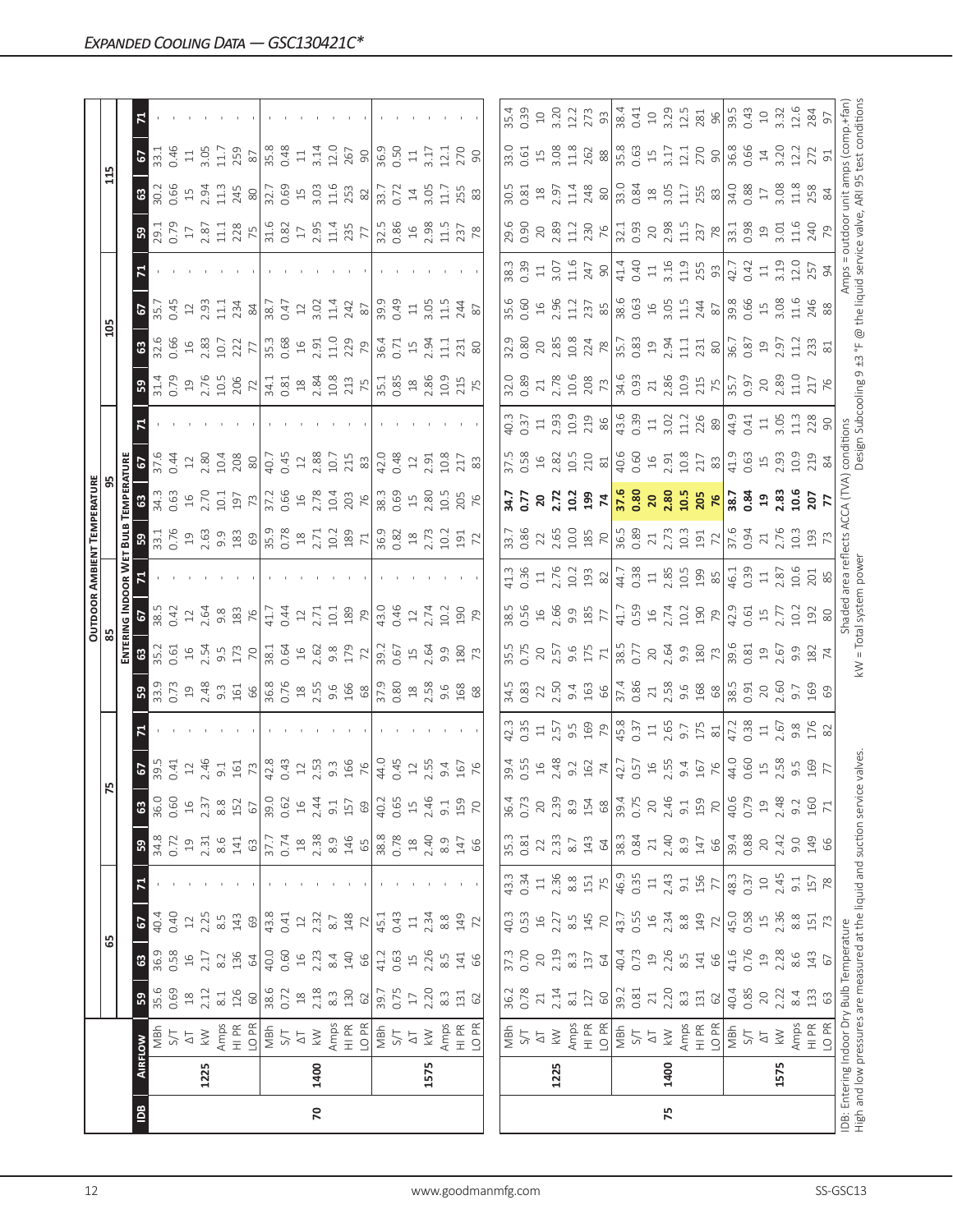|                |                |                                                                                                                   |                  |                 |                         |                  |                |                  |                                                                                                                    |                                     |                             |                         |                     |                                                           | OUTDOOR AMBIENT TEMPERATURE                                                                             |                                                                                                                           |                                                                |                                                                                                                     |                                                                                                 |                                    |                                                                                                          |                                                                                                                                                                                                                                |                                                                    |                                                                                                      |                         |                               |
|----------------|----------------|-------------------------------------------------------------------------------------------------------------------|------------------|-----------------|-------------------------|------------------|----------------|------------------|--------------------------------------------------------------------------------------------------------------------|-------------------------------------|-----------------------------|-------------------------|---------------------|-----------------------------------------------------------|---------------------------------------------------------------------------------------------------------|---------------------------------------------------------------------------------------------------------------------------|----------------------------------------------------------------|---------------------------------------------------------------------------------------------------------------------|-------------------------------------------------------------------------------------------------|------------------------------------|----------------------------------------------------------------------------------------------------------|--------------------------------------------------------------------------------------------------------------------------------------------------------------------------------------------------------------------------------|--------------------------------------------------------------------|------------------------------------------------------------------------------------------------------|-------------------------|-------------------------------|
|                |                |                                                                                                                   |                  | ය               |                         |                  |                | 75               |                                                                                                                    |                                     |                             |                         |                     |                                                           |                                                                                                         |                                                                                                                           |                                                                |                                                                                                                     |                                                                                                 | $\frac{20}{2}$                     |                                                                                                          |                                                                                                                                                                                                                                |                                                                    | $\mathbf{1}$                                                                                         |                         |                               |
|                |                |                                                                                                                   |                  |                 |                         |                  |                |                  |                                                                                                                    |                                     |                             | Enteri                  | NG INDOOR W         |                                                           | Бu                                                                                                      |                                                                                                                           |                                                                |                                                                                                                     |                                                                                                 |                                    |                                                                                                          |                                                                                                                                                                                                                                |                                                                    |                                                                                                      |                         |                               |
| $\overline{a}$ | <b>AIRFLOW</b> |                                                                                                                   | ${\tt S}$        | $\mathbbmss{3}$ | $\mathbf{c}$            | $\mathbf{z}$     | $\mathbf{a}$   | ය                | $\frac{67}{39.3}$                                                                                                  |                                     | ះ                           | $\boldsymbol{3}$        |                     |                                                           | នី                                                                                                      |                                                                                                                           |                                                                |                                                                                                                     | ၛၟ                                                                                              |                                    | <b>67</b><br>35.56                                                                                       | $\frac{1}{380}$                                                                                                                                                                                                                | <u>ន</u> ា                                                         |                                                                                                      | 6                       |                               |
|                |                | MBh                                                                                                               | 36.8             | 37.6            | 40.2                    | 43.0             | 36.0           | 36.8             |                                                                                                                    | 42.0                                | 35.1                        | 35.9                    | 38.3                | 41.0                                                      | 34.3<br>0.94                                                                                            | $\frac{1}{35.0}$                                                                                                          | 37.4<br>0.72                                                   | $\frac{40.54}{0.54}$                                                                                                | 32.6<br>0.98                                                                                    | $33.3$<br>0.92                     |                                                                                                          |                                                                                                                                                                                                                                | 30.2<br>0.99                                                       | 30.8<br>0.93                                                                                         | $\frac{1}{32.9}$        | 35.2                          |
|                |                | $\overline{\Delta}$<br>5/7                                                                                        | 0.86<br>24       | 0.81<br>23      | 0.66<br>$\overline{20}$ | 0.5              | 0.89<br>$24\,$ | 0.84<br>23       | 0.68                                                                                                               | 0.51                                | 0.91                        | 0.86                    | 0.70<br>20          | $16$<br>0.5                                               |                                                                                                         |                                                                                                                           | $\gtrsim$                                                      |                                                                                                                     |                                                                                                 |                                    |                                                                                                          |                                                                                                                                                                                                                                | 22                                                                 | $21\,$                                                                                               | 0.75<br>$\overline{19}$ | $15$                          |
|                | 1225           | $\geqslant$                                                                                                       | 2.16             | 2.21            | 2.30                    | 2.4              | 2.36           | 2.41             |                                                                                                                    | $16$<br>$2.60$                      | $24$<br>$2.53$              | 23<br>2.59              | 2.69                | 2.8                                                       | $24$<br>$2.68$<br>$10.1$<br>$187$                                                                       | 23<br>2.75                                                                                                                | 2.85                                                           | $16$<br>$2.96$                                                                                                      | $\frac{24}{2.81}$                                                                               | 23<br>2.88                         | 2.99                                                                                                     | $16$<br>$3.1$<br>$11.7$<br>$149.4$                                                                                                                                                                                             | 2.92                                                               | 3.OO                                                                                                 | 3.11                    |                               |
|                |                |                                                                                                                   | 8.2              | 8.4             | $8.6$                   | 8.9              | $8.8$          | 9.0              |                                                                                                                    | 9.6                                 |                             | 9.7                     |                     | 10.3                                                      |                                                                                                         | 10.3                                                                                                                      |                                                                |                                                                                                                     |                                                                                                 |                                    |                                                                                                          |                                                                                                                                                                                                                                | 11.3                                                               | 11.5                                                                                                 | 11.9                    | $3.23$<br>12.3                |
|                |                | Amps<br>HI PR                                                                                                     | 129              | 138             | 146                     | 152.5            | 144            | 155              | $20$<br>$2.50$<br>$9.3$<br>$164$<br>$75$<br>$72.6$<br>$16.71$                                                      | 171                                 | $9.5$<br>164                | 177                     | $\frac{10.0}{187}$  | 194.6<br>82.9                                             |                                                                                                         | 201                                                                                                                       | $\frac{10.6}{213}$                                             | $\frac{11.0}{22}$                                                                                                   | $\begin{array}{c c}\n10.7 & 10.8 \\ 210 & 10.8 \\ 74 & 10.8 \\ 10.8 & 2.8 \\ 11.0\n\end{array}$ | 10.9<br>226                        | 11.3<br>239                                                                                              |                                                                                                                                                                                                                                | 232                                                                | 250                                                                                                  | 264                     | 276                           |
|                |                | LO PR                                                                                                             | $61\,$           | 65              | $71\,$                  | 75.5             | 64             | $69$             |                                                                                                                    | $80$                                | 67                          | 71                      |                     |                                                           | $\overline{70}$                                                                                         |                                                                                                                           |                                                                |                                                                                                                     |                                                                                                 | 78                                 | 86                                                                                                       | 91.3                                                                                                                                                                                                                           | 76                                                                 | $\approx$                                                                                            | $89$                    | $\overline{6}$                |
|                |                | NBH<br>S/T                                                                                                        | 89.9<br>0.89     | 40.8            | 43.6                    | 46.6<br>0.5      | 39.0           | 39.8             |                                                                                                                    | $45.5$<br>0.53<br>16<br>2.67<br>9.8 |                             | $38.9$<br>$0.89$        | 41.5<br>0.72        |                                                           | 37.1<br>0.98                                                                                            | 37.9<br>0.92<br>2.83<br>2.83                                                                                              | 40.5<br>0.75                                                   |                                                                                                                     |                                                                                                 | $36.95$<br>0.95<br>2.97<br>2.97    | 38.5<br>0.78<br>20<br>3.08<br>11.6                                                                       |                                                                                                                                                                                                                                | $\begin{array}{c} 32.7 \\ 1.00 \\ 2.1 \\ 3.01 \\ 1.16 \end{array}$ | 33.4<br>0.96                                                                                         | 35.7<br>0.78            |                               |
|                |                |                                                                                                                   |                  | 0.84            | 0.68                    |                  | 0.92           | 0.87             |                                                                                                                    |                                     |                             |                         |                     |                                                           |                                                                                                         |                                                                                                                           |                                                                |                                                                                                                     |                                                                                                 |                                    |                                                                                                          |                                                                                                                                                                                                                                |                                                                    |                                                                                                      |                         |                               |
|                |                | $\overline{\Delta}$                                                                                               | 23               | $22$<br>$2.28$  | $\overline{19}$         | $\frac{16}{2}$   | 24             | 23               |                                                                                                                    |                                     |                             |                         |                     |                                                           |                                                                                                         |                                                                                                                           |                                                                |                                                                                                                     |                                                                                                 |                                    |                                                                                                          |                                                                                                                                                                                                                                |                                                                    | 21                                                                                                   | $^{28}$                 |                               |
| 80             | 1400           | $\geqslant$                                                                                                       | 2.22             |                 | 2.36                    | 2.5              | 2.42           | 2.48             | 20<br>2.58                                                                                                         |                                     |                             | $23$<br>$2.67$          | $\frac{20}{2.77}$   |                                                           |                                                                                                         |                                                                                                                           |                                                                |                                                                                                                     |                                                                                                 |                                    |                                                                                                          |                                                                                                                                                                                                                                |                                                                    | 3.08                                                                                                 | 3.20<br>12.2            |                               |
|                |                | Amps                                                                                                              | 8.4              | $8.6$           | 8.8                     | 9.1              | 9.0            | 9.2              |                                                                                                                    |                                     | 38.0<br>0.95<br>2.60<br>9.7 | 9.9                     | 10.2                |                                                           |                                                                                                         |                                                                                                                           |                                                                |                                                                                                                     |                                                                                                 |                                    |                                                                                                          |                                                                                                                                                                                                                                |                                                                    | 11.8                                                                                                 |                         | 38.1<br>0.58<br>13.32<br>12.6 |
|                |                | HI PR                                                                                                             | 133              | $143$           | 151                     | 157.2            | 149            | 160              | $\frac{5}{9}$ $\frac{5}{9}$                                                                                        | 176                                 | $\frac{169}{900}$           | $\frac{182}{74}$        | $\frac{2}{8}$       | $44.5$<br>$0.5$<br>$10.9$<br>$0.006$<br>$0.5$<br>$0.3006$ | $24$<br>$2.76$<br>$193$<br>$79$                                                                         | 77<br>77                                                                                                                  | $20, 34$<br>$21, 34$<br>$21, 34$<br>$84$                       | $43.3$<br>$0.56$<br>$45$<br>$0.5$<br>$5$<br>$1.3$<br>$5$<br>$9$                                                     | 217                                                                                             | $\frac{23}{81}$                    | $\frac{246}{88}$ $\frac{8}{39}$ $\frac{3}{21}$                                                           | $41.3$ 6 $-$ 6 $-$ 6 $-$ 6 $-$ 6 $-$ 6 $-$ 6 $-$ 6 $-$ 6 $-$ 6 $-$ 6 $-$ 6 $-$ 6 $-$ 6 $-$ 6 $-$ 6 $-$ 6 $-$ 6 $-$ 6 $-$ 6 $-$ 6 $-$ 6 $-$ 6 $-$ 6 $-$ 6 $-$ 6 $-$ 6 $-$ 6 $-$ 6 $-$ 6 $-$ 6 $-$ 6 $-$ 6 $-$ 6 $-$ 6 $-$ 6 $-$ | $\frac{79}{23.6}$                                                  | 258                                                                                                  | 272                     | 284<br>97                     |
|                |                | LO <sub>PR</sub>                                                                                                  | 63               | 67              | 73                      | 77.8             | 66             | $\mathcal{V}1$   |                                                                                                                    |                                     |                             |                         |                     |                                                           |                                                                                                         |                                                                                                                           |                                                                |                                                                                                                     |                                                                                                 |                                    |                                                                                                          |                                                                                                                                                                                                                                |                                                                    | 84                                                                                                   | 91                      |                               |
|                |                | $\frac{L}{2}$                                                                                                     | 41.1             | 42.0            | 44.9                    | 48.0             | 40.1           | 41.0             | $\frac{8}{43.74}$                                                                                                  | $\frac{46.9}{6.55}$ 3.70            |                             | $\frac{6}{40}$          | $\frac{42.8}{0.76}$ | $45.7$<br>0.6<br>15<br>2.9<br>10.7                        | $\frac{38.2}{ }$                                                                                        | 39.1<br>0.96                                                                                                              | 41.7<br>0.78                                                   | 44.6<br>0.59<br>15<br>3.08<br>11.4                                                                                  | $\frac{36.3}{24.00}$                                                                            | $\frac{1}{37.1}$                   |                                                                                                          |                                                                                                                                                                                                                                |                                                                    | 34.4                                                                                                 | 36.7                    | 39.3                          |
|                |                |                                                                                                                   | 0.94             | 0.88            | 0.71                    | $0.\overline{5}$ | 0.97           | 0.91             |                                                                                                                    |                                     |                             |                         |                     |                                                           | 1.00                                                                                                    |                                                                                                                           |                                                                |                                                                                                                     |                                                                                                 |                                    |                                                                                                          |                                                                                                                                                                                                                                |                                                                    | 1.00                                                                                                 | 0.82                    | 0.61                          |
|                |                | $\overline{\Delta}$                                                                                               | $22\,$           | 22              | $\overline{19}$         | $\overline{15}$  | 23             | 22               | 19                                                                                                                 |                                     |                             | 22                      | $\overline{19}$     |                                                           | 22                                                                                                      | 22                                                                                                                        | $\Xi$                                                          |                                                                                                                     | 21                                                                                              | 22                                 | $\overline{19}$                                                                                          |                                                                                                                                                                                                                                | 20                                                                 | 20                                                                                                   | $18$                    |                               |
|                | 1575           | $\stackrel{\textstyle<}{\sim}$                                                                                    | 2.24             | 2.30            | 2.38                    | 2.5              | 2.45           | 2.51             | 2.60                                                                                                               |                                     |                             |                         | 2.79                |                                                           | 2.79                                                                                                    |                                                                                                                           |                                                                |                                                                                                                     | 2.92                                                                                            | 2.99                               | $\overline{5}$                                                                                           |                                                                                                                                                                                                                                | 3.04                                                               | 3.11                                                                                                 |                         | $14$<br>3.35<br>12.7          |
|                |                | Amps                                                                                                              | $\frac{5}{8}$    | 8.6             | 8.9                     | 9.2              | 9.1            | $9.\overline{3}$ | 9.6                                                                                                                | 9.9                                 |                             | 2.69<br>10.0            | 10.3                |                                                           |                                                                                                         | 2.86<br>10.7                                                                                                              | $2.96$<br>11.0                                                 |                                                                                                                     | 11.0                                                                                            |                                    | $\Xi$                                                                                                    |                                                                                                                                                                                                                                | $\Xi$                                                              | $\frac{9}{11}$                                                                                       | $3.23$<br>$12.3$        |                               |
|                |                | $\frac{R}{I}$                                                                                                     | 134              | 144             | 152                     | 158.8            | 150            | 162              | 171                                                                                                                | 178                                 | 171                         | 184                     | 194                 | .02.6                                                     | 10.4<br>195                                                                                             | 210                                                                                                                       | 221                                                            | 231                                                                                                                 | 219                                                                                             | $\frac{13}{236}$                   | 249                                                                                                      |                                                                                                                                                                                                                                | 242                                                                | 260                                                                                                  | 275                     | 287                           |
|                |                | LO PR                                                                                                             | 64               | 68              | $\overline{7}$          | 78.6             | 67             | 71               | $78$                                                                                                               | 83                                  | $\overline{C}$              |                         | 81                  | 86.3                                                      |                                                                                                         |                                                                                                                           |                                                                |                                                                                                                     |                                                                                                 |                                    |                                                                                                          | -59.0<br>95.0                                                                                                                                                                                                                  | 79                                                                 | 85                                                                                                   | 92                      | 98                            |
|                |                |                                                                                                                   |                  |                 |                         |                  |                |                  |                                                                                                                    |                                     |                             |                         |                     |                                                           |                                                                                                         |                                                                                                                           |                                                                |                                                                                                                     |                                                                                                 |                                    |                                                                                                          |                                                                                                                                                                                                                                |                                                                    |                                                                                                      |                         |                               |
|                |                |                                                                                                                   | 37.5             | 38.2            | 40.0                    | 42.7             | 36.6           | 37.3             | 39.1                                                                                                               | 41.7                                | 35.7                        | 36.4                    | 38.1                | 40.7                                                      | 34.9                                                                                                    | 35.5                                                                                                                      | 37.2                                                           | $-59.7$                                                                                                             |                                                                                                 |                                    | 35.4                                                                                                     |                                                                                                                                                                                                                                | $-30.7$                                                            | 31.3                                                                                                 | 32.8                    | 34.9                          |
|                |                | NBM<br>S/T                                                                                                        | 0.90             | 0.87            | 0.79                    | 0.64             | 0.93           | 0.90             | 0.81                                                                                                               | 0.66                                | 0.96                        | 0.92                    | 0.83                | 0.68                                                      | 0.99                                                                                                    |                                                                                                                           | 0.86                                                           | 0.70                                                                                                                | $-1.00$                                                                                         | 0.99                               | 0.89                                                                                                     | 0.73                                                                                                                                                                                                                           | 001                                                                | 1.00                                                                                                 | 0.90                    | 0.73                          |
|                |                |                                                                                                                   | 25               | 25              | $24\,$                  | $20$             | 26             | 25               |                                                                                                                    | 21                                  | 26                          | 25                      | $24\,$              |                                                           |                                                                                                         |                                                                                                                           | 24                                                             |                                                                                                                     | 25                                                                                              |                                    |                                                                                                          | 21                                                                                                                                                                                                                             |                                                                    | 23                                                                                                   | 22                      | $\overline{1}9$               |
|                | 1225           | $\frac{\Delta T}{\Delta \Delta}$                                                                                  | 2.18             | 2.23            | 2.32                    | 2.40             | 2.38           | 2.44             | $24$<br>$2.53$                                                                                                     | 2.62                                |                             | 2.62                    | 2.71                |                                                           |                                                                                                         | 2.77                                                                                                                      | 2.88                                                           | 2.39                                                                                                                |                                                                                                 |                                    | $24$ 3.02                                                                                                |                                                                                                                                                                                                                                | 23<br>2.95                                                         | 3.02<br>11.6                                                                                         | $3.14$<br>$12.0$        | $3.26$<br>12.4                |
|                |                | Amps                                                                                                              | $8.\overline{3}$ | $8.4\,$         | $8.7\,$                 | 0.6              | 8.9            | 9.1              | $9.\overline{3}$                                                                                                   | 9.6                                 |                             | $9.8$<br>178            | 10.1                |                                                           |                                                                                                         |                                                                                                                           | 10.7                                                           | $\frac{11}{21} \times 8$                                                                                            |                                                                                                 |                                    |                                                                                                          |                                                                                                                                                                                                                                | 11.4                                                               |                                                                                                      |                         |                               |
|                |                | HI PR<br>LO PR                                                                                                    | 130              | 140             |                         | 154              | 146            | 157              |                                                                                                                    | 173                                 |                             |                         |                     |                                                           |                                                                                                         |                                                                                                                           |                                                                |                                                                                                                     |                                                                                                 |                                    | 241                                                                                                      |                                                                                                                                                                                                                                | 235                                                                | 253                                                                                                  | 267                     | 278                           |
|                |                |                                                                                                                   | $62$             | 66              | $148$ $72$              | 76               | 65             | $69$             | 166                                                                                                                | $\approx$                           | $2.56$ $9.68$               | $\overline{z}$          | 188                 | $23.82$<br>$10.4$<br>$197$<br>$84$                        | $\begin{array}{c}\n 26 \\  2.71 \\  10.2 \\  189 \\  71 \\  \hline\n 37.8 \\  1.00 \\  1.\n\end{array}$ | $\frac{203}{76}$                                                                                                          | 215                                                            |                                                                                                                     | $2.84$<br>10.8<br>213<br>$\frac{1}{35.9}$                                                       | $2.91$<br>$2.91$<br>$2.99$<br>$79$ |                                                                                                          | $\frac{3.13}{11.8}$                                                                                                                                                                                                            | $\overline{7}$                                                     | $\frac{8}{2}$                                                                                        | $90\over 15.5$<br>0.94  | 55                            |
|                |                | MBh                                                                                                               | 40.6             | 41.4            | 43.3                    | 46.2             | 39.7           | 40.4             | 42.3                                                                                                               | 45.2                                | 38.7                        | 39.5<br>0.96            | 41.3<br>0.87        | 44.1<br>0.70                                              |                                                                                                         | 38.5<br>0.99                                                                                                              | 40.3<br>0.89                                                   | $\frac{1}{4}$<br>$\frac{3}{2}$<br>$\frac{2}{3}$<br>$\frac{3}{2}$<br>$\frac{3}{2}$<br>$\frac{3}{2}$<br>$\frac{3}{2}$ |                                                                                                 | 36.6<br>1.00                       |                                                                                                          |                                                                                                                                                                                                                                | 33.2                                                               | 33.9<br>1.00                                                                                         |                         | 37.9                          |
|                |                | 5/1                                                                                                               | 0.94             | 0.90            | 0.81                    | 0.66             | 0.97           | 0.94             | 0.84                                                                                                               |                                     | 0.99                        |                         |                     |                                                           |                                                                                                         |                                                                                                                           |                                                                |                                                                                                                     |                                                                                                 |                                    |                                                                                                          |                                                                                                                                                                                                                                | 1.00                                                               |                                                                                                      |                         | 0.76                          |
|                |                | $\overline{\Delta}$                                                                                               | 25               | $25$            | 23                      | $20$             | 25             | 25               |                                                                                                                    | 20                                  |                             | 25<br>2.69              | 23                  | $20$                                                      | 25<br>2.79                                                                                              |                                                                                                                           |                                                                |                                                                                                                     | 24<br>2.92                                                                                      | $24$<br>$2.99$                     |                                                                                                          |                                                                                                                                                                                                                                | 22                                                                 | 22                                                                                                   | 22                      | $\Xi$                         |
| 85             | 1400           | $\leqslant$                                                                                                       | 2.24             | 2.30            | 2.38                    | 2.47             | 2.45           | 2.51             |                                                                                                                    |                                     | $25$<br>$2.63$<br>$9.8$     |                         | 2.79                | 2.90                                                      |                                                                                                         |                                                                                                                           |                                                                |                                                                                                                     |                                                                                                 |                                    |                                                                                                          |                                                                                                                                                                                                                                | 3.04                                                               | 3.11                                                                                                 | 3.23                    | $3.35$<br>12.7                |
|                |                | Amps<br>HI PR                                                                                                     | $\frac{5}{8}$    | 8.6             | 8.9                     | 9.2              | 9.1            | $9.\overline{3}$ |                                                                                                                    |                                     |                             |                         | 10.3                |                                                           |                                                                                                         |                                                                                                                           |                                                                |                                                                                                                     |                                                                                                 |                                    |                                                                                                          |                                                                                                                                                                                                                                | 11.7                                                               | 11.9                                                                                                 | 12.3                    |                               |
|                |                |                                                                                                                   | 134              | 144             | 152                     | 159              | 150            | 162              |                                                                                                                    | 2.70<br>9.9<br>178                  | 171                         | $\frac{10.0}{184}$      | $\frac{194}{81}$    | $\frac{10.7}{203}$                                        | $\frac{10.4}{195}$                                                                                      |                                                                                                                           |                                                                | $\begin{bmatrix} 11.4 \\ 231 \\ 91 \end{bmatrix}$                                                                   | $\frac{13}{219}$                                                                                | $\frac{11.3}{236}$                 |                                                                                                          |                                                                                                                                                                                                                                | 242                                                                | 260                                                                                                  | 275                     | 287                           |
|                |                | LO PR                                                                                                             | 64               | $68$            | $\overline{7}$          | 79               | $\sqrt{6}$     | $\mathcal{L}$    |                                                                                                                    |                                     | $\overline{70}$             |                         |                     |                                                           |                                                                                                         |                                                                                                                           |                                                                |                                                                                                                     |                                                                                                 |                                    |                                                                                                          |                                                                                                                                                                                                                                | 79                                                                 |                                                                                                      | 92                      |                               |
|                |                | MBh                                                                                                               | 41.8             | 42.6            | 44.6                    | 47.6<br>0.69     | 40.8           | 41.6             | $\begin{array}{c}\n 23 \\  216 \\  33 \\  72 \\  8 \\  78 \\  89 \\  0.83 \\  745 \\  0.63 \\  2.63\n \end{array}$ | 46.5                                | 39.9                        | 40.6<br>1.00            | 42.6<br>0.91        | 45.4<br>0.74                                              | 38.9<br>1.00                                                                                            | $\begin{array}{c}\n 25 \\  2.86 \\  1.7 \\  2.10 \\  7.8 \\  7.8 \\  7.8 \\  7.0 \\  7.0 \\  1.00 \\  1.00\n \end{array}$ | $24$<br>$2.96$<br>$1.12$<br>$2.71$<br>$85$<br>$41.5$<br>$0.94$ | 44.3<br>0.76                                                                                                        | $\frac{10}{37.00}$                                                                              | 37.7<br>1.00                       | $\begin{array}{c}\n 38.3 \\  0.93 \\  2.7 \\  1.1 \\  2.4 \\  8 \\  8 \\  9 \\  1.5 \\  9\n \end{array}$ | 42.1<br>0.79                                                                                                                                                                                                                   | 34.2                                                               | 34.9                                                                                                 | 36.5<br>0.98            | 39.0<br>0.80                  |
|                |                | $5/1$                                                                                                             | 0.98             | 0.95            | 0.85                    |                  | $1.00$         | 0.98             |                                                                                                                    | 0.72                                | $\frac{5}{1}$               |                         |                     |                                                           |                                                                                                         |                                                                                                                           |                                                                |                                                                                                                     |                                                                                                 |                                    |                                                                                                          |                                                                                                                                                                                                                                | $\frac{8}{1}$                                                      | 1.00                                                                                                 |                         |                               |
|                |                | $\overline{\Delta}$                                                                                               | 24               | 24              | $22\,$                  | $\Xi$            | 24             | $24\,$           |                                                                                                                    | $19$<br>$2.73$                      | 23                          | 24                      | 23<br>2.82          | 2.93                                                      |                                                                                                         | 23                                                                                                                        | 23<br>2.99                                                     | $\frac{20}{3.11}$                                                                                                   |                                                                                                 | 22                                 | 22                                                                                                       | 19<br>3.26                                                                                                                                                                                                                     | 20                                                                 | 20                                                                                                   | $21\,$                  |                               |
|                | 1575           | $\leqslant$                                                                                                       | 2.26             | 2.32            | 2.41                    | 2.50             | 2.47           | 2.53             |                                                                                                                    |                                     | 2.65                        | 2.72                    |                     |                                                           | $23 \over 2.81$                                                                                         | 2.88                                                                                                                      |                                                                |                                                                                                                     | 2.95                                                                                            | 3.02                               | 3.14                                                                                                     |                                                                                                                                                                                                                                | 3.07                                                               | 3.14                                                                                                 | 3.26                    | $\frac{18}{3.39}$             |
|                |                | Amps                                                                                                              | $8.\overline{5}$ | $8.7\,$         | 9.0                     | $9.\overline{3}$ | 9.2            | 9.4              |                                                                                                                    | 0.01                                | 9.9                         | $\overline{5}$          | 10.4                | 10.8                                                      | 10.5                                                                                                    | 10.8                                                                                                                      | $\Xi$                                                          | $\frac{15}{11}$                                                                                                     | 글                                                                                               |                                    | $\frac{8}{11}$                                                                                           | 12.2                                                                                                                                                                                                                           | 1.8                                                                | 12.0                                                                                                 | 12.4                    | 12.9                          |
|                |                | $\begin{array}{c}\n\infty \\ \hline\n\equiv\n\end{array}$                                                         | 135              | 146             | 154                     | 160              | 152            | 163              | 9.5<br>173<br>79                                                                                                   | $rac{180}{84}$                      | 173                         | $\frac{186}{75}$        | 196                 | 205                                                       | 197                                                                                                     | 212                                                                                                                       | 224<br>86                                                      | 233<br>92                                                                                                           | 221                                                                                             | 238<br>83                          | 251<br>90                                                                                                | 262                                                                                                                                                                                                                            | 244                                                                | 263                                                                                                  | 278                     | 290                           |
|                |                | LO <sub>PR</sub>                                                                                                  | 64               | $68$            | 75                      | 79               | 68             | $\mathcal{L}$    |                                                                                                                    |                                     | $\overline{C}$              |                         |                     |                                                           |                                                                                                         |                                                                                                                           |                                                                |                                                                                                                     |                                                                                                 |                                    |                                                                                                          |                                                                                                                                                                                                                                |                                                                    |                                                                                                      |                         |                               |
|                |                | High and low pressures are measured at the liquid and suction servic<br>IDB: Entering Indoor Dry Bulb Temperature |                  |                 |                         |                  |                |                  | e valves                                                                                                           |                                     |                             | kW = Total system power | Shaded              |                                                           | area reflects AHRI                                                                                      | conditions                                                                                                                |                                                                |                                                                                                                     |                                                                                                 |                                    |                                                                                                          | Amps                                                                                                                                                                                                                           | outdoor                                                            | Design Subcooling 9 ±3 °F @ the liquid service valve, ARI 95 test condition:<br>unit amps (comp.+fan |                         |                               |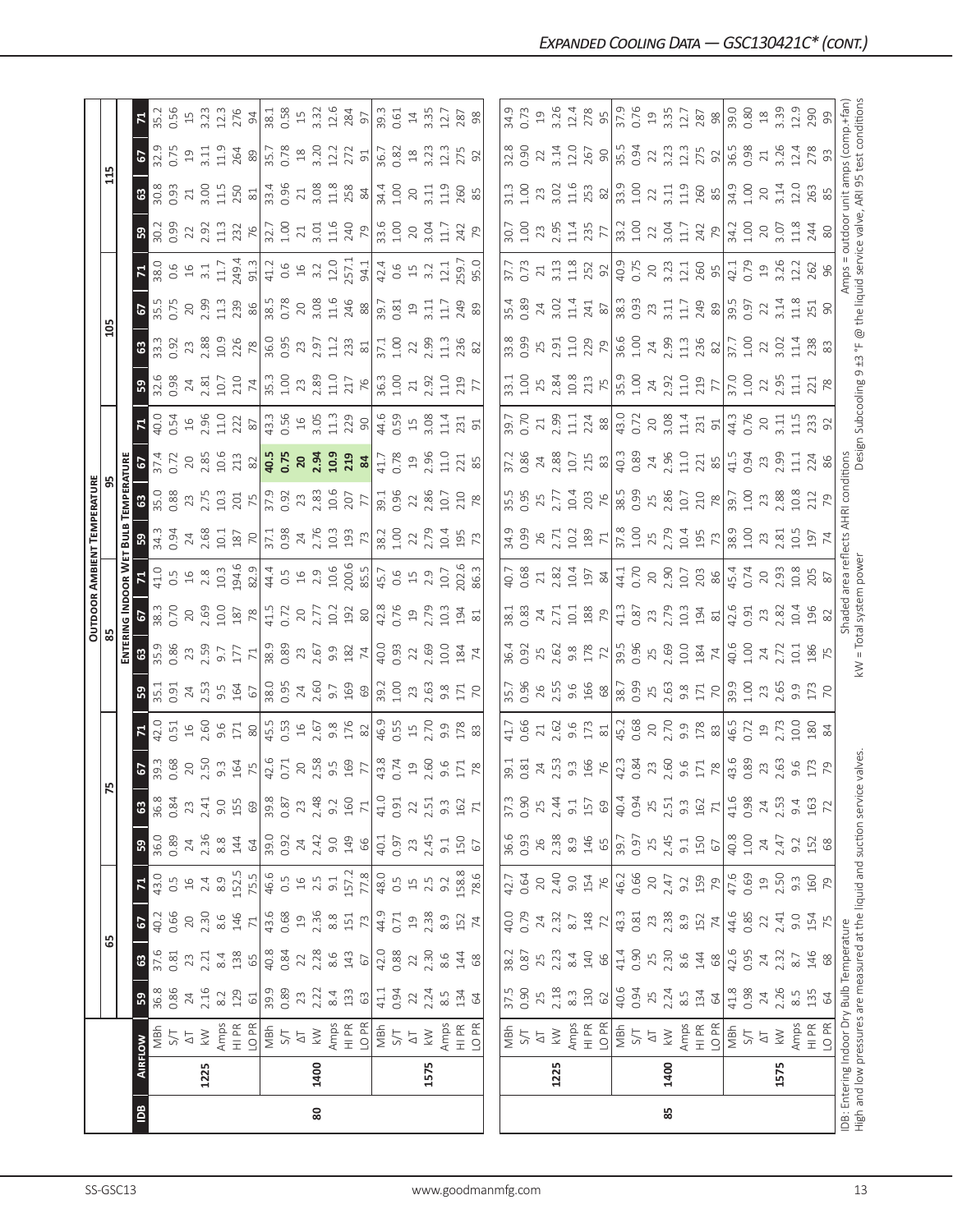|            |      |                                                                                                                  |                                                   |                   |                        |                |                 |                       |                                                   |                        |                                                          |                                                                                                  |                                                                                                                                                          |                     | <b>OUTDOOR AMBIENT TEMPERATURE</b>                                                                                                                                 |                                    |                                                                                                                    |                                                                                                                                                                                                                                                                                                                                                                                                    |                                                                                                                                                                                                                                                                                                               |                                                                                                                                                                                                                                                                                                 |                                                                |                   |                                                                                                    |                                                                                                           |                                             |                     |
|------------|------|------------------------------------------------------------------------------------------------------------------|---------------------------------------------------|-------------------|------------------------|----------------|-----------------|-----------------------|---------------------------------------------------|------------------------|----------------------------------------------------------|--------------------------------------------------------------------------------------------------|----------------------------------------------------------------------------------------------------------------------------------------------------------|---------------------|--------------------------------------------------------------------------------------------------------------------------------------------------------------------|------------------------------------|--------------------------------------------------------------------------------------------------------------------|----------------------------------------------------------------------------------------------------------------------------------------------------------------------------------------------------------------------------------------------------------------------------------------------------------------------------------------------------------------------------------------------------|---------------------------------------------------------------------------------------------------------------------------------------------------------------------------------------------------------------------------------------------------------------------------------------------------------------|-------------------------------------------------------------------------------------------------------------------------------------------------------------------------------------------------------------------------------------------------------------------------------------------------|----------------------------------------------------------------|-------------------|----------------------------------------------------------------------------------------------------|-----------------------------------------------------------------------------------------------------------|---------------------------------------------|---------------------|
|            |      |                                                                                                                  |                                                   |                   | 59                     |                |                 |                       | $\overline{5}$                                    |                        |                                                          |                                                                                                  |                                                                                                                                                          |                     |                                                                                                                                                                    |                                    |                                                                                                                    |                                                                                                                                                                                                                                                                                                                                                                                                    |                                                                                                                                                                                                                                                                                                               | 105                                                                                                                                                                                                                                                                                             |                                                                |                   |                                                                                                    | 115                                                                                                       |                                             |                     |
|            |      |                                                                                                                  |                                                   |                   |                        |                |                 |                       |                                                   |                        |                                                          | ENTERI                                                                                           | NG INDOOR W                                                                                                                                              |                     | BulB                                                                                                                                                               | EMPERATURE                         |                                                                                                                    |                                                                                                                                                                                                                                                                                                                                                                                                    |                                                                                                                                                                                                                                                                                                               |                                                                                                                                                                                                                                                                                                 |                                                                |                   |                                                                                                    |                                                                                                           |                                             |                     |
| <b>Sal</b> |      | <b>AIRFLOW</b>                                                                                                   | ${\tt S}$                                         | ය                 | 2                      |                | ္တ              | ය                     | $rac{67}{453}$                                    |                        |                                                          | $\mathbf{G}$                                                                                     | $rac{67}{44.2}$                                                                                                                                          |                     |                                                                                                                                                                    |                                    |                                                                                                                    |                                                                                                                                                                                                                                                                                                                                                                                                    |                                                                                                                                                                                                                                                                                                               |                                                                                                                                                                                                                                                                                                 | 6                                                              |                   |                                                                                                    |                                                                                                           | 6                                           |                     |
|            |      | NBh                                                                                                              | 40.8                                              | 42.3              | 46.3                   |                | 39.9            | 41.3                  |                                                   |                        | 38.9                                                     | 40.3                                                                                             |                                                                                                                                                          |                     | 38.0                                                                                                                                                               | 39.3                               | 43.1                                                                                                               |                                                                                                                                                                                                                                                                                                                                                                                                    |                                                                                                                                                                                                                                                                                                               |                                                                                                                                                                                                                                                                                                 | 41.0                                                           |                   |                                                                                                    | 34.6                                                                                                      | 37.9                                        |                     |
|            |      | 5/1                                                                                                              | 0.68                                              | 0.57              | 0.40                   |                | 0.71            | 0.59                  | 0.41                                              |                        | 0.73                                                     | 0.61                                                                                             | 0.42                                                                                                                                                     |                     | 0.75                                                                                                                                                               | 0.63                               | 0.43                                                                                                               |                                                                                                                                                                                                                                                                                                                                                                                                    |                                                                                                                                                                                                                                                                                                               | 0.65                                                                                                                                                                                                                                                                                            | 0.45                                                           |                   |                                                                                                    | 0.66                                                                                                      | 0.45                                        |                     |
|            |      | $\gtrsim$                                                                                                        | $\ensuremath{\mathop{\boxtimes}\limits^{\infty}}$ | $\frac{1}{6}$     | $\supseteq$            |                | $\overline{c}$  | $\frac{16}{1}$        | $\frac{12}{2.86}$                                 |                        |                                                          | $16$                                                                                             | $\overline{\mathfrak{u}}$                                                                                                                                |                     | $\Xi$                                                                                                                                                              | $16$                               | $12\,$                                                                                                             |                                                                                                                                                                                                                                                                                                                                                                                                    | $\begin{array}{c} 0.78 \\ 2.31 \\ 3.130 \\ 13.07 \\ 207 \\ \end{array}$                                                                                                                                                                                                                                       | $16$                                                                                                                                                                                                                                                                                            | $12\,$                                                         |                   | $33.4$<br>0.78<br>17<br>3.34<br>13.7                                                               | $15$                                                                                                      | $\Xi$                                       |                     |
|            | 1400 | $\lesssim$                                                                                                       | 2.46                                              | 2.52              | 2.62                   |                | 2.69            | 2.75                  |                                                   |                        |                                                          | 2.96                                                                                             | $3.07$<br>$12.1$                                                                                                                                         |                     | $3.06$<br>12.2                                                                                                                                                     | 3.14                               | 3.26                                                                                                               |                                                                                                                                                                                                                                                                                                                                                                                                    |                                                                                                                                                                                                                                                                                                               | 3.29                                                                                                                                                                                                                                                                                            | 3.41                                                           |                   |                                                                                                    | 3.42                                                                                                      | 3.55                                        |                     |
|            |      | Amps                                                                                                             | 9.9                                               | 10.1              | 10.4                   |                | 10.6            | 10.9                  | $\overline{11}$                                   |                        |                                                          |                                                                                                  |                                                                                                                                                          |                     |                                                                                                                                                                    | $12.5$<br>$198$                    | 12.9                                                                                                               |                                                                                                                                                                                                                                                                                                                                                                                                    |                                                                                                                                                                                                                                                                                                               | 13.3                                                                                                                                                                                                                                                                                            | 13.7                                                           |                   |                                                                                                    | 14.0                                                                                                      | 14.5                                        |                     |
|            |      | HI PR<br>LO PR                                                                                                   | 127                                               | 136               | 144                    |                | 142             | 153<br>$67\,$         | 161                                               |                        |                                                          | 174                                                                                              | 184                                                                                                                                                      |                     | 184<br>69                                                                                                                                                          | 73                                 | 209                                                                                                                |                                                                                                                                                                                                                                                                                                                                                                                                    |                                                                                                                                                                                                                                                                                                               | 223                                                                                                                                                                                                                                                                                             | 235                                                            |                   | 229                                                                                                | 246                                                                                                       | 260<br>$\overline{8}$                       |                     |
|            |      |                                                                                                                  | GO                                                | 63                | 69                     |                | 63              |                       | 73                                                |                        |                                                          |                                                                                                  | 76                                                                                                                                                       |                     |                                                                                                                                                                    |                                    | $\rm 80$                                                                                                           |                                                                                                                                                                                                                                                                                                                                                                                                    |                                                                                                                                                                                                                                                                                                               |                                                                                                                                                                                                                                                                                                 | 84                                                             |                   | 75                                                                                                 | 79                                                                                                        |                                             |                     |
|            |      | MBh<br>5/7                                                                                                       | 44.2<br>0.71                                      | 45.8<br>0.59      | 50.2<br>0.41           |                | 43.2<br>0.73    | 44.8<br>0.61          | 49.0<br>0.43                                      |                        |                                                          | 43.7                                                                                             | $47.9$<br>0.44                                                                                                                                           |                     | 41.1<br>0.78                                                                                                                                                       | $42.6$<br>0.65<br>16               | 46.7<br>0.45                                                                                                       |                                                                                                                                                                                                                                                                                                                                                                                                    |                                                                                                                                                                                                                                                                                                               | $40.5$<br>0.67                                                                                                                                                                                                                                                                                  | 44.4<br>0.47                                                   |                   |                                                                                                    |                                                                                                           | 41.1<br>0.47                                |                     |
|            |      | $\overline{\sim}$                                                                                                | $^{28}$                                           | $16$              | $22$                   |                | $^{28}$         | $\frac{16}{1}$        | $12$                                              |                        |                                                          |                                                                                                  |                                                                                                                                                          |                     | $\frac{8}{10}$                                                                                                                                                     |                                    | $12$                                                                                                               |                                                                                                                                                                                                                                                                                                                                                                                                    |                                                                                                                                                                                                                                                                                                               | 16                                                                                                                                                                                                                                                                                              | $12\,$                                                         |                   |                                                                                                    |                                                                                                           | $\Xi$                                       |                     |
| 20         | 1600 | $\gtrapprox$                                                                                                     | 2.53                                              | 2.60              | 2.69                   |                | 2.76            | 2.83                  |                                                   |                        |                                                          |                                                                                                  |                                                                                                                                                          |                     |                                                                                                                                                                    | 3.23                               | 3.35                                                                                                               |                                                                                                                                                                                                                                                                                                                                                                                                    |                                                                                                                                                                                                                                                                                                               |                                                                                                                                                                                                                                                                                                 | 3.52                                                           |                   |                                                                                                    |                                                                                                           |                                             |                     |
|            |      | Amps                                                                                                             | 10.1                                              | $10.4\,$          | 10.7                   |                | 10.9            | $11.1\,$              | 2.94<br>11.5                                      |                        |                                                          | 0.63<br>16<br>17<br>17<br>17<br>17<br>17                                                         | $3.16$<br>$12.4$                                                                                                                                         |                     | $3.15$<br>$12.6$<br>$190$                                                                                                                                          | 12.9                               | 13.3                                                                                                               |                                                                                                                                                                                                                                                                                                                                                                                                    | $\begin{array}{c c c c c c c c c} \hline 1.1 & 0.02 & 0.03 & 0.03 & 0.03 & 0.03 & 0.03 & 0.03 & 0.03 & 0.03 & 0.03 & 0.03 & 0.03 & 0.03 & 0.03 & 0.03 & 0.03 & 0.03 & 0.03 & 0.03 & 0.03 & 0.03 & 0.03 & 0.03 & 0.03 & 0.03 & 0.03 & 0.03 & 0.03 & 0.03 & 0.03 & 0.03 & 0.$                                   | $\frac{339}{13.0}$                                                                                                                                                                                                                                                                              |                                                                |                   | $36.28$ $36.34 \div 36$ $37.4 \div 36$ $38.4 \div 36$ $39.4 \div 36$ $39.4 \div 36$ $39.4 \div 36$ | 37.5<br>0.68<br>3.52<br>3.54<br>254                                                                       | 3.66<br>14.9                                |                     |
|            |      | HI PR                                                                                                            | 131                                               | 140               | 148                    |                | 146             | 158                   |                                                   |                        |                                                          |                                                                                                  |                                                                                                                                                          |                     |                                                                                                                                                                    |                                    | 216                                                                                                                |                                                                                                                                                                                                                                                                                                                                                                                                    |                                                                                                                                                                                                                                                                                                               |                                                                                                                                                                                                                                                                                                 | 14.1<br>243                                                    |                   |                                                                                                    |                                                                                                           | 268                                         |                     |
|            |      | LO PR                                                                                                            | $62$                                              | 65                | $\mathbb{Z}$           |                | 65              | 69                    | 166                                               |                        |                                                          |                                                                                                  |                                                                                                                                                          |                     | $\,$ 71                                                                                                                                                            | 204                                | $82\,$                                                                                                             |                                                                                                                                                                                                                                                                                                                                                                                                    |                                                                                                                                                                                                                                                                                                               |                                                                                                                                                                                                                                                                                                 |                                                                |                   |                                                                                                    |                                                                                                           | $89$                                        |                     |
|            |      | NBh                                                                                                              | 45.5                                              | 47.2              | 51.7                   |                | 44.5            | 46.1                  | $\overline{50.5}$                                 |                        |                                                          | $\frac{72}{45.0}$                                                                                | $\frac{89}{78}$                                                                                                                                          |                     |                                                                                                                                                                    | $\frac{9}{43.68}$                  | 48.1                                                                                                               |                                                                                                                                                                                                                                                                                                                                                                                                    |                                                                                                                                                                                                                                                                                                               | 41.7                                                                                                                                                                                                                                                                                            | $rac{86}{45.7}$                                                |                   |                                                                                                    | $\frac{82}{38.6}$                                                                                         |                                             |                     |
|            |      | 5/7                                                                                                              | 0.74                                              | 0.62              | 0.43                   |                | 0.77            | 0.64                  | 0.45                                              |                        |                                                          | 0.66                                                                                             | 0.46                                                                                                                                                     |                     | 42.4<br>0.82                                                                                                                                                       |                                    | 0.47                                                                                                               |                                                                                                                                                                                                                                                                                                                                                                                                    |                                                                                                                                                                                                                                                                                                               | 0.71                                                                                                                                                                                                                                                                                            | 0.49                                                           |                   |                                                                                                    |                                                                                                           | 42.3<br>0.49                                |                     |
|            |      | $\overline{\triangle}$                                                                                           | $\Box$                                            | $\overline{\Box}$ | $\Xi$                  |                | $\overline{17}$ | 15                    | $\Xi$                                             |                        |                                                          | $15$                                                                                             |                                                                                                                                                          |                     | $\ensuremath{\mathop{\boxtimes}\limits^{\infty}}$                                                                                                                  | $\overline{15}$                    | $\ensuremath{\mathop{\mathop{\mathbf{2}}}}$                                                                        |                                                                                                                                                                                                                                                                                                                                                                                                    |                                                                                                                                                                                                                                                                                                               | $\overline{\phantom{a}}$                                                                                                                                                                                                                                                                        | $\Xi$                                                          |                   |                                                                                                    |                                                                                                           | $\Xi$                                       |                     |
|            | 1800 | $\geq$                                                                                                           | 2.56                                              | 2.62              | 2.72                   |                | 2.79            | 2.86                  | 2.97                                              |                        |                                                          | 3.07                                                                                             |                                                                                                                                                          |                     | 3.18                                                                                                                                                               | 3.26                               | 3.38                                                                                                               |                                                                                                                                                                                                                                                                                                                                                                                                    |                                                                                                                                                                                                                                                                                                               | 3.42                                                                                                                                                                                                                                                                                            | 3.55                                                           |                   |                                                                                                    |                                                                                                           | 3.69                                        |                     |
|            |      | Amps                                                                                                             | 10.2                                              | 10.4              | 10.8                   |                | $11.0$          | 11.2                  | 11.6                                              |                        | $\begin{array}{c} 18 \\ 3.00 \\ 11.9 \\ 168 \end{array}$ | 12.2                                                                                             | $3.19$<br>$12.6$                                                                                                                                         |                     | 12.7                                                                                                                                                               | 13.0                               | 13.4                                                                                                               |                                                                                                                                                                                                                                                                                                                                                                                                    |                                                                                                                                                                                                                                                                                                               | 13.8                                                                                                                                                                                                                                                                                            | 14.2                                                           |                   |                                                                                                    | $14$<br>$3.56$<br>$14.6$<br>$256$<br>$83$                                                                 | 15.0                                        |                     |
|            |      | $H1$ PR                                                                                                          | 132                                               | 142               | 150                    |                | 148             | 159                   | 168                                               |                        |                                                          |                                                                                                  | 191                                                                                                                                                      |                     |                                                                                                                                                                    | 206                                | 218                                                                                                                |                                                                                                                                                                                                                                                                                                                                                                                                    |                                                                                                                                                                                                                                                                                                               | 232                                                                                                                                                                                                                                                                                             | 245                                                            |                   |                                                                                                    |                                                                                                           | 271                                         |                     |
|            |      | LO PR                                                                                                            | $62\,$                                            | 66                | $\overline{z}$         |                | 66              | $\overline{7}$        | 76                                                |                        | 68                                                       | $\frac{181}{73}$                                                                                 |                                                                                                                                                          |                     | $192$<br>$72$                                                                                                                                                      |                                    |                                                                                                                    |                                                                                                                                                                                                                                                                                                                                                                                                    |                                                                                                                                                                                                                                                                                                               |                                                                                                                                                                                                                                                                                                 | $\approx$                                                      |                   | 78                                                                                                 |                                                                                                           | 90                                          |                     |
|            |      |                                                                                                                  |                                                   |                   |                        |                |                 |                       |                                                   |                        |                                                          |                                                                                                  |                                                                                                                                                          |                     |                                                                                                                                                                    |                                    |                                                                                                                    |                                                                                                                                                                                                                                                                                                                                                                                                    |                                                                                                                                                                                                                                                                                                               |                                                                                                                                                                                                                                                                                                 |                                                                |                   |                                                                                                    |                                                                                                           |                                             |                     |
|            |      | NBh                                                                                                              | 41.5                                              | 42.7              | 46.2                   | 49.6           | 40.5            | 41.7                  |                                                   |                        | 39.6                                                     | 40.74<br>0.74                                                                                    | 44.1                                                                                                                                                     |                     | 38.6                                                                                                                                                               | 39.7                               | 43.0                                                                                                               |                                                                                                                                                                                                                                                                                                                                                                                                    | 36.7                                                                                                                                                                                                                                                                                                          |                                                                                                                                                                                                                                                                                                 | 40.9                                                           |                   |                                                                                                    | 35.0                                                                                                      | 37.9                                        | 40.6                |
|            |      | 5/7                                                                                                              | 0.78                                              | 0.69              | 0.53                   | 0.34           | 0.81            | 0.72                  |                                                   | 0.35                   | 0.83                                                     |                                                                                                  | 0.56                                                                                                                                                     | 0.36                | 0.85                                                                                                                                                               | 0.76                               | 0.58                                                                                                               | 46.2<br>0.37<br>11                                                                                                                                                                                                                                                                                                                                                                                 | 0.88                                                                                                                                                                                                                                                                                                          | 0.79                                                                                                                                                                                                                                                                                            | $0.60$<br>16                                                   |                   |                                                                                                    |                                                                                                           | 0.60                                        | 0.39                |
|            |      | $\overline{\triangle}$                                                                                           | $21\,$                                            | $\overline{c}$    | $16$                   | $\Xi$          | $21\,$          | 20                    |                                                   | $\Xi$                  |                                                          |                                                                                                  | $\exists$                                                                                                                                                | $\Xi$               |                                                                                                                                                                    | 20                                 | $16$<br>$3.29$                                                                                                     |                                                                                                                                                                                                                                                                                                                                                                                                    |                                                                                                                                                                                                                                                                                                               | 20                                                                                                                                                                                                                                                                                              |                                                                |                   | 34.0<br>0.89<br>2.9<br>3.3,3<br>13.8                                                               | 0.80<br>18                                                                                                | $15$                                        | $\Box$              |
|            | 1400 | $\lesssim$                                                                                                       | 2.48                                              | 2.55              | 2.64                   | 2.74           | 2.71            | 2.78                  |                                                   | 2.99<br>11.7           |                                                          |                                                                                                  |                                                                                                                                                          |                     |                                                                                                                                                                    |                                    |                                                                                                                    |                                                                                                                                                                                                                                                                                                                                                                                                    |                                                                                                                                                                                                                                                                                                               | 3.32                                                                                                                                                                                                                                                                                            | $3.\overline{45}$<br>$13.\overline{8}$                         |                   |                                                                                                    | $3.46$<br>14.2                                                                                            | $3.59$<br>$14.6$                            |                     |
|            |      | Amps                                                                                                             | 10.0                                              | 10.2              | 10.5                   | 10.9           | 10.7            | $11.0$                | $45.2$<br>$0.55$ $\leq$ $0.88$<br>$2.31$<br>$163$ |                        |                                                          |                                                                                                  |                                                                                                                                                          | 3.22<br>12.7<br>193 |                                                                                                                                                                    |                                    | $13.0$<br>$211$                                                                                                    |                                                                                                                                                                                                                                                                                                                                                                                                    |                                                                                                                                                                                                                                                                                                               | 13.4                                                                                                                                                                                                                                                                                            |                                                                |                   |                                                                                                    |                                                                                                           |                                             | 3.72<br>15.2<br>274 |
|            |      | $\frac{P}{T}$                                                                                                    | 128                                               | 138               | 145                    | 152            | 144             | 154                   |                                                   | 170                    |                                                          | 29902378                                                                                         | $\frac{3.10}{12.3}$                                                                                                                                      |                     | $\frac{3.09}{12.3}$                                                                                                                                                | 3.17<br>12.6<br>70<br>74           |                                                                                                                    |                                                                                                                                                                                                                                                                                                                                                                                                    | $\begin{array}{c} 21 \\ 3.24 \\ 13.1 \\ 209 \\ \hline \end{array}$                                                                                                                                                                                                                                            | 225                                                                                                                                                                                                                                                                                             | 238                                                            |                   | 231                                                                                                | 249                                                                                                       | 263                                         |                     |
|            |      | LO PR                                                                                                            | $\mbox{S}$                                        | $\mathcal{Q}$     | 70                     | 75             | 64              | 68                    | $\overline{74}$                                   | 79                     |                                                          |                                                                                                  |                                                                                                                                                          | $\rm 82$            |                                                                                                                                                                    |                                    |                                                                                                                    |                                                                                                                                                                                                                                                                                                                                                                                                    |                                                                                                                                                                                                                                                                                                               |                                                                                                                                                                                                                                                                                                 | 85                                                             |                   |                                                                                                    | $80$                                                                                                      | 88                                          | 93                  |
|            |      | MBh                                                                                                              | 45.0                                              | 46.3              | 50.1                   | 53.8           | 43.9            | 45.2                  |                                                   | 52.5<br>0.36           |                                                          | 44.1<br>0.77                                                                                     |                                                                                                                                                          |                     |                                                                                                                                                                    |                                    |                                                                                                                    |                                                                                                                                                                                                                                                                                                                                                                                                    |                                                                                                                                                                                                                                                                                                               |                                                                                                                                                                                                                                                                                                 |                                                                |                   |                                                                                                    |                                                                                                           |                                             | 44.0                |
|            |      | 5/7                                                                                                              | 0.81                                              | 0.72              | 0.55                   | 0.35           | 0.84            | 0.75                  |                                                   |                        |                                                          |                                                                                                  |                                                                                                                                                          |                     |                                                                                                                                                                    |                                    |                                                                                                                    |                                                                                                                                                                                                                                                                                                                                                                                                    |                                                                                                                                                                                                                                                                                                               |                                                                                                                                                                                                                                                                                                 |                                                                |                   |                                                                                                    |                                                                                                           |                                             | 0.40                |
| 75         | 1600 | $\lesssim$<br>$\overline{\triangle}$                                                                             | 2.56<br>$21\,$                                    | 2.62<br>19        | 2.72<br>$\frac{16}{2}$ | 2.82<br>$\Xi$  | $\gtrsim$       | 2.86<br>$\frac{1}{2}$ |                                                   | $\Xi$                  |                                                          | $\begin{array}{c c} 19 & 0.01 & 0.01 \\ 0.01 & 0.01 & 0.01 \\ 0.01 & 0.01 & 0.01 \\ \end{array}$ | $\sqrt{47.88}$ $\frac{8}{3}$ $\frac{10}{3}$ $\frac{10}{2}$ $\frac{10}{2}$ $\frac{10}{2}$ $\frac{10}{49}$ $\frac{10}{49}$ $\frac{10}{49}$ $\frac{10}{10}$ |                     |                                                                                                                                                                    | 43.1<br>0.79<br>20 3.20 5<br>20 76 | $\begin{array}{c c}\n\hline\n81 & 60 \\ \hline\n46.6 & 1 \\ 0.60 & 1 \\ 3.3 & 1 \\ 7.1 & 8 \\ \hline\n\end{array}$ | $\begin{array}{c c c c c c} \multicolumn{4}{c }{3.41} & \multicolumn{4}{c }{5.41} & \multicolumn{4}{c }{5.42} & \multicolumn{4}{c }{5.41} & \multicolumn{4}{c }{5.41} & \multicolumn{4}{c }{5.41} & \multicolumn{4}{c }{5.41} & \multicolumn{4}{c }{5.41} & \multicolumn{4}{c }{5.41} & \multicolumn{4}{c }{5.41} & \multicolumn{4}{c }{5.41} & \multicolumn{4}{c }{5.41} & \multicolumn{4}{c }{5$ | $\begin{array}{c} 18.7 \\ 18.7 \\ 18.4 \\ 18.4 \\ 18.4 \\ 19.4 \\ 19.4 \\ 19.4 \\ 19.4 \\ 19.5 \\ 19.5 \\ 19.6 \\ 19.5 \\ 19.6 \\ 19.6 \\ 19.7 \\ 19.7 \\ 19.7 \\ 19.8 \\ 19.8 \\ 19.8 \\ 19.8 \\ 19.8 \\ 19.8 \\ 19.8 \\ 19.8 \\ 19.8 \\ 19.8 \\ 19.8 \\ 19.8 \\ 19.8 \\ 19.8 \\ 19.8 \\ 19.8 \\ 19.8 \\ 19$ | $\begin{bmatrix} 0.9 & 0.8 & 0.8 \\ 0.8 & 0.9 & 0.3 \\ 0.9 & 0.9 & 0.3 \\ 0.9 & 0.9 & 0.3 \\ 0.9 & 0.9 & 0.3 \\ 0.9 & 0.9 & 0.3 \\ 0.9 & 0.9 & 0.3 \\ 0.9 & 0.9 & 0.3 \\ 0.9 & 0.9 & 0.3 \\ 0.9 & 0.9 & 0.3 \\ 0.9 & 0.9 & 0.3 \\ 0.9 & 0.9 & 0.3 \\ 0.9 & 0.9 & 0.3 \\ 0.9 & 0.9 & 0.3 \\ 0.9$ | $44.3$<br>0.62 $\le$ 5.53 $\frac{2}{3}$ 5.74 $\frac{2}{3}$ 8.7 |                   | $\frac{75}{36.8}$<br>36.33<br>20<br>3.47<br>3.38                                                   | $\begin{array}{c}\n 37.9 \\  0.83 \\  2.56 \\  3.54 \\  6.8 \\  7.8 \\  8.9 \\  9.0 \\  87\n \end{array}$ | $41.0$<br>0.63<br>15.0<br>3.69<br>271<br>90 | $\Box$              |
|            |      | Amps                                                                                                             | 10.2                                              | 10.4              | 10.8                   | 11.1           | 2.79<br>$11.0$  | $11.2\,$              |                                                   |                        |                                                          |                                                                                                  |                                                                                                                                                          |                     |                                                                                                                                                                    |                                    |                                                                                                                    |                                                                                                                                                                                                                                                                                                                                                                                                    |                                                                                                                                                                                                                                                                                                               |                                                                                                                                                                                                                                                                                                 |                                                                |                   |                                                                                                    |                                                                                                           |                                             |                     |
|            |      | $\frac{\text{d} \Sigma}{\text{d} \Sigma}$                                                                        | 132                                               | 142               | 150                    | 156            | 148             | 159                   |                                                   | 3.08<br>12.0<br>175    |                                                          |                                                                                                  |                                                                                                                                                          |                     |                                                                                                                                                                    |                                    |                                                                                                                    |                                                                                                                                                                                                                                                                                                                                                                                                    |                                                                                                                                                                                                                                                                                                               |                                                                                                                                                                                                                                                                                                 |                                                                |                   |                                                                                                    |                                                                                                           |                                             | 3.84<br>15.6<br>282 |
|            |      | LO PR                                                                                                            | 62                                                | 66                | 72                     | 77             | 89              | 70                    |                                                   | $\frac{1}{\infty}$     |                                                          |                                                                                                  |                                                                                                                                                          |                     |                                                                                                                                                                    |                                    |                                                                                                                    |                                                                                                                                                                                                                                                                                                                                                                                                    |                                                                                                                                                                                                                                                                                                               |                                                                                                                                                                                                                                                                                                 |                                                                |                   |                                                                                                    |                                                                                                           |                                             |                     |
|            |      | NBh                                                                                                              | 46.3                                              | 47.7              | 51.6                   | 55.4           | 45.2            | 46.6                  |                                                   | 54.1<br>0.38           |                                                          |                                                                                                  |                                                                                                                                                          |                     | $43.1$<br>0.93                                                                                                                                                     | 44.4<br>0.83                       | 48.0                                                                                                               | $\begin{array}{c} 1.5 \\ 0.40 \\ 1.5 \\ 3.55 \end{array}$                                                                                                                                                                                                                                                                                                                                          |                                                                                                                                                                                                                                                                                                               | $\frac{42.1}{0.86}$                                                                                                                                                                                                                                                                             | $\frac{45.6}{0.65}$                                            |                   | $\frac{78}{97.9}$                                                                                  |                                                                                                           | 42.2<br>0.66                                | 45.3<br>0.42        |
|            |      | 5/1                                                                                                              | 0.84                                              | 0.76              | 0.57                   | 0.37           | 0.88            | 0.78                  |                                                   |                        |                                                          |                                                                                                  |                                                                                                                                                          |                     |                                                                                                                                                                    |                                    |                                                                                                                    |                                                                                                                                                                                                                                                                                                                                                                                                    |                                                                                                                                                                                                                                                                                                               |                                                                                                                                                                                                                                                                                                 |                                                                |                   |                                                                                                    |                                                                                                           |                                             |                     |
|            |      | $\overline{\triangle}$                                                                                           | 20                                                | $\frac{8}{18}$    | $15$                   | $\overline{a}$ | 20              | $\overline{19}$       |                                                   | $\frac{11}{3.11}$      | $\frac{20}{3.03}$                                        | $19$<br>3.10                                                                                     | $15$ 3.22                                                                                                                                                | $\frac{11}{3.34}$   | $\frac{20}{3.21}$                                                                                                                                                  | 19 <sub>3.29</sub>                 | $15$<br>3.42                                                                                                       |                                                                                                                                                                                                                                                                                                                                                                                                    |                                                                                                                                                                                                                                                                                                               | 19.45                                                                                                                                                                                                                                                                                           | 15 <sub>3.58</sub>                                             | $10^{10}$         | $\begin{array}{c} 2.50 \\ 3.50 \end{array}$                                                        | $17$<br>3.59                                                                                              | $14 \over 3.73$                             | $10^{10}$           |
|            | 1800 | $\geq$                                                                                                           | 2.58                                              | 2.65              | 2.75                   | 2.85           | 2.82            | 2.89                  |                                                   |                        |                                                          |                                                                                                  |                                                                                                                                                          |                     |                                                                                                                                                                    |                                    |                                                                                                                    |                                                                                                                                                                                                                                                                                                                                                                                                    |                                                                                                                                                                                                                                                                                                               |                                                                                                                                                                                                                                                                                                 |                                                                |                   |                                                                                                    |                                                                                                           |                                             |                     |
|            |      | Amps                                                                                                             | $10.3$                                            | 10.5              | 10.9                   | 11.2           | 111             | $11.3$                |                                                   |                        | 12.0                                                     |                                                                                                  | 12.7<br>193                                                                                                                                              | $13.1$<br>$201$     |                                                                                                                                                                    |                                    |                                                                                                                    | 14.0<br>229                                                                                                                                                                                                                                                                                                                                                                                        |                                                                                                                                                                                                                                                                                                               | 13.9                                                                                                                                                                                                                                                                                            |                                                                |                   | 14.3<br>241                                                                                        | 14.7<br>259                                                                                               |                                             | 15.7                |
|            |      | HI PR                                                                                                            | 133                                               | 143               | 151                    | 158            | 149             | 161                   |                                                   | $12.1$<br>$17$<br>$82$ | 170                                                      | $12.3$<br>$183$<br>$73$                                                                          |                                                                                                                                                          |                     | $12.8$<br>194                                                                                                                                                      | 13.1<br>208<br>77                  | $13.5$ $20$ $84$                                                                                                   |                                                                                                                                                                                                                                                                                                                                                                                                    | 13.6<br>218<br>76                                                                                                                                                                                                                                                                                             | 234                                                                                                                                                                                                                                                                                             | 14.3<br>247<br>88                                              | 14.9<br>258<br>94 |                                                                                                    |                                                                                                           | 15.2<br>273<br>91                           | 285                 |
|            |      | LO PR                                                                                                            | $63\,$                                            | 67                | 73                     | $78$           | 66              | 71                    |                                                   |                        |                                                          |                                                                                                  | 80                                                                                                                                                       |                     |                                                                                                                                                                    |                                    |                                                                                                                    |                                                                                                                                                                                                                                                                                                                                                                                                    |                                                                                                                                                                                                                                                                                                               |                                                                                                                                                                                                                                                                                                 |                                                                |                   |                                                                                                    | 83                                                                                                        |                                             |                     |
|            |      | High and low pressures are measured at the liquid and suction servic<br>DB: Entering Indoor Dry Bulb Temperature |                                                   |                   |                        |                |                 |                       | e valves                                          |                        |                                                          | $kW = Total system$                                                                              | Shaded                                                                                                                                                   |                     | Amps = outdoor unit amps = outdoor = Amps = outdoor unit amps (comp.+fan<br>m power = Design Subcooling 9 ±3 °F @ the liquid service valve. ARI 95 test condition: |                                    |                                                                                                                    |                                                                                                                                                                                                                                                                                                                                                                                                    |                                                                                                                                                                                                                                                                                                               |                                                                                                                                                                                                                                                                                                 |                                                                |                   |                                                                                                    |                                                                                                           |                                             |                     |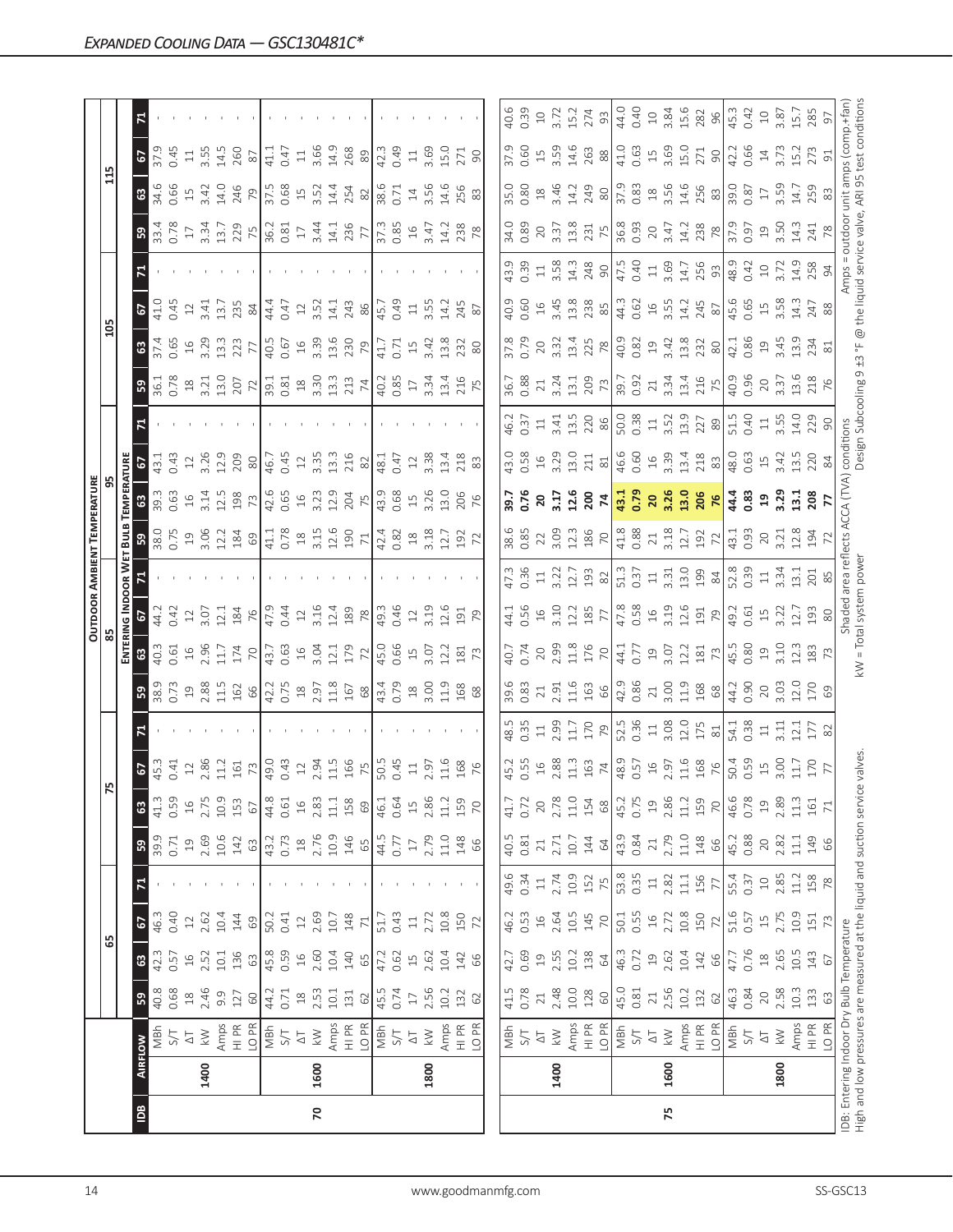|                                                                              |                |                         |              |              |                 |                |              |                           |                                                                                                                                                                                                                                                                                                                                                   |                                                 |                                     |                       | <b>OUTDOOR</b>          |                                                                                                        | AMBIENT TEMPERATURE |                              |                              |                                                                                                                                                                                     |                                                                                                                                                                                                                                                                                                     |                                   |                                                                    |                                                      |                          |                                                                              |                   |                          |
|------------------------------------------------------------------------------|----------------|-------------------------|--------------|--------------|-----------------|----------------|--------------|---------------------------|---------------------------------------------------------------------------------------------------------------------------------------------------------------------------------------------------------------------------------------------------------------------------------------------------------------------------------------------------|-------------------------------------------------|-------------------------------------|-----------------------|-------------------------|--------------------------------------------------------------------------------------------------------|---------------------|------------------------------|------------------------------|-------------------------------------------------------------------------------------------------------------------------------------------------------------------------------------|-----------------------------------------------------------------------------------------------------------------------------------------------------------------------------------------------------------------------------------------------------------------------------------------------------|-----------------------------------|--------------------------------------------------------------------|------------------------------------------------------|--------------------------|------------------------------------------------------------------------------|-------------------|--------------------------|
|                                                                              |                |                         |              | ය            |                 |                |              | 75                        |                                                                                                                                                                                                                                                                                                                                                   |                                                 |                                     |                       |                         |                                                                                                        |                     |                              |                              |                                                                                                                                                                                     |                                                                                                                                                                                                                                                                                                     | 105                               |                                                                    |                                                      |                          | $\mathbf{1}$                                                                 |                   |                          |
|                                                                              |                |                         |              |              |                 |                |              |                           |                                                                                                                                                                                                                                                                                                                                                   |                                                 |                                     | ENTERI                | as Ind                  | OOR W                                                                                                  | BULB                |                              |                              |                                                                                                                                                                                     |                                                                                                                                                                                                                                                                                                     |                                   |                                                                    |                                                      |                          |                                                                              |                   |                          |
| $\overline{B}$                                                               | <b>AIRFLOW</b> |                         | ${\tt S3}$   | ශී           | 2               | $\mathbf{r}$   | ${\tt S}$    | $\boldsymbol{\mathbb{S}}$ | 2                                                                                                                                                                                                                                                                                                                                                 | Σ.                                              | ္ဗ                                  | <u>ය</u>              | 5                       |                                                                                                        |                     |                              |                              |                                                                                                                                                                                     | ၛၟ                                                                                                                                                                                                                                                                                                  | ස                                 | e,                                                                 | $\frac{71}{43.6}$                                    | ္ဗ                       | $\boldsymbol{\mathsf{s}}$                                                    | 5                 |                          |
|                                                                              |                | MBh                     | 42.2         | 43.2         | 46.1            | 49.3           | 41.3         | 42.2                      | 45.0                                                                                                                                                                                                                                                                                                                                              | 48.1                                            | 40.3                                | 41.2                  | 44.0                    | 47.0                                                                                                   | 39.3<br>0.93        | 40.1                         | 42.9                         | 45.9                                                                                                                                                                                |                                                                                                                                                                                                                                                                                                     | 38.1                              | 40.7                                                               |                                                      | 34.6<br>0.98             | 35.3                                                                         | 37.7              | 40.3                     |
|                                                                              |                | 5/1                     | 0.85         | 0.80         | 0.65            | 0.5            | 0.88         | 0.83                      | 0.67                                                                                                                                                                                                                                                                                                                                              | 0.50                                            | 0.91                                | 0.85                  | 0.69                    | $0.5$ 16 $3.2$                                                                                         |                     | 0.88                         | 0.71                         |                                                                                                                                                                                     | 0.97                                                                                                                                                                                                                                                                                                | 0.91                              | 0.74                                                               |                                                      |                          | 0.92                                                                         | 0.75              | 0.56                     |
|                                                                              |                | $\overline{\sim}$       | 24           | 23           | 20              | 16             | 24           | 2.81<br>23                | 2.91                                                                                                                                                                                                                                                                                                                                              | 3.02<br>$\frac{1}{6}$                           | 2.94                                | 23                    | 3.13<br>$20$            |                                                                                                        | 3.12<br>24          | 3.20<br>23                   | $\frac{20}{3.32}$            | $16$<br>3.45                                                                                                                                                                        | $rac{24}{3.27}$                                                                                                                                                                                                                                                                                     | $23$                              | 20                                                                 |                                                      | $22$<br>$3.40$<br>$14.0$ | $\gtrsim$                                                                    | $\overline{c}$    | 3.76<br>$15$             |
|                                                                              | 1400           | $\geqslant$             | 10.0<br>2.51 | 10.3<br>2.57 | 10.6<br>2.67    | 10.9<br>2.8    | 2.74<br>10.8 | $11.0$                    |                                                                                                                                                                                                                                                                                                                                                   |                                                 |                                     | 12.0<br>3.02          | 12.3                    | $12.8\,$                                                                                               |                     | 12.7                         | 13.1                         |                                                                                                                                                                                     | 13.2                                                                                                                                                                                                                                                                                                | 3.35<br>13.5                      | 3.48<br>14.0                                                       |                                                      |                          | 3.49<br>14.3                                                                 | 14.8<br>3.62      | 15.3                     |
|                                                                              |                | Amps<br>HI PR           | 129          | 139          | 147             | 153.1          | 145          | 156                       | $\begin{array}{c}\n 11.4 \\  155 \\  758 \\  830 \\  0.70 \\  3.0 \\  11.7\n \end{array}$                                                                                                                                                                                                                                                         | $\begin{array}{c} 1.3 \\ 1.7 \\ 80 \end{array}$ | $11.7$<br>$50$                      |                       | 187                     |                                                                                                        | $\frac{13.4}{188}$  |                              | 213                          | $13.6$<br>$223$<br>$87$                                                                                                                                                             | 211                                                                                                                                                                                                                                                                                                 | 227                               | 240                                                                |                                                      | 233                      | 251                                                                          | 265               | 277                      |
|                                                                              |                | LO <sub>PR</sub>        | 61           | 65           | $\overline{71}$ | 75.3           | 64           | 68                        |                                                                                                                                                                                                                                                                                                                                                   |                                                 |                                     | $rac{177}{71}$        | 78                      |                                                                                                        |                     | 202                          | $82\,$                       |                                                                                                                                                                                     | 74                                                                                                                                                                                                                                                                                                  | 78                                | 85                                                                 |                                                      |                          | $81$                                                                         | $88$              | $\overline{6}$           |
|                                                                              |                | MBh                     | 45.8         | 46.8         | 50.0            | 53.4           | 44.7         | 45.7                      |                                                                                                                                                                                                                                                                                                                                                   |                                                 |                                     |                       |                         |                                                                                                        |                     |                              |                              |                                                                                                                                                                                     |                                                                                                                                                                                                                                                                                                     |                                   |                                                                    |                                                      | $\frac{76}{37.5}$        |                                                                              |                   | 43.7                     |
|                                                                              |                | 5/7                     | 0.88         | 0.83         | 0.67            | 0.5            | 0.92         | 0.86                      |                                                                                                                                                                                                                                                                                                                                                   |                                                 | 43.6<br>0.94                        | 44.6<br>0.88          | 47.6<br>0.72            |                                                                                                        | 42.6<br>0.97        | $43.5$<br>0.91<br>23<br>3.29 | $\sqrt{46.5}$                |                                                                                                                                                                                     |                                                                                                                                                                                                                                                                                                     | 41.3<br>0.94                      | 44.1<br>0.77                                                       |                                                      |                          | 38.3<br>0.95                                                                 | 40.9<br>0.77      |                          |
|                                                                              |                | $\overline{\triangle}$  | 23           | 22           | $\overline{0}$  | $\Xi$          | 24           | 23                        |                                                                                                                                                                                                                                                                                                                                                   |                                                 |                                     |                       |                         |                                                                                                        |                     |                              |                              |                                                                                                                                                                                     |                                                                                                                                                                                                                                                                                                     | 22                                |                                                                    |                                                      |                          | $\sqrt{2}$                                                                   |                   | $0.58$<br>$15$<br>$3.87$ |
| 80                                                                           | 1600           | $\leqslant$             | 2.58         | 2.65         | 2.75            | 2.9            | 2.82         | 2.89                      |                                                                                                                                                                                                                                                                                                                                                   | $\frac{52.2}{15}$<br>$\frac{52}{11}$            |                                     | 23<br>3.10            | $rac{20}{3.22}$         |                                                                                                        | $\frac{24}{3.21}$   |                              |                              |                                                                                                                                                                                     | $40.4$<br>$1.00$<br>$23$<br>$3.37$<br>$13.6$                                                                                                                                                                                                                                                        | 3.45                              | 19<br>3.59                                                         |                                                      | 22<br>3.50<br>14.3       | 3.59                                                                         | $\frac{18}{3.73}$ |                          |
|                                                                              |                | Amps                    | $10.3$       | 10.5         | 10.9            | 11.2           | 11.1         | $11.3$                    |                                                                                                                                                                                                                                                                                                                                                   | 12.1                                            | $24$<br>3.03<br>12.0                | 12.3                  | 12.7                    |                                                                                                        | 12.8                | $\overline{13.1}$            |                              |                                                                                                                                                                                     |                                                                                                                                                                                                                                                                                                     | 13.9                              | 14.3                                                               |                                                      |                          | 14.7                                                                         | 15.2              | 15.7                     |
|                                                                              |                | HI PR                   | 133          | 143          | 151             | 157.9          | 149          | 161                       | $170$                                                                                                                                                                                                                                                                                                                                             | $177\,$                                         | $\frac{69}{430}$                    | 183                   | 193                     | $\begin{array}{c} 195.4 \\ 82.7 \\ 50.9 \\ 0.5 \\ 45.3 \\ 3.3 \\ 13.1 \\ 201.5 \\ 85.3 \\ \end{array}$ | 194<br>72           | 208<br>77                    | 20, 42, 52, 84               | $49.7$<br>0.55<br>14.0<br>3.55<br>229<br>90                                                                                                                                         | 218                                                                                                                                                                                                                                                                                                 | 234                               | 248                                                                |                                                      | 241<br>78                | 259                                                                          | 273               | 285                      |
|                                                                              |                | LO PR                   | 63           | 67           | 73              | 77.7           | 89           | $\overline{71}$           |                                                                                                                                                                                                                                                                                                                                                   |                                                 |                                     |                       | $80\,$                  |                                                                                                        |                     |                              |                              |                                                                                                                                                                                     |                                                                                                                                                                                                                                                                                                     | 81                                | $88$                                                               |                                                      |                          | $\rm ^84$                                                                    | 91                | $\overline{9}$           |
|                                                                              |                | MBh                     | 47.1         | 48.2         | 51.5            | 55.0           | 46.0         | 47.0                      | 50.3                                                                                                                                                                                                                                                                                                                                              | $\frac{2}{5}$ $\frac{5}{5}$ 5 5                 |                                     | $\frac{45.9}{0.92}$   | $\sqrt{49.1}$           | 52.4                                                                                                   | $\frac{8}{43.8}$    | 44.8<br>0.95                 | $\frac{1}{47.9}$             | 51.2                                                                                                                                                                                | 41.7                                                                                                                                                                                                                                                                                                | $\frac{6}{42.6}$                  | $\frac{45.5}{0.81}$                                                |                                                      | $\frac{8.6}{1.00}$       | $39.4$<br>1.00                                                               | 42.1              | 45.0                     |
|                                                                              |                | S/T                     | 0.93         | 0.87         | 0.71            | 0.5            | 0.96         | 0.90                      |                                                                                                                                                                                                                                                                                                                                                   |                                                 |                                     |                       | 0.75                    | $0.6$<br>$1.5$<br>$3.4$                                                                                |                     |                              | 0.78                         |                                                                                                                                                                                     | 1.00                                                                                                                                                                                                                                                                                                | 1.00                              |                                                                    |                                                      |                          |                                                                              | 0.81              | 0.61                     |
|                                                                              |                | $\Delta \top$           | 22           | $21\,$       | 19              | $\frac{1}{2}$  | 23           | $\overline{2}$            |                                                                                                                                                                                                                                                                                                                                                   |                                                 | 23                                  | 22                    | $\overline{19}$         |                                                                                                        | $\overline{2}$      | 22                           | $\overline{a}$               |                                                                                                                                                                                     | 21                                                                                                                                                                                                                                                                                                  | 22                                | 19                                                                 |                                                      |                          |                                                                              | $17\,$            | $14\,$                   |
|                                                                              | 1800           | $\leqslant$             | 2.61         | 2.67         | 2.77            | 2.9            | 2.85         | 2.92                      | $\frac{19}{3.03}$                                                                                                                                                                                                                                                                                                                                 | 3.14                                            | 3.O <sub>6</sub>                    | 3.13                  | 3.25                    |                                                                                                        | 3.24                | 3.32                         | 3.45                         | $0.58$<br>$1.58$<br>$3.58$                                                                                                                                                          | 3.40                                                                                                                                                                                                                                                                                                | 3.49                              | 3.62                                                               |                                                      | 20<br>3.54<br>14.5       | $20$<br>$3.63$<br>$14.8$                                                     | 3.77              | 3.91                     |
|                                                                              |                | Amps                    | 10.4         | 10.6         | $11.0$          | 11.3           | 11.2         | 11.4                      | $11.8$<br>$172$                                                                                                                                                                                                                                                                                                                                   | 12.2                                            | 12.1                                | 12.4                  | 12.8                    | 13.2                                                                                                   | 12.9                | 13.2                         | 13.6                         | 14.1                                                                                                                                                                                | 13.7                                                                                                                                                                                                                                                                                                | 14.0                              | $\overline{4}$                                                     |                                                      |                          |                                                                              | 15.3              | 15.9                     |
|                                                                              |                | HI PR                   | 135          | 145          | 153             | 159.4          | 151          | 162                       |                                                                                                                                                                                                                                                                                                                                                   | 179                                             | 172                                 | 185                   | 195                     | .03.5                                                                                                  | 196                 | 210                          | 222                          | 232                                                                                                                                                                                 | 220                                                                                                                                                                                                                                                                                                 | 237                               | 250                                                                | .096                                                 | 243                      | 262                                                                          | 276               | 288                      |
|                                                                              |                | LO <sub>PR</sub>        | 63           | 67           | 74              | 78.4           | 67           | $\overline{71}$           | 78                                                                                                                                                                                                                                                                                                                                                |                                                 | 70                                  | $\overline{7}$        | 81                      | 86.1                                                                                                   |                     |                              |                              |                                                                                                                                                                                     |                                                                                                                                                                                                                                                                                                     |                                   | 89                                                                 | 94.8                                                 | 54                       | 84                                                                           | 95                | 98                       |
|                                                                              |                |                         |              |              |                 |                |              |                           |                                                                                                                                                                                                                                                                                                                                                   |                                                 |                                     |                       |                         |                                                                                                        |                     |                              |                              |                                                                                                                                                                                     |                                                                                                                                                                                                                                                                                                     |                                   |                                                                    |                                                      |                          |                                                                              |                   |                          |
|                                                                              |                | MBh                     | 43.0         | 43.8         | 45.9            | 48.9           | 42.0         | 42.8                      |                                                                                                                                                                                                                                                                                                                                                   | 47.8                                            | 41.0                                | 41.8                  | 43.7                    | 46.7                                                                                                   | 40.0                | 40.7                         | 42.7                         | 45.5                                                                                                                                                                                | 38.0                                                                                                                                                                                                                                                                                                | 38.7                              | 40.5                                                               | 43.3                                                 | 35.2                     | 35.9                                                                         | 37.6              | 40.1                     |
|                                                                              |                | 5/7                     | 0.89         | 0.86         | 0.78            | 0.63           | 0.93         | 0.89                      | 44.8<br>0.81                                                                                                                                                                                                                                                                                                                                      | 0.65                                            | 0.95                                | 0.92                  |                         | 0.67                                                                                                   | 0.98                | 0.95                         | 0.85                         | 0.69                                                                                                                                                                                | 001                                                                                                                                                                                                                                                                                                 | 0.98                              | 0.89                                                               | 0.72                                                 | 1.00                     | 0.99                                                                         | 0.89              | 0.72                     |
|                                                                              |                | $\overline{\triangle}$  | 25           | 25           | 23              | 20             | 26           | 25                        | 24                                                                                                                                                                                                                                                                                                                                                | 21                                              | 26                                  | 25                    | $24\,$                  | $21\,$                                                                                                 |                     | 25                           | 24                           | 21                                                                                                                                                                                  |                                                                                                                                                                                                                                                                                                     | 25                                | 24                                                                 | 20                                                   | 23                       | 23                                                                           | 22                | $\mathfrak{Q}$           |
|                                                                              | 1400           | $\lesssim$              | 2.53         | 2.60         | 2.69            | 2.80           | 2.76         | 2.83                      |                                                                                                                                                                                                                                                                                                                                                   |                                                 | 2.97                                | 3.04                  | 3.16                    |                                                                                                        | 3.15                | 3.23                         | 3.35                         |                                                                                                                                                                                     |                                                                                                                                                                                                                                                                                                     |                                   | 3.52                                                               |                                                      | 3.44                     | 3.52                                                                         | 3.66              | 3.80                     |
|                                                                              |                | Amps                    | 10.1         | 10.4         | $10.7\,$        | $11.0$         | 10.9         | $11.1\,$                  | $2.94$<br>11.5<br>16<br>7<br>2<br>48.5<br>0.8<br>4                                                                                                                                                                                                                                                                                                | $3.05$<br>11.9                                  |                                     | 12.1                  | 12.4                    | 3.28<br>12.9                                                                                           |                     | 12.8                         | 13.3                         |                                                                                                                                                                                     | 3.30<br>13.3<br>213                                                                                                                                                                                                                                                                                 | $3.39$<br>$13.6$                  | 14.1                                                               | 3.65<br>14.6                                         | 14.1                     | 14.4                                                                         | 14.9              | 15.4                     |
|                                                                              |                | HI PR                   | 130          | 140          | 148             | 155            | 146          | 158                       |                                                                                                                                                                                                                                                                                                                                                   | 174                                             |                                     | 179                   | 189                     | 197                                                                                                    | $12.6$<br>$190$     | 204                          | 216                          |                                                                                                                                                                                     |                                                                                                                                                                                                                                                                                                     | 230                               | 242                                                                | 253                                                  | 236                      | 254                                                                          | 268               | 279                      |
|                                                                              |                | LO PR                   | 62           | 65           | 71              | 76             | 65           | 69                        |                                                                                                                                                                                                                                                                                                                                                   | $\frac{8}{2}$                                   |                                     |                       | $78\,$                  |                                                                                                        |                     |                              | 82                           |                                                                                                                                                                                     | $\overline{74}$                                                                                                                                                                                                                                                                                     | $\mathbb{R}$                      |                                                                    |                                                      | $7\overline{7}$          |                                                                              | $\frac{89}{40.7}$ | $-56$                    |
|                                                                              |                | MBh                     | 46.6         | 47.5         | 49.7            | 53.0           | 45.5         | 46.4                      |                                                                                                                                                                                                                                                                                                                                                   | 51.8<br>0.68                                    | $\frac{11.8}{157}$ $\frac{8}{44.4}$ | $\frac{72}{45.3}$     | 47.4<br>0.86            | $\frac{84}{50.6}$                                                                                      | $\frac{71}{43.3}$   | $44.1$<br>0.98<br>25<br>3.32 | $46.2$<br>0.89<br>24<br>3.45 |                                                                                                                                                                                     |                                                                                                                                                                                                                                                                                                     | $\frac{1}{41.9}$                  | $\frac{86}{43}$                                                    |                                                      | $\frac{38.1}{1.00}$      | $\frac{82}{38.9}$                                                            |                   | 43.4                     |
|                                                                              |                | 5/1                     | 0.93         | 0.89         | 0.81            | 0.65           | 0.96         | 0.93                      |                                                                                                                                                                                                                                                                                                                                                   |                                                 |                                     |                       |                         |                                                                                                        |                     |                              |                              |                                                                                                                                                                                     |                                                                                                                                                                                                                                                                                                     | 1.00                              |                                                                    |                                                      |                          |                                                                              | 0.93              | 0.75                     |
|                                                                              |                | $\Delta \top$           | 25           | 24           | 23              | 20             | 25           | 25                        |                                                                                                                                                                                                                                                                                                                                                   | 20                                              | 25<br>3.06                          | 25                    | 23<br>3.25              | 20<br>3.38                                                                                             | 25                  |                              |                              |                                                                                                                                                                                     |                                                                                                                                                                                                                                                                                                     |                                   |                                                                    |                                                      |                          | 22                                                                           | 22                | $\Xi$                    |
| 85                                                                           | 1600           | $\geq$                  | 2.61         | 2.67         | 2.77            | 2.88           | 2.85         | 2.92                      |                                                                                                                                                                                                                                                                                                                                                   | 3.14                                            |                                     | 3.13                  |                         |                                                                                                        | 3.24                |                              |                              | $\begin{array}{c c} 3.48 \\ 13.7 \\ 225 \\ 80 \\ \hline \end{array} \begin{array}{c c} 3.7 \\ 8.7 \\ 49.7 \\ 0.72 \\ 0.8 \\ 0.73 \\ 0.8 \\ 14.1 \\ 232 \\ 90 \\ \hline \end{array}$ | $\begin{array}{c} 1.100 \\ 1.004 \\ 0.013 \\ 0.017 \\ 0.017 \\ 0.017 \\ 0.017 \\ 0.017 \\ 0.017 \\ 0.017 \\ 0.017 \\ 0.017 \\ 0.017 \\ 0.017 \\ 0.017 \\ 0.017 \\ 0.017 \\ 0.017 \\ 0.017 \\ 0.017 \\ 0.017 \\ 0.017 \\ 0.017 \\ 0.017 \\ 0.017 \\ 0.017 \\ 0.017 \\ 0.017 \\ 0.017 \\ 0.017 \\ 0.$ | $24$<br>3.49<br>14.0<br>237<br>82 | $\begin{array}{c} 23 \\ 3.62 \\ 14.5 \\ 250 \\ \hline \end{array}$ | $\frac{92}{46.9}$<br>0.75<br>20<br>3.76<br>261<br>25 | 22<br>3.54<br>14.5       | 3.63<br>14.8<br>262<br>84                                                    | 3.77              | 3.91                     |
|                                                                              |                | Amps                    | 10.4         | 10.6         | $11.0$          | $11.3$         | $11.2\,$     | $11.4\,$                  |                                                                                                                                                                                                                                                                                                                                                   |                                                 | $12.1$<br>$172$                     |                       |                         | 13.2<br>203                                                                                            |                     |                              |                              |                                                                                                                                                                                     |                                                                                                                                                                                                                                                                                                     |                                   |                                                                    |                                                      |                          |                                                                              | 15.3<br>276       |                          |
|                                                                              |                | HI PR                   | 135          | 145          | 153             | 159            | 151          | 162                       |                                                                                                                                                                                                                                                                                                                                                   | $12.2$<br>$179$<br>83                           |                                     | $12.4$<br>$185$<br>74 | $12.8$<br>$195$<br>$81$ |                                                                                                        | 12.9<br>196<br>73   | $13.2$<br>$78$               | $\frac{13.6}{222}$           |                                                                                                                                                                                     |                                                                                                                                                                                                                                                                                                     |                                   |                                                                    |                                                      | 243                      |                                                                              |                   | 15.9<br>288<br>98        |
|                                                                              |                | LO <sub>PR</sub>        | $63$         | 67           | 74              | 78             | 67           | $\overline{71}$           |                                                                                                                                                                                                                                                                                                                                                   |                                                 | $\overline{70}$                     |                       |                         | 86                                                                                                     |                     |                              |                              |                                                                                                                                                                                     |                                                                                                                                                                                                                                                                                                     |                                   |                                                                    |                                                      | 79                       |                                                                              | 92                |                          |
|                                                                              |                | MBh                     | 48.0         | 48.9         | 51.2            | 54.6           | 46.8         | 47.7                      | $\begin{array}{c}\n 23.03 \\  3.03 \\  1.12 \\  8.03 \\  1.03 \\  1.03 \\  1.03 \\  1.03 \\  1.03 \\  1.03 \\  1.03 \\  1.03 \\  1.03 \\  1.03 \\  1.03 \\  1.03 \\  1.03 \\  1.03 \\  1.03 \\  1.03 \\  1.03 \\  1.03 \\  1.03 \\  1.03 \\  1.03 \\  1.03 \\  1.03 \\  1.03 \\  1.03 \\  1.03 \\  1.03 \\  1.03 \\  1.03 \\  1.03 \\  1.03 \\  $ | 53.3<br>0.71                                    | 45.7<br>1.00                        | 46.6                  | 48.8<br>0.90            | 52.1<br>0.73                                                                                           | 44.6<br>1.00        | $45.5$<br>$1.00$             | 47.6                         | 50.8                                                                                                                                                                                | $42.4$<br>1.00                                                                                                                                                                                                                                                                                      | 43.7                              | 45.2<br>0.96                                                       | 48.3<br>0.78                                         | $39.3$<br>1.00           | 40.0<br>1.00                                                                 | 41.9              | 44.7                     |
|                                                                              |                | 5/1                     | 0.97         | 0.94         | 0.85            | 0.69           | 1.00         | 0.97                      |                                                                                                                                                                                                                                                                                                                                                   |                                                 |                                     | 1.00                  |                         |                                                                                                        |                     |                              | 0.93                         |                                                                                                                                                                                     |                                                                                                                                                                                                                                                                                                     | 1.00                              |                                                                    |                                                      |                          |                                                                              | 0.97              | 0.79                     |
|                                                                              |                | $\overline{\triangleq}$ | $24\,$       | 23           | 22              | $\overline{c}$ | 24           | 24                        |                                                                                                                                                                                                                                                                                                                                                   | $\Xi$                                           | 23                                  | $24\,$                | $22\,$                  | $^{01}$                                                                                                | 23                  | $23$                         | 23<br>3.48                   | $20$<br>$3.62$                                                                                                                                                                      | 22                                                                                                                                                                                                                                                                                                  | 22                                | 22                                                                 | $\frac{19}{3.80}$                                    | $20$                     | 20                                                                           | $21\,$            | $^{28}$                  |
|                                                                              | 1800           | $\geq$                  | 2.63         | 2.70         | 2.80            | 2.90           | 2.87         | 2.95                      |                                                                                                                                                                                                                                                                                                                                                   | 3.17                                            | 3.09                                | 3.16                  | 3.28                    | 3.41                                                                                                   | 3.27                | 3.36                         |                              |                                                                                                                                                                                     | 3.43                                                                                                                                                                                                                                                                                                | 3.52                              | 3.65                                                               |                                                      | 3.57                     | 3.66                                                                         | 3.80              | 3.95                     |
|                                                                              |                | Amps                    | $10.5$       | 10.7         | $11.0$          | $11.4\,$       | 11.3         | $11.5$                    |                                                                                                                                                                                                                                                                                                                                                   | 12.3                                            | 12.7                                | 12.5                  | 12.9                    | 13.4                                                                                                   | 13.0                | $\frac{33}{2}$               | $\overline{3}$               | $\frac{1}{4}$                                                                                                                                                                       | $\frac{8}{3}$                                                                                                                                                                                                                                                                                       | $\overline{14.1}$                 | 14.6                                                               | 15.1                                                 | 14.6                     | 14.9                                                                         | 15.4              | 16.0                     |
|                                                                              |                | HI PR                   | 136          | 146          | 154             | 161            | 152          | 164                       | 173                                                                                                                                                                                                                                                                                                                                               | $\frac{181}{84}$                                | 173                                 | 187                   | 197                     | 206                                                                                                    | 197                 | 213                          | 224                          | 234<br>91                                                                                                                                                                           | 222                                                                                                                                                                                                                                                                                                 | 239                               | 252<br>90                                                          | 263                                                  | 245                      | 264                                                                          | 279               | 291                      |
|                                                                              |                | LO PR                   | 64           | 68           | $\overline{7}$  | 79             | $68$         | 72                        |                                                                                                                                                                                                                                                                                                                                                   |                                                 |                                     |                       |                         |                                                                                                        |                     |                              |                              |                                                                                                                                                                                     |                                                                                                                                                                                                                                                                                                     |                                   |                                                                    | 96                                                   |                          |                                                                              |                   | 99                       |
| IDB: Entering Indoor Dry Bulb Temperature                                    |                |                         |              |              |                 |                |              |                           |                                                                                                                                                                                                                                                                                                                                                   |                                                 |                                     |                       | Shaded                  | area refl                                                                                              | lects               | AHRI conditions              |                              |                                                                                                                                                                                     |                                                                                                                                                                                                                                                                                                     |                                   |                                                                    | Amps                                                 | outdoor                  | unit amps (comp.+far                                                         |                   |                          |
| High and low pressures are measured at the liquid and suction service valves |                |                         |              |              |                 |                |              |                           |                                                                                                                                                                                                                                                                                                                                                   |                                                 |                                     |                       | kW = Total system power |                                                                                                        |                     |                              |                              |                                                                                                                                                                                     |                                                                                                                                                                                                                                                                                                     |                                   |                                                                    |                                                      |                          | Design Subcooling 9 ±3 °F @ the liquid service valve, ARI 95 test conditions |                   |                          |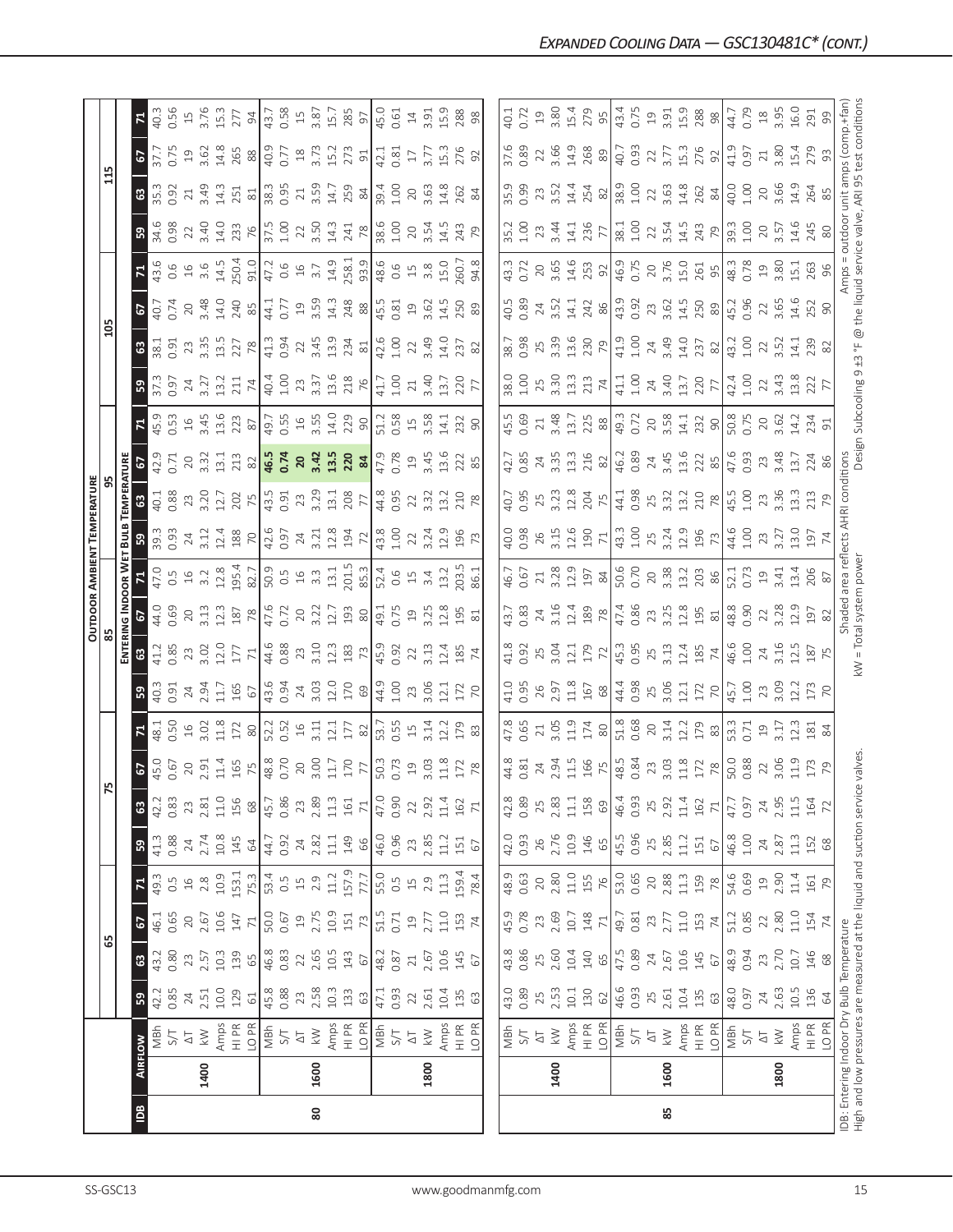|                |      |                                                                                                 |              |                 |                        |                                           |                |              |                                                       |                |                           |                                          |                                                                                     |                                             | <b>OUTDOOR AMBIENT TEMPERATURE</b>  |                        |                                                |                                             |               |                 |                 |                           |                                                                              |                 |                         |              |
|----------------|------|-------------------------------------------------------------------------------------------------|--------------|-----------------|------------------------|-------------------------------------------|----------------|--------------|-------------------------------------------------------|----------------|---------------------------|------------------------------------------|-------------------------------------------------------------------------------------|---------------------------------------------|-------------------------------------|------------------------|------------------------------------------------|---------------------------------------------|---------------|-----------------|-----------------|---------------------------|------------------------------------------------------------------------------|-----------------|-------------------------|--------------|
|                |      |                                                                                                 |              | 65              |                        |                                           |                |              | į۵                                                    |                |                           |                                          |                                                                                     |                                             |                                     |                        |                                                |                                             |               | 105             |                 |                           |                                                                              | 115             |                         |              |
|                |      |                                                                                                 |              |                 |                        |                                           |                |              |                                                       |                |                           |                                          | ENTERING INDOOR W                                                                   |                                             | BULB                                | TEMPERATURE            |                                                |                                             |               |                 |                 |                           |                                                                              |                 |                         |              |
| $\overline{a}$ |      | <b>AIRFLOW</b>                                                                                  | 59           | $\mathbbmss{3}$ | 2                      |                                           | ${\tt S}$      | $\mathbb{G}$ | 67                                                    |                | ္မွာ                      | $\mathbbmss{3}$                          | 2                                                                                   |                                             | ${\tt S}$                           | $\mathbbmss{3}$        |                                                |                                             | ္မွာ          | ය               | 5               |                           |                                                                              | ස               | 5                       |              |
|                |      | MBh                                                                                             | 0.66<br>48.1 | 49.9<br>0.55    | 0.38<br>54.7           |                                           | 0.68<br>47.0   | 48.7         | 0.39<br>53.4                                          |                | 0.70<br>45.9              | 47.6                                     | 0.40                                                                                |                                             | 44.8<br>0.72                        | 0.60<br>46.4           | 50.9<br>0.42                                   |                                             | 0.75          | 44.1            | 0.43<br>48.3    |                           | 0.75<br>39.4                                                                 | 40.8<br>0.63    | 44.8<br>0.44            |              |
|                |      | 5/7<br>$\overline{\Delta}$                                                                      | $21\,$       | $^{28}$         | $14\,$                 |                                           | 21             | 0.57<br>$18$ | $\overline{1}$                                        |                | 21                        | 0.58<br>$^{28}$                          | $14$                                                                                |                                             | $21\,$                              | $^{26}$                | $\overline{1}$                                 |                                             |               | 0.62<br>$^{28}$ | $\overline{1}$  |                           | 20                                                                           | $\overline{17}$ | 13                      |              |
|                | 1400 | $\lesssim$                                                                                      | 2.92         | 2.99            | 3.11                   |                                           | 3.19           | 3.27         | 3.40                                                  |                | 3.43                      | 3.52                                     | 3.65                                                                                |                                             | 3.64                                | 3.73                   | 3.87                                           |                                             | 3.82          | 3.91            | 4.06            |                           | 3.97                                                                         | 4.07            | 4.23                    |              |
|                |      |                                                                                                 | 11.5         | 11.7            | 12.1                   |                                           | 12.4           | 12.6         | 13.1                                                  |                | 13.4                      | 13.7                                     | 14.1                                                                                |                                             | 14.3                                | 14.6                   | 15.1                                           |                                             | 15.2          | 15.5            | 16.0            |                           | 16.1                                                                         | 16.4            | 17.0                    |              |
|                |      | Amps<br>HI PR                                                                                   | 126          | 136             | 143                    |                                           | 141            | 152          | 161                                                   |                | 161                       | 173                                      | 183                                                                                 |                                             | 183                                 | 197                    | 208                                            |                                             | 206           | 222             | 234             |                           | 228                                                                          | 245             | 259                     |              |
|                |      | LO PR                                                                                           | 56           | $60\,$          | 99                     |                                           | $60\,$         | 63           | $69$                                                  |                | 62                        | 66                                       | 72                                                                                  |                                             | $65\,$                              | $69$                   | 76                                             |                                             | 68            | 73              | 79              |                           | $\overline{71}$                                                              | 75              | $\approx$               |              |
|                |      | $\frac{1}{140}$                                                                                 | 52.2<br>0.68 | 54.1<br>0.57    | 59.2                   |                                           | 50.9           | 52.8         | 57.9                                                  |                | 49.7                      | 51.5                                     | 56.5                                                                                |                                             | 48.5                                | 50.3                   | 55.1                                           |                                             | 46.1          | 47.8            | 52.3            |                           | 42.7                                                                         | 44.3            | 48.5                    |              |
|                |      |                                                                                                 |              |                 | 0.39                   |                                           | 0.71           | 0.59         | 0.41                                                  |                | 0.72                      | 0.60                                     | 0.42                                                                                |                                             | 0.75                                | 0.62                   | 0.43                                           |                                             | 0.78          | 0.65            | 0.45            |                           | 0.78                                                                         | 0.65            | 0.45                    |              |
|                |      | $\overline{\triangle}$                                                                          | $20$         | $^{28}$         | $13$                   |                                           | $21\,$         | $^{28}$      | 14                                                    |                | $21\,$                    | $^{28}$                                  | $14\,$                                                                              |                                             | $21\,$                              | $^{28}$                | $\Xi$                                          |                                             | 21            | $\frac{8}{10}$  | $13$            |                           | $\overline{19}$                                                              | $17\,$          | $13$                    |              |
| 70             | 1600 | $\lesssim$                                                                                      | 3.01         | 3.08            | 3.20                   |                                           | 3.28           | 3.37         | 3.50                                                  |                |                           | 3.62                                     | 3.76                                                                                |                                             | 3.75                                | 3.84                   | 3.99                                           |                                             | 3.93          | 4.03            | 4.18            |                           | 4.09                                                                         | 4.19            | 4.35                    |              |
|                |      | Amps                                                                                            | $11.8$       | 12.0            | 12.4                   |                                           | 12.7           | 13.0         | 13.4                                                  |                |                           | 14.1                                     | 14.5                                                                                |                                             |                                     | 15.0                   | 15.5                                           |                                             | 15.6          | 16.0            | 16.5            |                           | 16.5<br>235                                                                  | 16.9            | 17.5                    |              |
|                |      | HI PR<br>LO PR                                                                                  | 130          | 140             | 148                    |                                           | 146            | 157          | 166                                                   |                | $3.53$<br>$13.8$<br>$166$ | 178                                      | 188                                                                                 |                                             | 14.7<br>189<br>67                   | 203                    | 215                                            |                                             | 212           | 229             | 241             |                           |                                                                              | 253             | 267                     |              |
|                |      |                                                                                                 | $58$         | 62              | $68$                   |                                           | $\mathbb{G}$   | 65           | $\overline{71}$                                       |                |                           | $68$                                     | $\,74$                                                                              |                                             |                                     | $\overline{71}$        | $78$                                           |                                             | $\mathcal{R}$ | 75              | 82              |                           | 73                                                                           | 77              | 84                      |              |
|                |      | T/S<br>S/T                                                                                      | 53.7         | 55.7            | 61.0                   |                                           | 52.5           | 54.4         | 59.6                                                  |                |                           | 53.1                                     | 58.2                                                                                |                                             | 50.0<br>0.78                        | 51.8                   | 56.8                                           |                                             | 47.5          | 49.2            | 53.9            |                           |                                                                              | 45.6            | 49.9                    |              |
|                |      |                                                                                                 | 0.71         | 0.60            | 0.41                   |                                           | 0.74           | 0.62         | 0.43                                                  |                | 51.2<br>0.76              | 0.63                                     | 0.44                                                                                |                                             |                                     | 0.65                   | 0.45                                           |                                             | 0.81          | 0.68            | 0.47            |                           | 44.0<br>0.82                                                                 | 0.68            | 0.47                    |              |
|                |      | $\overline{\Delta}$                                                                             | 20           | $\Box$          | $\Xi$                  |                                           | 20             | $17\,$       | $13$                                                  |                | 20                        | $\overline{17}$                          | $\Xi$                                                                               |                                             | $20$                                | $\Box$                 | $13$                                           |                                             | 20            | $17\,$          | $13$            |                           | $^{28}$                                                                      | $\frac{1}{6}$   | $\mathfrak{Q}$          |              |
|                | 1800 | $\lesssim$                                                                                      | 3.04         | 3.11            | 3.23                   |                                           | 3.32           | 3.40         | 3.53                                                  |                | 3.56                      | 3.65                                     | 3.79                                                                                |                                             | 3.78                                | 3.88                   | 4.03                                           |                                             | 3.97          | 4.07            | 4.23            |                           | 4.13                                                                         | 4.23            | 4.40                    |              |
|                |      |                                                                                                 | 11.9         | 12.2            | 12.5                   |                                           | 12.8           | 13.1         | 13.5                                                  |                | 13.9                      | 14.2                                     | 14.7                                                                                |                                             | 14.8                                | 15.2                   | 15.7                                           |                                             | 15.7          | 16.1            | 16.6            |                           | 16.7                                                                         | 17.1            | 17.6                    |              |
|                |      | Amps<br>HI PR                                                                                   | 131          | 141             | 149                    |                                           | 147            | 158          | 167                                                   |                | 167                       | 180                                      | 190                                                                                 |                                             | 191                                 | 205                    | 217                                            |                                             | 215           | 231             | 244             |                           | 237                                                                          | 255             | 269                     |              |
|                |      | LO PR                                                                                           | $59\,$       | 62              | $68$                   |                                           | 62             | 66           | $\overline{z}$                                        |                | $\mathcal{Q}$             | 69                                       | 75                                                                                  |                                             | $68$                                |                        | 79                                             |                                             |               |                 | 82              |                           | 73                                                                           | 78              | 85                      |              |
|                |      |                                                                                                 |              |                 |                        |                                           |                |              |                                                       |                |                           |                                          |                                                                                     |                                             |                                     |                        |                                                |                                             |               |                 |                 |                           |                                                                              |                 |                         |              |
|                |      | MBh                                                                                             | 49.0         | 50.4            | 54.6                   | 58.6                                      | 47.8           | 49.2         | 53.3                                                  | 57.2           | 46.7                      | 48.1                                     | 52.0                                                                                | 55.8                                        | 45.5                                | 46.9                   | 50.8                                           | 54.5                                        | 43.3          | 44.5            | 48.2            |                           | 40.1                                                                         | 41.3            | 44.7                    | 47.9         |
|                |      | $5/1$                                                                                           | 0.75         | 0.67            | 0.51                   | 0.33                                      | 0.77           | 0.69         | 0.52                                                  | 0.34           | 0.79                      | 0.71                                     | 0.54                                                                                | 0.35                                        | 0.82                                | 0.73                   |                                                | 0.36                                        |               | 0.76            | 0.58            | 0.37                      | 0.86                                                                         | 0.77            | 0.58                    | 0.37         |
|                |      | $\frac{\sqrt{1}}{2}$                                                                            | $24\,$       | 22              | $^{28}$                | $\ensuremath{\mathop{\mathbb{1}}}\xspace$ | 24             | 22           | $^{28}$                                               | $\Xi$          | 24                        | 22                                       |                                                                                     | $\Xi$                                       | $24\,$                              | $23$                   | $^{26}$                                        | $13$                                        |               | 22              | $^{26}$         | $\Xi$                     | 23                                                                           | 21              | $17\,$                  | $12\,$       |
|                | 1400 |                                                                                                 | 2.95         | 3.02            | 3.14                   | 3.26                                      | 3.22           | 3.30         | 3.43                                                  | 3.56           | 3.46                      | 3.55                                     | $18$<br>$3.68$<br>$14.3$                                                            | $3.83$<br>14.8                              | 3.67                                | 3.77                   | 3.91                                           |                                             | 3.85          | 3.95            | 4.10            |                           | 4.01                                                                         | 4.11            | 4.27                    | 4.43         |
|                |      |                                                                                                 | 11.6         | $11.8$          | 12.2                   | 12.6                                      | 12.5           | 12.8         | 13.2                                                  | 13.6           | 13.5                      | 13.8                                     |                                                                                     |                                             | 14.4                                | 14.8                   | 15.2                                           |                                             | 15.3          | 15.7            | 16.2            |                           | 16.2                                                                         | 16.6            | 17.1                    | 17.8         |
|                |      | Amps<br>H PR<br>LO PR                                                                           | 127          | 137             | 145                    | 151                                       | 143            | 154          | 162                                                   | 169            | 162                       | 175                                      | 185                                                                                 | 193                                         | 185<br>66                           | 199                    | 210                                            | 4.06<br>15.8<br>219<br>81                   | 208           | 224             | 237             | 4.26<br>16.8<br>247<br>85 | 230                                                                          | 248             | 261                     | 273          |
|                |      |                                                                                                 | 57           | $61$            | 66                     | 70                                        | $\rm ^{\rm o}$ | 64           | $\overline{70}$                                       | $\overline{7}$ | 63                        | 67                                       | 73                                                                                  |                                             |                                     | $\overline{z}$         | 76                                             |                                             | 69            | 73              | $\rm 80$        |                           | $\overline{71}$                                                              | 76              | $\approx$               | $88$         |
|                |      | $\frac{1}{19}$                                                                                  | 53.0<br>0.77 | 54.6<br>0.69    | 59.1                   | 63.4                                      | 51.80          | 53.3         | 57.7<br>0.54                                          | 62.0<br>0.35   | 50.82                     | 52.1<br>0.74                             | 56.4<br>0.56                                                                        | 60.5<br>0.36                                | 49.3<br>0.85                        | 50.8<br>0.76           | 55.0<br>0.57                                   | 59.0<br>0.37                                | 46.9<br>0.88  | 48.3            | 52.2<br>0.60    | 56.1<br>0.38              | 43.4<br>0.89                                                                 | 44.7            | 48.4                    | 51.9<br>0.39 |
|                |      |                                                                                                 |              |                 | 0.52                   | 0.34                                      |                | 0.72         |                                                       |                |                           |                                          |                                                                                     |                                             |                                     |                        |                                                |                                             |               | 0.79            |                 |                           |                                                                              | 0.80            | 0.60                    |              |
| 75             | 1600 | $\overline{\circ}$<br>$\stackrel{\textstyle _{\textstyle _{\textstyle _{\textstyle <}}}}{\sim}$ | 3.04<br>24   | 3.11<br>22      | 3.23<br>$\frac{8}{10}$ | 3.35<br>$12$                              | 3.32<br>24     | 3.40<br>22   | 3.53<br>$\stackrel{\textstyle\circ}{\phantom{}_{-1}}$ | 3.67<br>$12\,$ | 3.56<br>24                | 3.66<br>22                               | 3.79<br>$\ensuremath{\mathop{\boxtimes}\limits^{\mathop{\mathop{\rm s}}\nolimits}}$ | 3.94<br>$\overline{\mathfrak{L}}$           | 3.78<br>24                          | 3.88<br>$\overline{2}$ | 4.03<br>$\stackrel{\tt O}{\phantom{}_{\tt C}}$ | 4.18<br>$\Xi$                               | 3.97<br>24    | 4.07<br>22      | 4.23<br>$^{28}$ | 4.39<br>$\mathfrak{Q}$    | 4.13<br>22                                                                   | 4.24<br>20      | 4.40<br>$\overline{17}$ | 4.57         |
|                |      |                                                                                                 | 11.9         | 12.2            | 12.5                   | 13.0                                      | 12.8           | $13.1\,$     | 13.5                                                  | 14.0           | 13.9                      | 14.2                                     | $14.7\,$                                                                            |                                             | 14.8                                | 15.2                   | 15.7                                           |                                             |               | 16.1            | 16.6            |                           | 16.7                                                                         | 17.1            | 17.6                    | 18.3         |
|                |      | Amps<br>HI PR                                                                                   | 131          | 141             | 149                    | 156                                       | 147            | 159          | 167                                                   | 175            | 168                       | 180                                      | 190                                                                                 | 15.2<br>199                                 | 191                                 | 205                    | 217                                            | 16.2<br>226                                 | 15.7<br>215   | 231             | 244             | $17.3$<br>$254$           | 237                                                                          | 255             | 269                     | 281          |
|                |      | LO PR                                                                                           | 59           | $63$            | $68$                   | 73                                        | $62\,$         | 66           | 72                                                    | $\overline{7}$ | 65                        | 69                                       | 75                                                                                  | $80\,$                                      | 68                                  | $\overline{z}$         | 79                                             | 84                                          | 71            | 76              | 82              |                           | 73                                                                           | $78$            | 85                      | 91           |
|                |      | NBh                                                                                             | 54.6         | 56.2            | 60.9                   | 65.3                                      | 53.4           | 54.9<br>0.75 | 59.5                                                  | 63.8           | 52.1                      | 53.6<br>0.77                             |                                                                                     |                                             |                                     |                        |                                                |                                             | 48.3          | 49.7            | 53.8            | 57.7                      | 44.7                                                                         | 46.0            | 49.8                    | 53.5         |
|                |      | <b>S/T</b>                                                                                      | 0.81         | 0.73            | 0.55                   | 0.35                                      | 0.84           |              | 0.57                                                  | 0.37           | 0.86                      |                                          | 58.1<br>0.58                                                                        | 62.3<br>0.38                                | 50.89                               | 52.3<br>0.80           | 56.6<br>0.60                                   | 60.39                                       | 0.92          | 0.83            | 0.63            | 0.40                      | 0.93                                                                         | 0.83            | 0.63                    | 0.41         |
|                |      | $\overline{\Delta}$                                                                             | 23           | $\geq$          | $17\,$                 | $12\,$                                    | 23             | $21\,$       | $\overline{17}$                                       | $12\,$         | 23                        | $21\,$                                   | $\Gamma$                                                                            | $\ensuremath{\mathop{\mathop{\mathbf{2}}}}$ | 23                                  | $\overline{21}$        | $\overline{17}$                                | $\ensuremath{\mathop{\mathop{\mathbf{2}}}}$ | 23            | 21              | $17\,$          | $12$                      | $21\,$                                                                       | $20$            | $\overline{16}$         | $\Xi$        |
|                | 1800 | $\lesssim$                                                                                      | 3.06         | 3.14            | 3.26                   | 3.39                                      | 3.35           | 3.43         | 3.56                                                  | 3.70           | 3.60                      | 3.69                                     | 3.83                                                                                | 3.98                                        | 3.82                                | 3.92                   | 4.07                                           | 4.22                                        | 4.01          | 4.11            | 4.27            | 4.43                      | 4.17                                                                         | 4.28            | 4.44                    | 4.61         |
|                |      | Amps                                                                                            | $12.0$       | 12.3            | 12.6                   | 13.1                                      | 12.9           | 13.2         | 13.6                                                  | 14.1           | 14.0                      | 14.3                                     | 14.8                                                                                | 15.3                                        | 14.9                                | 15.3                   | 15.8                                           | 16.4                                        | 15.9          | 16.3            | 16.8            | 17.4                      | 16.8                                                                         | 17.2            | 17.8                    | 18.4         |
|                |      | $\frac{\alpha}{\pi}$                                                                            | 133          | 143             | 151                    | 157                                       | 149            | 160          | 169                                                   | 176            | 169<br>65                 | $\begin{array}{c} 182 \\ 69 \end{array}$ | 192                                                                                 | 201                                         | 193                                 | 207                    | 219                                            | 228                                         | 217           | 233             | 246<br>83       | 257<br>89                 | 240                                                                          | 258             | 272                     | 284          |
|                |      | LO <sub>PR</sub>                                                                                | 59           | 63              | 69                     | 73                                        | 63             | 67           | 73                                                    | 78             |                           |                                          |                                                                                     | $\overline{81}$                             |                                     |                        |                                                |                                             |               |                 |                 |                           |                                                                              | 79              | 86                      | 92           |
|                |      | IDB: Entering Indoor Dry Bulb Temperature                                                       |              |                 |                        |                                           |                |              |                                                       |                |                           |                                          | Shaded                                                                              |                                             | area reflects ACCA (TVA) conditions |                        |                                                |                                             |               |                 |                 |                           | Amps = outdoor unit amps (comp.+fan)                                         |                 |                         |              |
|                |      | High and low pressures are measured at the liquid and suction service valves                    |              |                 |                        |                                           |                |              |                                                       |                |                           | kW = Total system power                  |                                                                                     |                                             |                                     |                        |                                                |                                             |               |                 |                 |                           | Design Subcooling 9 ±3 °F @ the liquid service valve, ARI 95 test conditions |                 |                         |              |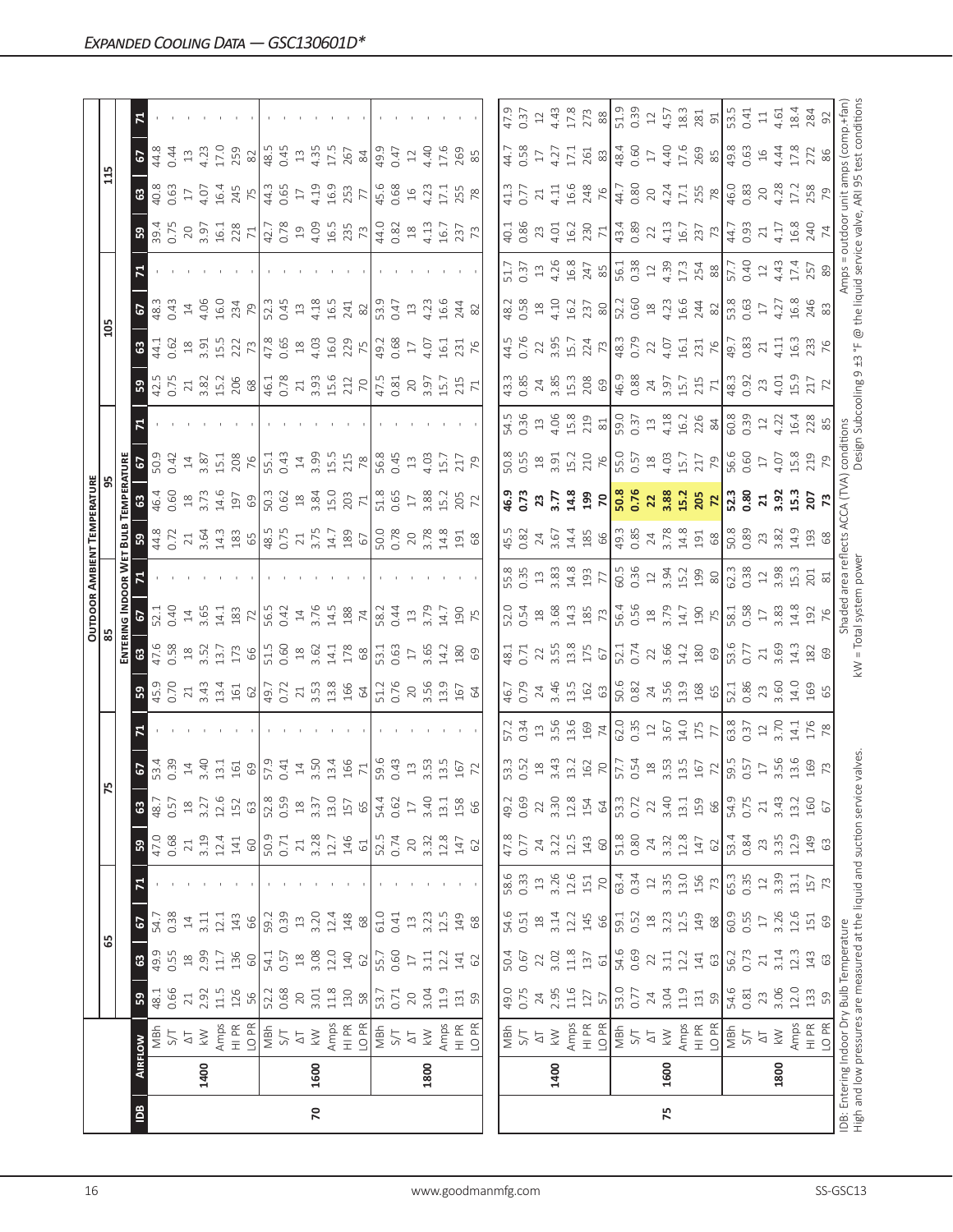|    |      |                                                                      |              |                           |                        |                          |               |             |                                                                              |                                                   |                                                                                                                                                                                                                                                                                                                      |                                                                                                   |                                                           |                                                                                          | OUTDOOR AMBIENT TEMPERATURI                                   |                                                                                                  |                                     |                                                                                                                                |                                                                                                                               |                                                                            |                                 |                                                                                                |                                                        |                                                                              |                   |                                   |
|----|------|----------------------------------------------------------------------|--------------|---------------------------|------------------------|--------------------------|---------------|-------------|------------------------------------------------------------------------------|---------------------------------------------------|----------------------------------------------------------------------------------------------------------------------------------------------------------------------------------------------------------------------------------------------------------------------------------------------------------------------|---------------------------------------------------------------------------------------------------|-----------------------------------------------------------|------------------------------------------------------------------------------------------|---------------------------------------------------------------|--------------------------------------------------------------------------------------------------|-------------------------------------|--------------------------------------------------------------------------------------------------------------------------------|-------------------------------------------------------------------------------------------------------------------------------|----------------------------------------------------------------------------|---------------------------------|------------------------------------------------------------------------------------------------|--------------------------------------------------------|------------------------------------------------------------------------------|-------------------|-----------------------------------|
|    |      |                                                                      |              | යි                        |                        |                          |               |             |                                                                              |                                                   |                                                                                                                                                                                                                                                                                                                      |                                                                                                   |                                                           |                                                                                          |                                                               |                                                                                                  |                                     |                                                                                                                                |                                                                                                                               |                                                                            |                                 |                                                                                                |                                                        |                                                                              |                   |                                   |
|    |      |                                                                      |              |                           |                        |                          |               |             |                                                                              |                                                   |                                                                                                                                                                                                                                                                                                                      |                                                                                                   |                                                           | <b>DOOR WI</b>                                                                           | Вu                                                            |                                                                                                  |                                     |                                                                                                                                |                                                                                                                               |                                                                            |                                 |                                                                                                |                                                        |                                                                              |                   |                                   |
| åg |      | <b>AIRFLOW</b>                                                       | នី           | $\boldsymbol{\mathbb{S}}$ | 2                      |                          | 59            | ${\tt G}$   |                                                                              |                                                   |                                                                                                                                                                                                                                                                                                                      |                                                                                                   |                                                           |                                                                                          |                                                               |                                                                                                  | <u>၉၂</u>                           |                                                                                                                                | ၛၟ                                                                                                                            |                                                                            |                                 |                                                                                                |                                                        |                                                                              | 61                |                                   |
|    |      | MBh                                                                  | 49.8         | 50.9                      | 54.4                   | 58.2                     | 48.7          | 49.7        | 67<br>53.1<br>0.65                                                           |                                                   | $\frac{47.5}{0.87}$                                                                                                                                                                                                                                                                                                  |                                                                                                   |                                                           | 55.4                                                                                     | 46.4                                                          |                                                                                                  |                                     |                                                                                                                                | 44.0<br>0.93                                                                                                                  |                                                                            | 18.1                            |                                                                                                | 40.8                                                   |                                                                              | 44.5              |                                   |
|    |      | 5/7                                                                  | 0.82         | 0.77                      | 0.62                   | 0.5                      | 0.85          | 0.80        |                                                                              | 0.48                                              |                                                                                                                                                                                                                                                                                                                      | 0.82                                                                                              | 0.66                                                      |                                                                                          | 0.90                                                          | 0.84                                                                                             | 0.69                                |                                                                                                                                |                                                                                                                               | 0.87                                                                       | 0.71                            |                                                                                                | 0.94                                                   | 0.88                                                                         | 0.72              | 0.54                              |
|    | 1400 | $\lesssim$<br>$\overline{\triangle}$                                 | 2.98<br>27   | 3.05<br>26                | 3.17<br>$\overline{2}$ | $3.\overline{3}$<br>$18$ | 3.25<br>27    | 3.34<br>26  | 23<br>3.46                                                                   | $\frac{18}{3.59}$                                 | 27                                                                                                                                                                                                                                                                                                                   | 3.58<br>26                                                                                        | $23 \over 3.72$                                           | $0.\overline{5}$<br>$1.\overline{8}$<br>$3.\overline{9}$                                 | 27<br>3.71                                                    | 26<br>3.80                                                                                       | 23<br>3.95<br>15.4<br>77            |                                                                                                                                | $2789$<br>$3.510$<br>$70$                                                                                                     | 26<br>3.99<br>15.8<br>74                                                   | 14.14<br>22                     |                                                                                                | 25<br>4.05<br>16.3<br>232                              | 4.15<br>24                                                                   | 1.31<br>21        | $17\,$                            |
|    |      | Amps                                                                 | 11.7         | 11.9                      | 12.3                   | 12.8                     | 12.6          | 12.9        |                                                                              | 13.8                                              | 3.50<br>13.6<br>164                                                                                                                                                                                                                                                                                                  | 14.0                                                                                              | 14.4                                                      | 14.9                                                                                     | 14.5                                                          | 14.9                                                                                             |                                     |                                                                                                                                |                                                                                                                               |                                                                            | 16.3                            |                                                                                                |                                                        | 16.7                                                                         | 17.3              | 4.48<br>17.9<br>275               |
|    |      | $\frac{\text{PR}}{\text{H}}$                                         | 129          | 138                       | 146                    | 152.4                    | 144           | 155         | $\begin{array}{c} 13.3 \\ 164 \\ \hline 71 \\ 57.6 \\ 0.67 \\ \end{array}$   |                                                   |                                                                                                                                                                                                                                                                                                                      | 177                                                                                               | 187                                                       | 194.5<br>78.2                                                                            | 187                                                           | $201$ $71$                                                                                       |                                     |                                                                                                                                |                                                                                                                               |                                                                            | 239                             |                                                                                                |                                                        | 250                                                                          | 264               |                                   |
|    |      | LO <sub>PR</sub>                                                     | 58           | $61\,$                    | $67$                   | 71.2                     | $61\,$        | 65          |                                                                              |                                                   |                                                                                                                                                                                                                                                                                                                      | 67                                                                                                |                                                           |                                                                                          | 66                                                            |                                                                                                  |                                     |                                                                                                                                |                                                                                                                               |                                                                            | $\approx$                       |                                                                                                | $\overline{z}$                                         | 77                                                                           | $\approx$         | $\otimes$                         |
|    |      | $\frac{1}{19}$                                                       | 54.0         | 55.2                      | 58.9                   | 63.0                     | 52.7          | 53.9        |                                                                              | $\frac{71}{75}$ $\frac{15}{61.5}$ $\frac{30}{18}$ | $\begin{array}{c c}\n5.5 & 0.900 \\ 0.5 & 0.500 \\ 0.5 & 0.500 \\ 0.5 & 0.500 \\ 0.5 & 0.500 \\ 0.5 & 0.500 \\ 0.5 & 0.500 \\ 0.5 & 0.500 \\ 0.5 & 0.500 \\ 0.5 & 0.500 \\ 0.5 & 0.500 \\ 0.5 & 0.500 \\ 0.5 & 0.500 \\ 0.5 & 0.500 \\ 0.5 & 0.500 \\ 0.5 & 0.500 \\ 0.5 & 0.500 \\ 0.5 & 0.500 \\ 0.5 & 0.500 \\ 0$ | 52.6<br>0.85<br>26<br>3.69                                                                        | 56.2<br>0.69<br>22<br>3.83                                | $60.1$<br>0.5<br>18<br>4.0<br>15.3                                                       | 50.2<br>0.93<br>27                                            | 51.3<br>0.87                                                                                     | 54.8<br>0.71<br>22                  |                                                                                                                                | $\frac{17.7}{47.97}$                                                                                                          | 48.7<br>0.91<br>25                                                         | $\frac{52.1}{0.74}$             |                                                                                                |                                                        | $45.2$<br>0.91                                                               | 48.2              | 51.6                              |
|    |      |                                                                      | 0.85         | 0.80                      | 0.65                   | 0.5                      | 0.88          | 0.83        |                                                                              |                                                   |                                                                                                                                                                                                                                                                                                                      |                                                                                                   |                                                           |                                                                                          |                                                               |                                                                                                  |                                     |                                                                                                                                |                                                                                                                               |                                                                            |                                 |                                                                                                |                                                        |                                                                              | 0.74              | $0.56$<br>16                      |
|    |      | $\overline{\triangle}$                                               | 26           | 25                        | 22                     | $\frac{\infty}{2}$       | 27            | 26          |                                                                              |                                                   |                                                                                                                                                                                                                                                                                                                      |                                                                                                   |                                                           |                                                                                          |                                                               |                                                                                                  |                                     |                                                                                                                                |                                                                                                                               |                                                                            | 22                              |                                                                                                |                                                        |                                                                              | $21\,$            |                                   |
| 80 | 1600 | $\gtrapprox$                                                         | 3.07         | 3.14                      | $3.26$<br>12.7         | 3.4                      | 3.35          | 3.43        |                                                                              | 3.70                                              |                                                                                                                                                                                                                                                                                                                      |                                                                                                   |                                                           |                                                                                          | $3.82$<br>14.9                                                |                                                                                                  |                                     |                                                                                                                                |                                                                                                                               | 4.11                                                                       | 4.27                            |                                                                                                |                                                        | 4.28<br>17.2                                                                 | 4.44<br>17.8      | 4.61                              |
|    |      | Amps                                                                 | 12.0         | 12.3                      |                        | 13.1                     | 12.9          | 13.2        |                                                                              | 14.1                                              |                                                                                                                                                                                                                                                                                                                      | $\frac{3}{4}$ $\frac{2}{8}$ $\frac{8}{5}$ $\frac{1}{2}$ $\frac{3}{8}$ $\frac{3}{8}$ $\frac{3}{8}$ | $\frac{48}{2}$<br>$\frac{8}{2}$<br>$\frac{16}{5}$<br>0.72 |                                                                                          |                                                               | $3.\overline{3}$ $\overline{15}.\overline{3}$ $\overline{207}$                                   | 4.07<br>15.8<br>20<br>56.5<br>50.75 |                                                                                                                                | $4.01$<br>$15.9$<br>$17$<br>$19.1$<br>$19.1$<br>$100$                                                                         | $16.3$<br>$78$ $8$ $8$<br>$50.3$<br>$50.5$                                 | 16.8                            |                                                                                                |                                                        |                                                                              |                   | 18.4                              |
|    |      | HI PR<br>LO PR                                                       | 133          | 143                       | 151                    | 157.2                    | 149           | 160         |                                                                              |                                                   |                                                                                                                                                                                                                                                                                                                      |                                                                                                   |                                                           |                                                                                          | $\begin{array}{c c}\n 3 & 6 \\  \hline\n 6 & 8\n \end{array}$ |                                                                                                  |                                     |                                                                                                                                |                                                                                                                               |                                                                            |                                 |                                                                                                |                                                        |                                                                              | 272               | 284                               |
|    |      |                                                                      | 59           | $63$                      | 69                     | 73.4                     | $63\,$        | $67\,$      |                                                                              |                                                   |                                                                                                                                                                                                                                                                                                                      |                                                                                                   |                                                           |                                                                                          |                                                               |                                                                                                  |                                     |                                                                                                                                |                                                                                                                               |                                                                            |                                 |                                                                                                |                                                        |                                                                              |                   |                                   |
|    |      | NBh<br>S/T                                                           | 55.6         | 56.8                      | 60.7                   | 64.9                     | 54.3          | 55.5        |                                                                              | $\frac{76}{8}$ $\frac{8}{34}$ $\frac{17}{4}$      |                                                                                                                                                                                                                                                                                                                      |                                                                                                   |                                                           | $200.6$<br>$80.6$<br>$61.9$<br>$0.5$<br>$17$<br>$4.0$                                    | $51.7$<br>$1.00$                                              | 52.9<br>0.92                                                                                     |                                     |                                                                                                                                |                                                                                                                               |                                                                            | 246<br>83<br>53.6<br>0.77       |                                                                                                |                                                        | $\frac{758}{16.5}$                                                           | 49.7              | $\frac{92}{53.1}$                 |
|    |      |                                                                      | 0.89         | 0.84                      | 0.68                   | $0.\overline{5}$         | 0.92          | 0.87        |                                                                              |                                                   |                                                                                                                                                                                                                                                                                                                      |                                                                                                   |                                                           |                                                                                          |                                                               |                                                                                                  |                                     |                                                                                                                                |                                                                                                                               |                                                                            |                                 |                                                                                                |                                                        |                                                                              |                   |                                   |
|    |      | $\overline{\Delta}$                                                  | 25           | 24                        | $21\,$                 | $\Box$                   | 26            | 25          | $\overline{21}$                                                              |                                                   |                                                                                                                                                                                                                                                                                                                      | 25                                                                                                | $21\,$                                                    |                                                                                          | 26                                                            | 25                                                                                               | $\overline{2}$                      |                                                                                                                                |                                                                                                                               | 24                                                                         | 21                              |                                                                                                |                                                        | 23                                                                           | 20                | $16$                              |
|    | 1800 | $\lesssim$                                                           | 3.09         | 3.17                      | 3.29                   | 3.4                      | 3.38          | 3.47        | 3.60                                                                         | 3.74                                              |                                                                                                                                                                                                                                                                                                                      | 3.73                                                                                              | 3.87                                                      |                                                                                          | 3.86                                                          | 3.96                                                                                             | 4.11                                |                                                                                                                                | 25<br>4.05                                                                                                                    | 4.15                                                                       | 1.31                            |                                                                                                | 23<br>4.21                                             | 4.32                                                                         | 4.48              | 4.66                              |
|    |      | Amps                                                                 | 12.1         | 12.4                      | 12.8                   | 13.2                     | 13.0          | $13.3$      | 13.8                                                                         | $\frac{3}{4}$                                     | $\overline{14.1}$                                                                                                                                                                                                                                                                                                    | 14.5                                                                                              | 14.9                                                      | 15.5                                                                                     | 15.1                                                          | L5.4                                                                                             | 15.9                                | 16.5                                                                                                                           | 16.0                                                                                                                          | <b>16.4</b>                                                                | $-0.9$                          |                                                                                                | 0.71                                                   | $\overline{1,4}$                                                             | 17.9              | 18.6                              |
|    |      | $\begin{array}{c}\n\infty \\ \hline\n\equiv\n\end{array}$            | 134          | 144                       | 152                    | 158.7                    | 150           | 162         | 171                                                                          | 178                                               | 171                                                                                                                                                                                                                                                                                                                  |                                                                                                   | 194                                                       | 02.6                                                                                     | 195                                                           |                                                                                                  |                                     | 231                                                                                                                            | 219                                                                                                                           | 236                                                                        | 249                             |                                                                                                | 242                                                    | 260                                                                          | 275               | 287                               |
|    |      | LO PR                                                                | $60$         | 64                        | $\overline{70}$        | 74.1                     | 63            | 67          |                                                                              |                                                   |                                                                                                                                                                                                                                                                                                                      | $\frac{184}{70}$                                                                                  |                                                           |                                                                                          |                                                               |                                                                                                  | $\frac{21}{80}$                     |                                                                                                                                |                                                                                                                               |                                                                            |                                 |                                                                                                |                                                        | 80                                                                           | $\frac{8}{2}$     | 93                                |
|    |      |                                                                      |              |                           |                        |                          |               |             |                                                                              |                                                   |                                                                                                                                                                                                                                                                                                                      |                                                                                                   |                                                           |                                                                                          |                                                               |                                                                                                  |                                     |                                                                                                                                |                                                                                                                               |                                                                            |                                 |                                                                                                |                                                        |                                                                              |                   |                                   |
|    |      |                                                                      | 50.7         | 51.7                      | 54.1                   | 57.7                     | 49.5          | 50.5        |                                                                              |                                                   | 48.3                                                                                                                                                                                                                                                                                                                 | 49.3                                                                                              | $-1.6$                                                    | 5.1                                                                                      | 47.2                                                          | 18.1                                                                                             | 50.3                                | $-3.7$                                                                                                                         |                                                                                                                               | 45.7                                                                       | 47.8                            |                                                                                                | 41.5                                                   | 12.3                                                                         | 44.3              | 47.3                              |
|    |      | NBh<br>S/T                                                           | 0.86         | 0.83                      | 0.75                   | 0.61                     | 0.89          | 0.86        | 52.9<br>0.77                                                                 | 56.4<br>0.63                                      | 0.91                                                                                                                                                                                                                                                                                                                 | 0.88                                                                                              |                                                           |                                                                                          | 0.94                                                          | 0.91                                                                                             | 0.82                                | 0.67                                                                                                                           | 44.8<br>0.98                                                                                                                  | 0.94                                                                       | 0.85                            |                                                                                                | <b>99</b>                                              | 0.95                                                                         | 0.86              | 0.70                              |
|    |      | $\overline{\Delta}$                                                  | 29           | $28$                      | 27                     | 23                       | 29            | 28          | 27                                                                           |                                                   | 29                                                                                                                                                                                                                                                                                                                   | $28$                                                                                              | $\overline{27}$                                           |                                                                                          | 29                                                            |                                                                                                  | 27                                  | 23                                                                                                                             |                                                                                                                               |                                                                            | 27                              |                                                                                                | 27                                                     | 26                                                                           | 25                | 22                                |
|    | 1400 | $\lesssim$                                                           | 3.01         | $3.08$<br>12.0            | 3.20                   | 3.32                     | 3.28          | 3.37        |                                                                              | 23.63                                             | $3.\overline{5}.\overline{3}$<br>$13.\overline{8}$                                                                                                                                                                                                                                                                   | 3.62                                                                                              | 3.76                                                      |                                                                                          | 3.74                                                          | 3.84                                                                                             |                                     |                                                                                                                                |                                                                                                                               |                                                                            |                                 |                                                                                                |                                                        |                                                                              | $4.35$<br>17.5    |                                   |
|    |      |                                                                      | $11.8$       |                           | 12.4                   | 12.9                     | $12.7$        | 13.0        |                                                                              | $13.9$<br>$173$                                   |                                                                                                                                                                                                                                                                                                                      |                                                                                                   |                                                           |                                                                                          |                                                               | $\frac{50}{203}$                                                                                 | $\frac{3.55}{15.78}$                |                                                                                                                                |                                                                                                                               | 28<br>4.03<br>16.0<br>75                                                   | $4.18$<br>$16.5$<br>$24$<br>$8$ |                                                                                                |                                                        | $1.19$<br>$16.9$                                                             |                   | $4.52$<br>$18.1$                  |
|    |      | Amps<br>HI PR                                                        | 130          | 140                       | 148                    | 154                      | 146           | 157         |                                                                              |                                                   | 166<br>64                                                                                                                                                                                                                                                                                                            | 14.1<br>178                                                                                       |                                                           |                                                                                          | $\frac{14.7}{189}$                                            |                                                                                                  |                                     |                                                                                                                                |                                                                                                                               |                                                                            |                                 |                                                                                                |                                                        |                                                                              | 267               | 278                               |
|    |      | LO PR                                                                | $58$         | $62\,$                    | $68\,$                 | 72                       | $\mathbb{G}$  | 65          |                                                                              |                                                   |                                                                                                                                                                                                                                                                                                                      |                                                                                                   |                                                           |                                                                                          |                                                               |                                                                                                  |                                     |                                                                                                                                |                                                                                                                               |                                                                            |                                 |                                                                                                |                                                        |                                                                              |                   | $\frac{1}{2}$                     |
|    |      | NBh                                                                  | 54.9         | 56.0                      | 58.6                   | 62.6                     | 53.6          | 54.7        | $\begin{array}{c} 3.49 \\ 13.4 \\ 15.7 \\ 166 \\ 71 \\ 50.80 \\ \end{array}$ | 61.1<br>0.65                                      | $52.4$<br>0.95                                                                                                                                                                                                                                                                                                       | 53.4<br>0.91                                                                                      | $\frac{14.5}{188}$ $\frac{74}{5.9}$ 0.82                  | $\begin{array}{c}\n 23 \\  3.90 \\  15.1 \\  196 \\  79 \\  8.57 \\  0.67\n \end{array}$ | 51.1<br>0.98                                                  | 52.1<br>0.94                                                                                     | 54.5<br>0.85                        |                                                                                                                                |                                                                                                                               |                                                                            | 51.8<br>0.88                    | $\begin{array}{c} 51.0 \\ 0.69 \\ 2.3 \\ 4.3 \\ 17.1 \\ 8 \\ 8 \\ 5.3 \\ 0.7 \\ 2 \end{array}$ | $4.09$<br>$16.5$<br>$18.5$<br>$78$<br>$15.0$<br>$1.00$ | $\frac{253}{77}$                                                             | $\frac{84}{48.0}$ | 51.2<br>0.72                      |
|    |      | $5\sqrt{ }$                                                          | 0.89         | 0.86                      | 0.78                   | 0.63                     | 0.92          | 0.89        |                                                                              |                                                   |                                                                                                                                                                                                                                                                                                                      |                                                                                                   |                                                           |                                                                                          |                                                               |                                                                                                  |                                     |                                                                                                                                |                                                                                                                               |                                                                            |                                 |                                                                                                |                                                        |                                                                              |                   |                                   |
|    |      | $\overline{\triangle}$                                               | $28$         | $28$                      | 26                     | 23                       | 28            | 28          | 26<br>3.60                                                                   | 23                                                |                                                                                                                                                                                                                                                                                                                      | 28                                                                                                | 26                                                        |                                                                                          |                                                               |                                                                                                  | 27                                  |                                                                                                                                |                                                                                                                               |                                                                            |                                 |                                                                                                | 26                                                     | 26                                                                           | 25                | $21\,$                            |
| 85 | 1600 | $\lesssim$                                                           | 3.09         | 3.17                      | 3.29                   | 3.42                     | 3.38          | 3.47        |                                                                              | 3.74                                              |                                                                                                                                                                                                                                                                                                                      | 3.73                                                                                              | 3.87                                                      |                                                                                          |                                                               |                                                                                                  | 4.11                                |                                                                                                                                |                                                                                                                               |                                                                            |                                 |                                                                                                | 4.21                                                   | 4.32                                                                         | 4.48<br>17.9      |                                   |
|    |      | Amps<br>$\frac{R}{I}$                                                | 12.1<br>134  | 12.4<br>144               | 12.8<br>152            | 13.2<br>159              | 13.0<br>150   | 13.3<br>162 |                                                                              | $\frac{3}{4}$                                     | $28$<br>$3.63$<br>$14.1$<br>$171$                                                                                                                                                                                                                                                                                    | 14.5                                                                                              | 14.9                                                      |                                                                                          |                                                               |                                                                                                  |                                     |                                                                                                                                |                                                                                                                               |                                                                            |                                 |                                                                                                |                                                        |                                                                              | 275               |                                   |
|    |      | LO PR                                                                | $60$         | 64                        | $\overline{70}$        | $74$                     | 63            | $67\,$      |                                                                              | $178\phantom{.}$                                  | 66                                                                                                                                                                                                                                                                                                                   | 184                                                                                               | 194                                                       | $23$<br>$4.02$<br>$15.5$<br>$203$<br>$81$                                                | $29.86$ $1.1$ $1.9$ $0$                                       |                                                                                                  | $15.9$<br>$221$<br>$80$             | $4.14$<br>$1.61$<br>$2.8$<br>$8$<br>$8$<br>$1.63$<br>$8$<br>$1.63$<br>$1.63$<br>$1.65$<br>$1.63$<br>$1.65$<br>$1.63$<br>$1.63$ | $\begin{array}{c}\n 29 \\  3.93 \\  15.0 \\  21 \\  22 \\  23 \\  34 \\  43 \\  50 \\  60 \\  72 \\  72 \\  72\n \end{array}$ | $\begin{array}{c} 49.5 \\ 0.98 \\ 28 \\ 4.15 \\ 16.4 \\ 77 \\ \end{array}$ | $26$<br>4.31<br>4.9<br>24<br>24 | 23<br>1.48<br>17.6<br>90                                                                       | $17.0$<br>$742$<br>$75$                                | 17.4<br>260<br>80                                                            | $_{\rm 87}$       | $4.66$<br>$18.6$<br>$287$<br>$93$ |
|    |      | MBh                                                                  |              | 57.7                      | 60.4                   |                          | 55.3          | 56.3        | $\frac{13.8}{171}$<br>$\frac{74}{59.0}$                                      |                                                   |                                                                                                                                                                                                                                                                                                                      |                                                                                                   |                                                           |                                                                                          |                                                               | $\begin{array}{c}\n 28 \\  3.96 \\  15.4 \\  209 \\  \hline\n 74 \\  53.6 \\  0.99\n\end{array}$ |                                     |                                                                                                                                |                                                                                                                               |                                                                            |                                 |                                                                                                | 46.3                                                   | 47.2                                                                         |                   |                                   |
|    |      | 5/1                                                                  | 56.6<br>0.93 | 0.90                      | 0.81                   | 64.4<br>0.66             | 0.97          | 0.93        |                                                                              | 62.9<br>0.68                                      | 53.9<br>0.99                                                                                                                                                                                                                                                                                                         | 55.0<br>0.96                                                                                      | 57.6<br>0.86                                              | 61.4<br>0.70                                                                             | 52.6<br>1.00                                                  |                                                                                                  | 56.2<br>0.89                        | 59.9<br>0.72                                                                                                                   | 50.0<br>1.00                                                                                                                  | 51.0<br>1.00                                                               | 53.4<br>0.93                    | 56.9<br>0.75                                                                                   | 1.00                                                   | 1.00                                                                         | 49.4<br>0.93      | 52.7<br>0.76                      |
|    |      | $\overline{\Delta}$                                                  | $27\,$       | 27                        | 25                     | 22                       | 27            | 27          | $25$<br>$3.63$                                                               | $rac{22}{3.77}$                                   | 27                                                                                                                                                                                                                                                                                                                   | 27                                                                                                | $25$<br>$3.91$                                            | 22                                                                                       | 27                                                            | 27<br>3.99                                                                                       | 26<br>4.15                          | $22$<br>4.31                                                                                                                   | $26$<br>4.08                                                                                                                  | $26$<br>4.19                                                               | 25<br>4.35                      | 22                                                                                             | 24                                                     | 24                                                                           | $24\,$            | 20                                |
|    | 1800 | $\gtrapprox$                                                         | 3.12         | 3.20                      | 3.32                   | 3.45                     | 3.41          | 3.50        |                                                                              |                                                   | 3.67                                                                                                                                                                                                                                                                                                                 | 3.76                                                                                              |                                                           | 4.06                                                                                     | 3.89                                                          |                                                                                                  |                                     |                                                                                                                                |                                                                                                                               |                                                                            |                                 | 1.52                                                                                           | 4.25                                                   | 4.36                                                                         | 4.53              | 4.70                              |
|    |      | Amps<br>HI PR                                                        | 12.2         | 12.5                      | 12.9                   | 13.3                     | 13.2          | 13.5        |                                                                              | 14.4                                              | $\frac{1}{4}$                                                                                                                                                                                                                                                                                                        | 14.6                                                                                              |                                                           | 15.6<br>205                                                                              | 15.2                                                          | $-5.6$                                                                                           | $-6.1$                              | $16.7$<br>233                                                                                                                  | 16.2<br>221                                                                                                                   |                                                                            | $\overline{C}$                  |                                                                                                | $\overline{C}$                                         |                                                                              | 18.1              | 18.8                              |
|    |      |                                                                      | 135          | 146                       | 154                    | 160                      | 152           | 163         | $\frac{3.5}{174}$                                                            | $\frac{62}{3}$                                    | 173<br>66                                                                                                                                                                                                                                                                                                            | $\frac{186}{71}$                                                                                  | $\begin{array}{c} 1.5 \\ 1.96 \end{array}$                |                                                                                          | 197                                                           |                                                                                                  |                                     |                                                                                                                                |                                                                                                                               | 16.6<br>238<br>78                                                          | 251                             | I7.7<br>262<br>91                                                                              | 244<br>76                                              | I7.5<br>263<br>81                                                            | 278<br>88         | 290                               |
|    |      | LO <sub>PR</sub>                                                     | $61$         | $\mathcal{Q}$             | 70                     | 75                       | $\mathcal{Z}$ | 68          |                                                                              |                                                   |                                                                                                                                                                                                                                                                                                                      |                                                                                                   |                                                           |                                                                                          |                                                               |                                                                                                  |                                     |                                                                                                                                |                                                                                                                               |                                                                            |                                 |                                                                                                |                                                        |                                                                              |                   |                                   |
|    |      | IDB: Entering Indoor Dry Bulb Temperature                            |              |                           |                        |                          |               |             |                                                                              |                                                   |                                                                                                                                                                                                                                                                                                                      |                                                                                                   | Shaded                                                    |                                                                                          | reflects                                                      | AHRI conditions                                                                                  |                                     |                                                                                                                                |                                                                                                                               |                                                                            | Amps                            |                                                                                                | putdoor                                                | unit amps (comp.+fan                                                         |                   |                                   |
|    |      | High and low pressures are measured at the liquid and suction servic |              |                           |                        |                          |               |             | valves                                                                       |                                                   |                                                                                                                                                                                                                                                                                                                      | kW = Total system power                                                                           |                                                           |                                                                                          |                                                               |                                                                                                  |                                     |                                                                                                                                |                                                                                                                               |                                                                            |                                 |                                                                                                |                                                        | Design Subcooling 9 ±3 °F @ the liquid service valve, ARI 95 test conditions |                   |                                   |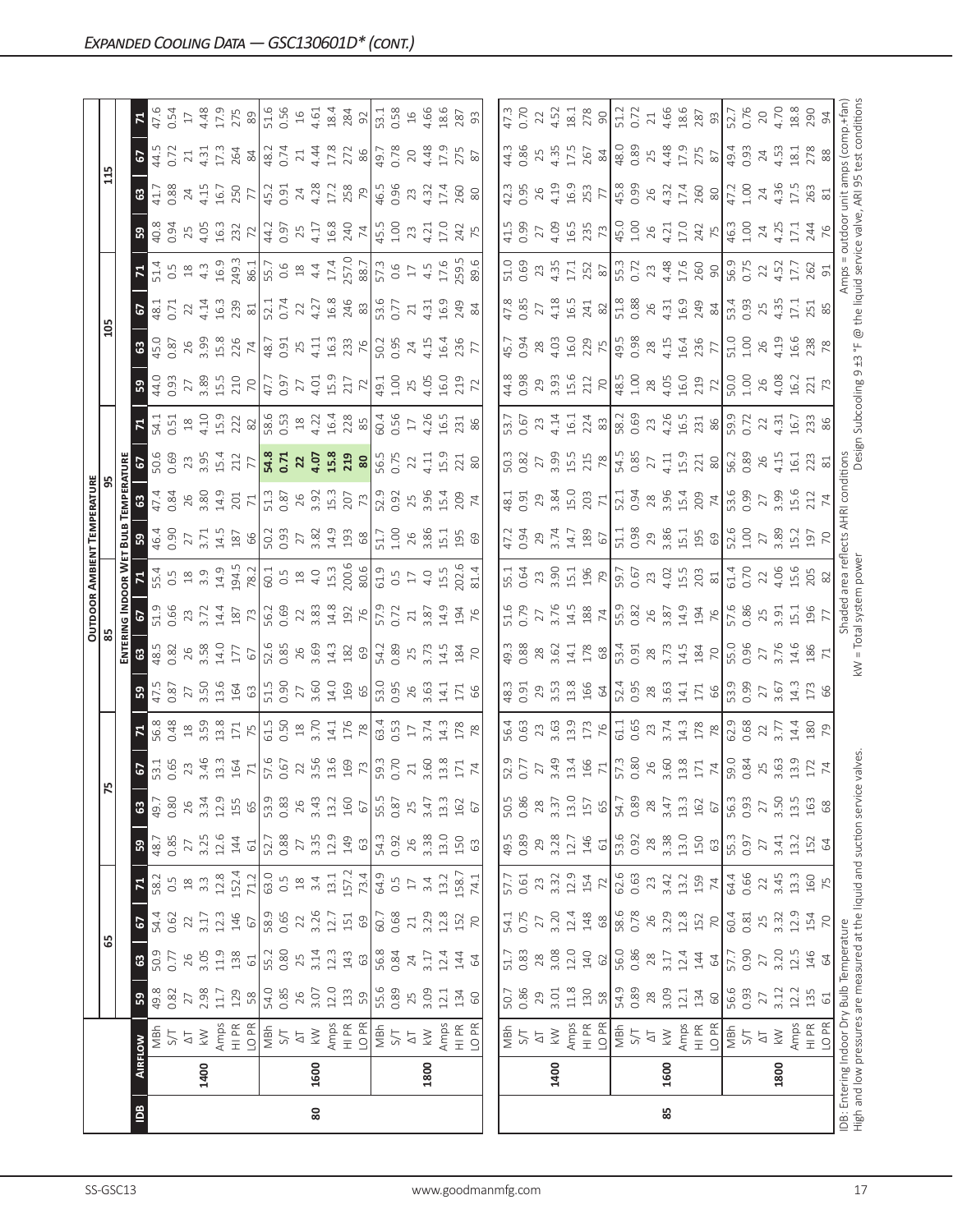| <b>OUTDOOR</b>  | <b>INDOOR UNITS</b>       |                    | <b>COOLING RATINGS</b> |                   |                  |            |         |
|-----------------|---------------------------|--------------------|------------------------|-------------------|------------------|------------|---------|
| <b>UNIT</b>     | <b>COILS/AIR HANDLERS</b> | TOTAL <sup>1</sup> | SENS <sup>1</sup>      | SEER <sup>2</sup> | EER <sup>3</sup> | <b>CFM</b> | AHRI#   |
| GSC130181F*     | CA*F1824*6B*+EEP          | 18,000             | 13,600                 | 13                | 11               | 600        | 4700185 |
| GSC130181G*     | CA*F1824*6B*+EEP          | 18,000             | 13,100                 | 13                | 11               | 600        | 5897360 |
| GSC130241F*     | CA*F1824*6B*+EEP          | 22,800             | 17.600                 | 13                | 11               | 800        | 4700186 |
| GSC130301(D,E)* | CA*F3030*6B*+EEP          | 27.600             | 21.000                 | 13                | 11               | 950        | 4705227 |
| GSC130361G*     | CA*F3642*6C*+EEP          | 33,400             | 24,200                 | 13                | 11               | 1,200      | 5528471 |
| GSC130421C*     | CA*F4860*6B*+EEP          | 39,500             | 28,200                 | 13                | 11               | 1,400      | 5528472 |
| GSC130481C*     | CA*F4961*6A*+EEP          | 44.500             | 33,800                 | 13                | 11               | 1,600      | 5528473 |
| GSC130601D*     | CA*F4961*6A*+EEP          | 53,000             | 38,000                 | 13                | 11               | 1,600      | 5528476 |

 $1$  BTU/h

² Seasonal Energy Efficiency Ratio; tested and rated per AHRI 210/240

³ Energy Efficiency Ratio @ 80 °F/67 °F Inside - 95 °F

#### **Notes**

• Always check the S&R plate for electrical data on the unit being installed.

• When matching the outdoor unit to the indoor unit, use the piston supplied with the outdoor unit or that specified on the piston kit chart supplied with the indoor unit.

• EEP: Order from Service Dept. Part No. B13707-38 or new Solid State Board B13707-35S. Part No. B13707-38 is not interchangeable with B13707-35S. The Goodman Gas Furnace contains the EEP cooling time delay.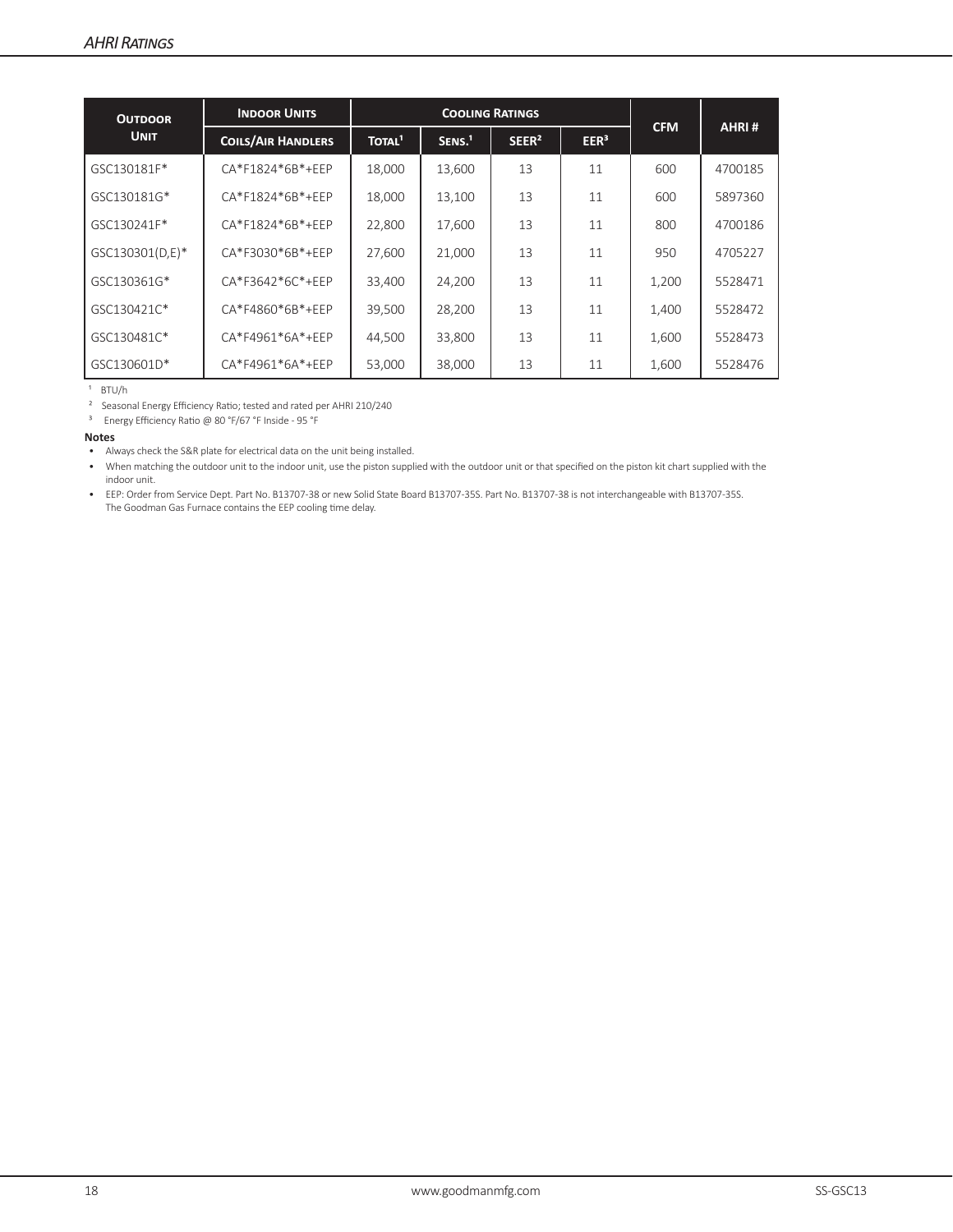